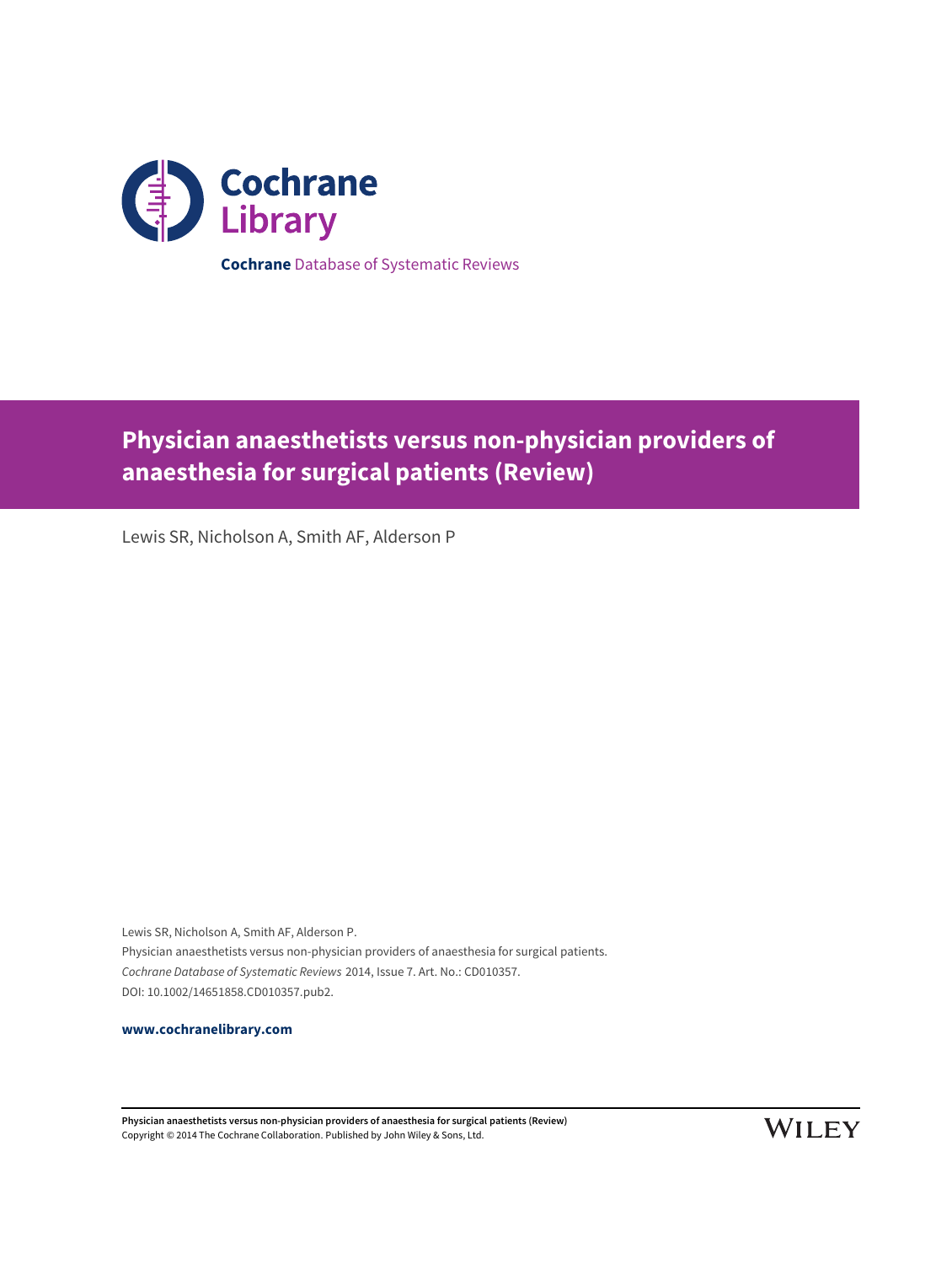# **TABLE OF CONTENTS**

**Physician anaesthetists versus non-physician providers of anaesthesia for surgical patients (Review) i Copyright © 2014 The Cochrane Collaboration. Published by John Wiley & Sons, Ltd.**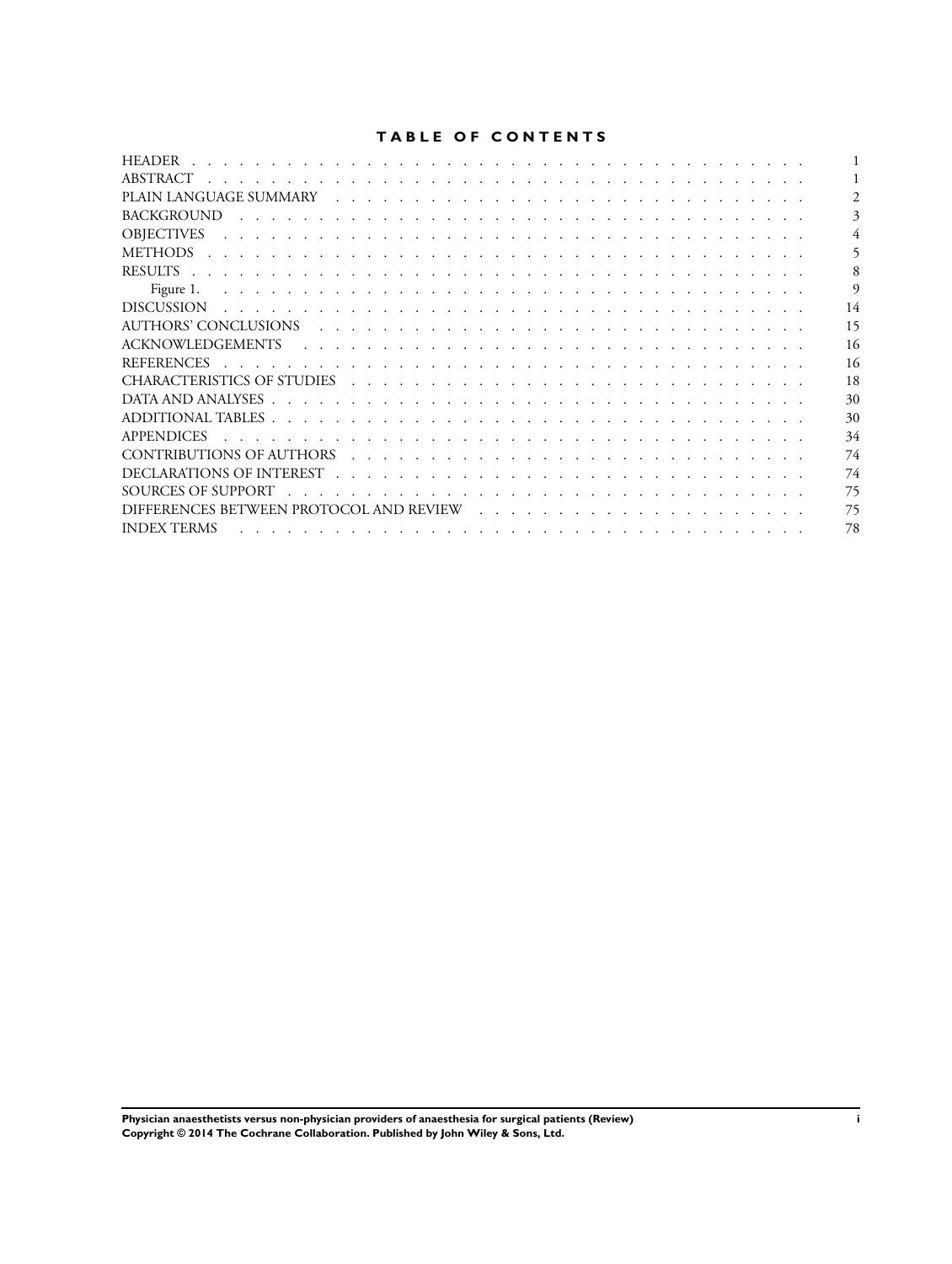**[Intervention Review]**

# **Physician anaesthetists versus non-physician providers of anaesthesia for surgical patients**

Sharon R Lewis<sup>1</sup>, Amanda Nicholson<sup>2</sup>, Andrew F Smith<sup>3</sup>, Phil Alderson<sup>4</sup>

<sup>1</sup>Patient Safety Research, Royal Lancaster Infirmary, Lancaster, UK. <sup>2</sup>Liverpool Reviews and Implementation Group, University of Liverpool, Liverpool, UK.<sup>3</sup>Department of Anaesthetics, Royal Lancaster Infirmary, Lancaster, UK.<sup>4</sup>National Institute for Health and Care Excellence, Manchester, UK

Contact address: Sharon R Lewis, Patient Safety Research, Royal Lancaster Infirmary, Pointer Court 1, Ashton Road, Lancaster, LA1 1RP, UK. [Sharon.Lewis@mbht.nhs.uk,](mailto:Sharon.Lewis@mbht.nhs.uk) [sharonrlewis@googlemail.com.](mailto:sharonrlewis@googlemail.com)

**Editorial group:** Cochrane Anaesthesia, Critical and Emergency Care Group. **Publication status and date:** New, published in Issue 7, 2014.

**Citation:** Lewis SR, Nicholson A, Smith AF, Alderson P. Physician anaesthetists versus non-physician providers of anaesthesia for surgical patients. *Cochrane Database of Systematic Reviews* 2014, Issue 7. Art. No.: CD010357. DOI: 10.1002/14651858.CD010357.pub2.

Copyright © 2014 The Cochrane Collaboration. Published by John Wiley & Sons, Ltd.

# **A B S T R A C T**

#### **Background**

With increasing demand for surgery, pressure on healthcare providers to reduce costs, and a predicted shortfall in the number of medically qualified anaesthetists it is important to consider whether non-physician anaesthetists (NPAs), who do not have a medical qualification, are able to provide equivalent anaesthetic services to medically qualified anaesthesia providers.

# **Objectives**

To assess the safety and effectiveness of different anaesthetic providers for patients undergoing surgical procedures under general, regional or epidural anaesthesia. We planned to consider results from studies across countries worldwide (including developed and developing countries).

#### **Search methods**

We searched the Cochrane Central Register of Controlled Trials (CENTRAL), MEDLINE, EMBASE and CINAHL on 13 February 2014. Our search terms were relevant to the review question and not limited by study design or outcomes. We also carried out searches of clinical trials registers, forward and backward citation tracking and grey literature searching.

# **Selection criteria**

We considered all randomized controlled trials (RCTs), non-randomized studies (NRS), non-randomized cluster trials and observational study designs which had a comparison group. We included studies which compared an anaesthetic administered by a NPA working independently with an anaesthetic administered by either a physician anaesthetist working independently or by a NPA working in a team supervised or directed by a physician anaesthetist.

### **Data collection and analysis**

Three review authors independently assessed trial quality and extracted data, contacting study authors for additional information where required. In addition to the standard methodological procedures, we based our risk of bias assessment for NRS on the specific NRS risk of bias tool presented at the UK Cochrane Contributors' Meeting in March 2012. We considered case-mix and type of surgical procedure, patient co-morbidity, type of anaesthetic given, and hospital characteristics as possible confounders in the studies, and judged how well the authors had adjusted for these confounders.

**Physician anaesthetists versus non-physician providers of anaesthesia for surgical patients (Review) 1 Copyright © 2014 The Cochrane Collaboration. Published by John Wiley & Sons, Ltd.**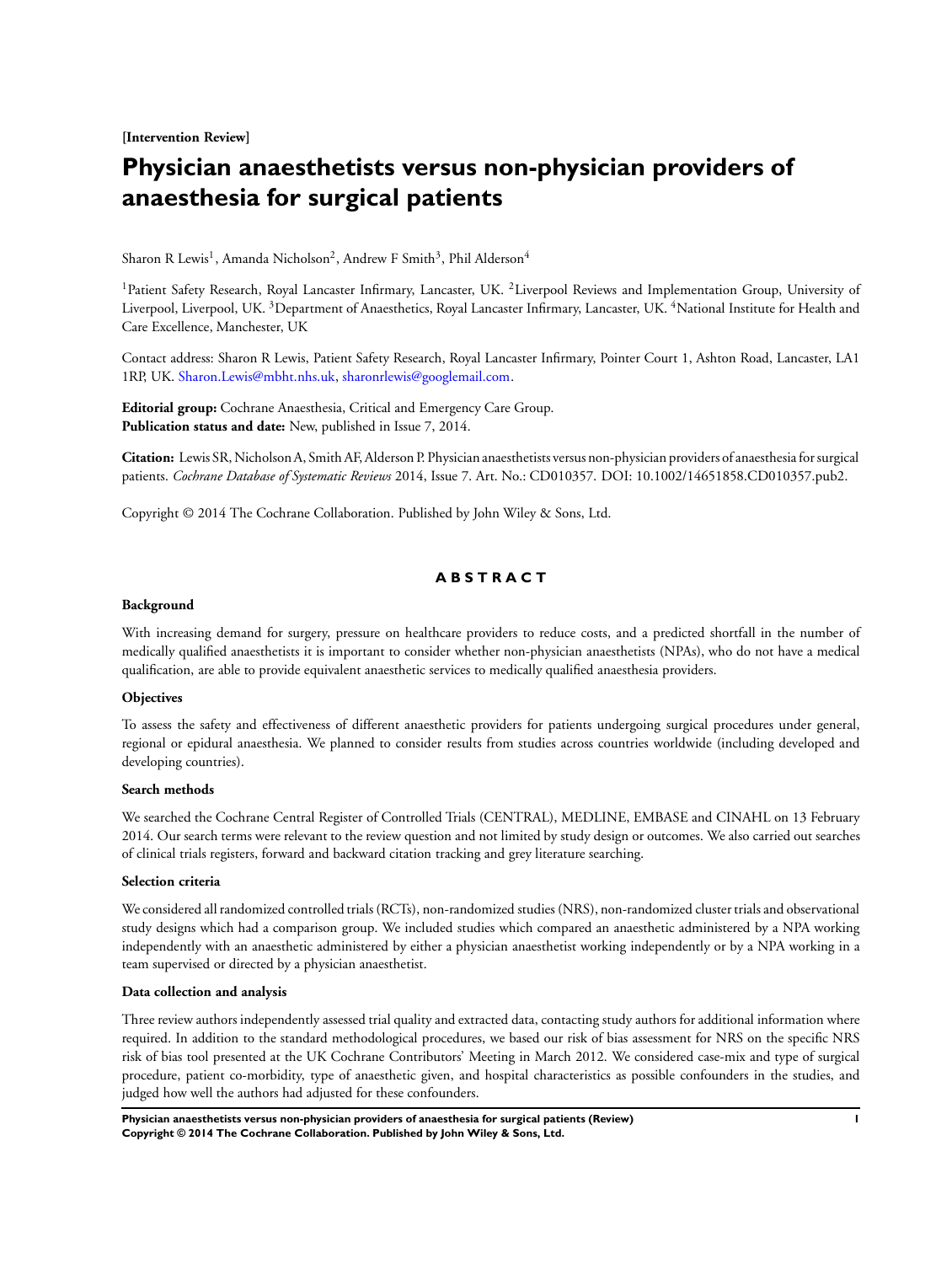#### **Main results**

We included six NRS with 1,563,820 participants. Five were large retrospective cohort studies using routinely collected hospital or administrative data from the United States (US). The sixth was a smaller cohort study based on emergency medical care in Haiti. Two were restricted to obstetric patients whilst the others included a range of surgical procedures. It was not possible to combine data as there was a degree of heterogeneity between the included studies.

Two studies failed to find a difference in the risk of death in women undergoing caesarean section when given anaesthesia by NPAs compared with physician anaesthetists, both working independently. One study reported there was no difference in mortality between independently working provider groups. One compared mortality risks between US states that had, or had not, 'opted-out' of federal insurance requirements for physician anaesthetists to supervise or direct NPAs. This study reported a lower mortality risk for NPAs working independently compared with physician anaesthetists working independently in both 'opt-out' and 'non-opt out' states.

One study reported a lower mortality risk for NPAs working independently compared with supervised or directed NPAs. One reported a higher mortality risk for NPAs working independently than in a supervised or directed NPA group but no statistical testing was presented. One reported a lower mortality risk in the NPA group working independently compared with the supervised or directed NPA group in both 'opt-out' and 'non-opt out' states before the 'opt-out' rule was introduced, but a higher mortality risk in 'opt-out' states after the 'opt-out' rule was introduced. One reported only one death and was unable to detect a risk in mortality. One reported that the risk of mortality and failure to rescue was higher for NPAs who were categorized as undirected than for directed NPAs.

Three studies reported the risk of anaesthesia-related complicationsfor NPAs working independently compared to physician anaesthetists working independently. Two failed to find a difference in the risk of complications in women undergoing caesarean section. One failed to find a difference in risk of complications between groups in 'non-opt out' states. This study reported a lower risk of complications for NPAs working independently than for physician anaesthetists working independently in 'opt-out' states before the 'opt-out' rule was introduced, but a higher risk after, although these differences were not tested statistically.

Two studies reported that the risk of complications was generally lower for NPAs working independently than in the NPA supervised or team group but no statistical testing was reported. One reported no evidence of increased risk of postoperative complications in an undirected NPA group versus a directed NPA group.

The risk of bias and assessment of confounders was particularly important for this review. We were concerned about the use of routine data for research and the likely accuracy of such databases to determine the intervention and control groups, thus judging four studies at medium risk of inaccuracy, one at low and one, for which there was insufficient detail, at an unclear risk. Whilst we expected that mortality would have been accurately reported in record systems, we thought reporting may not be as accurate for complications, which relied on the use of codes. Studies were therefore judged as at high risk or an unclear risk of bias for the reporting of complications data. Four of the six studies received funding, which could have influenced the reporting and interpretation of study results. Studies considered confounders of case-mix, co-morbidity and hospital characteristics with varying degrees of detail and again we were concerned about the accuracy of the coding of data in records and the variables considered during assessment. Five of the studies used multivariate logistic regression models to account for these confounders. We judged three as being at low risk, one at medium risk and one at high risk of incomplete adjustment in analysis.

#### **Authors' conclusions**

No definitive statement can be made about the possible superiority of one type of anaesthesia care over another. The complexity of perioperative care, the low intrinsic rate of complications relating directly to anaesthesia, and the potential confounding effects within the studies reviewed, all of which were non-randomized, make it impossible to provide a definitive answer to the review question.

# **P L A I N L A N G U A G E S U M M A R Y**

#### **Physician anaesthetists versus nurse anaesthetists for surgical patients**

#### **Background**

There is an increasing demand for surgery, pressure on healthcare providers to reduce costs, and a predicted shortfall in the number of medically qualified anaesthetists. This review aimed to consider whether anaesthesia can be provided equally effectively and safely by nurse anaesthetists (without medical qualifications) as by medically qualified anaesthetists with specialist training.

#### **Study characteristics**

**Physician anaesthetists versus non-physician providers of anaesthesia for surgical patients (Review) 2 Copyright © 2014 The Cochrane Collaboration. Published by John Wiley & Sons, Ltd.**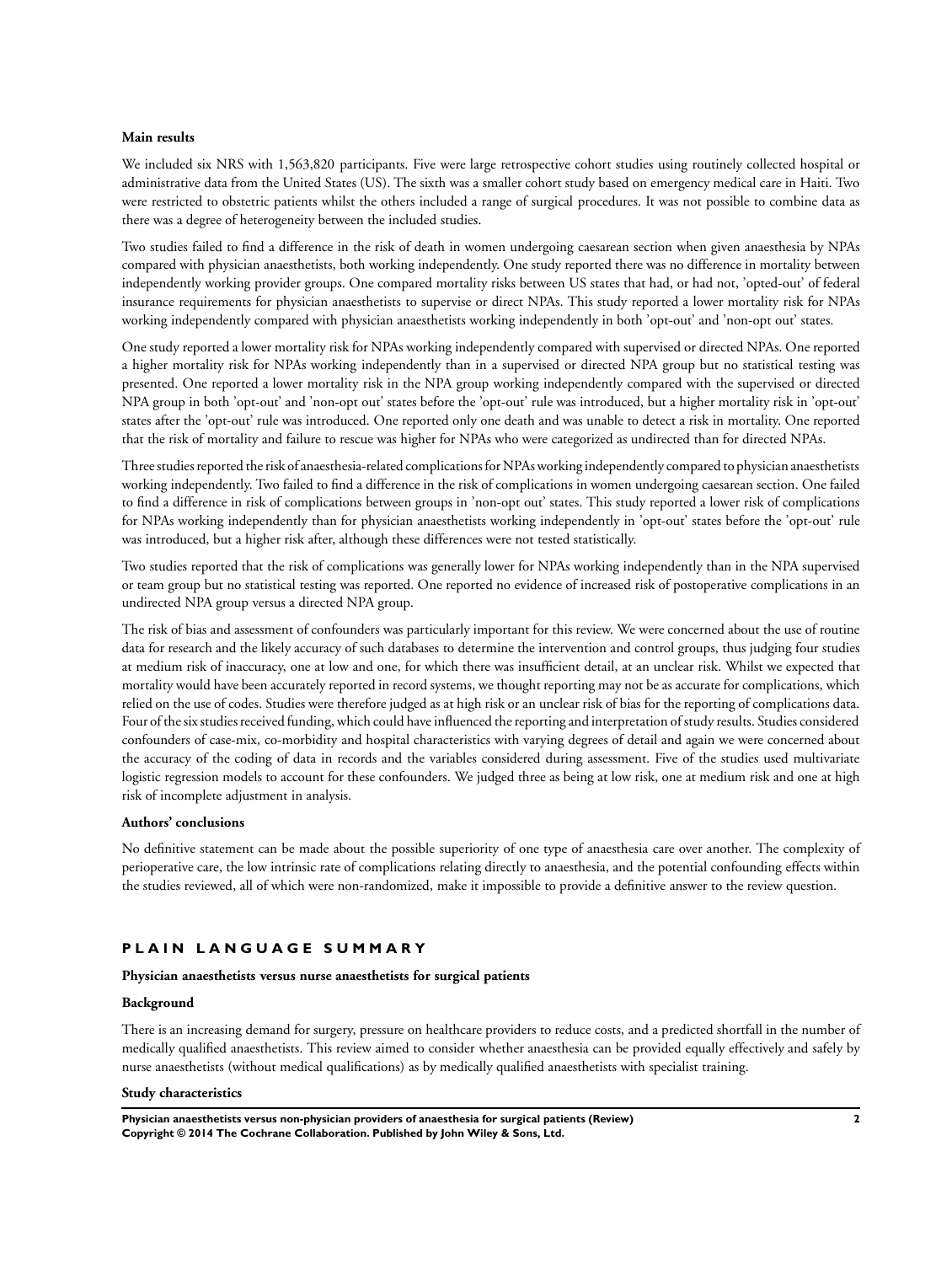<span id="page-4-0"></span>The evidence was current up to 13 February 2013. We found six relevant studies, five of which were large observational studies from the US with a comparison group and with study durations from two to 11 years, and one was a much smaller 12 week study from Haiti. There were over 1.5 million participants in the studies. Information for these studies was taken from American insurance databases (Medicare) and from hospital records. The small study was based on emergency medical care after the 2008 hurricanes in Haiti.

#### **Key results**

Most studies stated that there was no difference in the number of people who died when given anaesthetic by either a nurse anaesthetist or a medically qualified anaesthetist. One study stated that there was a lower rate of death for nurse anaesthetists compared to medically qualified anaesthetists. One study stated that the risk of death was lower for nurse anaesthetists compared to those being supervised by an anaesthetist or working within an anaesthetic team, whilst another stated the risk of death was higher compared to a supervised or team approach. Other studies gave varied results. Similarly, there were variations between studies for the rates of complications for patients depending on their anaesthetic provider.

#### **Quality of the evidence**

Much of the data came from large databases, which may have contained inaccuracies in reporting. There may also be important differences between patients that might account for variation in study results, for example, whether patients who were more ill were treated by a medically qualified anaesthetist, or whether nurse anaesthetists worked in hospitals that had fewer resources. Several of the studies had allowed for these potential differences in their analysis, however it was unclear to us whether this had been done sufficiently well to allow us to be confident about the results. There was also potential confounding from the funding sources for some of these studies.

#### **Conclusion**

As none of the data were of sufficiently high quality and the studies presented inconsistent findings, we concluded that it was not possible to say whether there were any differences in care between medically qualified anaesthetists and nurse anaesthetists from the available evidence.

# **B A C K G R O U N D**

Internationally there are challenges for the provision of anaesthetic services. Current and predicted shortfalls can be explained by an ageing population, increasing demand for surgery, changes to working hours, migration of anaesthetists, pressure on healthcare costs and in some countries a reduction in the number of medical graduates choosing to specialize in anaesthesia ([Egger 2006](#page-17-0); [Egger](#page-17-0) [2007](#page-17-0); [Jordan 2011\)](#page-17-0).

Similar pressures are seen in other fields of health care, resulting in a trend towards the use of a nurse-led rather than a traditional doctor-led service, such as in primary care and monitoring of long term conditions. However, the development of similar substitutions within the field of anaesthesia has been met with more resistance ([Smith 2005\)](#page-17-0).

With regard to cost containment, there is a substantial difference in the salaries of the two personnel within countries (in the United States (US), for example, the salary of an anaesthetist is approximately double that of non-physician personnel [\(Kalist 2011\)](#page-17-0)).

#### *Role of non-physician anaesthetists*

For the purpose of this review, and to avoid confusion, the word 'physician anaesthetist' is used for all personnel who are medically qualified, and 'non-physician anaesthetist' (NPA) for all those who provide anaesthesia without a medical qualification. This includes a change of terms for discussion regarding some countries, for example, in the US they are normally referred to as 'anesthesiologists' and 'certified registered nurse anesthetists' (or CRNAs), respectively.

There are considerable differences in the organization of anaesthetic teams across Europe and internationally [\(Egger 2007;](#page-17-0) [Meeusen 2010\)](#page-17-0), where anaesthetics may be administered by physician anaesthetists working alone or as part of an anaesthetic team, or by NPAs who in turn may be working alone or as part of an anaesthetic team [\(Bacon 2002](#page-17-0)). Between countries there are also significant differences in the length of training of personnel [\(Egger](#page-17-0) [2007](#page-17-0); [Matsusaki 2011](#page-17-0); [Meeusen 2010\)](#page-17-0).

**Physician anaesthetists versus non-physician providers of anaesthesia for surgical patients (Review) 3 Copyright © 2014 The Cochrane Collaboration. Published by John Wiley & Sons, Ltd.**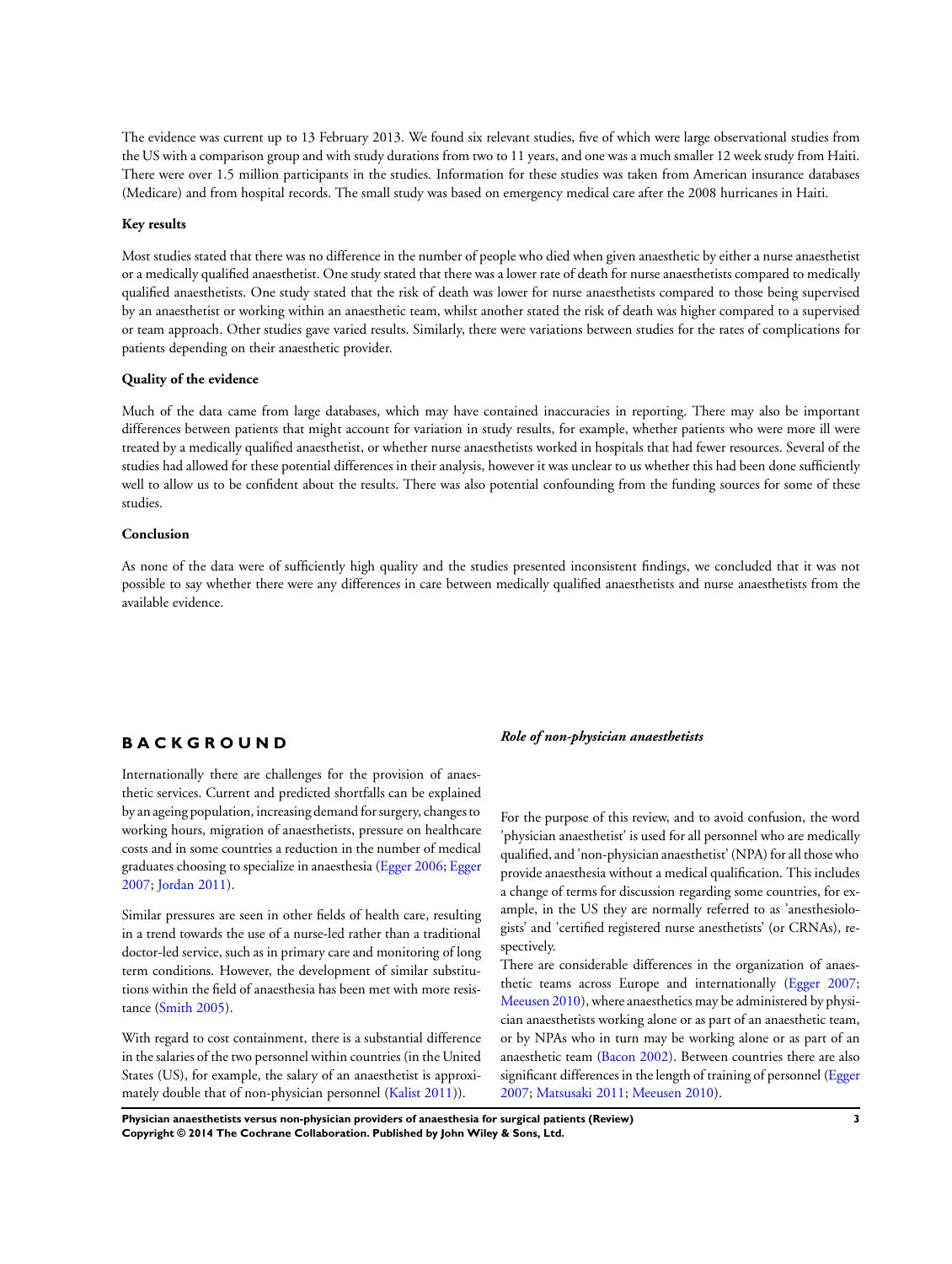#### *Non-physician anaesthetists (NPAs) in developing countries*

Low and middle income countries, with large populations living in rural locations, have few physician anaesthetists with ratios of less than one per 100,000 population. For example, Uganda has approximately one physician anaesthetist per two million population [\(Dubowitz 2010\)](#page-17-0) as opposed to the UK which has 12,000 per 64 million, that is 1:5000 ([Walker 2007](#page-17-0)). These countries have been using non-physician personnel to deliver many anaesthetic services, for example, Kenya's nurse anaesthesia training programme [\(Newton 2010\)](#page-17-0).

#### *Non-physician anaesthetists (NPAs) in the US*

The US has a long history of using nurses to administer anaesthetics. However, as anaesthesia has developed as a physician specialty there is now a majority of medically qualified anaesthetists and considerable debate exists between the two professional groups regarding roles and responsibilities [\(Bacon 2002](#page-17-0); [Gardner 2011;](#page-17-0) [Matsusaki 2011](#page-17-0)). [Kalist 2011](#page-17-0) says "there is so much overlap between the work they do that it is not clear whether an MDA (physician anaesthetist) actually does anything that a CRNA (NPA) does not do". In recent years, changes to state law in the US with regard to Medicare and Medicaid reimbursement allow some NPAs to now practice without supervision from a physician anaesthetist. At present there are 17 states who have 'opted out' and NPAs can practice as such ([AANA Fact Sheet\)](http://www.aana.com/advocacy/stategovernmentaffairs/Pages/Fact-Sheet-Concerning-State-Opt-Outs.aspx). Millions of dollars have been spent lobbying for or against this ruling ([Bacon 2002\)](#page-17-0).

## *Non-physician anaesthetists (NPAs) in the UK and other developed countries*

In other developed countries there is variation in the changing roles and responsibilities of anaesthetic providers. A move in some European countries now sees NPAs able to induce general anaesthesia for American Society of Anesthesiologists (ASA) I and II patients under the indirect supervision of a physician anaesthetist (for example, in Denmark, France, Norway and Sweden), whilst in some countries (for example, Netherlands and Norway) nurse anaesthetists with additional training are also able to give sedation under monitored anaesthesia care (MAC), again under indirect supervision [\(Meeusen 2010\)](#page-17-0). These countries however continue to resist a move towards unsupervised NPAs. In the UK, the introduction of an anaesthesia physician assistant, now called physician assistant (anaesthesia) (PA(A)), pilot training programme from October 2003 attempted to address the predicted shortfall of physician anaesthetists ([Wilkinson 2007\)](#page-17-0). However, there are limits to the responsibilities given to a PA(A) and they are provided with supervision from a physician anaesthetist. After the introduction of PA(A)s, the Association of Anaesthetists of Great Britain and Ireland maintains an opinion that "the highest standards of anaesthesia can only be achieved by a physician-only service" ([AAGBI](#page-17-0) [2010](#page-17-0)).

Despite differences in opinion regarding the length of training of NPAs in some countries, the potential benefits of independent practice are evident, particularly in rural areas which attract fewer anaesthetists.

# *Impact of use of non-physician anaesthetists (NPAs) on patient care*

The debate over the use of NPAs has focused on patient safety and the question of whether different providers deliver equivalent quality and safety to patients.

A systematic review has been carried out by Smith et al [\(Smith](#page-17-0) [2004](#page-17-0)). They identified four articles relevant to the review question, none of which were randomized controlled trials (RCTs). The authors were unable to show any significant difference in the safety of using different anaesthetic providers, however they also concluded that, given the methodological flaws in the available studies, this was not evidence of absence of a difference.

Apart from anxieties over patient safety, there are other factors involved in howfar the role of an NPA should be developed, such as threats to medically qualified physician anaesthetists' professional status, access to training and working practices, as well as the wish to avoid the costly and lengthy interprofessional conflict that exists in the US ([Kane 2004](#page-17-0); [Smith 2005\)](#page-17-0).

#### **Why it is important to do this review**

Increasing demands on healthcare systems together with a predicted personnel shortfall and the current emphasis on cost containment make this a timely and important review.

This review updates Smith's existing review [\(Smith 2004\)](#page-17-0) and aimed to establish what is known about patient safety when anaesthetics are administered by different personnel. We hoped that this may lead to an increase in confidence in the skills of NPAs within the anaesthetic community and may potentially lead to greater flexibility in team roles, both within and between countries, depending on patient need.

# **O B J E C T I V E S**

To assess the safety and effectiveness of different anaesthetic providers for patients undergoing surgical procedures under general, regional or epidural anaesthetic.

A subsidiary question was to determine whether there are types of procedures or patient groups for which a non-physician anaesthetist is not appropriate. We planned to consider results from

**Physician anaesthetists versus non-physician providers of anaesthesia for surgical patients (Review) 4 Copyright © 2014 The Cochrane Collaboration. Published by John Wiley & Sons, Ltd.**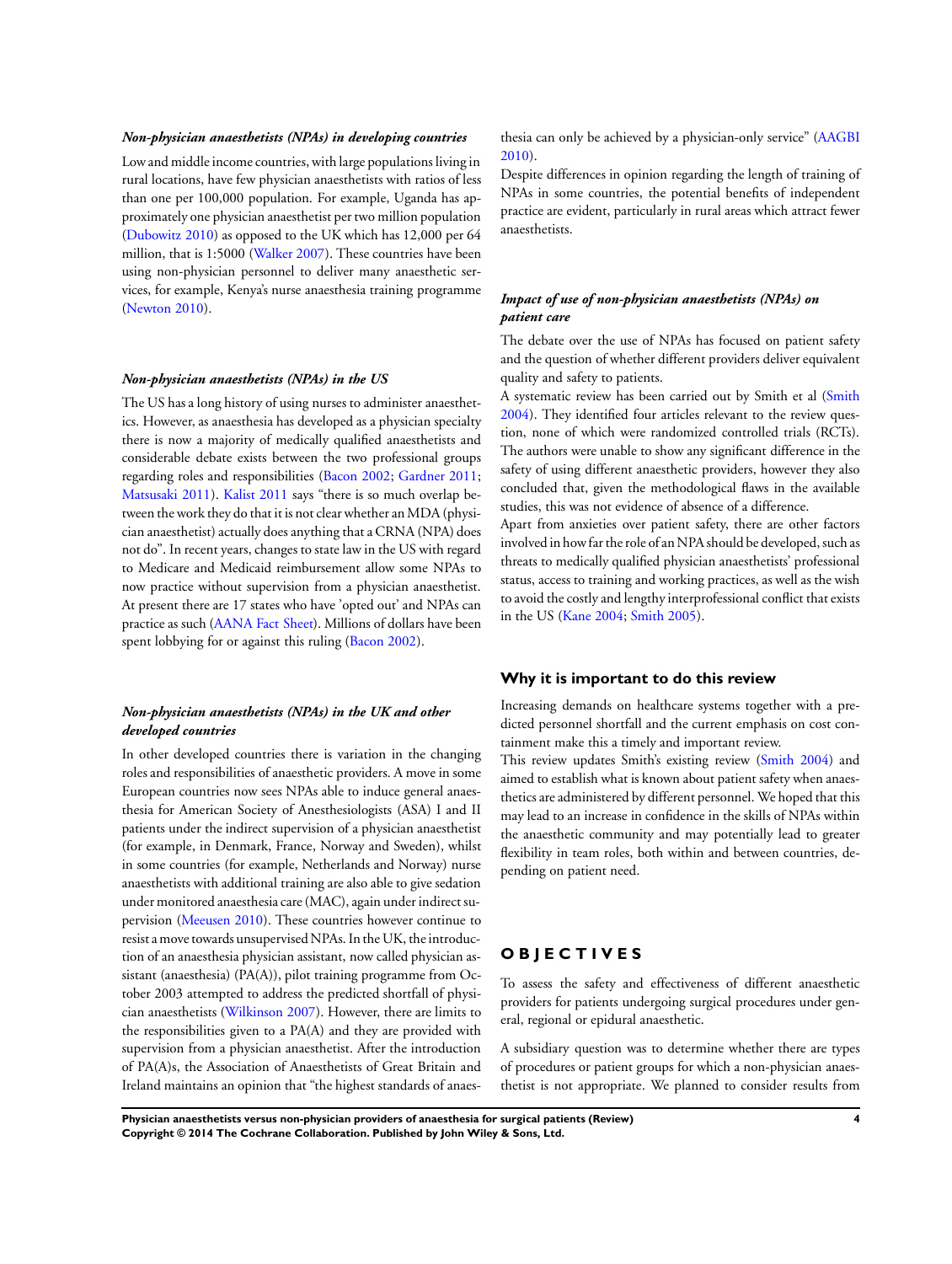studies within different regions (US, UK, other developed countries and developing countries) initially and then assess whether the results were consistent across regions before combining results.

# **M E T H O D S**

#### **Criteria for considering studies for this review**

#### **Types of studies**

We aimed to include RCTs, quasi-randomized trials in which the allocation to the intervention was decided by non-random means (such as alternation, digits in date of birth or other identification (ID) number) and cluster randomized trials.

In the absence of RCTs, we included non-randomized controlled trials (NRCTs) and non-randomized cluster trials. We considered all designs of observational studies which included a comparison group, including prospective and retrospective cohort study designs, controlled before-after study designs, prospective and retrospective case-control study designs and interrupted time-series. We did not include descriptive studies without a direct comparison group.

If we had identified any RCTs we planned to consider non-randomized studies (NRS) separately and not include them in a metaanalysis.

#### **Types of participants**

We included studies of patients of all ages undergoing emergency or elective surgery under general or regional anaesthetic in a hospital setting. We also included patients undergoing obstetric surgery.

#### **Types of interventions**

We included studies which compared an anaesthetic administered by an NPA working independently with either:

1. an anaesthetic administered by a physician anaesthetist working independently;

2. an anaesthetic administered by a NPA working in a team which was supervised or directed by a physician anaesthetist. We have taken into consideration the difference in terminology of anaesthetic personnel between countries, which can potentially lead to confusion [\(Vickers 2002\)](#page-17-0). Throughout we have used the terms 'physician anaesthetist' and 'non-physician anaesthetist' (NPA), as defined above. Examples of different names for anaesthetic personnel are given in [Appendix 1](#page-35-0). Where a study author used an unclear term to describe an anaesthetic provider that we were unable to designate to one of the above categories, we aimed to contact the authors to seek clarification. There are also various terms used to describe the role of the main anaesthetic practitioner

within a team. Some NPAs may be described as being 'medically directed' (anaesthetic is performed by an NPA whilst the physician anaesthetist oversees no more than four concurrent procedures) or working 'under supervision' (anaesthetic is performed by an NPA who is directed by a physician other than the physician anaesthetist). We ensured that we followed the above definitions as far as possible, aiming to contact authors for clarification if necessary to avoid misclassification of the intervention and comparison in the studies.

#### **Types of outcome measures**

#### **Primary outcomes**

1. Mortality within 30 days of anaesthetic

2. Failure to rescue between induction and full recovery

("defined as the rate of death after complications" ([Silber 2000a](#page-17-0))) 3. Anaesthesia-related complications (including cardiac,

pulmonary and central nervous system complications due to anaesthesia all within 30 days of anaesthetic)

#### **Secondary outcomes**

1. Other minor anaesthetic complications (such as nausea and vomiting, pain, sore throat, dental damage) within 48 hours

- 2. Length of hospital stay
- 3. Cost
- 4. Patient reported satisfaction

### **Search methods for identification of studies**

#### **Electronic searches**

We searched for eligible trials in the following databases: the Cochrane Central Register of Controlled Trials (CENTRAL) (*The Cochrane Library* 2014, Issue 2), MEDLINE (via Ovid) (from 1985 to February 2014), EMBASE (via Ovid) (from 1985 to February 2014) and CINAHL (via EBSCO) (from 1985 to February 2014). We also searched trial registers, [www.clinicaltrials.gov](http://www.clinicaltrials.gov) and the World Health Organization (WHO) International Clinical Trials Registry Platform ([http://www.who.int/ictrp/network/](http://www.who.int/ictrp/network/en/) [en/](http://www.who.int/ictrp/network/en/)), for ongoing trials. We also searched Health Management Information Consortium (HMIC) via Ovid, which includes grey literature.

The search strategies for MEDLINE, EMBASE, CINAHL and CENTRAL are presented in [Appendix 2.](#page-36-0) The search strategy did not include any outcomes and was not limited by study design or publication type. No language restrictions were imposed. On retrieval of studies we assessed any free text terms or MeSH terms

**Physician anaesthetists versus non-physician providers of anaesthesia for surgical patients (Review) 5 Copyright © 2014 The Cochrane Collaboration. Published by John Wiley & Sons, Ltd.**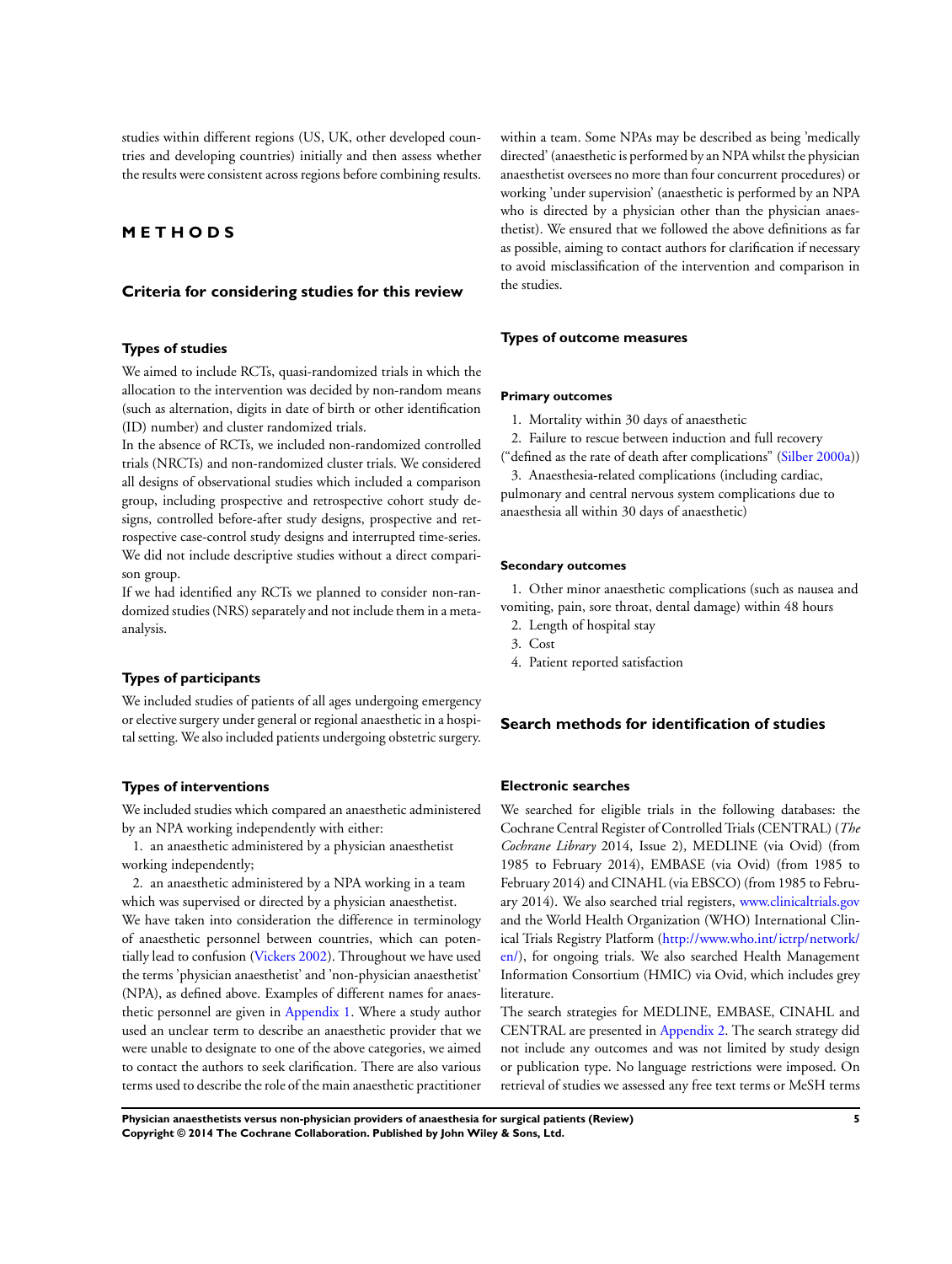for NPAs, and if we had not used them we would have included these in a modified search strategy.

#### **Searching other resources**

We identified other relevant systematic reviews in the search and undertook forward and backward citation tracking for key articles. We contacted study authors to ask if they knew of other relevant ongoing or unpublished studies. In September 2013 we searched the following clinical trials databases: ClinicalTrials.gov, the metaRegister for Controlled Trials, and the WHO International Clinical Trials Registry Platform.

#### **Data collection and analysis**

#### **Selection of studies**

Results of the searches were collated and duplicates removed. All titles and abstracts were screened by two authors (Sharon R Lewis (SRL) and Amanda Nicholson (AN)) to remove studies that were very unlikely to be eligible. A pilot of 100 titles was performed before all titles were reviewed in order to clarify criteria for discarding articles at this stage. We planned to identify potentially eligible RCTs and NRS separately. If no abstract was available but the title was possibly relevant, the full text of the article was obtained. We anticipated that we would need to get more full texts for observational studies as abstracts may not contain sufficient detail to allow classification (Section 13.3.1.3) [\(Higgins 2011](#page-17-0)). When all titles and abstracts were screened, the full texts of potentially relevant titles were reviewed by SRL and AN and the data were recorded on the study eligibility section of the data extraction form. We planned to have separate eligibility forms for RCTs and NRS (copies are included in [Appendix 3\)](#page-42-0). The NRS eligibility form used study design features rather than study design labels, based on the tools presented at the [UK Contributors' Meeting](#page-17-0) [2012](#page-17-0), which were then modified to suit our review needs. These features fall into four groups: Was there a relevant comparison? How were the groups formed? Were the features of the study described below carried out after the study was designed? On what variables was comparability of groups assessed? These were incorporated into the data extraction form [\(Appendix 3\)](#page-42-0).

A pilot selection of 10 papers were read by SRL and AN and then the investigators met to compare results and modify the forms as required. SRL and AN then read all potentially relevant papers and met to compare results. We referred any differences that could not be resolved by discussion onto Andrew F Smith (AFS).

#### **Data extraction and management**

Data were extracted from eligible studies by SRL, AN and Phil Alderson (PA) using a paper-based data extraction form (see [Appendix 3\)](#page-42-0). This form was reviewed after data from the first three papers had been entered, and modified as required. If duplicate publications from the same study were identified, we created a composite dataset from all the eligible publications.

The following items were included in the NRS data extraction form:

- methods, to include risk of bias assessments (see below);
- patient group, to include age, sex, relevant
- sociodemographics, case-mix;
	- setting, e.g. rural or urban, country;
- intervention, to include training, experience and the level of supervision, role and responsibilities of NPA;
- comparison, to include training and experience of anaesthetist;
- outcome, to include time points i. measured and ii. reported, unit of measurement;
	- analytic methods including [Unit of analysis issues](#page-4-0);
- results, to include missing participants, subgroup analyses, both unadjusted and adjusted results.

If relevant information or data were not available in the paper, we attempted to contact the lead author to request the additional details. Disagreements were resolved by discussion and, if necessary, consultation with AFS.

#### **Assessment of risk of bias in included studies**

We anticipated that we would encounter a range of NRS designs. We based our risk of bias assessment for NRS on the specific NRS risk of bias tool presented at the [UK Contributors' Meeting 2012](#page-17-0) (incorporated into the data extraction form for NRS [\(Appendix](#page-42-0) [3\)](#page-42-0)).

The direction and impact of bias across different NRS is dependent on individual study features and hence hugely variable and difficult to predict [\(Deeks 2003\)](#page-17-0). In this review, selection bias and confounding by indication were of particular concern.

Risk of bias for each domain was judged as high, low or unclear, unless specified otherwise.

#### **Allocation (selection bias).**

As part of our assessment of study design we recorded the factors which determined participant allocation to the intervention or control group.

#### **Blinding (performance and detection bias)**

# *Accuracy with which the intervention or control group determined*

We recorded whether the study personnel or participants were blinded to the allocation of participants and any other measures

**Physician anaesthetists versus non-physician providers of anaesthesia for surgical patients (Review) 6 Copyright © 2014 The Cochrane Collaboration. Published by John Wiley & Sons, Ltd.**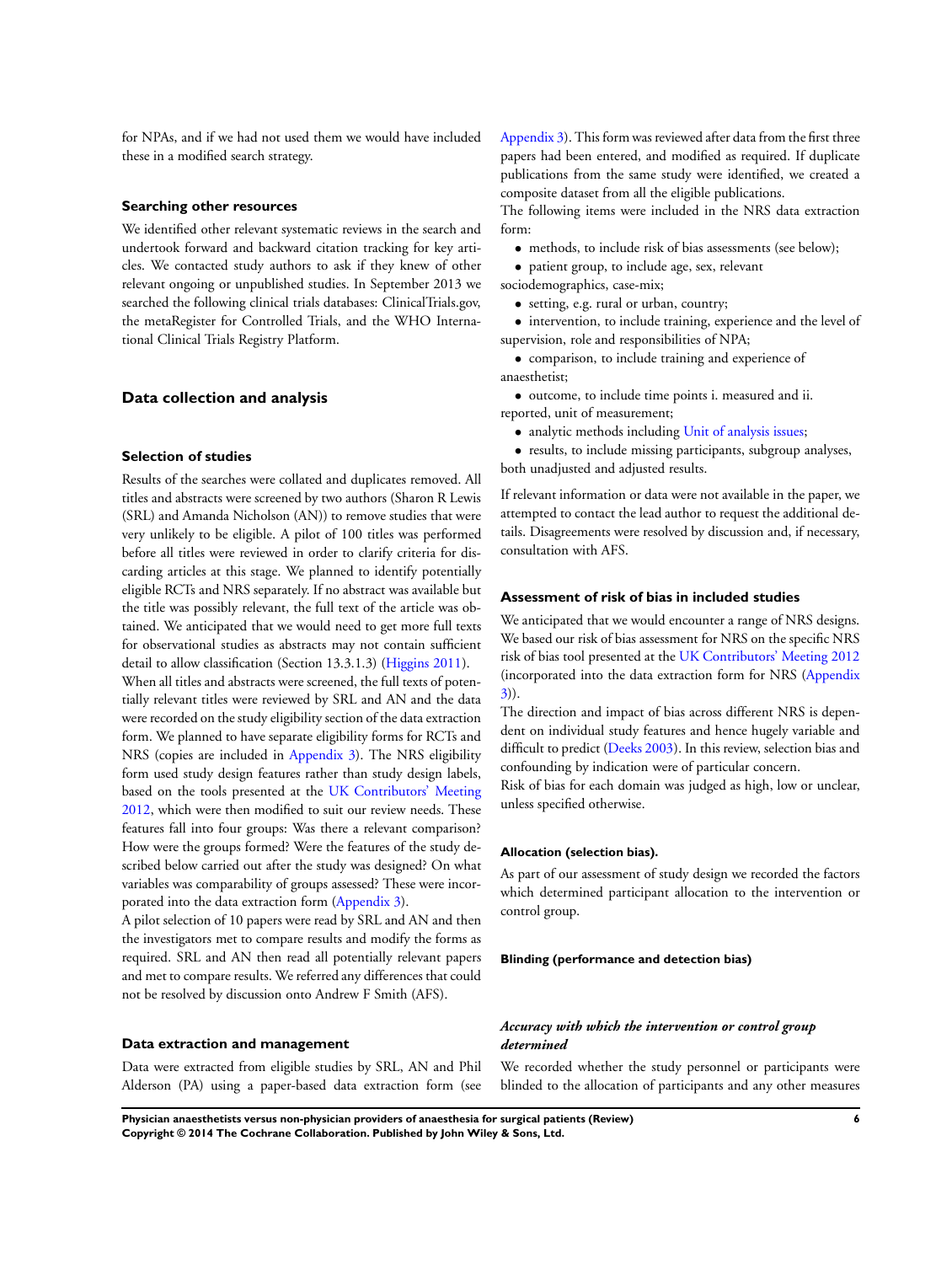taken to ensure that the treatment of intervention and comparison groups were equivalent in all aspects other than anaesthetic provider. In addition we recorded the methods and data used to decide which patients belonged to the intervention or comparison group, with an estimate of the risk of inaccuracy scored as high, medium, low or unclear.

#### *Accuracy with which outcomes assessed*

For studies using routine hospital data there may be errors or omissions in recording outcomes, depending on coding practice within the hospital. Failure to rescue rates, which rely on the recording of a complication before death, have been shown to be very sensitive to the completeness of coding of these secondary diagnoses ([McKee 1999](#page-17-0)). If the intervention and comparison groups were in different hospitals with different coding practices this may have a considerable influence on results. We assessed whether the outcome data were recorded with knowledge of the anaesthetic provider group (blinding) and also assessed the risk of inaccuracy of outcome data, scored as high, medium, low or unclear.

#### **Incomplete outcome data (attrition bias)**

This largely depends on the accuracy and completeness of outcome data. This relies in part on the accuracy with which outcomes are identified within the dataset, as discussed above, but also on the coverage of the outcome dataset. Important questions include whether all participants were correctly identified and linked to the outcome dataset.

#### **Selective reporting**

Registration of protocols and analysis plans is not as common for observational studies as for RCTs and there is scope for the study authors to present results only on outcomes found to be significantly associated with the intervention of interest. This is a particular risk when routine data are used which have considerable scope to study a range of different outcomes. We recorded whether the study authors had published analysis plans or protocols.

#### **Other potential sources of bias**

We considered the funding sources for each study and any resulting potential conflicts of interest.

#### **Assessment of control for confounding factors**

Important confounding factors for this research question are:

- case-mix and type of surgical procedure;
- patient co-morbidity;
- type of anaesthetic given;
- hospital characteristics.

All these variables are plausibly associated both with participant outcome and with the type of anaesthetic provider and so could account for any observed association between anaesthetic provider and participant outcome.

Using the data extraction form ([Appendix 3](#page-42-0)) for each NRS we: • identified the relevant confounders described by the researcher;

• identified the method for identifying relevant confounders as described by the researchers;

• scored all confounders, including those not specified by the researchers for

1. the risk of imprecision in measurement of confounder, scored as high, medium, low or unclear,

2. the risk of imbalance in confounder between provider groups, scored as high, medium, low or unclear;

• identified the method used for controlling for confounding at both the design and analysis stage;

• judged the risk of incomplete adjustment during analysis as high, medium, low or unclear.

#### **Measures of treatment effect**

On the data extraction form we recorded all unadjusted and adjusted effect estimates for all eligible outcomes, with details of confounders included for each estimate. Regression coefficients or analysis of covariance would have been recorded for continuous variables.

In an attempt to control for confounding, we used adjusted rather than unadjusted effect estimates from NRS in the analysis and discussion of study findings. If multiple adjusted estimates were given we used the estimate that included the largest number of our pre-determined key confounders.

### **Unit of analysis issues**

The intervention or comparison group may be decided or assigned at a hospital level and this needed to be accounted for in any analysis, since these hospitals may differ in many respects other than anaesthetic provider. Incorrect analysis would result in residual confounding in the model or inaccurate confidence intervals. The use of multi-level or hierarchical models or robust standard errors was recorded and if the appropriate analysis was not reported we planned to contact the authors.

# **Dealing with missing data**

We contacted study authors to request missing outcome data or any other methodological details. Missing outcome data were likely to be more of an issue in RCTs or prospective cohort studies, where data are collected specifically for the study. If we had suitable data, we planned to undertake sensitivity analyses to assess the impact of the missing outcomes using, for example, worst

**Physician anaesthetists versus non-physician providers of anaesthesia for surgical patients (Review) 7 Copyright © 2014 The Cochrane Collaboration. Published by John Wiley & Sons, Ltd.**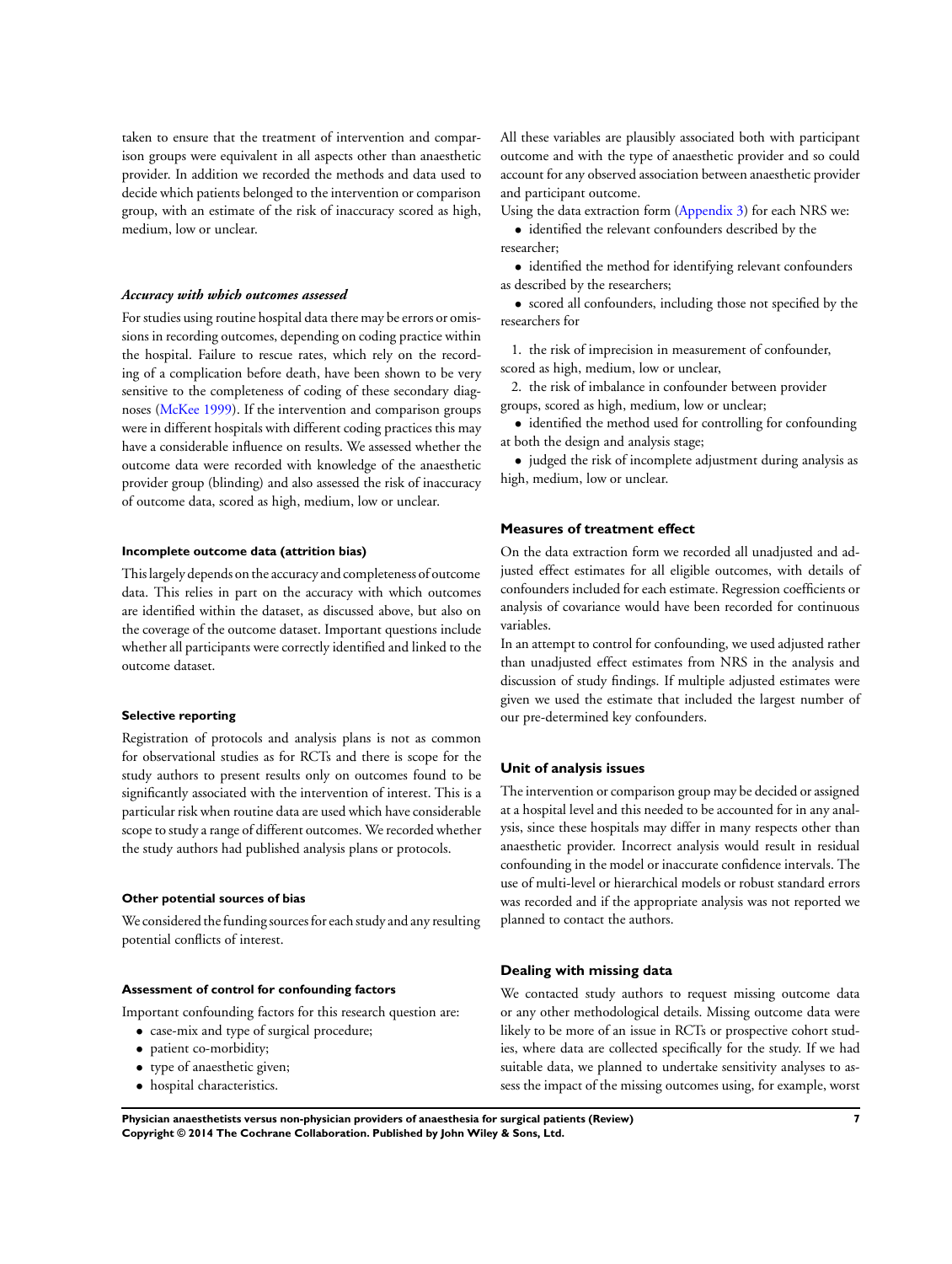case scenario, last observation carried forward and available case analysis.

#### **Assessment of heterogeneity**

We expected to find more heterogeneity between NRS than between RCTs, reflecting differences in study design and scope for bias, as well as intrinsic differences in the intervention (Sections 13.6.2.3 and 13.6.2.4) [\(Higgins 2011](#page-17-0)). It has been estimated that heterogeneity leads to uncertainty 5 to 10 times that of a 95% confidence interval ([Deeks 2003](#page-17-0)). If we had comparable results for outcomes in different studies we planned to use a forest plot to display the most adjusted estimates from each study and to use Chi<sup>2</sup> and I<sup>2</sup> statistics to describe heterogeneity. Study characteristics that may be important include:

- number of confounders included in models;
- analysis technique used;
- type of data collection.

#### **Assessment of reporting biases**

Reporting bias and missing studies are a more complex issue for NRS than for RCTs. Registration and publication of protocols for observational studies is not as widespread as for RCTs so it is not easy to identify the finite population of studies to be included. For this research question there is in fact an existential question concerning the definition of an eligible study. Since routine hospital databases are used in many studies, it could be argued that the pool of eligible studies would include all hospitals which utilize a range of anaesthetic providers and have electronic longitudinal health databases. It clearly would not be possible to access all these databases. It is not clear whether the size of a study or direction of effect are likely to be associated with likelihood of publication, given that many hospital studies are very large but of uncertain quality. These uncertainties undermine the use of a funnel plot.

We aimed to include a wide range of studies using a wide search and did not exclude any potentially eligible articles without reference to the full text.

#### **Data synthesis**

We did not pool estimates of effects from NRS studies*(*Sections 13.6.2.3 and 13.6.2.4) [\(Higgins 2011\)](#page-17-0).

If we had comparable effect estimates we would have displayed the most adjusted results from each study in a forest plot but without a pooled estimate. As the results from studies were too disparate to display together in a forest plot we have used narrative synthesis to summarize the direction, size and consistency of effects across studies.

# **R E S U L T S**

#### **Description of studies**

Summary details of each study are in [Characteristics of included](#page-20-0) [studies.](#page-20-0)

#### **Results of the search**

There were 11,985 studies identified from electronic searches, 161 studies from forward citation searching and a further 33 from backward citation searching. No studies were identified from clinical trial databases. Having removed duplicates, a total of 8102 unique titles and abstracts were considered and then a further 169 full texts assessed for eligibility. We were unable to obtain full texts for five studies and these are listed in [Studies awaiting classification.](#page-17-0) We performed data extraction and risk of bias assessment on six studies. For the search flow diagram, see [Figure 1](#page-10-0).

**Physician anaesthetists versus non-physician providers of anaesthesia for surgical patients (Review) 8 Copyright © 2014 The Cochrane Collaboration. Published by John Wiley & Sons, Ltd.**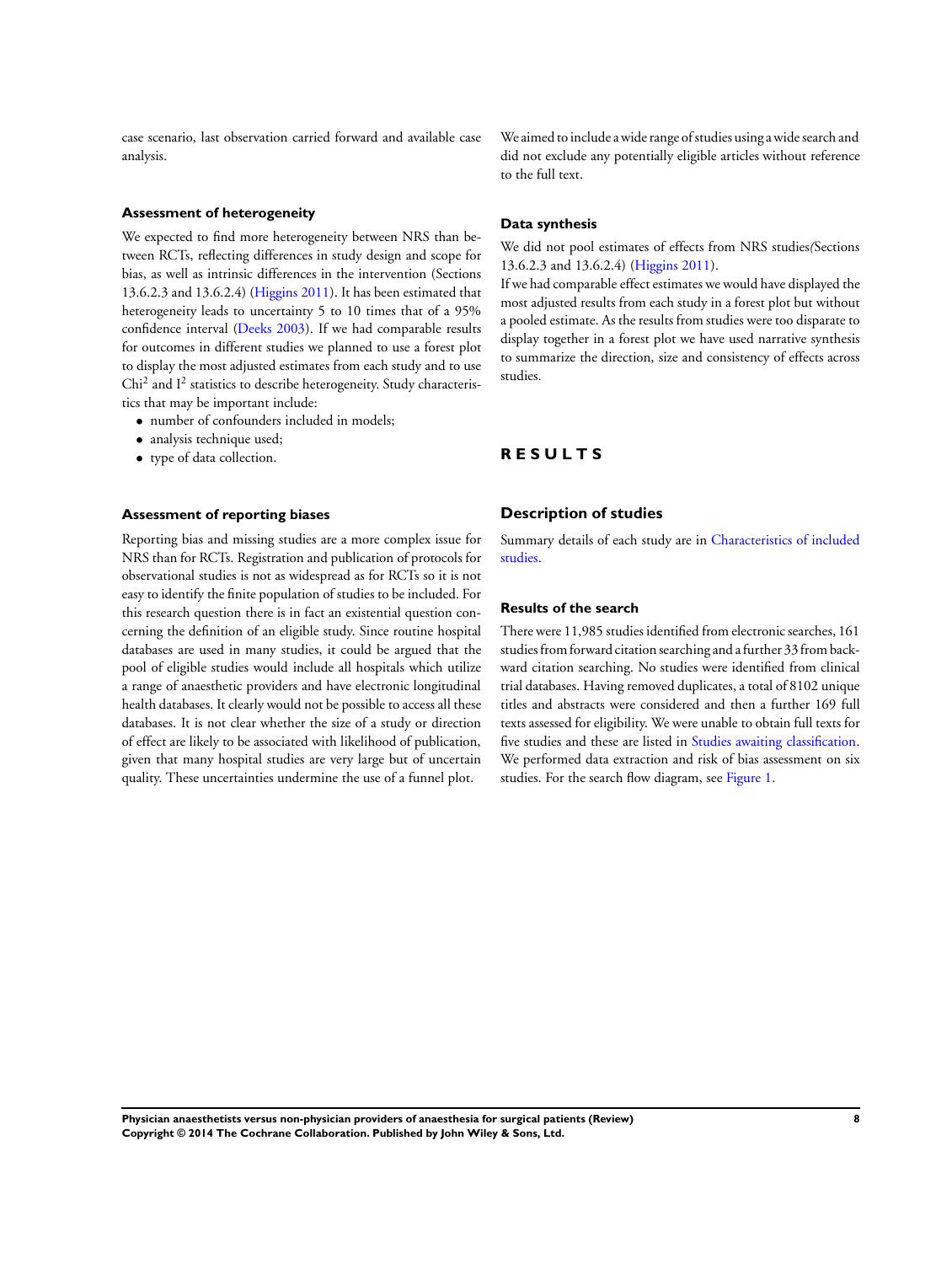

<span id="page-10-0"></span>

**Physician anaesthetists versus non-physician providers of anaesthesia for surgical patients (Review) 9 Copyright © 2014 The Cochrane Collaboration. Published by John Wiley & Sons, Ltd.**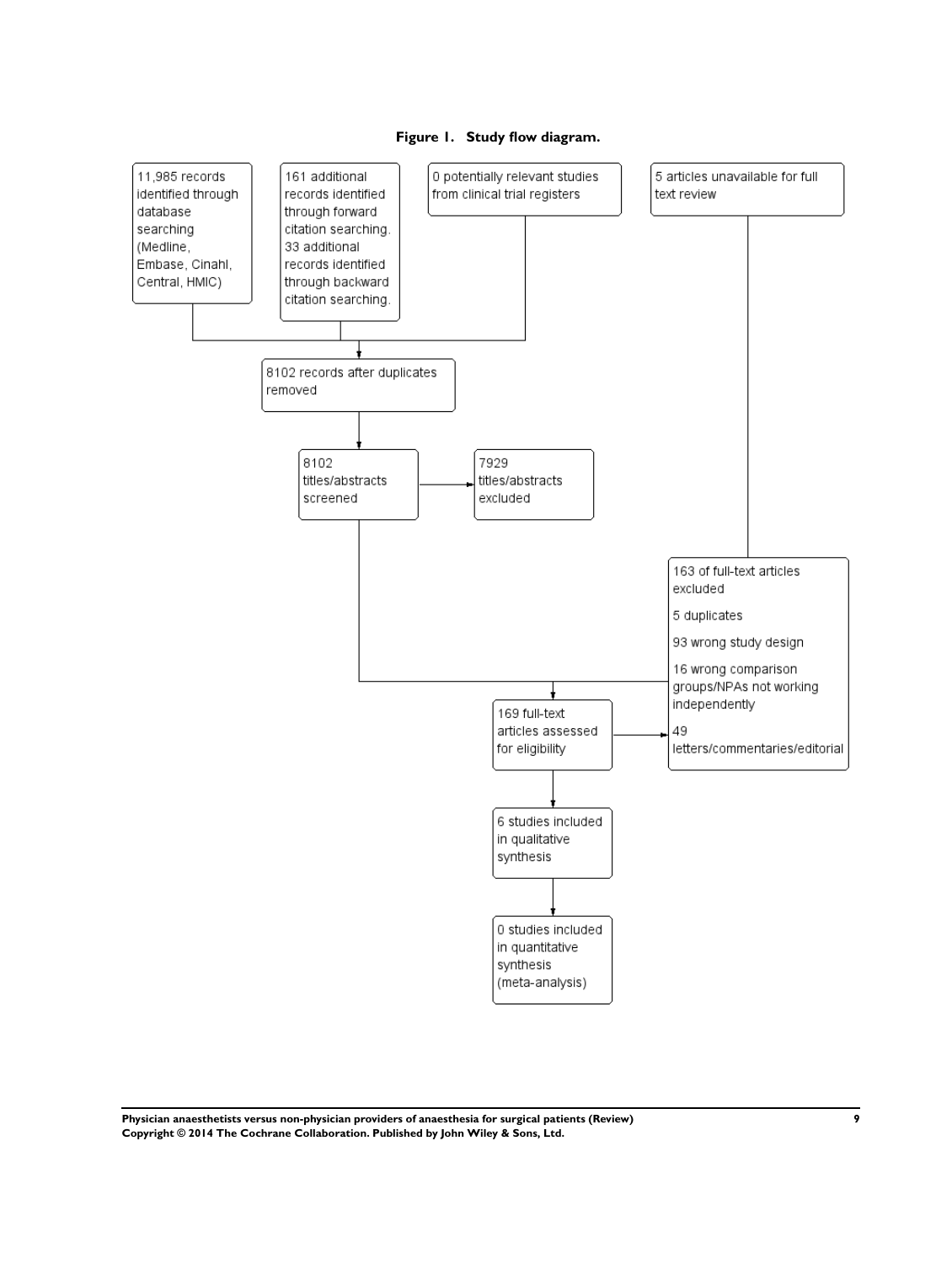#### **Included studies**

#### *Study design*

We found no eligible RCTs. All six studies included in the review were non-randomized. Five studies were retrospective cohort studies using routinely collected hospital or administrative data from participants in the USA [\(Dulisse 2010;](#page-17-0) [Needleman 2009](#page-17-0); [Pine](#page-17-0) [2003](#page-17-0); [Silber 2000a](#page-17-0); [Simonson 2007\)](#page-17-0). One of these US studies also included a controlled before and after component presenting results in certain states before and after they opted out from the requirement that NPA be supervised ([Dulisse 2010](#page-17-0)). These studies were large, all with more than 100,000 participants, and the total number of participants across all five studies was over 1.5 million. The sixth study was a smaller cohort study, with 330 participants, based in emergency medical care after the 2008 hurricanes in Haiti [\(Rosseel 2010\)](#page-17-0).

# *Study population*

Two studies were restricted to obstetric patients [\(Needleman 2009;](#page-17-0) [Simonson 2007](#page-17-0)) but the other studies included a range of surgical procedures ([Dulisse 2010](#page-17-0); [Pine 2003](#page-17-0); [Silber 2000a\)](#page-17-0) and [Rosseel 2010](#page-17-0) focused on emergency surgery only. Three studies used US Medicare data to determine anaesthetic provider and so the study population was aged over 65 years [\(Dulisse 2010](#page-17-0); [Pine](#page-17-0) [2003](#page-17-0); [Silber 2000a\)](#page-17-0). [Pine 2003](#page-17-0) studied elective cases for selected operations (carotid endarterectomy, cholecystectomy, herniorrhaphy, hysterectomy, knee replacement, laminectomy, mastectomy or prostatectomy). These were selected so that the study population would be homogenous. [Dulisse 2010](#page-17-0) excluded day surgery cases because of uncertainty in measuring mortality or complications in these patients.

#### *Intervention and comparison groups*

Five studies reported data for NPAs working independently [\(Dulisse 2010;](#page-17-0) [Needleman 2009;](#page-17-0) [Pine 2003](#page-17-0); [Rosseel 2010;](#page-17-0) [Simonson 2007](#page-17-0)). [Dulisse 2010,](#page-17-0) [Needleman 2009,](#page-17-0) [Simonson](#page-17-0) [2007](#page-17-0) and [Pine 2003](#page-17-0) reported a comparison group of a physician anaesthetist working independently.

The studies varied in the definition of an NPA working under supervision or in a team. [Dulisse 2010](#page-17-0) had a comparison group of an NPA working as part of an anaesthetic team and [Pine 2003](#page-17-0) had a comparison group of the anaesthetic being administered by a 'team' which included a physician anaesthetist and NPA but it was

not stated who exactly administered the anaesthetic. [Needleman](#page-17-0) [2009](#page-17-0) had three comparison groups of NPAs working in a team or being supervised: ANES - CRNA I if a physician anaesthetist was required at all planned caesarean sections; ANES - CRNA II if the physician anaesthetist was not required at all planned caesarean sections; and MIXED in which the team varied depending on location. In [Rosseel 2010](#page-17-0) the physician anaesthetist supervised the NPA in the control group. We considered all of these comparisons as a single group of NPA working under supervision or in a team. [Silber 2000a](#page-17-0) had intervention and comparison groups of undirected and directed NPA using Medicare definitions [\(Medicare](#page-17-0) [Policy 2005\)](#page-17-0). The undirected group included cases where anaesthesia was delivered by the NPA alone or supervised rather than directed by a physician anaesthetist or directed by a non-anaesthetist physician. Unbilled cases were also included in this group. The comparison directed group combined cases in which the physician anaesthetists had personally performed the anaesthetic and cases in which the NPA performed the case under physician anaesthetist direction. We kept this study as a separate comparison group.

#### *Time period of study*

The five studies based in the US used data collected prior to 2005 with the earliest study period being 1991 to 1994 [\(Silber 2000a](#page-17-0)) and the latest 1995 to 2005 [\(Dulisse 2010\)](#page-17-0). For [Rosseel 2010](#page-17-0) the study period was for 12 weeks in the autumn of 2008.

#### *Outcomes reported*

All studies reported mortality. Some studies specified inpatient mortality [\(Dulisse 2010](#page-17-0); [Pine 2003\)](#page-17-0). In other studies the time period was not specified but as the data were collected from discharge data we assumed it was in-hospital mortality ([Needleman 2009;](#page-17-0) [Simonson 2007](#page-17-0)). [Silber 2000a](#page-17-0) reported mortality within 30 days of admission.

Failure to rescue (defined as 30 day death rate in those in whom either a complication developed or who died without a complication being recorded) was reported separately only by [Silber 2000a](#page-17-0) but was included in the list of anaesthesia-related complications reported by [Dulisse 2010](#page-17-0).

Four studies reported complications ([Dulisse 2010](#page-17-0); [Needleman](#page-17-0) [2009](#page-17-0); [Silber 2000a](#page-17-0); [Simonson 2007\)](#page-17-0) which were often presented in amalgamated groups and it was therefore not possible to extract data on serious airways complications as we had originally planned. We have used the modified outcome of anaesthesia-related complications. If study authors divided complications into anaesthesiarelated complications (such as International Classification of Diseases (ICD) 9 668.0 codes for complications from labour anaes-

**Physician anaesthetists versus non-physician providers of anaesthesia for surgical patients (Review) 10 Copyright © 2014 The Cochrane Collaboration. Published by John Wiley & Sons, Ltd.**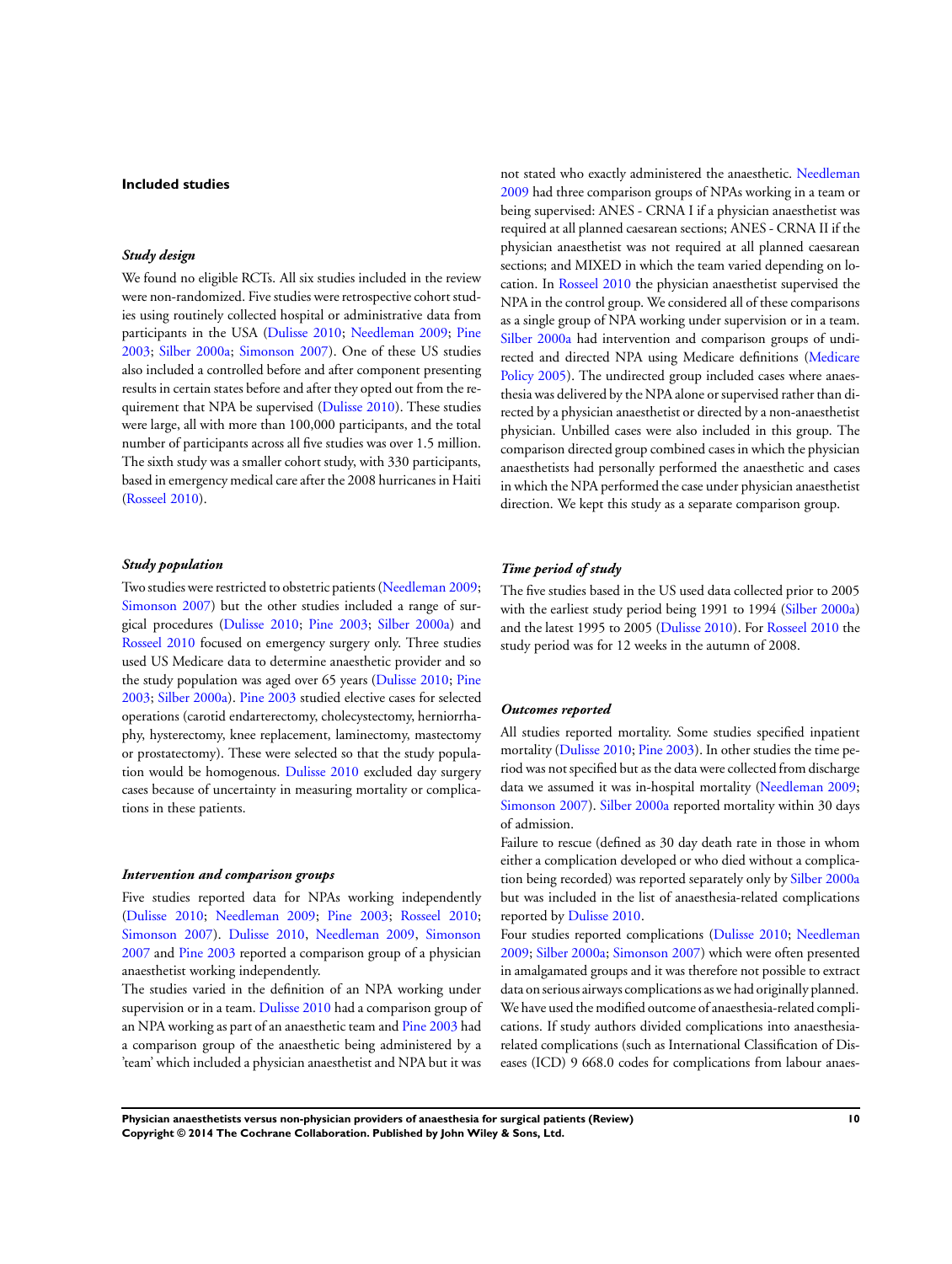thesia in [Needleman 2009](#page-17-0) and [Simonson 2007](#page-17-0)) or more general complications we used the data on anaesthetic-related complications. The definition of complications used in [Simonson 2007](#page-17-0) added other ICD codes from the list of patient safety indicators from the Agency of Healthcare Research and Quality ([AHRQ](#page-17-0)). [Dulisse 2010](#page-17-0) used a list of seven relevant patient safety indicators to define complications, including failure to rescue. [Silber 2000a](#page-17-0) presented data on a single group of postoperative complications which were not all anaesthesia-related.

No studies reported data on any of our secondary outcomes of length of stay, cost or patient satisfaction.

#### **Excluded studies**

There were eight studies that were given particular consideration before exclusion, as listed in [Characteristics of excluded studies.](#page-28-0) Four of these studies did not report data for NPAs working independently ([Charuluxananan 2008](#page-17-0); [Hoffmann 2002](#page-17-0); [Leonard](#page-17-0) [2012](#page-17-0); [Maaløe 2000\)](#page-17-0). In two studies it was unclear whether the NPA was working unsupervised. We successfully contacted the authors of these studies, one of whom was able to confirm that they were supervised ([Faponle 2004](#page-17-0)) and the other was unable to confirm due to the length of time since the report was published [\(Fleming 1992\)](#page-17-0). One study provided no analysis of data by provider type [\(Charuluxananan 2005\)](#page-17-0) and [Abouleish 2004](#page-17-0) did not have any surgical patients.

Other reasons for exclusion included that the reports or abstracts had the wrong study design; had the wrong comparison groups; or were letters, commentaries or editorials with no primary data reported.

#### **Studies awaiting assessment**

We considered the full texts of two studies for which we were unable to make a decision regarding eligibility without further information. We attempted to make contact with the author of [Carpentier 2000](#page-17-0) to establish whether the NPA was working unsupervised as well as the author of [Gadir 2007](#page-17-0) to establish denominator values for all the data presented. We are still awaiting responses. We were unable to access the full texts of five further studies and have attempted contact with the authors to request copies. See [Studies awaiting classification](#page-17-0).

#### **Risk of bias in included studies**

Risk of bias assessments were completed for all studies. It was intended that a number scoring system (1 to 5) be used for judgements but in practice this was completed using judgements of high, medium or low.

# **Allocation**

All studies were non-randomized with the allocation to the intervention group based on location differences or healthcare decision makers or participant preference. All studies were therefore at high risk of allocation and selection bias. There was evidence of differences in case-mix and co-morbidity between the intervention and comparison groups. See the 'Assessment of control for confounding factors' section.

#### **Blinding**

#### *Performance bias*

In NRS, blinding of participants and personnel to the allocation of participants is often impossible. None of the included studies were blinded and no specific measures were taken to make sure that the care of the intervention and comparison groups were equivalent in all aspects other than anaesthetic provider. These studies are therefore at high risk of performance bias. Differences in the hospital facilities are an important potential source of bias, which is discussed in the section 'Assessment of control for confounding factors'.

### *Accuracy with which intervention or control group determined*

The use of routine data for research purposes raises an issue about the accuracy of the data used. Three studies based in the US used Medicare part B (billing data) to assign participants to the intervention and comparison groups [\(Dulisse 2010;](#page-17-0) [Pine 2003;](#page-17-0) [Silber](#page-17-0) [2000a](#page-17-0) ). It can be difficult to be confident about whether, for example, a physician anaesthetist was actually administering the anaesthetic and the studies dealt with this uncertainty in different ways. [Dulisse 2010](#page-17-0) assigned cases as NPA alone or physician anaesthetist alone if there was a claim for only one anaesthetic provider. Participants were assigned to NPA team anaesthesia if there was a modifier on either the physician anaesthetist or NPA claim indicating supervision or direction of the NPA. In addition, cases with no part B form were assigned to NPA team anaesthesia if the procedure took place in a 'pass-through' hospital. It is unclear how accurate this assumption is or how many cases were involved so we assessed the risk of inaccuracy as medium. [Pine](#page-17-0) [2003](#page-17-0) excluded all cases with missing or ambiguous provider codes and we assessed this study as low risk of inaccuracy. [Silber 2000a](#page-17-0) classified the intervention groups as undirected or directed and the undirected group included a large number of unbilled cases but sensitivity analyses with these cases removed gave the same results. Participants with multiple anaesthetics in one single admission were classed as undirected if during any one day of admission there had been no directed anaesthesia procedures. This may have

**Physician anaesthetists versus non-physician providers of anaesthesia for surgical patients (Review) 11 Copyright © 2014 The Cochrane Collaboration. Published by John Wiley & Sons, Ltd.**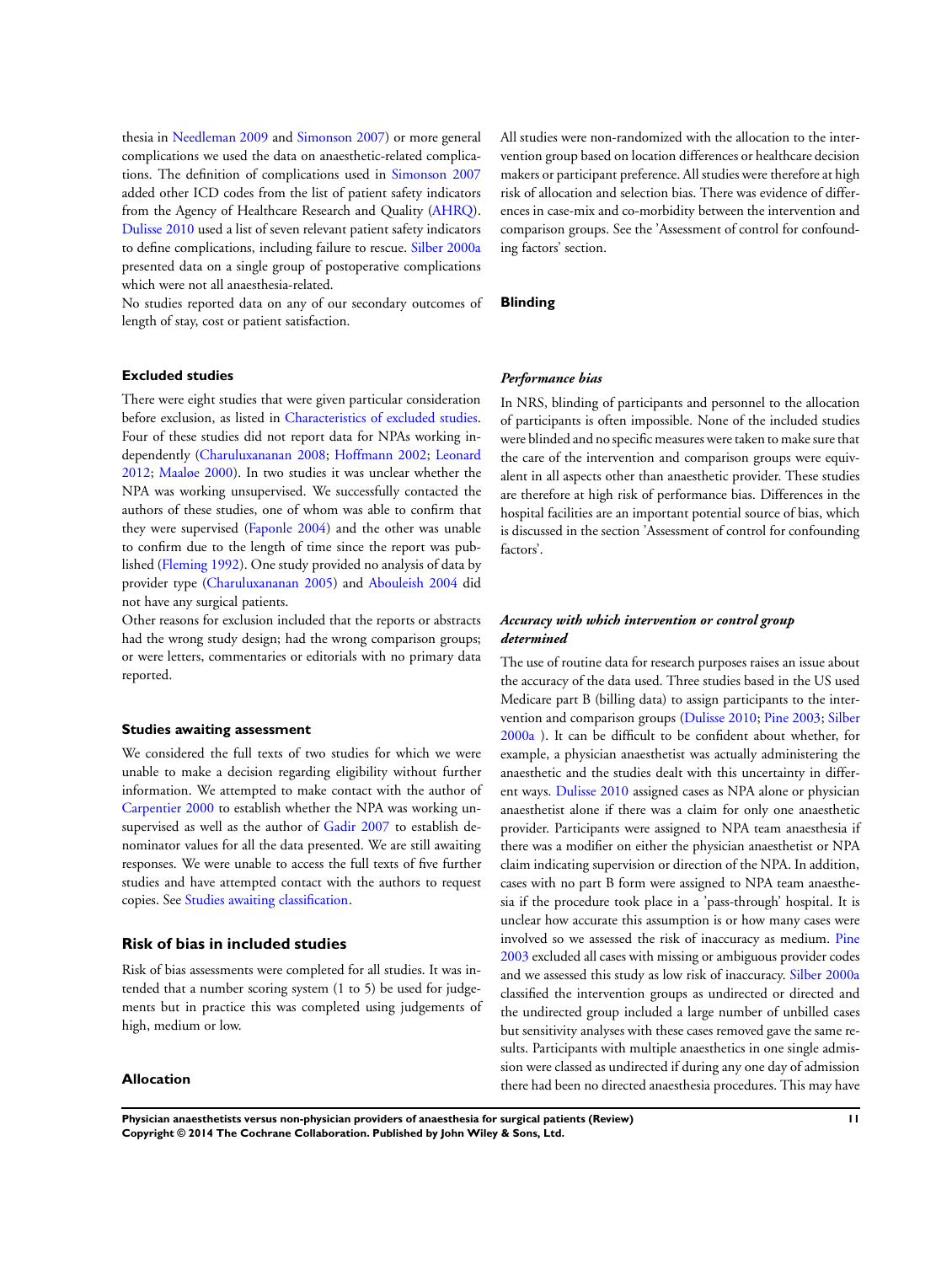the effect of assigning complex high risk cases as undirected. We assessed this study as at medium risk of inaccuracy.

In the other two US studies, both looking at obstetric patients [\(Needleman 2009;](#page-17-0) [Simonson 2007\)](#page-17-0), the intervention or comparison group was assigned at hospital level based on surveys about usual anaesthetic personnel at the hospital. This raises unit of analysis issues if the intervention group has been assigned at the level of a hospital but individual patient outcomes are analysed. We judged both these studies as at a medium risk of inaccuracy.

[Rosseel 2010](#page-17-0) gave no details of how the data on provider were collected and we assessed this study as at unclear risk of inaccuracy.

# *Accuracy with which outcomes assessed*

Detection bias and the accuracy with which outcomes were determined were judged for each outcome measure.

We assumed that recording of mortality would be complete and unaffected by allocation group. Detection bias was therefore judged to be at low risk of bias for this outcome. All-cause mortality was not reported so it was not possible to identify deaths related to anaesthetic complications.

Complication recording was less clear and usually relied on coding of discharge data. There were several issues that may lead to inaccuracy. Differentiation of complications from existing co-morbid conditions may be difficult. The accuracy with which outcomes were determined in [Silber 2000a](#page-17-0) was assessed as unclear for both failure to rescue and complications as new complications were differentiated from existing co-morbidities only on the basis of timing of the code (co-morbid conditions coded in the three months prior to admission). [Dulisse 2010](#page-17-0) gave few details of the data source used to assess complications and was assessed as at unclear risk. It was likely that there are differences in coding practices between hospitals, which is a potential source of bias especially in studies in which the anaesthetic provider was assigned at hospital level. We thought that the recording of complications in [Needleman 2009](#page-17-0) was at high risk of inaccuracy and bias given that anaesthetic provider status was assigned at hospital level and there was the possibility that the coding of discharge data may vary between hospitals.

#### **Incomplete outcome data**

The risk of incomplete outcome data in retrospective cohort studies was in part determined by the accuracy of the data used, as discussed above. A further concern was the coverage of the dataset. These studies reported on large numbers of participants and used different sources of data. None of the studies reported details of how records of the same participant from different administrative databases were linked. Few details were given of the number of missing records or failure to link records. Given the high volume of participants, it seemed implausible that a fully coded discharge

abstract or data record was identified for each participant. We assessed all the retrospective cohort studies as at unclear risk of attrition bias. With a study population of 330 in one surgical unit, [Rosseel 2010](#page-17-0) was assessed as at low risk.

#### **Selective reporting**

No a priori protocols or analysis plans were available during a search of clinicaltrials.gov for all studies. There was an unclear potential for reporting bias due the number of possible codeswhich authors could select for outcome data and analysis.

#### **Other potential sources of bias**

Both [Dulisse 2010](#page-17-0) and [Needleman 2009](#page-17-0) received funding from the American Association of Nurse Anesthetists ([AANA\)](#page-17-0) and this was considered a high risk of bias for these studies. Neither [Pine](#page-17-0) [2003](#page-17-0) nor [Simonson 2007](#page-17-0) received funding for their studies and they were therefore considered at low risk of bias. [Rosseel 2010](#page-17-0) provided an evaluation of a training programme established by Mèdecins Sans Frontières (MSF) and as all the authors worked for MSF it was assumed that it was at high risk of bias. [Silber 2000a](#page-17-0) stated that the study had been largely self-funded but that background methodology work had been supported by grants from [AHRQ](#page-17-0) and The American Board of Anesthesiology ([ABA](#page-17-0)). It was unclear whether the support from the American Board of Anesthesiology could have biased the study.

#### **Assessment of control for confounding factors**

The table of confounders [\(Appendix 4\)](#page-70-0) summarizes our assessment of the measures taken by study authors to control for potential confounding factors.

#### **Case-mix**

Two of the included studies were restricted to caesarean sections [\(Needleman 2009;](#page-17-0) [Simonson 2007](#page-17-0)) and were assessed as at low risk of imprecision and imbalance. Three other studies ([Dulisse](#page-17-0) [2010](#page-17-0); [Pine 2003;](#page-17-0) [Silber 2000a\)](#page-17-0) included adjustment for differences in case-mix in the statistical models. These data were based on Medicare databases and were assessed as at low risk of imprecision. There were often large differences in case-mix between the physician anaesthetist and NPA cases with more complex cases such as cardiovascular surgery more likely to be physician anaesthetist-only or team anaesthesia than NPA-only so we assessed the studies as at high risk of imbalance. [Rosseel 2010](#page-17-0) reported large differences in case-mix between provider groups but with one death only in the dataset the authors did not adjust the results.

**Physician anaesthetists versus non-physician providers of anaesthesia for surgical patients (Review) 12 Copyright © 2014 The Cochrane Collaboration. Published by John Wiley & Sons, Ltd.**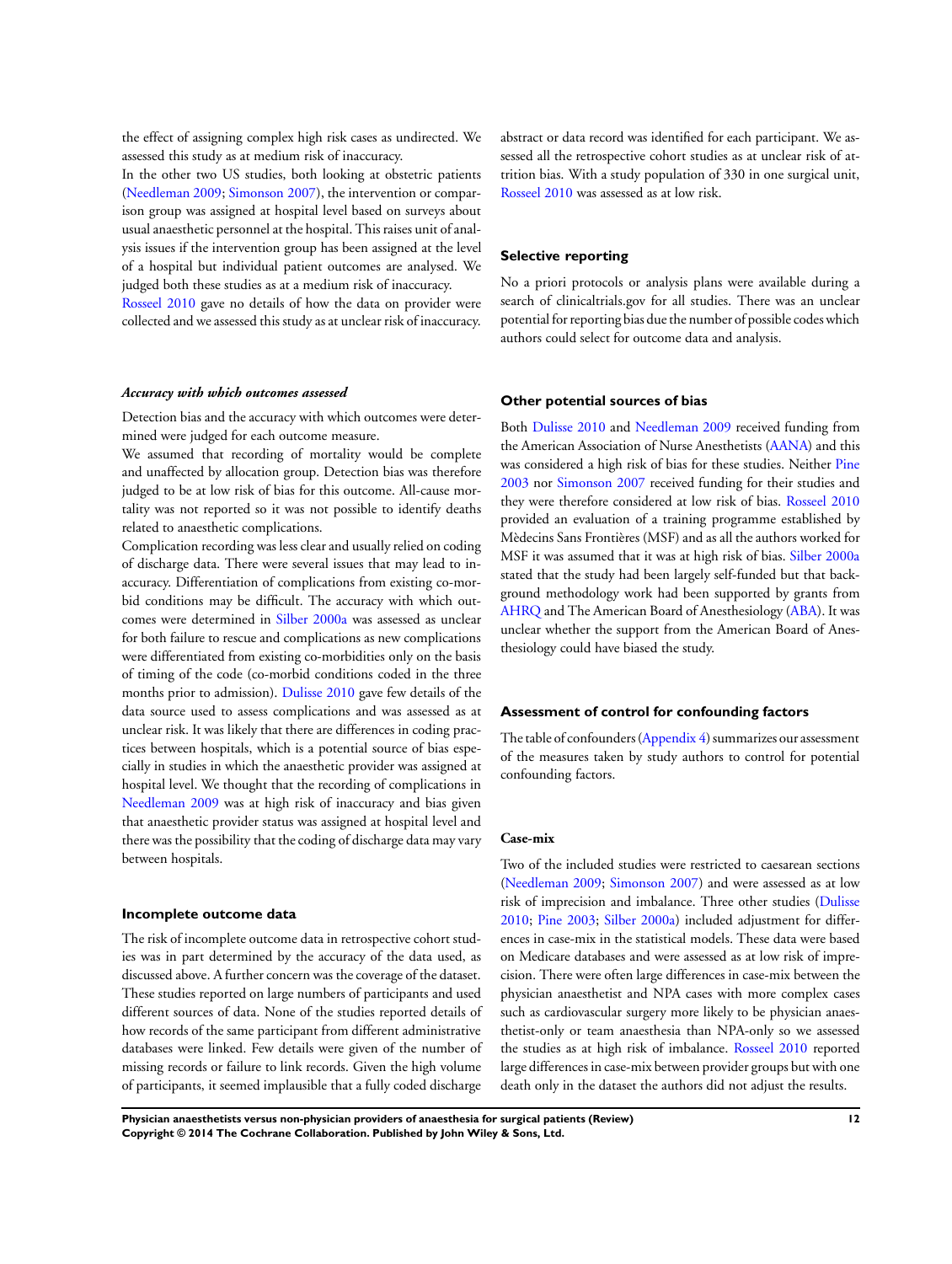#### **Co-morbidity**

Pre-existing conditions which affected the risk of a participant suffering a complication after surgery were considered by five studies [\(Dulisse 2010](#page-17-0); [Needleman 2009](#page-17-0); [Pine 2003](#page-17-0); [Silber 2000a;](#page-17-0) [Simonson 2007\)](#page-17-0). These data were based on coded data in the discharge summary or in the Medicare or hospital database. None of the studies used other data sources such as free text in hospital notes or independent data collection. The major concern was the completeness of these coded data for underlying conditions or risk factors and the differentiation of existing co-morbidity and new complications. No studies included smoking as a patient characteristic. [Dulisse 2010](#page-17-0) included only age, sex and race, and no other individual data, and we judged this study to be at high risk of imprecision. [Silber 2000a](#page-17-0) adjusted for 27 coded patient characteristics but only if these codes were used in the three months before admission. We considered that many underlying conditions would not be coded in this way and therefore assessed this study as at high risk of imprecision. [Pine 2003](#page-17-0) used codes for principal and secondary diagnoses to assess co-morbidity. These authors referred to a more complete database to assess which conditions were most likely to be pre-existing and which were new complications and we assessed this study to be at medium risk of imprecision.

[Needleman 2009](#page-17-0) and [Simonson 2007](#page-17-0) used a list of obstetric comorbidities and both were assessed as at medium risk of imprecision. [Needleman 2010](#page-17-0) revised their analysis to include more codes for obesity and hypertension following the commentary by [Neuman 2010.](#page-17-0)

[Silber 2000a](#page-17-0) and [Simonson 2007](#page-17-0) reported important differences in co-morbidity between the intervention and comparison groups with NPA-only cases more likely to be emergency admissions. [Dulisse 2010](#page-17-0) reported only minor differences in race but used a restricted definition of co-morbidity. [Needleman 2009](#page-17-0), [Pine 2003](#page-17-0) and [Rosseel 2010](#page-17-0) did not report on co-morbidity in the different groups.

#### **Type of anaesthetic given**

No studies considered this as a confounder. This meant that different provider groups may have used different types of anaesthesia, for example, a spinal rather than a general anaesthetic for a certain surgical procedure, but this could not be assessed.

#### **Hospital characteristics**

Four studies considered this confounder [\(Needleman 2009](#page-17-0); [Pine](#page-17-0) [2003](#page-17-0); [Silber 2000a;](#page-17-0) [Simonson 2007](#page-17-0)). The data were based on American Hospital Annual Surveys (AHA) ([Needleman 2009;](#page-17-0) [Pine 2003](#page-17-0); [Silber 2000a\)](#page-17-0) or the study authors' own hospital survey, or both ([Needleman 2009](#page-17-0); [Simonson 2007\)](#page-17-0). None of these survey data were independently verified but the studies differed in the number of characteristics included. Studies using AHA included a range of items assessing location, staffing, teaching status and

technological sophistication and we assessed these as at medium risk of imprecision. Simonson used a more limited, variable set including only size, urban or rural location and teaching status and we assessed this study as at high risk of imprecision. All these studies reported important imbalances, with NPA-only cases more likely to be based in rural, smaller hospitals with fewer facilities, and were judged as at high risk of imbalance.

[Dulisse 2010](#page-17-0) analysed data from many different hospitals across the USA but did not adjust for hospital characteristics. [Rosseel 2010](#page-17-0) was based in a single surgical centre.

#### **Analysis method**

Multivariate logistic regression models were used in five studies [\(Dulisse 2010](#page-17-0); [Needleman 2009](#page-17-0); [Pine 2003](#page-17-0); [Silber 2000a;](#page-17-0) [Simonson 2007\)](#page-17-0). [Rosseel 2010](#page-17-0) reported one death only and did not present adjusted results. [Dulisse 2010](#page-17-0), [Pine 2003](#page-17-0) and [Silber](#page-17-0) [2000a](#page-17-0) gave methods for model building and we assessed these studies to be at low risk of errors due to adjustment in analyses. [Pine 2003](#page-17-0) presented indirectly standardized mortality rates for the different anaesthetic provider groups. Expected mortality rates were calculated using procedure-specific, stepwise logistic regression models. [Needleman 2009](#page-17-0) gave no strategy for model building and did not report unadjusted rates or numbers of events or denominators to assess model fit and was assessed as at medium risk of errors due to adjustment in analyses. In [Simonson 2007](#page-17-0) the rationale for the selection of variables into the final model was not clear. The final model included variables for other labour complications including maternal distress, shock, hypotension and cardiac arrest. We thought that these variables were potentially measures of anaesthetic outcome, or on the causal pathway to anaesthetic complications or mortality, and so they should not have been included in the model. We assessed this study as at high risk of incomplete adjustment in analyses. [Simonson 2007](#page-17-0) used an appropriate hierarchical model to account for the clustering of intervention data in their analysis and [Needleman 2009](#page-17-0) adjusted standard errors for clustering within hospitals.

# **Effects of interventions**

# **Comparison 1: NPA working independently versus physician anaesthetist working independently**

Four studies investigated this comparison, two on general surgical patients ([Dulisse 2010](#page-17-0); [Pine 2003](#page-17-0)) and two on women having caesarean sections ([Needleman 2009;](#page-17-0) [Simonson 2007](#page-17-0)).

#### **Mortality**

All four studies reported mortality in the intervention and comparison groups. [Needleman 2009](#page-17-0) and [Simonson 2007](#page-17-0) failed to find

**Physician anaesthetists versus non-physician providers of anaesthesia for surgical patients (Review) 13 Copyright © 2014 The Cochrane Collaboration. Published by John Wiley & Sons, Ltd.**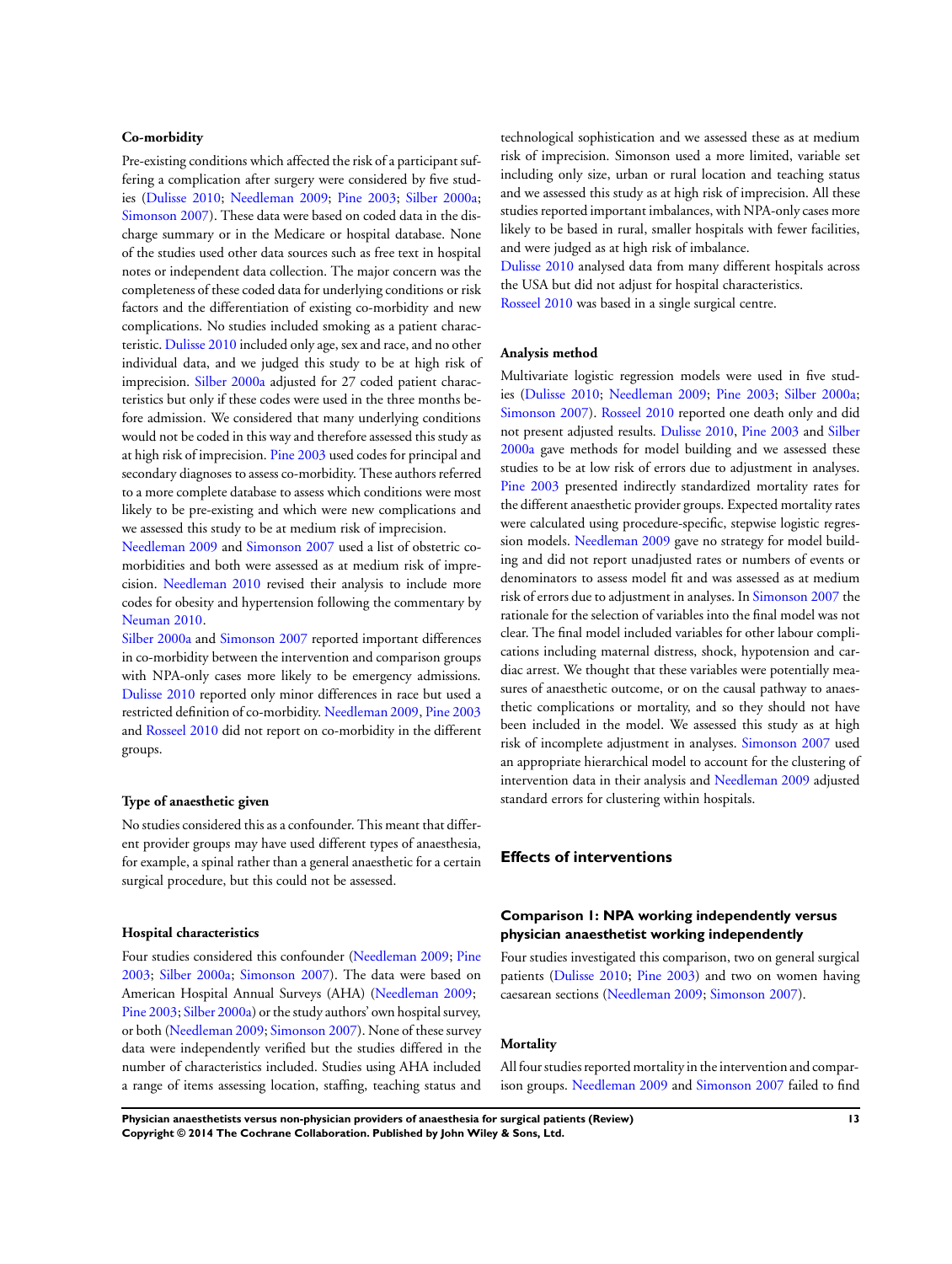a difference in the risk of death in women undergoing caesarean section with anaesthetic given to participants by NPAs working independently compared with those given anaesthetic by physician anaesthetist alone. In [Pine 2003](#page-17-0) there were no significant differences in mortality between the provider groups in either unadjusted or adjusted analyses. [Dulisse 2010](#page-17-0) reported adjusted results using anaesthesia by a physician anaesthetist working independently in non-opt out states as the reference group. The risk of mortality was lower in cases given anaesthesia by NPAs working independently in both non-opt out and opt-out states. This difference was statistically significant within non-opt out states but it was not possible to assess the statistical significance between provider groups in opt-out states. This study did not, however, adjust for hospital characteristics. See Analysis 1.1 [\(Table 1\)](#page-31-0).

#### **Complications**

Three studies reported the risk of anaesthesia-related complications ([Dulisse 2010](#page-17-0); [Needleman 2009;](#page-17-0) [Simonson 2007](#page-17-0)). [Needleman 2009](#page-17-0) and [Simonson 2007](#page-17-0) failed to find a difference in the risk of complications in women undergoing caesarean section with anaesthetic given by NPAs working independently compared with those given anaesthesia by physician anaesthetists alone. [Dulisse 2010](#page-17-0), using the cases given anaesthesia by a physician anaesthetist working independently in non-opt out states as the reference group, failed to find a difference in risk of complications between groups in non-opt out states. In opt-out states the pattern varied with odds ratios lower for NPA alone than physician anaesthetists alone before opt-out but higher after opt-out, but it was not possible to test these differences statistically. See Analysis 1.2 ([Table 2](#page-32-0)).

# **Comparison 2: NPA working independently versus NPA working in a team which is supervised or directed by a physician anaesthetist**

Four studies investigated this comparison, three in general surgical patients ([Dulisse 2010;](#page-17-0) [Pine 2003;](#page-17-0) [Rosseel 2010](#page-17-0)) and one in women having caesarean sections [\(Needleman 2009\)](#page-17-0). Two studies [\(Dulisse 2010;](#page-17-0) [Needleman 2009](#page-17-0)) had several comparison groups and results were presented using the physician anaesthetist working independently as the reference group. This meant that it was not possible to assess the statistical significance of the differences between NPA working independently and NPA working under supervision or in a team, but the relative size of the odds ratios gave an indication of whether mortality or complication risk was higher or lower.

#### **Mortality**

In [Needleman 2009](#page-17-0) the risk of mortality was lower in the NPAonly group than in the NPA supervised or team group. In [Dulisse](#page-17-0) [2010](#page-17-0) the pattern varied with the mortality risk lower in the NPA-

only group in non-opt out states and opt-out states before optout but higher in opt-out states after opt-out. In [Pine 2003](#page-17-0) the mortality risk was higher in the NPA-only group than in the NPA supervised or team group but no statistical testing of any of these differences was presented. [Rosseel 2010](#page-17-0) reported one death only in a study of 330 participants and so no difference in mortality risk was detected. See Analysis 2.1 ([Table 3](#page-32-0)).

#### **Complications**

Results presented in [Dulisse 2010](#page-17-0) and [Needleman 2009](#page-17-0) were similar to those for mortality, with the risk complications generally lower in the NPA-only group than in the NPA supervised or team group, but no statistical testing was reported. See Analysis 2.2 [\(Table 4\)](#page-33-0).

#### **Comparison 3: undirected NPA versus directed NPA**

[Silber 2000a](#page-17-0) presented data for this comparison, in which the intervention undirected group included cases where anaesthesia was delivered by NPA alone, or a NPA was supervised rather than directed by a physician anaesthetist, or a NPA was directed by a non-anaesthetist physician. The comparison-directed group combined cases in which the physician anaesthetists had personally performed the anaesthetic and cases in which the NPA performed the case under physician anaesthetist direction.

There was some evidence that the risk of mortality and failure to rescue was higher in the undirected NPA group, with adjusted odds ratios (OR) of 1.08 (95% confidence interval (CI) 1.00 to 1.15) and 1.10 (95% CI 1.01 to 1.18), respectively. In adjusted analyses there was no evidence of an increased risk of postoperative complications in the undirected group. However, the unadjusted ORs were higher for mortality (OR 1.35, 95% CI 1.26 to 1.44), failure to rescue (OR 1.15, 95% CI 1.08 to 1.24) and complications (OR 1.31 95% CI 1.28 to 1.45). Adjustment for differences in case-mix, co-morbidity and hospital characteristics accounted for much of the observed increased risk in outcomes. We assessed that co-morbidity had a high risk of imprecision and the remaining increased effect seen may have been due to residual confounding. See Analyses 3.1, 3.2 and 3.3 ([Table 5](#page-34-0)).

# **D I S C U S S I O N**

#### **Summary of main results**

This review included six non-randomized studies (NRS) evaluating clinical outcomes when physician anaesthetists are compared with non-physicians, either working alone or in teams of various combinations. Overall, while some studies have shown small and inconsistent differences in some outcomes, the quality and nature

**Physician anaesthetists versus non-physician providers of anaesthesia for surgical patients (Review) 14 Copyright © 2014 The Cochrane Collaboration. Published by John Wiley & Sons, Ltd.**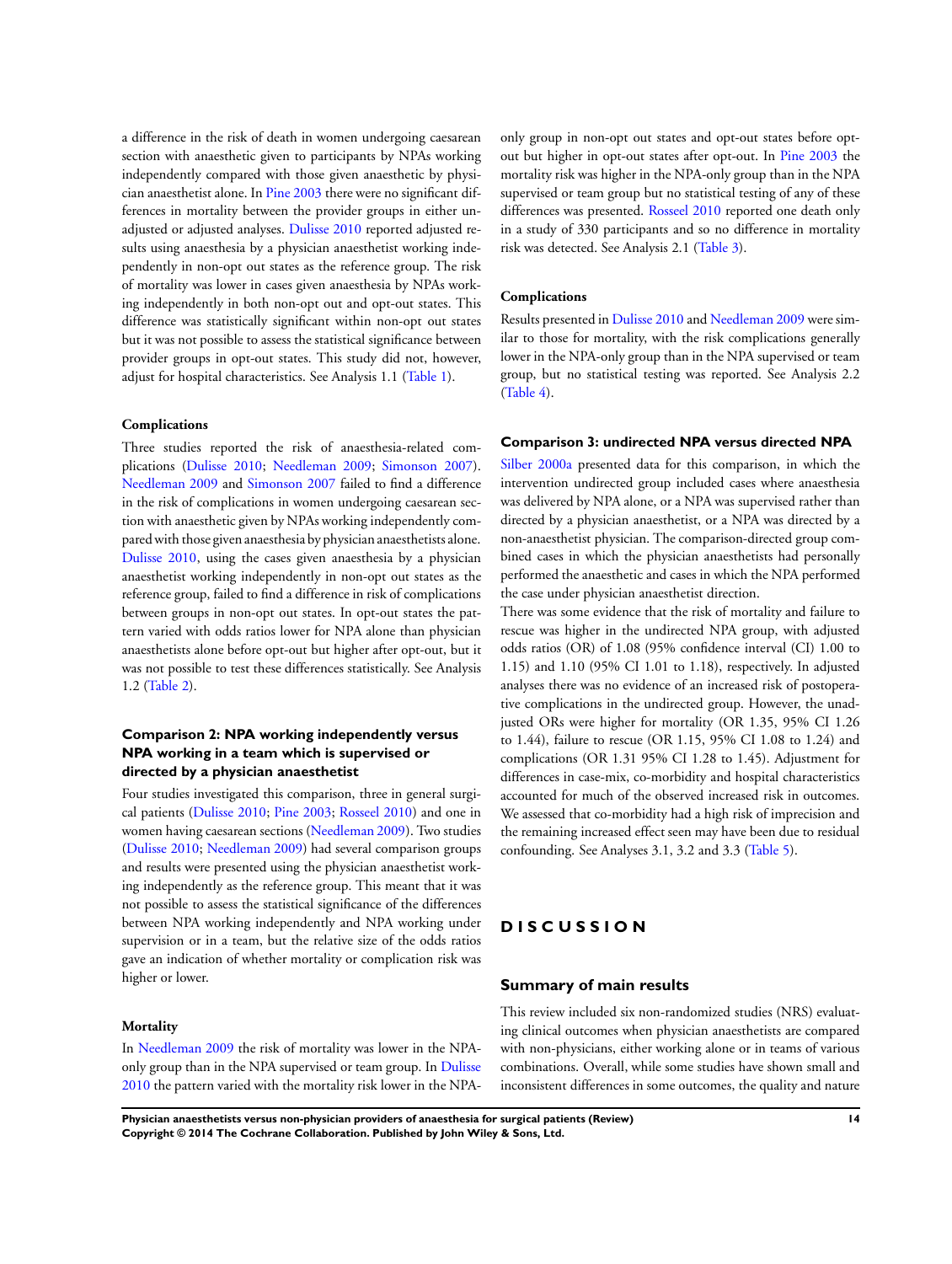of the evidence are insufficient to draw firm conclusions about relative benefits and risks of the different models of anaesthetic provision. Perioperative risk is composed of three elements, the patient's pre-existing condition (for instance, the risk of pulmonary aspiration of gastric contents ([Smith 1997\)](#page-17-0)), the operation performed, and the perioperative care received, of which anaesthetic care is only one part. The included studies have not been able to successfully separate anaesthetic care from other risk factors.

# **Overall completeness and applicability of evidence**

The included studies were mainly from the United States (US) and used routinely-collected administrative data. Only one study was carried out in the developing world.We found none from countries with advanced healthcare systems outside the US. Within the US, the data presented may not be representative as they may be skewed to the more deprived. Further, only billed cases were included, which raises the possibility of a systematic bias in the coverage of the data.

It is important to be aware of potential biases in the studies themselves. In the US, there are tensions between the official positions of the two professional organisations of the two main groups of anaesthesia providers, physician anaesthesiologists and registered nurse anaesthetists ([Kane 2004\)](#page-17-0). Some of the studies included in this review were funded, at least in part, by those professional organisations and were published in their own journals. Whilst this does not invalidate the results, it is unlikely that one group would publish work which weakened its own political position. The nature and small number of the studies included made it impossible to apply the usual methods used to detect publication bias (for instance, funnel plots) and this has to remain a possible source of bias.

#### **Quality of the evidence**

All studies were non-randomized and so are at considerable risk of bias due to the effects of confounding and selection bias. Further, as different studies took different approaches to definitions and adjustment, it was not possible to compare them directly. It was also problematic trying to fully control for differences in hospital characteristics, and especially for patient co-morbidity, using these routinely-collected data. It is open to speculation in which direction such confounding factors might be operating; in general, common sense would dictate that the skill levels of anaesthetic providers would be matched, where possible, to the complexity and riskiness of the patient's condition and the surgical procedure. As Needleman notes (p465), "The model of anaesthetic provision may be a proxy for other clinical resource variables usually left unmeasured in typically used databases" ([Needleman 2009](#page-17-0)). Finally, no study assessed cost, length of hospital stay or the patient's perspective as an outcome.

#### **Potential biases in the review process**

We conducted a comprehensive search for material, including what is sometimes termed 'grey' literature (non-peer reviewed reports etc.). However, we did not access the grey literature database National Technical Information Service (NTIS), which may have potentially included more American literature.

We considered each eligible study with three independent reviewers and took time to understand the complexities of the American healthcare insurance system on which most of the studies were based. We sought advice from American peers, where necessary, and requested additional information from study authors who mostly responded promptly to our requests. Despite this, it is possible that our lack of intimate understanding of the American healthcare insurance system may have biased our interpretation of the included studies.

# **Agreements and disagreements with other studies or reviews**

The only other review in this area which we are aware of is that of Smith (one of the authors on the present review) and colleagues from 2004 [\(Smith 2004\)](#page-17-0). The present review has identified four studies published since 2004, and also excluded two studies which the 2004 review included. In addition, we used more recently developed, more sophisticated techniques for assessing risk of bias in non-randomized studies. There is little difference in the conclusions between the two reviews.

# **A U T H O R S ' C O N C L U S I O N S**

#### **Implications for practice**

No definitive statement can be made about the possible superiority of one type of anaesthesia care over another. The complexity of perioperative care, the low intrinsic rate of complications relating directly to anaesthesia, and the potential confounding effects within the studies reviewed, all of which were non-randomized, make it impossible to provide a definitive answer to the review question.

#### **Implications for research**

A definitive answer to this question is unlikely. A randomized controlled trial is unlikely to be performed as it poses logistic difficulties in terms of allocation concealment and blinding of participants and personnel. Further, randomization may be unacceptable to health service providers, research ethics committees and

**Physician anaesthetists versus non-physician providers of anaesthesia for surgical patients (Review) 15 Copyright © 2014 The Cochrane Collaboration. Published by John Wiley & Sons, Ltd.**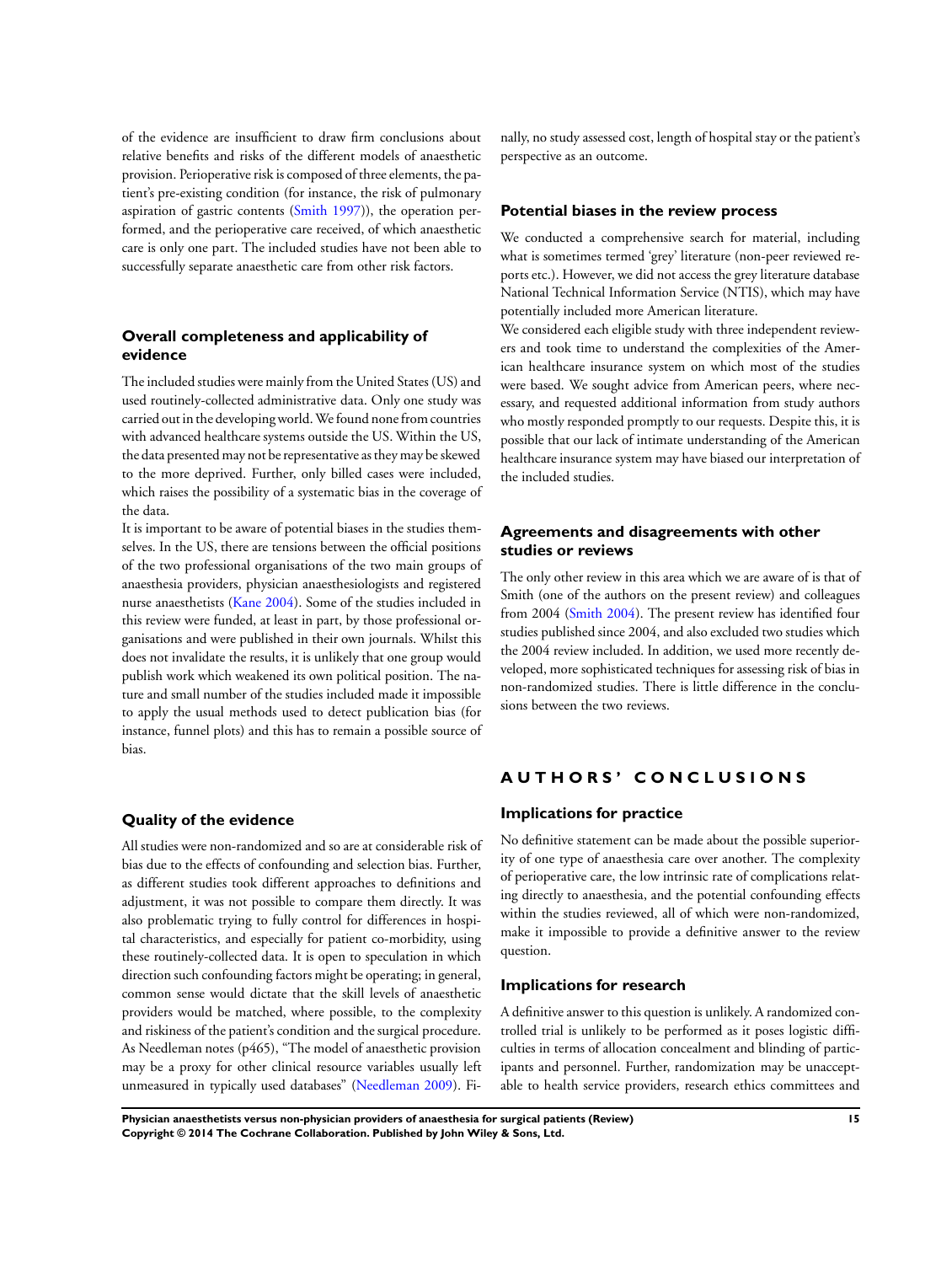<span id="page-17-0"></span>patients, particularly for high-risk patients and procedures. In the meantime, hospital data could be collected or processed to better enable individual patient analyses.

**A C K N O W L E D G E M E N T S**

We would like to thank Anna Lee (content editor); Nathan Pace (statistical editor); Vera Meeusen, Clarence J Biddle, Aidan O'Donnell and Jamie Sleigh (peer reviewers) for their help and editorial advice during the preparation of this protocol for the systematic review.

We would like to thank Professor Barnaby Reeves for his advice and training on the use of NRS (UK Contributors' Meeting 2012). We would also like to thank Dr Beverley Philip and Dr Arvind Palanisamy for their helpful advice on the American insurance system.

# **R E F E R E N C E S**

#### **References to studies included in this review**

#### **Dulisse 2010** *{published data only}*

Dulisse B, Cromwell J. No harm found when nurse anesthetists work without supervision by physicians. Health Affairs 2010; Vol. 29, issue 8:1469–75. [20679649]

#### **Needleman 2009** *{published data only}*

Needleman J, Minnick AF. Anesthesia provider model, hospital resources, and maternal outcomes. Health Services Research 2009; Vol. 44, issue 2 Pt 1:464–82. [19178582]

#### **Pine 2003** *{published data only}*

Pine M, Holt KD, Lou Y. Surgical mortality and type of anesthesia provider. AANA Journal 2003; Vol. 71, issue 2: 109–16. [PUBMED: 12776638]

#### **Rosseel 2010** *{published data only}*

Rosseel P, Trelles M, Guilavogui S, Ford N, Chu K. Ten years of experience training non-physician anesthesia providers in Haiti. World Journal of Surgery 2010; Vol. 34, issue 3:453–8. [19655194]

#### **Silber 2000a** *{published data only}*

Silber JH, Kennedy SK, Even-Shoshan O, Chen W, Koziol LF, Showan AM, et al. Anesthesiologist direction and patient outcomes. *Anesthesiology* 2000;**93**:152–63. [PUBMED: 10861159]

#### **Simonson 2007** *{published data only}*

Simonson DC, Ahern MM, Hendryx MS. Anesthesia staffing and anesthetic complications during cesarean delivery: A retrospective analysis. Nursing Research 2007; Vol. 56, issue 1:9–17. [17179869]

#### **References to studies excluded from this review**

#### **Abouleish 2004** *{published data only}*

Abouleish AE, Prough DS, Vadhera RB. Influence of the type of anesthesia provider on costs of labor analgesia to the Texas Medicaid Program. Anesthesiology 2004; Vol. 101, issue 4:991–8. [2004415389]

#### **Charuluxananan 2005** *{published data only}*

Charuluxananan S, Punjasawadwong Y, Suraseranivongse S, Srisawasdi S, Kyokong O, Chinachoti T, et al. The Thai Anesthesia Incidents Study (THAI Study) of anesthetic outcomes: II anesthetic profiles and adverse events. Journal

of the Medical Association of Thailand 2005; Vol. 88 Suppl 7:S14–29. [2006059623]

#### **Charuluxananan 2008** *{published data only}*

Charuluxananan S, Thienthong S, Rungreungvanich M, Chanchayanon T, Chinachoti T, Kyokong O, et al. Cardiac arrest after spinal anesthesia in Thailand: a prospective multicenter registry of 40,271 anesthetics. Anesthesia and Analgesia 2008; Vol. 107, issue 5:1735–41. [18931240]

#### **Faponle 2004** *{published data only}*

Faponle AF, Sowande OA, Adejuyigbe O. Anaesthesia for neonatal surgical emergencies in a semi-urban hospital, Nigeria. East African Medical Journal 2004; Vol. 81, issue 11:568–73. [15868965]

#### **Fleming 1992** *{published data only}*

Fleming ST. Outcomes of care for anesthesia services: a pilot study. Quality Assurance in Health Care 1992; Vol. 4, issue 4:289–303. [1489965]

#### **Hoffmann 2002** *{published data only}*

Hoffmann KK, Kevin Thompson G, Burke BL, Derkay CS. Anesthetic complications of tympanostomy tube placement in children. Archives of Otolaryngology - Head and Neck Surgery 2002; Vol. 128, issue 9:1040–3. [2002328374]

#### **Leonard 2012** *{published data only}*

Leonard M, Jenkins A, Massey S, Chinyimba A, McColl S, Power D, et al. A review of non-physician delivered upper limb regional anaesthetic blocks at a tertiary referral hand centre. Regional Anesthesia and Pain Medicine 2012; Vol. 1:E289. [70881185]

#### **Maaløe 2000** *{unpublished data only}*

Maaløe R. Incidents in relation to anaesthesia. A PhD thesis. University of Copenhagen 2000.

#### **References to studies awaiting assessment**

#### **Carpentier 2000** *{published data only}*

Carpentier JP, Banos JP, Brau R, Malgras G, Boye P, Dubicq J, et al. Practice and complications of spinal anaesthesia in African tropical countries. [French]. Annales Francaises d'Anesthesie et de Reanimation 2001; Vol. 20, issue 1: 16–22. [2001063603]

**Physician anaesthetists versus non-physician providers of anaesthesia for surgical patients (Review) 16 Copyright © 2014 The Cochrane Collaboration. Published by John Wiley & Sons, Ltd.**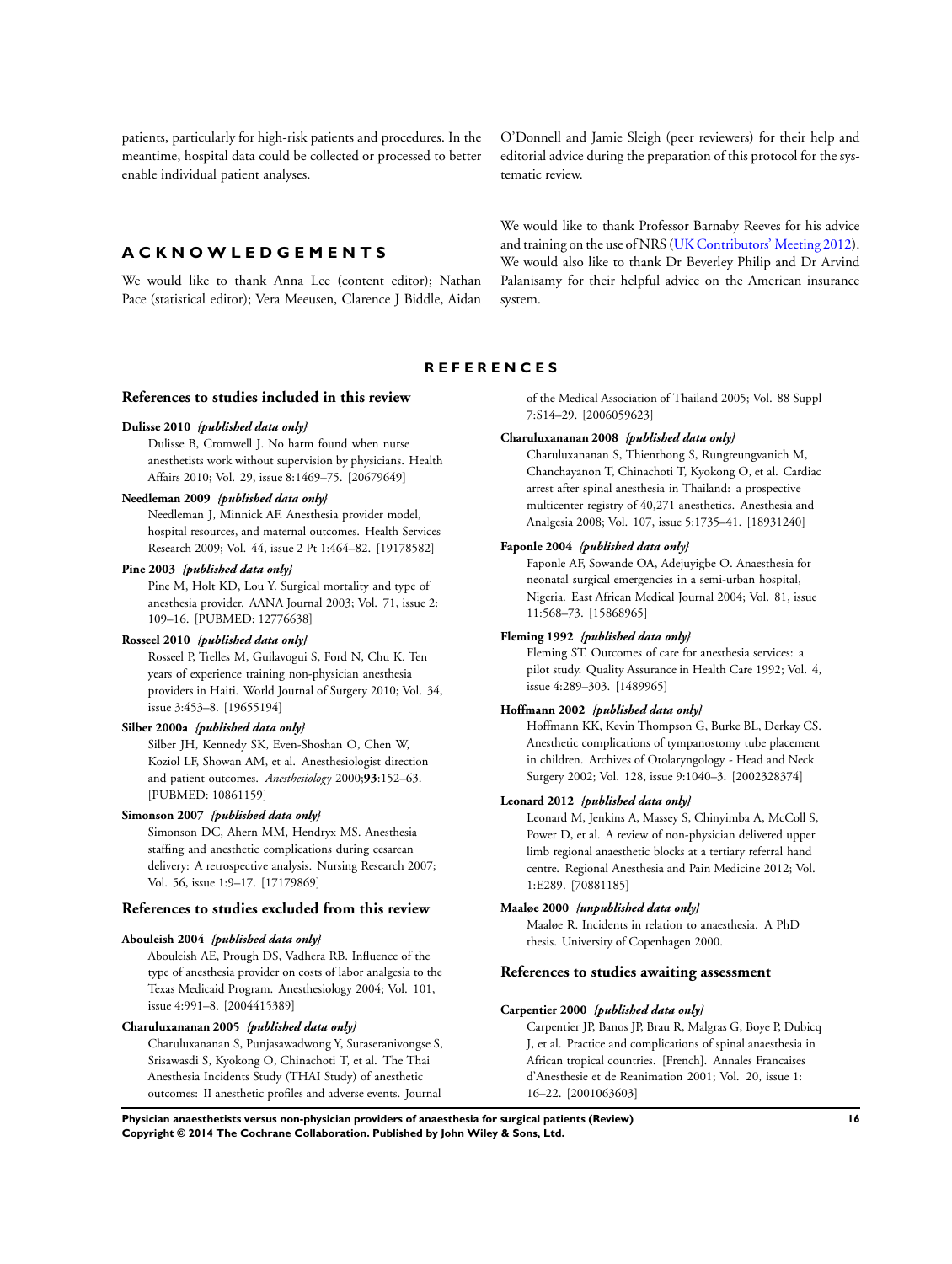#### **DePaolis-Lutzo 1995** *{published data only}*

DePaolis-Lutzo M. Nurse anesthetists: a wise choice in today's health care system. American Nurse 1995; Vol. 27, issue 5:20. [PUBMED: 7653905]

#### **Ezedigboh 1999** *{published data only}*

Ezedigboh IY. The nurse anaesthetist and health care delivery in the West African Subregion: a review covering 1991 to 1996. West African Journal of Nursing 1999; Vol. 10, issue 2:93–5. [2000021204.: Language: English. Entry Date: 20000301. Revision Date: 20091218. Publication Type: journal article]

#### **Gadir 2007** *{published data only}*

Gadir ETA, Salama AA. The impact of anaesthetic assistants on anaesthesia service in Sudan. Internet Journal of Health 2007; Vol. 6, issue 2:12p. [2009926092.: Language: English. Entry Date: 20080613. Revision Date: 20110107. Publication Type: journal article]

## **Goldman 1988** *{published data only}*

Goldman HS. Anesthetic mistakes, mishaps, and misadventures. Current Reviews for Nurse Anesthetists 1988; Vol. 10, issue 20:155–60. [1989087382.: Language: English. Entry Date: 19890301. Publication Type: journal article]

# **MacKenzie 2000** *{published data only}*

MacKenzie RA. Nurse anesthetist: advantages and pitfalls. Acta Anaesthesiologica Belgica 2000; Vol. 51, issue 4: 239–43. [11129627]

#### **Additional references**

#### **AAGBI 2010**

The Association of Anaesthetists of Great Britain and Ireland. The Anaesthesia Team 2010. http:// www.aagbi.org/ (accessed 4 December 2012).

#### **AANA**

American Association of Nurse Anesthetists. http:// www.aana.com/ (accessed 26 March 2014).

#### **ABA**

The American Board of Anesthesiology. http:// www.theaba.org/ (accessed 26 March 2014).

#### **AHRQ**

Agency for Healthcare Research and Quality. AHRQ quality indicators - guide to inpatient quality indicators: Quality of care in hospitals - Volume, mortality, and utilization, Revision 4 (22 December 2004).

#### **Bacon 2002**

Bacon DR, Lema MJ. Anaesthetic team and the role of nurses--North American perspective. Best Practice and Research. Clinical Anaesthesiology. 2002/12/21 2002; Vol. 16, issue 3:401–8. [PUBMED: 12491741]

#### **Deeks 2003**

Deeks JJ, Dinnes J, D'Amico R, Sowden AJ, Sakarovitch C, Song F, et al. Evaluating non-randomised intervention studies. *Health Technology Assessment* 2003;**7**:27. [PUBMED: 14499048]

#### **Dubowitz 2010**

Dubowitz G, Detlefs S, McQueen KA. Global anesthesia workforce crisis: a preliminary survey revealing shortages contributing to undesirable outcomes and unsafe practices. World Journal of Surgery. 2009/10/02 2010; Vol. 34, issue 3:438–44. [PUBMED: 19795163]

#### **Egger 2006**

Egger Halbeis CB, Macario A. Factors affecting supply and demand of anesthesiologists in Western Europe. Current Opinion in Anaesthesiology. 2006/03/23 2006; Vol. 19, issue 2:207–12. [PUBMED: 16552229]

#### **Egger 2007**

Egger Halbeis CB, Cvachovec K, Scherpereel P, Mellin-Olsen J, Drobnik L, Sondore A. Anaesthesia workforce in Europe. European Journal of Anaesthesiology. 2007/07/05 2007; Vol. 24, issue 12:991–1007. [PUBMED: 17608964]

#### **Gardner 2011**

Gardner MR, Posmontier B, Conti ME. The evolution of Advanced Practice Nursing Roles. Chapter 3. In: Dreher HM, Smith Glasgow ME editor(s). *Role Development for Doctoral Advanced Nursing Practice*. Springer Publishing Company, 2011.

#### **Higgins 2011**

Higgins JPT, Green S (editors). Cochrane Handbook for Systematic Reviews of Interventions Version 5.1.0 [updated March 2011]. The Cochrane Collaboration, 2011. Available from www.cochrane-handbook.org.

#### **Jordan 2011**

Jordan L. Studies support removing CRNA supervision rule to maximize anesthesia workforce and ensure patient access to care. *AANA Journal* 2011;**79**(2):101–4. [PUBMED: 21560971]

#### **Kalist 2011**

Kalist DE, Molinari NA, Spurr SJ. Cooperation and conflict between very similar occupations: the case of anesthesia. Health Economics, Policy, and Law. 2010/06/26 2011; Vol. 6, issue 2:237–64. [PUBMED: 20576190]

#### **Kane 2004**

Kane M, Smith AF. An American tale - professional conflicts in anaesthesia in the United States: implications for the United Kingdom. Anaesthesia. 2004/07/24 2004; Vol. 59, issue 8:793–802. [15270972]

#### **Kane 2005**

Kane M, Smith A, Milne R. Exploring professional boundaries in anaesthetics. Report for the National Co-ordinating Centre for NHS Service Delivery and Organisation R & D (NCCSCO) 2005.

#### **Matsusaki 2011**

Matsusaki T, Sakai T. The role of certified registered nurse anesthetists in the United States. Journal of Anesthesia. 2011/07/01 2011; Vol. 25, issue 5:734–40. [PUBMED: 21717163]

#### **McKee 1999**

McKee M, Coles J, James P. 'Failure to rescue' as a measure of quality of hospital care: the limitations of secondary

**Physician anaesthetists versus non-physician providers of anaesthesia for surgical patients (Review) 17 Copyright © 2014 The Cochrane Collaboration. Published by John Wiley & Sons, Ltd.**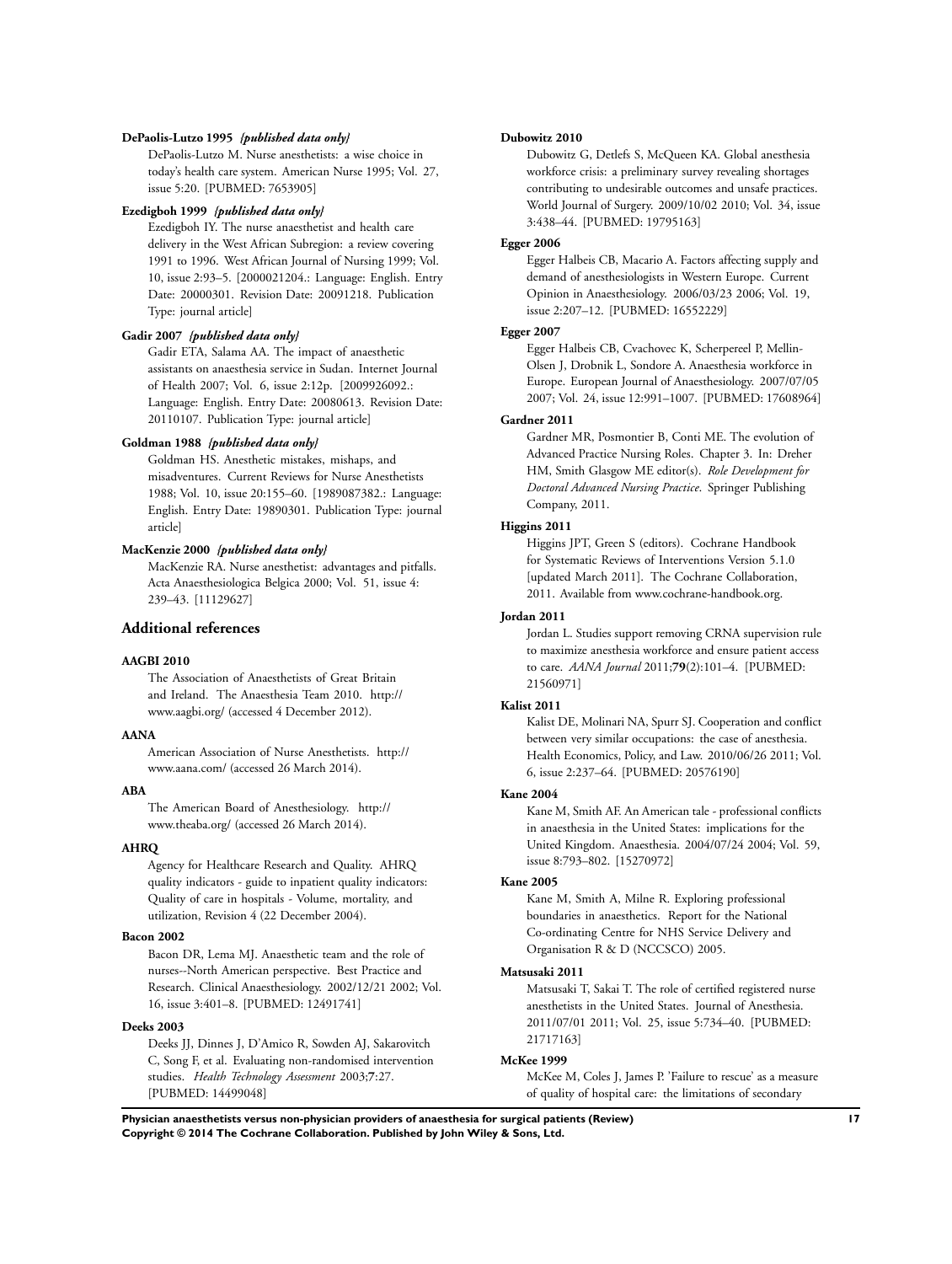diagnosis coding in English hospital data. *Journal of Public Health Medicine* 1999;**21**(4):453–8. [PUBMED: 11469370]

#### **Medicare Policy 2005**

Medicare Advantage Medical Policy. Medical direction (supervision) of Anesthesia. http://www.medicare.gov (Accessed 4 December 2012) Vol. A–3, 1 August 2005.

#### **Meeusen 2010**

Meeusen V, van Zundert A, Hoekman J, Kumar C, Rawal N, Knape H. Composition of the anaesthesia team: a European survey. European Journal of Anaesthesiology 2010; Vol. 27, issue 9:773–9. [PUBMED: 20671555]

#### **Minnick 2008**

Minnick AF, Needleman J. Methodological issues in explaining maternal outcomes: Anesthesia provider characterizations and resource variation. Western Journal of Nursing Research 2008; Vol. 30, issue 7:801–16. [18174374]

#### **Needleman 2010**

Needleman J, Minnick AF. Response to Commentary: What Conclusions Can We Draw from Recent Analyses of Anesthesia Provider Model and Patient Outcomes?. Health Services Research. Blackwell Publishing Inc, 2010; Vol. 45, issue 5p1:1397–406.

#### **Neuman 2010**

Neuman MD, Schwartz JS, Fleisher LA. Commentary: What conclusions can we draw from recent analyses of anesthesia provider model and patient outcomes?. Health Services Research 2010; Vol. 45, issue 5 Part 1:1390–6. [2010498454]

#### **Newton 2010**

Newton M, Bird P. Impact of parallel anesthesia and surgical provider training in sub-Saharan Africa: a model for a resource-poor setting. World Journal of Surgery. 2009/09/ 04 2010; Vol. 34, issue 3:445–52. [PUBMED: 19727934]

#### **RevMan 5.1 [Computer program]**

Copenhagen. Review Manager (RevMan). Version 5.1. The Nordic Cochrane Centre, The Cochrane Collaboration: Copenhagen, 2011.

#### **Silber 2000b**

Silber JH. Anesthesiologist direction and patient outcomes. LDI Issue Brief 2000; Vol. 6, issue 2:1–4. [12524701]

#### **Smith 1997**

Smith AF, Vallance H, Slater R. Shorter preoperative fluid fasts reduce postoperative emesis. *BMJ* 1997;**314**:1486. [PUBMED: 9167597]

#### **Smith 2004**

Smith AF, Kane M, Milne R. Comparative effectiveness and safety of physician and nurse anaesthetists: a narrative systematic review. *British Journal of Anaesthesia* 2004;**93**(4): 540–5. [PUBMED: 15298878]

#### **Smith 2005**

Smith AF. Anaesthetic practitioners in the UK: promise, perils and psychology. Anaesthesia. 2005/10/19 2005; Vol. 60, issue 11:1055–8. [PUBMED: 16229687]

#### **UK Contributors' Meeting 2012**

The Cochrane Collaboration UK Contributors' Meeting. Loughborough, UK. March 2012. Non-randomised Studies Methods Group.

#### **Vickers 2002**

Vickers MD. Anaesthetic team and the role of nurses-- European perspective. Best Practice & Research. Clinical Anaesthesiology. 2002/12/21 2002; Vol. 16, issue 3: 409–21. [PUBMED: 12491742]

#### **Walker 2007**

Walker I, Wilson I, Bogod B. Anaesthesia in developing countries. *Anaesthesia* 2007;**62 Suppl 1**:2–3. [PUBMED: 17937704]

#### **Wilkinson 2007**

Wilkinson D. Non-physician anaesthesia in the UK: a history. Journal of Perioperative Practice. 2007/05/08 2007; Vol. 17, issue 4:162, 164-6, 168-70. [PUBMED: 17479814]

#### **References to other published versions of this review**

#### **Lewis 2013**

Lewis SR, Nicholson A, Smith AF. Physician anaesthetists versus non-physician providers of anaesthesia for surgical patients. *Cochrane Database of Systematic Reviews* 2013, Issue 2. [DOI: 10.1002/14651858.CD010357] ∗ *Indicates the major publication for the study*

**Physician anaesthetists versus non-physician providers of anaesthesia for surgical patients (Review) 18 Copyright © 2014 The Cochrane Collaboration. Published by John Wiley & Sons, Ltd.**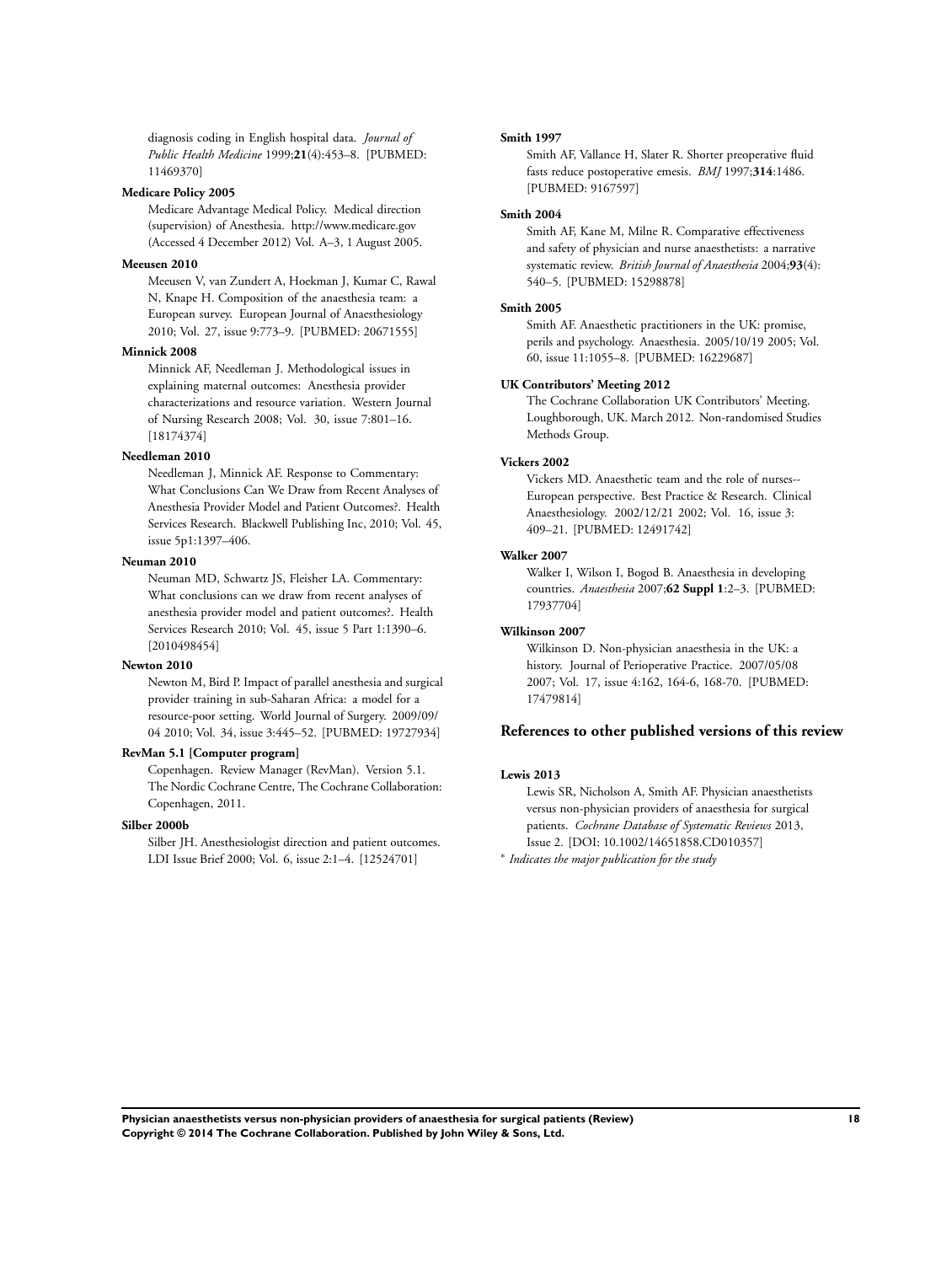# <span id="page-20-0"></span>**CHARACTERISTICS OF STUDIES**

# **Characteristics of included studies** *[ordered by study ID]*

# **Dulisse 2010**

| Methods       | Retrospective cohort study, also incorporating a controlled before and after study<br>Data collected for years 1999-2005                                                                                                                                                                                                                                                                                                                                                                                                                    |
|---------------|---------------------------------------------------------------------------------------------------------------------------------------------------------------------------------------------------------------------------------------------------------------------------------------------------------------------------------------------------------------------------------------------------------------------------------------------------------------------------------------------------------------------------------------------|
| Participants  | All admissions in all Medicare surgical diagnosis-related groups (DRGs) for patients >65<br>years total of 481,440 hospitalizations. Day case surgery excluded<br>Opt-in and opt-out states in US considered before and after opt-out occurred                                                                                                                                                                                                                                                                                              |
| Interventions | Based on Medicare part B claim reports<br>• NPA working alone<br>· physician anaesthetist working alone<br>• team (defined as "team anesthesia in which anesthesiologists supervise or direct<br>nurse anesthetists")                                                                                                                                                                                                                                                                                                                       |
| Outcomes      | Outcomes based on Medicare discharge abstract<br>• Inpatient mortality<br>• Anaesthesia related complications (identified from patient safety indicators<br>developed by Agency for Healthcare Research and Quality and including anaesthesia<br>complications, death in low mortality diagnoses, failure to rescue, iatrogenic<br>pneumothorax, postoperative metabolic and physiological derangement, postoperative<br>respiratory failure, transfusion reaction). Analysed as single yes /no indicator if any of<br>one of them occurred |
| <b>Notes</b>  | Confounders considered for analysis:<br>patient characteristics<br>case-mix<br>Methods used to adjust for confounders:<br>multivariate logistic regression                                                                                                                                                                                                                                                                                                                                                                                  |

| <b>Bias</b>                                                                                                     | Authors' judgement | Support for judgement                                                                                                                                                                                                                                                 |
|-----------------------------------------------------------------------------------------------------------------|--------------------|-----------------------------------------------------------------------------------------------------------------------------------------------------------------------------------------------------------------------------------------------------------------------|
| Sequence generation and allocation con- High risk<br>cealment (selection bias)                                  |                    | NRS. Participants allocated on basis of time<br>and location differences and decisions of<br>healthcare decision makers                                                                                                                                               |
| Performance bias. All outcomes                                                                                  | High risk          | Not possible to blind personnel                                                                                                                                                                                                                                       |
| Accuracy with which intervention or con- Unclear risk<br>trol group determined (risk of misclassifi-<br>cation) |                    | Risk of inaccuracy - MEDIUM. Assigned<br>based on Medicare Part B forms. Cases with<br>no Part B form were assigned to NPA team<br>anaesthesia if the procedure took place in a<br>"pass-through" hospital.Contribution and<br>accuracy of pass through codes unclear |

*Risk of bias Risk of bias*

**Physician anaesthetists versus non-physician providers of anaesthesia for surgical patients (Review) 19 Copyright © 2014 The Cochrane Collaboration. Published by John Wiley & Sons, Ltd.**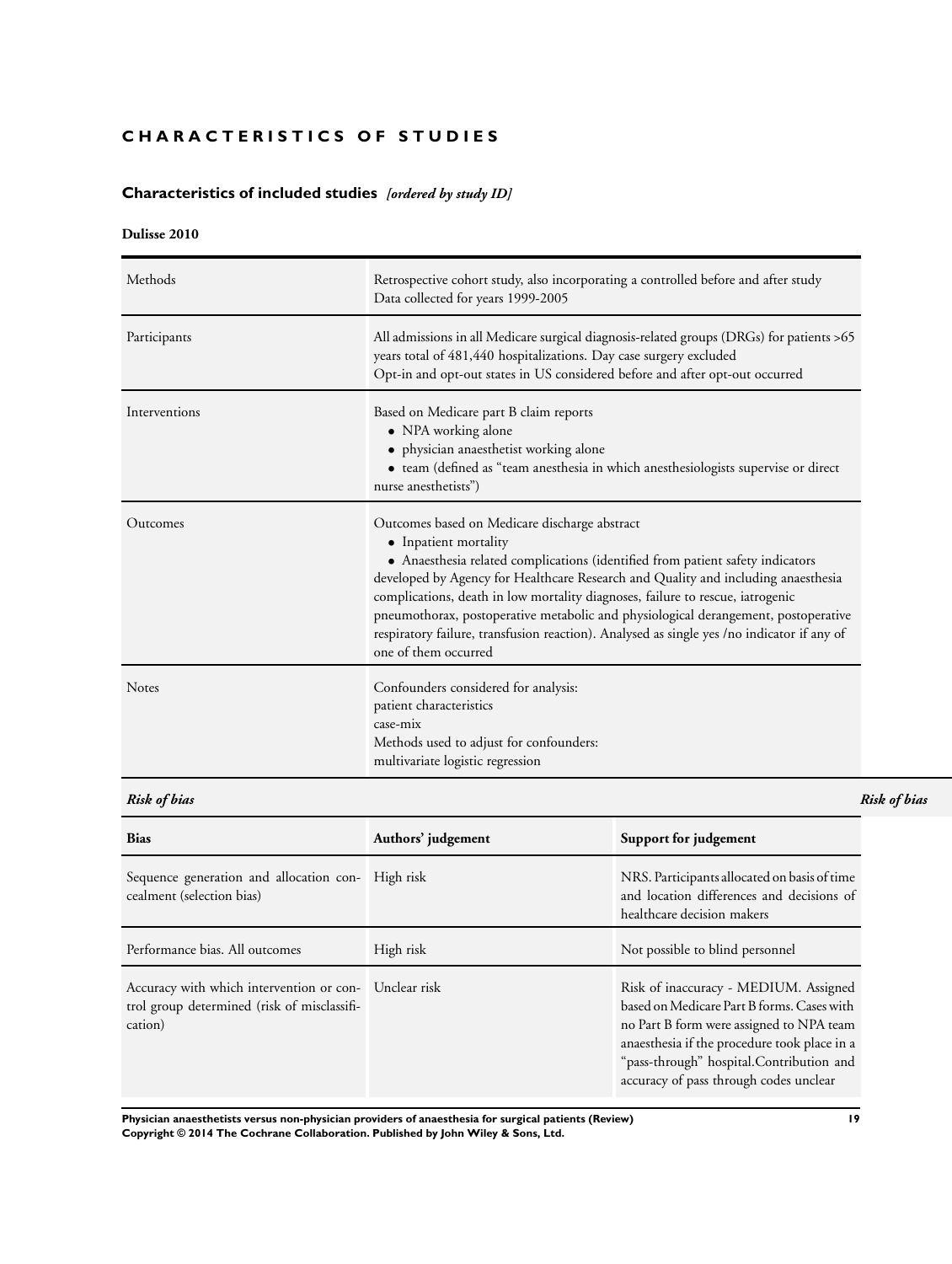# **Dulisse 2010** (*Continued)*

| Detection bias (accuracy with which out- Low risk<br>comes assessed) - Mortality                              |              | Risk of inaccuracy - LOW: Reporting of<br>deaths is likely to be complete in medicare<br>discharge abstract                                                                                                            |
|---------------------------------------------------------------------------------------------------------------|--------------|------------------------------------------------------------------------------------------------------------------------------------------------------------------------------------------------------------------------|
| Detection bias (accuracy with which out-   Unclear risk<br>comes assessed) - Serious airway complica-<br>tion |              | Risk of inaccuracy - MEDIUM. Not clear<br>what data source to identify complications.<br>No details of how complete complications<br>recording likely to be                                                            |
| Incomplete outcome data (attrition bias)<br>All outcomes                                                      | Unclear risk | Authors link the two part of Medicare file<br>data, but with no details of how this is done                                                                                                                            |
| Selective reporting, a priori protocol, a pri- Unclear risk<br>ori analysis plan (reporting bias)             |              | No published protocol found (to include<br>search of clinicaltrials.gov). Due to high<br>number of codes which could be selected<br>for outcomes, it is unclear whether bias has<br>been introduced without a protocol |
| Other bias                                                                                                    | High risk    | Funding sources: funded by American As-<br>sociation of Nurse Anesthetists (AANA).<br>No details given of role of funder but state-<br>ment that authors wholly responsible for<br>data, analyses and conclusions      |

# **Needleman 2009**

| Methods       | Retrospective cohort study<br>Data from hospital discharge records<br>Data collected for years 1999-2001                                                                                                                                                                                                                                        |
|---------------|-------------------------------------------------------------------------------------------------------------------------------------------------------------------------------------------------------------------------------------------------------------------------------------------------------------------------------------------------|
| Participants  | Obstetric patients for vaginal delivery or caesarean section. Data on 271,350 caesarean<br>sections only extracted<br>369 hospitals in 6 states in US<br>Age groups $12\%$ <20 years; $14\% \ge 35$ years; 74% 20-34 years                                                                                                                      |
| Interventions | Based on response to 2004 survey of hospitals<br>$\bullet$ NPA alone<br>• physician anaesthetist alone<br>• $NPA$ + physician anaesthetist (physician anaesthetist required at all c-sections):<br>NPA + physician anaesthetist (physician anaesthetist <i>not</i> required at all c-sections)<br>· Mixed - model varied                        |
| Outcomes      | Based on hospital discharge data<br>• Mortality - time period not specified<br>• Anaesthesia complications (ICD 9 codes 668.0-668.2, 668.8 and 668.9)<br>• Other complications - including cardiac complications, obstetrical shock, cardiac<br>arrest, cerebral anoxia and other CV events and pulmonary complications<br>• Obstetrical trauma |

**Physician anaesthetists versus non-physician providers of anaesthesia for surgical patients (Review) 20 Copyright © 2014 The Cochrane Collaboration. Published by John Wiley & Sons, Ltd.**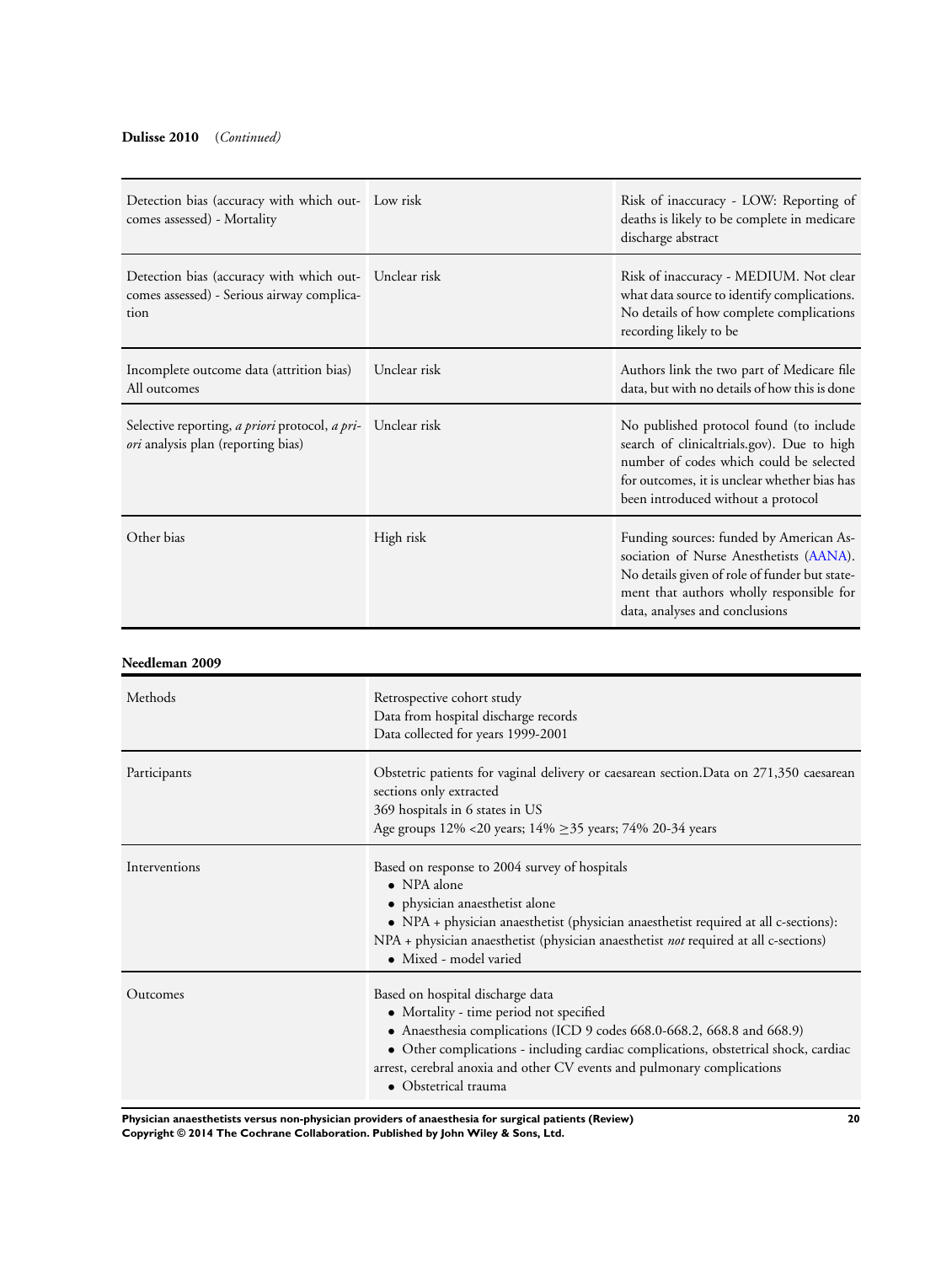# **Needleman 2009** (*Continued)*

| <b>Notes</b> | Confounders considered in analysis:                         |
|--------------|-------------------------------------------------------------|
|              | Patient characteristics                                     |
|              | Hospital characteristics                                    |
|              | Methods used to adjust for confounders:                     |
|              | Multivariate logistic regression                            |
|              | Propensity matching                                         |
|              | Other notes:                                                |
|              | Information also taken from Minnick 2008 and Needleman 2010 |

#### *Risk of bias Risk of bias*

| <b>Bias</b>                                                                                                     | Authors' judgement | Support for judgement                                                                                                                                                                                                  |
|-----------------------------------------------------------------------------------------------------------------|--------------------|------------------------------------------------------------------------------------------------------------------------------------------------------------------------------------------------------------------------|
| Sequence generation and allocation con- High risk<br>cealment (selection bias)                                  |                    | NRS. Participants allocated based on loca-<br>tion differences, health care decision mak-<br>ers and participant preference                                                                                            |
| Performance bias. All outcomes                                                                                  | High risk          | Not possible to blind personnel                                                                                                                                                                                        |
| Accuracy with which intervention or con- Unclear risk<br>trol group determined (risk of misclassifi-<br>cation) |                    | Risk of inaccuracy - MEDIUM: Based on<br>survey in 2004, after data for study col-<br>lected. Only 34% response rate to original<br>survey                                                                             |
| Detection bias (accuracy with which out- Low risk<br>comes assessed) - Mortality                                |                    | Risk of inaccuracy - LOW: mortality as-<br>sessment likely to be accurate. Likely to be<br>complete ascertainment                                                                                                      |
| Detection bias (accuracy with which out- High risk<br>comes assessed) - Serious airway complica-<br>tion        |                    | Risk of inaccuracy - HIGH: Accuracy cod-<br>ing of discharge data may vary between<br>hospitals and this may vary with provider<br>model which could bias estimates                                                    |
| Incomplete outcome data (attrition bias)<br>All outcomes                                                        | Unclear risk       | Authors use discharge database. But un-<br>clear how complete the reporting of com-<br>plication outcomes are on these databases                                                                                       |
| Selective reporting, a priori protocol, a pri- Unclear risk<br>ori analysis plan (reporting bias)               |                    | No published protocol found (to include<br>search of clinicaltrials.gov). Due to high<br>number of codes which could be selected<br>for outcomes, it is unclear whether bias has<br>been introduced without a protocol |
| Other bias                                                                                                      | High risk          | Funding sources: funded by grant from<br>Amercian Association of Nurse Anes-<br>thetists (AANA). No details of involvement<br>of funder                                                                                |

**Physician anaesthetists versus non-physician providers of anaesthesia for surgical patients (Review) 21 Copyright © 2014 The Cochrane Collaboration. Published by John Wiley & Sons, Ltd.**

Other: Only hospitals that replied to orig-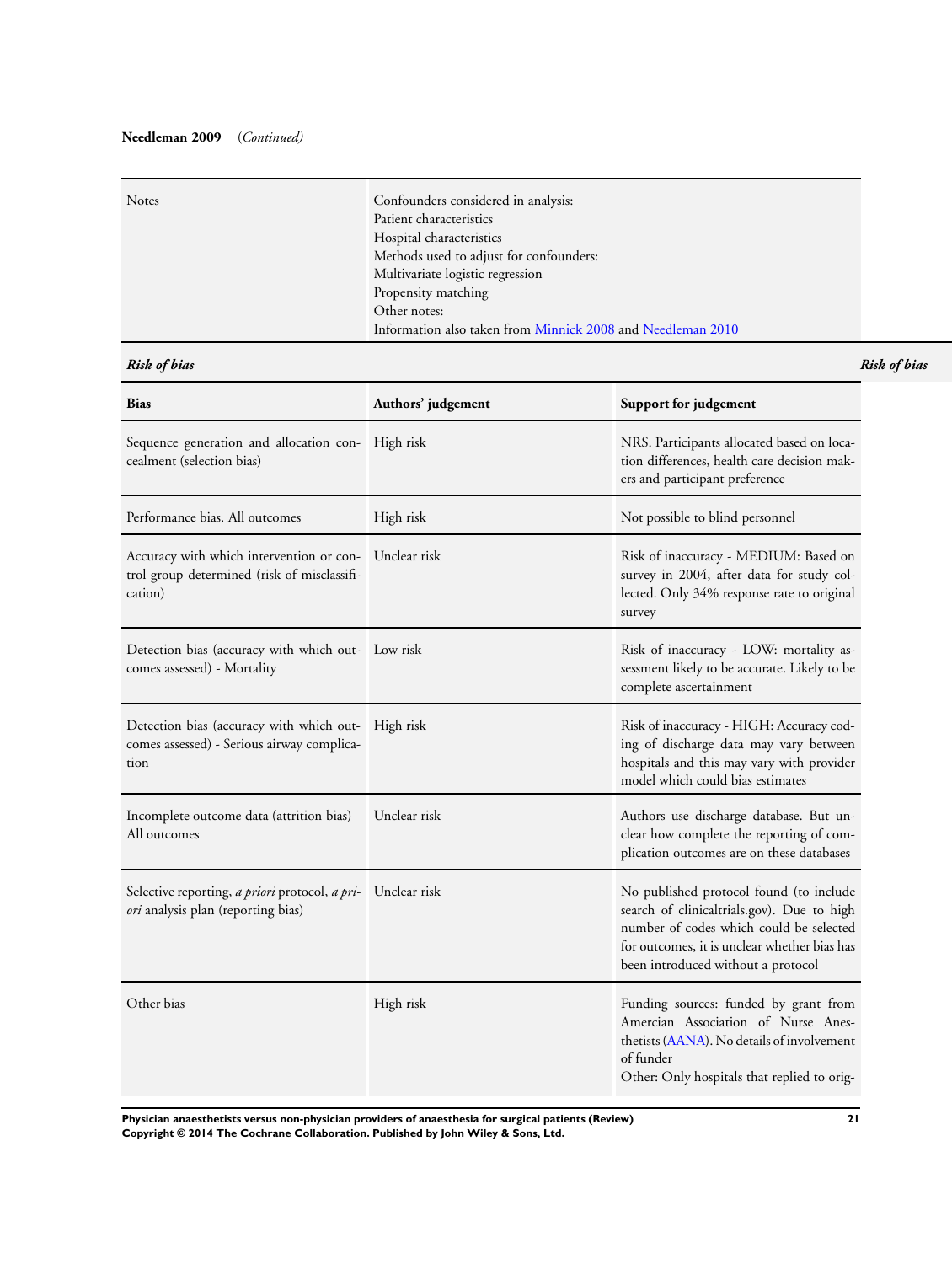|                  | inal survey included, only 34% response<br>rate                                                                                                                                                                                                                                                                                                                 |
|------------------|-----------------------------------------------------------------------------------------------------------------------------------------------------------------------------------------------------------------------------------------------------------------------------------------------------------------------------------------------------------------|
| <b>Pine 2003</b> |                                                                                                                                                                                                                                                                                                                                                                 |
| Methods          | Retrospective cohort study<br>Data collected 1995-1997                                                                                                                                                                                                                                                                                                          |
| Participants     | 404,194 patients who underwent elective surgery; carotid endarterectomy, cholecys-<br>tectomy, herniorrhaphy, hysterectomy, knee replacement, laminectomy, mastectomy,<br>prostatectomy. Patients all > 65 years<br>1177 hospitals in 22 states in US<br>Hospitals included from both urban and rural locations, with different technological<br>sophistication |
| Interventions    | Data from Medicare part B claim reports<br>$\bullet$ NPA alone<br>· physician anaesthetist working alone<br>• Team (physician anaesthetist and NPA)                                                                                                                                                                                                             |
| Outcomes         | Data from Medicare - unclear whether Form A or B<br>• Mortality before discharge                                                                                                                                                                                                                                                                                |
| <b>Notes</b>     | Confounders considered in analysis:<br>Patient case-mix<br>Co-morbidity<br>Hospital characteristics<br>Methods used to adjust for confounders:<br>Indirect standardisation; C-statistic                                                                                                                                                                         |

*Risk of bias Risk of bias*

| <b>Bias</b>                                                                                                 | Authors' judgement | Support for judgement                                                                                             |
|-------------------------------------------------------------------------------------------------------------|--------------------|-------------------------------------------------------------------------------------------------------------------|
| Sequence generation and allocation con- Unclear risk<br>cealment (selection bias)                           |                    | NRS. Participants allocated based on lo-<br>cation differences and health care decision<br>makers                 |
| Performance bias. All outcomes                                                                              | High risk          | Not possible to blind personnel                                                                                   |
| Accuracy with which intervention or con- Low risk<br>trol group determined (risk of misclassifi-<br>cation) |                    | Risk of inaccuracy - LOW: High exclusion<br>of cases with unclear provider data                                   |
| Detection bias (accuracy with which out- Low risk<br>comes assessed) - Mortality                            |                    | Risk of inaccuracy - LOW: mortality as-<br>sessment likely to be accurate. Likely to be<br>complete ascertainment |

**Physician anaesthetists versus non-physician providers of anaesthesia for surgical patients (Review) 22 Copyright © 2014 The Cochrane Collaboration. Published by John Wiley & Sons, Ltd.**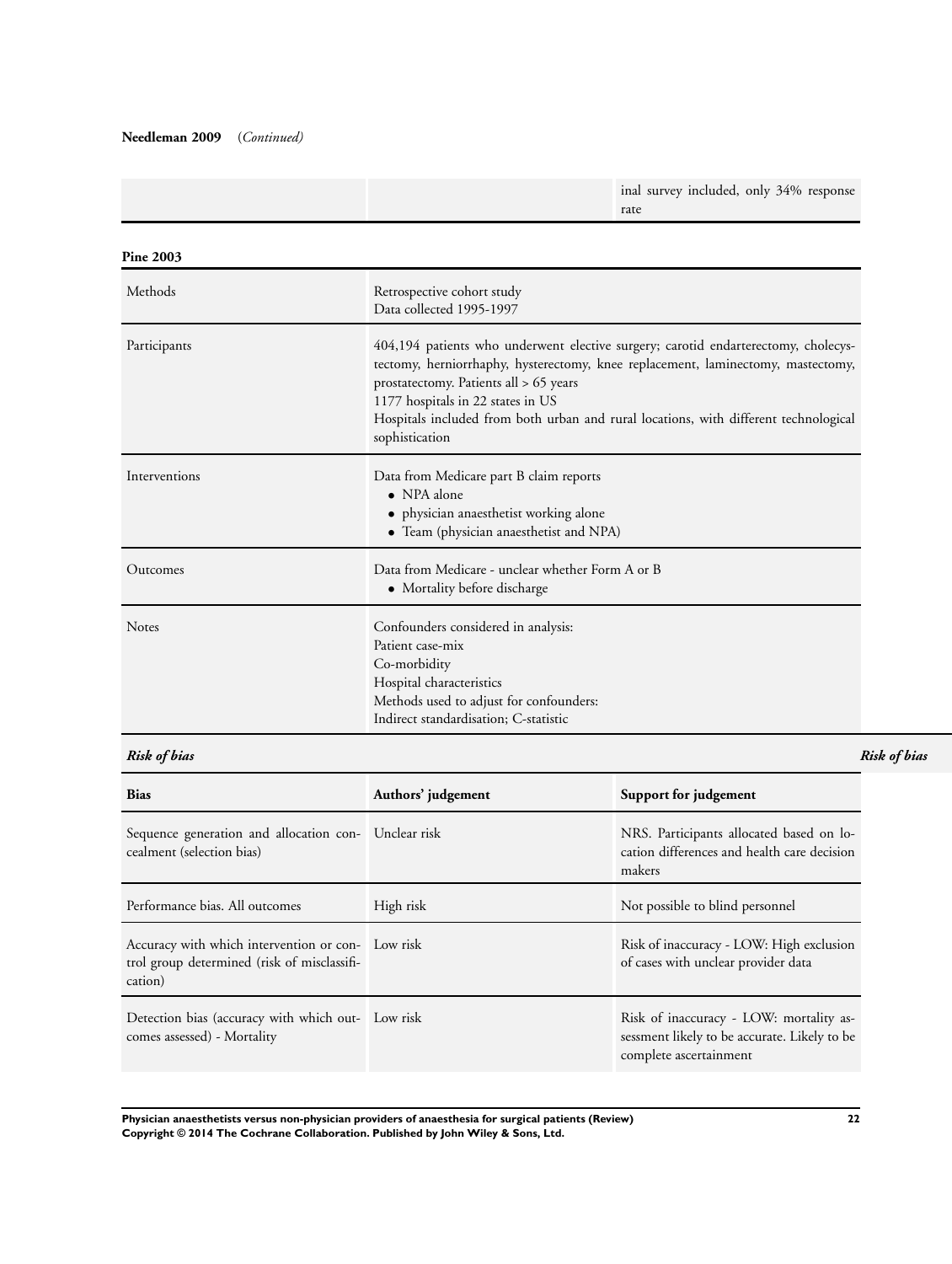# **Pine 2003** (*Continued)*

| Incomplete outcome data (attrition bias)<br>All outcomes                                                        | Unclear risk                                                                                                                                                                                                                                                                                                                               | Authors link the two part of Medicare file<br>data, but with no details of how this is done                                           |              |
|-----------------------------------------------------------------------------------------------------------------|--------------------------------------------------------------------------------------------------------------------------------------------------------------------------------------------------------------------------------------------------------------------------------------------------------------------------------------------|---------------------------------------------------------------------------------------------------------------------------------------|--------------|
| Selective reporting, a priori protocol, a pri- Unclear risk<br>ori analysis plan (reporting bias)               |                                                                                                                                                                                                                                                                                                                                            | No published protocol found (to include<br>search of clinicaltrials.gov)                                                              |              |
| Other bias                                                                                                      | Low risk                                                                                                                                                                                                                                                                                                                                   | Funding sources: None apparent                                                                                                        |              |
| Rosseel 2010                                                                                                    |                                                                                                                                                                                                                                                                                                                                            |                                                                                                                                       |              |
| Methods                                                                                                         |                                                                                                                                                                                                                                                                                                                                            | Cohort study - unclear if retrospective or prospective<br>Data taken from a health emergency following a series of hurricanes in 2008 |              |
| Participants                                                                                                    | 330 participants undergoing emergency procedures including obstetrical, trauma, and<br>non-trauma operations<br>GA without intubation; GA with intubation; spinal anaesthesia; other<br>Median patient age 27yrs (interquartile range 17-38 yrs)                                                                                           |                                                                                                                                       |              |
| Interventions                                                                                                   | • NPA working without supervision<br>• NPA supervised by physician anaesthetist                                                                                                                                                                                                                                                            |                                                                                                                                       |              |
| Outcomes                                                                                                        | • perioperative mortality rate                                                                                                                                                                                                                                                                                                             |                                                                                                                                       |              |
| Notes                                                                                                           | Confounders considered in analysis:<br>None<br>Other notes:<br>Email contact with author to clarify that data for mortality rates, supplied in the paper,<br>was for a nurse anaesthetist supervised by a physician anaesthetist<br>Data also supplied for local anaesthetic and no anaesthetic. These data not included in<br>this review |                                                                                                                                       |              |
| <b>Risk of bias</b>                                                                                             |                                                                                                                                                                                                                                                                                                                                            |                                                                                                                                       | Risk of bias |
| Bias                                                                                                            | Authors' judgement                                                                                                                                                                                                                                                                                                                         | Support for judgement                                                                                                                 |              |
| Sequence generation and allocation con- High risk<br>cealment (selection bias)                                  |                                                                                                                                                                                                                                                                                                                                            | NRS. Participants allocated based on<br>health care decision makers and availability<br>of personnel                                  |              |
| Performance bias. All outcomes                                                                                  | High risk                                                                                                                                                                                                                                                                                                                                  | Not possible to blind personnel                                                                                                       |              |
| Accuracy with which intervention or con- Unclear risk<br>trol group determined (risk of misclassifi-<br>cation) |                                                                                                                                                                                                                                                                                                                                            | No details of how original data has been<br>recorded                                                                                  |              |
| Detection bias (accuracy with which out- Low risk<br>comes assessed) - Mortality                                |                                                                                                                                                                                                                                                                                                                                            | No details given in paper about detection<br>but likely to be low risk                                                                |              |

**Physician anaesthetists versus non-physician providers of anaesthesia for surgical patients (Review) 23 Copyright © 2014 The Cochrane Collaboration. Published by John Wiley & Sons, Ltd.**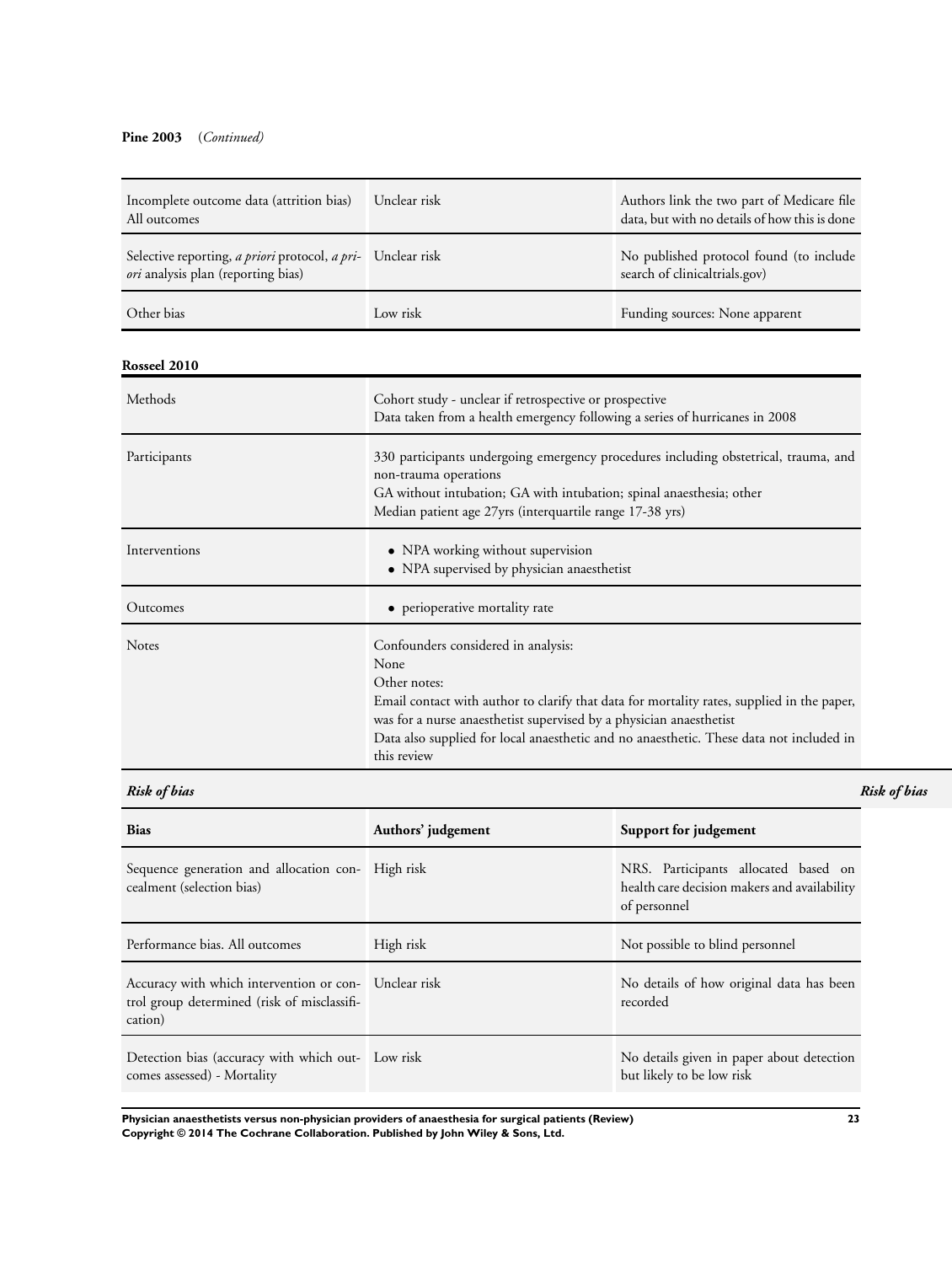# **Rosseel 2010** (*Continued)*

| Incomplete outcome data (attrition bias)<br>All outcomes                                          | Low risk                                                                                                                                                                                                                                                                                                                                                                                     | 330 participants within one surgical unit                                                            |
|---------------------------------------------------------------------------------------------------|----------------------------------------------------------------------------------------------------------------------------------------------------------------------------------------------------------------------------------------------------------------------------------------------------------------------------------------------------------------------------------------------|------------------------------------------------------------------------------------------------------|
| Selective reporting, a priori protocol, a pri- Unclear risk<br>ori analysis plan (reporting bias) |                                                                                                                                                                                                                                                                                                                                                                                              | No published protocol found (to include<br>search of clinicaltrials.gov)                             |
| Other bias                                                                                        | High risk                                                                                                                                                                                                                                                                                                                                                                                    | Funding sources: No statement but authors<br>funded by MSF who organized NPA train-<br>ing programme |
| Silber 2000a                                                                                      |                                                                                                                                                                                                                                                                                                                                                                                              |                                                                                                      |
| Methods                                                                                           | Retrospective cohort study<br>Data collected 1991-1994<br>Data from Medicare part B claims reports. Also use of American Hospital Association<br>Annual Surveys, and the Pennsylvania Health Care Cost Containment Council Data<br>Base                                                                                                                                                      |                                                                                                      |
| Participants                                                                                      | 217,740 patients undergoing general surgical procedures or orthopedic procedures<br>245 hospitals in Pensylvania in US<br>Patients all over 65 years                                                                                                                                                                                                                                         |                                                                                                      |
| Interventions                                                                                     | Data from Medicare part B form<br>• NPA undirected: includes supervised by physician anaesthetist or directed by<br>non-anaesthetist physician, Unbilled cases included in this group<br>• NPA directed: included directed by physician anaesthetist or physician<br>anaesthetist alone                                                                                                      |                                                                                                      |
| Outcomes                                                                                          | Data from HFCA database and vital status file<br>• Death within 30 days of admission<br>• Complications. Unclear time period. Any one of from a list of 41 events including<br>all cardiac, respiratory and gastro-intestinal systems<br>• Failure to rescue. Defined as 30 day death rate in those in whom either a<br>complication developed or died without a complication being recorded |                                                                                                      |
| Notes                                                                                             | Confounders considered in analysis:<br>patient characteristics<br>Hospital characteristics<br>Methods used to adjust for confounders:<br>Mantel Haenszel adjustments<br>Propensity scores<br>Other notes: Also reported in Silber 2000b                                                                                                                                                      |                                                                                                      |
| <b>Risk of bias</b>                                                                               |                                                                                                                                                                                                                                                                                                                                                                                              | Risk of bias                                                                                         |
| <b>Bias</b>                                                                                       | Authors' judgement                                                                                                                                                                                                                                                                                                                                                                           | <b>Support for judgement</b>                                                                         |

**Physician anaesthetists versus non-physician providers of anaesthesia for surgical patients (Review) 24 Copyright © 2014 The Cochrane Collaboration. Published by John Wiley & Sons, Ltd.**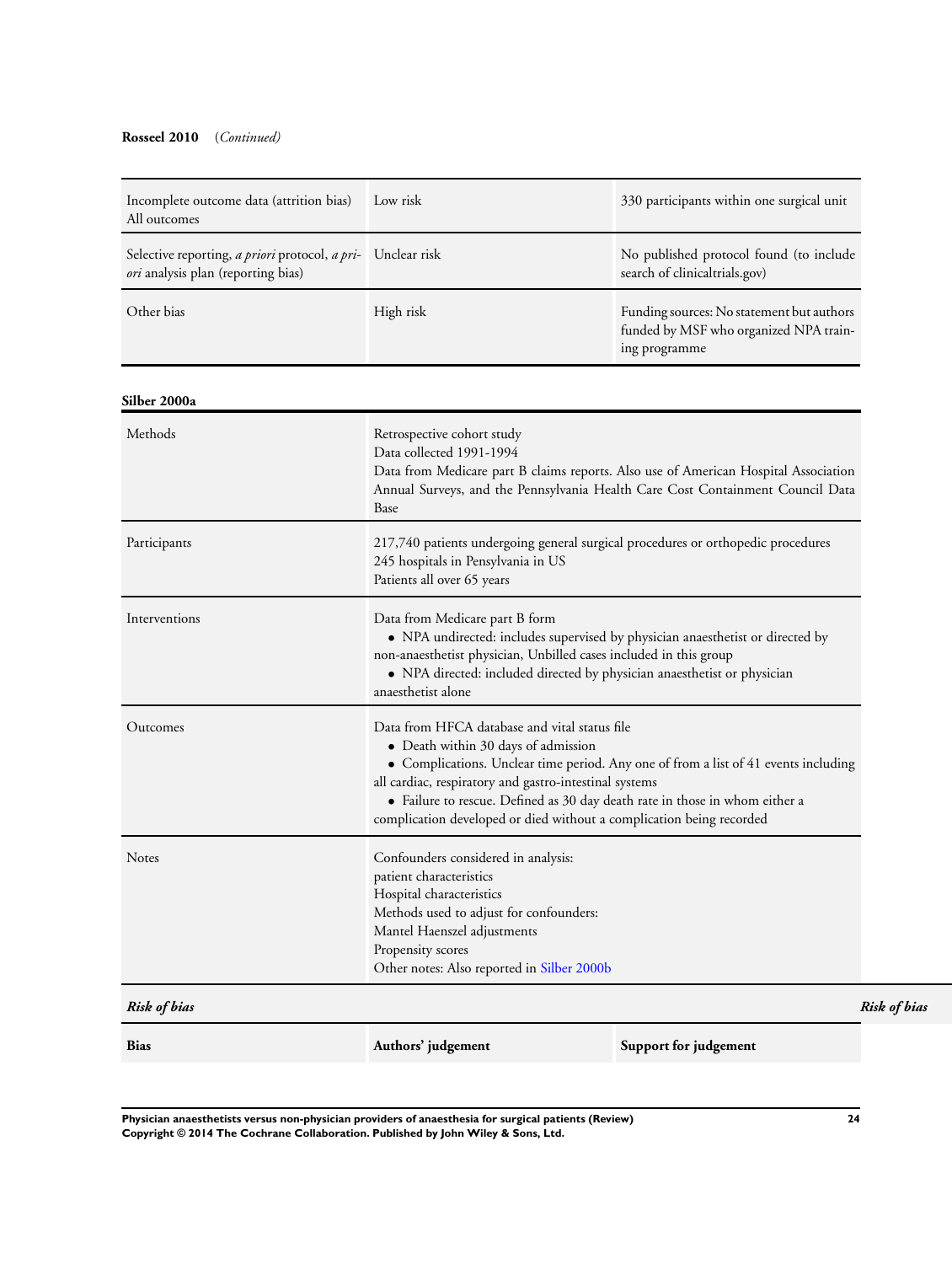# **Silber 2000a** (*Continued)*

| Sequence generation and allocation con- High risk<br>cealment (selection bias)                                  |              | NRS. Participants allocated on basis of time<br>and location differences and decisions of<br>healthcare decision makers                                                                                                                                                                                         |
|-----------------------------------------------------------------------------------------------------------------|--------------|-----------------------------------------------------------------------------------------------------------------------------------------------------------------------------------------------------------------------------------------------------------------------------------------------------------------|
| Performance bias. All outcomes                                                                                  | High risk    | Not possible to blind personnel                                                                                                                                                                                                                                                                                 |
| Accuracy with which intervention or con- Unclear risk<br>trol group determined (risk of misclassifi-<br>cation) |              | Risk of inaccuracy - MEDIUM: undirected<br>group includes large number of unbilled<br>cases but sensitivity analyses with these<br>cases removed gave same results. Partici-<br>pants with multiple anaesthetics in one ad-<br>mission classed as undirected if any single<br>procedure in a day was undirected |
| Detection bias (accuracy with which out- Low risk<br>comes assessed) - Mortality                                |              | Risk of inaccuracy - LOW: mortality as-<br>sessment likely to be accurate. Likely to be<br>complete ascertainment                                                                                                                                                                                               |
| Detection bias (accuracy with which out- Unclear risk<br>comes assessed) - Failure to rescue                    |              | Unclear: New complications poorly differ-<br>entiated from existing co-morbidities                                                                                                                                                                                                                              |
| Detection bias (accuracy with which out- Unclear risk<br>comes assessed) - Serious airway complica-<br>tion     |              | Risk of inaccuracy - Unclear: not clear<br>how new complications were differentiated<br>from existing co-morbidities                                                                                                                                                                                            |
| Incomplete outcome data (attrition bias)<br>All outcomes                                                        | Unclear risk | Authors use several data sources, e.g.<br>HFCA vital status file, Medicare part B.<br>Unclear how these were linked                                                                                                                                                                                             |
| Selective reporting, a priori protocol, a pri- Unclear risk<br>ori analysis plan (reporting bias)               |              | No published protocol found (to include<br>search of clinicaltrials.gov). Due to high<br>number of codes which could be selected<br>for outcomes, it is unclear whether bias has<br>been introduced without a protocol                                                                                          |
| Other bias                                                                                                      | Unclear risk | Funding sources:<br>Largely self-funded. Background method-<br>ology work supported by grants from<br>Agency of Healthcare research and Quality<br>(AHRQ) and American Board of Anesthe-<br>siology                                                                                                             |

**Physician anaesthetists versus non-physician providers of anaesthesia for surgical patients (Review) 25 Copyright © 2014 The Cochrane Collaboration. Published by John Wiley & Sons, Ltd.**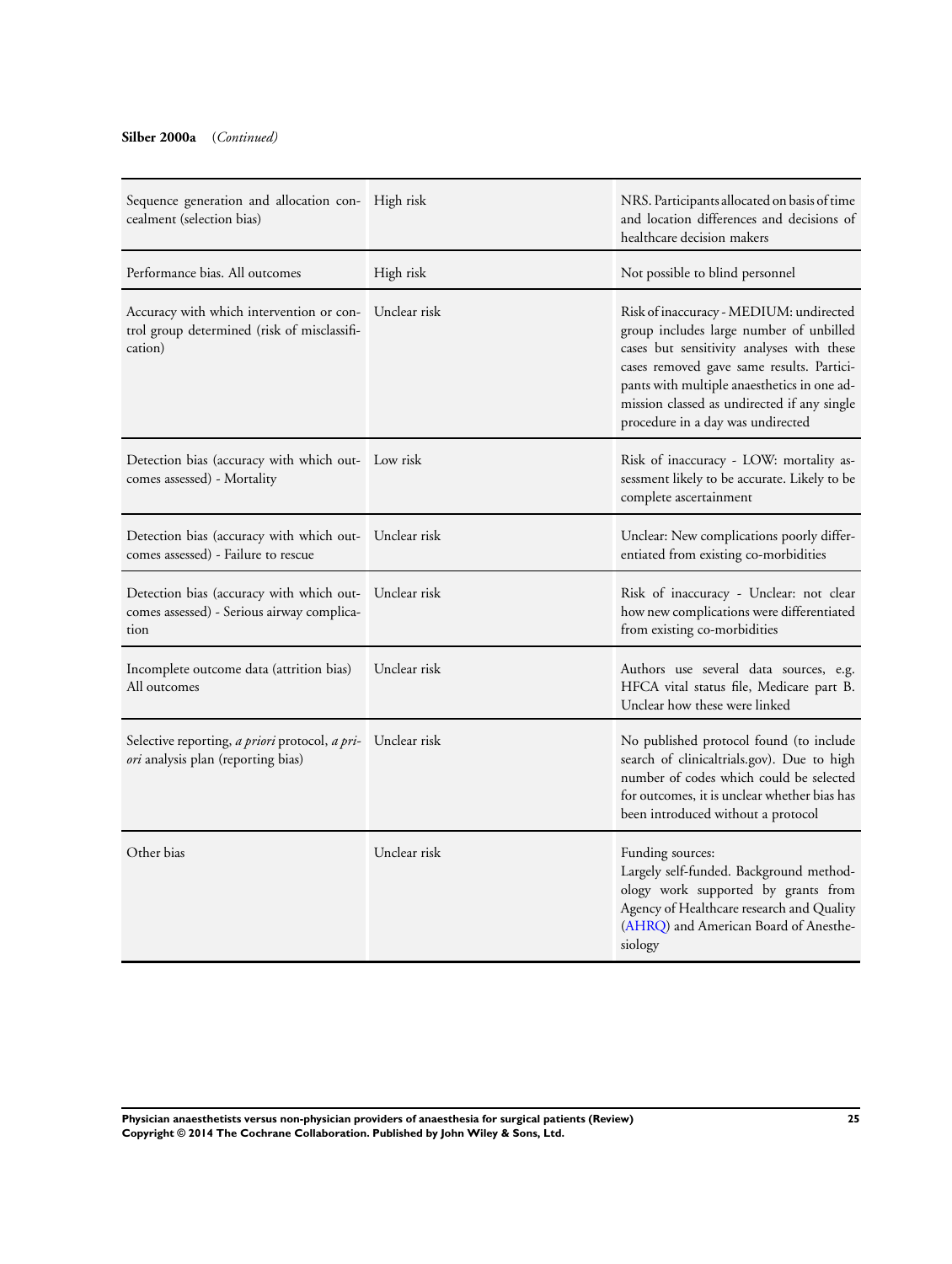**Simonson 2007**

| Methods       | Retrospective cohort study<br>Data collected 1993-2004                                                                                                                                                                                      |
|---------------|---------------------------------------------------------------------------------------------------------------------------------------------------------------------------------------------------------------------------------------------|
| Participants  | 134, 806 patients undergoing caesarean section<br>68 hospitals in Washington state in US                                                                                                                                                    |
| Interventions | Based on data from hospital surveys<br>• NPA alone: at least 90% of cases in hospital performed by NPA working alone<br>• physician anaesthetist alone: at least 90% of cases hospital performed by physician<br>anaesthetist working alone |
| Outcomes      | Based on Comprehensive Hospital Abstract and Reporting System<br>• Mortality - time period not specified<br>• Anaesthetic complications - based on ICD9 668.0 to 668.9 and including patient<br>safety indicators for anaesthesia           |
| <b>Notes</b>  | Confounders considered in analysis:<br>Patient characteristics<br>Co-morbidity<br>Hospital characteristics<br>Methods used to adjust for confounders:<br>Hierarchical multivariate logistic model                                           |

| <b>Risk of bias</b><br><b>Risk of bias</b>                                                                      |                    |                                                                                                                                                                                                                 |  |  |
|-----------------------------------------------------------------------------------------------------------------|--------------------|-----------------------------------------------------------------------------------------------------------------------------------------------------------------------------------------------------------------|--|--|
| <b>Bias</b>                                                                                                     | Authors' judgement | Support for judgement                                                                                                                                                                                           |  |  |
| Sequence generation and allocation con- High risk<br>cealment (selection bias)                                  |                    | NRS. Participants allocated based on loca-<br>tion differences, health care decision mak-<br>ers and participant preference                                                                                     |  |  |
| Performance bias. All outcomes                                                                                  | High risk          | Not possible to blind personnel                                                                                                                                                                                 |  |  |
| Accuracy with which intervention or con- Unclear risk<br>trol group determined (risk of misclassifi-<br>cation) |                    | Risk of inaccuracy - MEDIUM: Inter-<br>vention/ comparison group assigned at<br>hospital level based on survey completed<br>by anaesthesia providers or administrators.<br>Hospital allocation varied over time |  |  |
| Detection bias (accuracy with which out- Low risk<br>comes assessed) - Mortality                                |                    | Risk of inaccuracy - LOW: mortality as-<br>sessment likely to be accurate. Likely to be<br>complete ascertainment                                                                                               |  |  |
| Detection bias (accuracy with which out- High risk<br>comes assessed) - Serious airway complica-<br>tion        |                    | Risk of inaccuracy - HIGH: Accuracy cod-<br>ing of discharge data may vary between<br>hospitals and this may vary with provider<br>model which could bias estimates                                             |  |  |

**Physician anaesthetists versus non-physician providers of anaesthesia for surgical patients (Review) 26 Copyright © 2014 The Cochrane Collaboration. Published by John Wiley & Sons, Ltd.**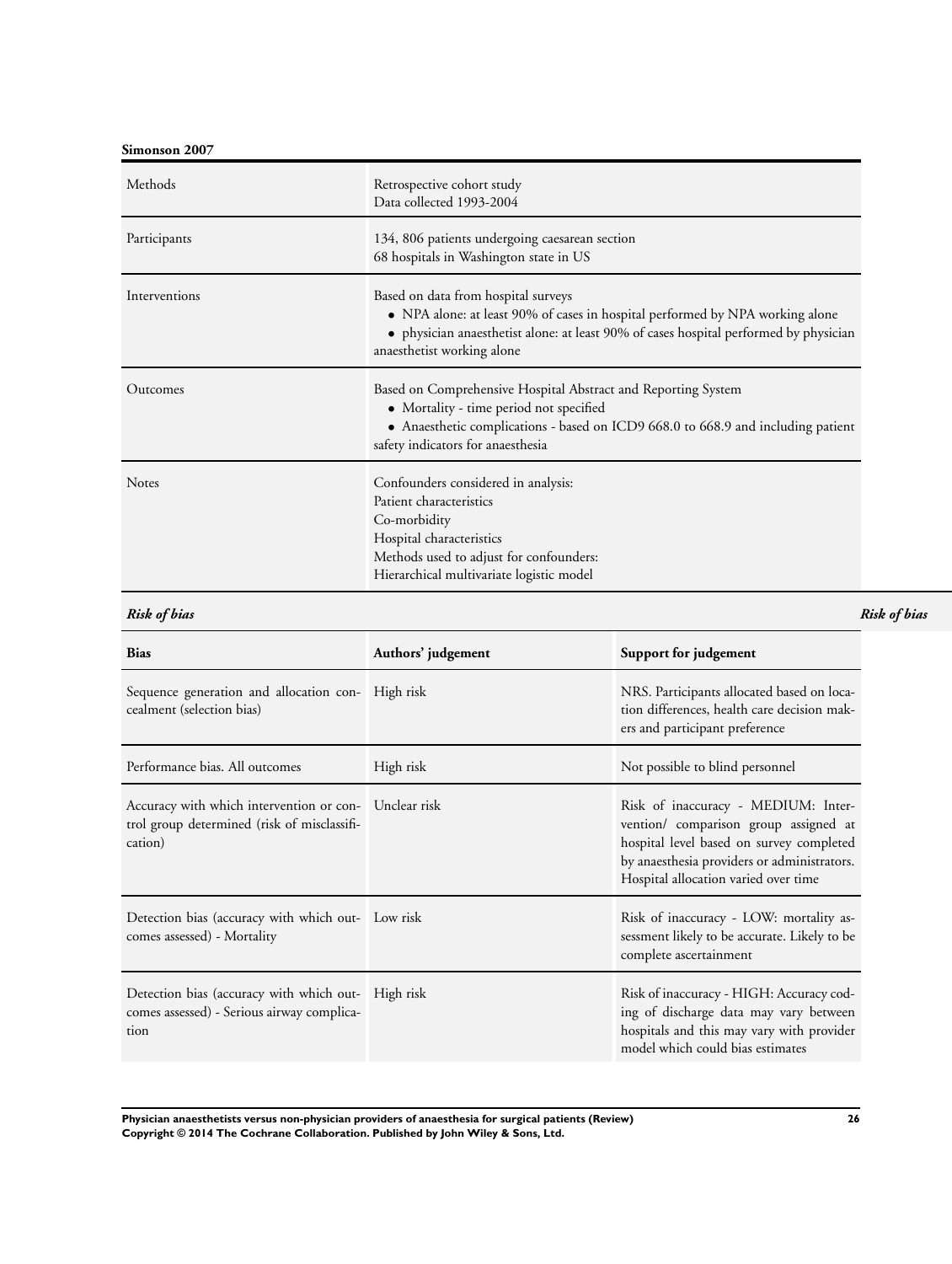# <span id="page-28-0"></span>**Simonson 2007** (*Continued)*

| Incomplete outcome data (attrition bias)<br>All outcomes                                                 | Unclear risk | Authors use CHARS database for outcome<br>data. But unclear how complete the report-<br>ing of complication outcomes are on these<br>databases                                                                         |
|----------------------------------------------------------------------------------------------------------|--------------|------------------------------------------------------------------------------------------------------------------------------------------------------------------------------------------------------------------------|
| Selective reporting, a priori protocol, a pri- Unclear risk<br><i>ori</i> analysis plan (reporting bias) |              | No published protocol found (to include<br>search of clinicaltrials.gov). Due to high<br>number of codes which could be selected<br>for outcomes, it is unclear whether bias has<br>been introduced without a protocol |
| Other hias                                                                                               | Low risk     | Funding sources: No apparent funding<br>support                                                                                                                                                                        |

# **Characteristics of excluded studies** *[ordered by study ID]*

| Study               | Reason for exclusion                                                                                                                                                                        |
|---------------------|---------------------------------------------------------------------------------------------------------------------------------------------------------------------------------------------|
| Abouleish 2004      | There no surgical patients in this study. All epidurals for vaginal delivery                                                                                                                |
| Charuluxananan 2005 | No details of whether nurse anaesthetists are supervised or not. Outcomes not analysed by provider type                                                                                     |
| Charuluxananan 2008 | There were no NPAs working independently                                                                                                                                                    |
| Faponle 2004        | Unclear whether nurse anaesthetists were working unsupervised. Successful contact made with author<br>confirmed that all nurse anaesthetists were supervised by consultant anaesthetists    |
| Fleming 1992        | Unclear whether nurse anaesthetists were working unsupervised. Successful contact made with author but<br>due to length of time since published, no records available to confirm this query |
| Hoffmann 2002       | There were no NPAs working independently                                                                                                                                                    |
| Leonard 2012        | Unclear whether physician assistants (NPAs) were working unsupervised. Successful contact made with<br>author confirmed that all physician assistants were supervised within a team         |
| Maaløe 2000         | There were no NPAs working independently                                                                                                                                                    |

**Physician anaesthetists versus non-physician providers of anaesthesia for surgical patients (Review) 27 Copyright © 2014 The Cochrane Collaboration. Published by John Wiley & Sons, Ltd.**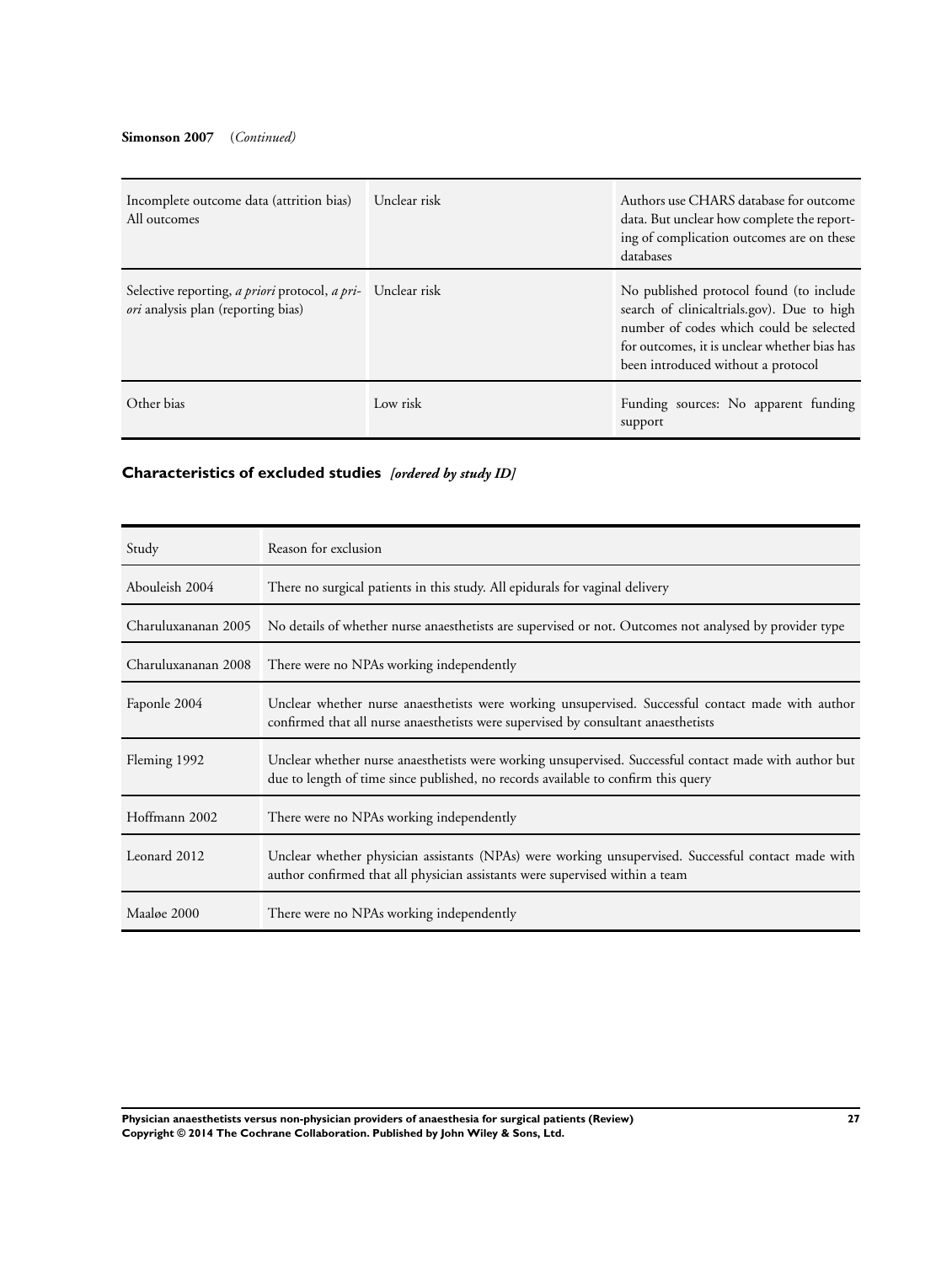# **Characteristics of studies awaiting assessment** *[ordered by study ID]*

# **Carpentier 2000**

| Methods       |                                                                                                                                |
|---------------|--------------------------------------------------------------------------------------------------------------------------------|
| Participants  |                                                                                                                                |
| Interventions |                                                                                                                                |
| Outcomes      |                                                                                                                                |
| Notes         | French study. Query over whether nurse anaesthetist (NPA) is working unsupervised. Contact made with author.<br>Awaiting reply |

## **DePaolis-Lutzo 1995**

| Methods       | No details                                                                                                  |
|---------------|-------------------------------------------------------------------------------------------------------------|
| Participants  |                                                                                                             |
| Interventions |                                                                                                             |
| Outcomes      |                                                                                                             |
| <b>Notes</b>  | Unable to source abstract or full text. Title only available from search results. No author contact details |

# **Ezedigboh 1999**

| Methods       | No details                                                                       |
|---------------|----------------------------------------------------------------------------------|
| Participants  |                                                                                  |
| Interventions |                                                                                  |
| Outcomes      |                                                                                  |
| <b>Notes</b>  | Unable to source abstract or full text. Title only available from search results |

### **Gadir 2007**

| <b>Methods</b> | Retrospective and prospective cohort study<br>Data collected 1998-2001                                                                                                                                        |
|----------------|---------------------------------------------------------------------------------------------------------------------------------------------------------------------------------------------------------------|
| Participants   | 55,834 participants. Procedures not specified<br>Two individual hospitals and a group of hospitals from Sudanese states                                                                                       |
| Interventions  | Data based on hospital records. Data from states hospitals taken from personal communications with surgeons and<br>anaesthetic assistants where no records available<br>• unsupervised anaesthesia assistants |

**Physician anaesthetists versus non-physician providers of anaesthesia for surgical patients (Review) 28 Copyright © 2014 The Cochrane Collaboration. Published by John Wiley & Sons, Ltd.**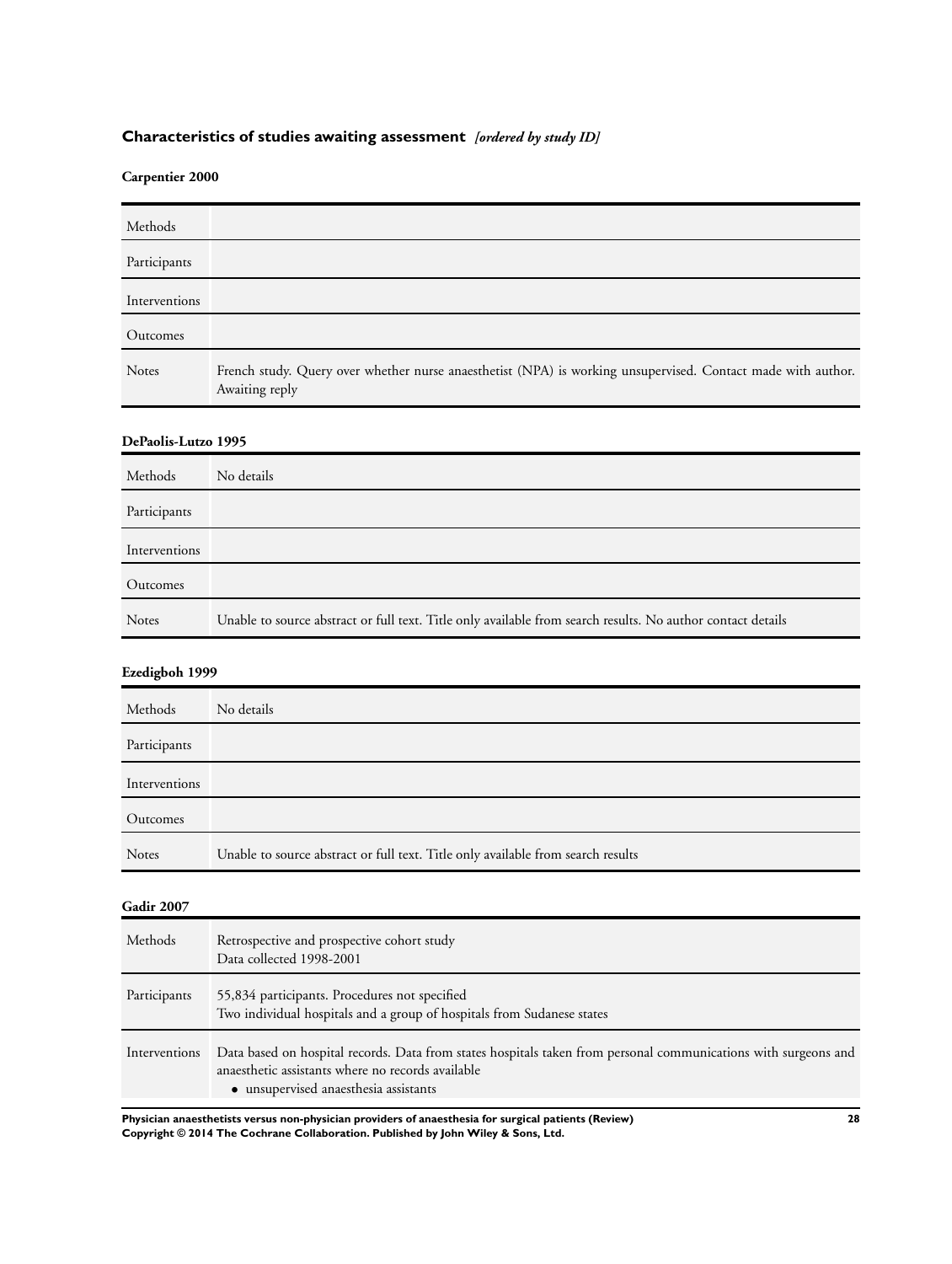# **Gadir 2007** (*Continued)*

|          | · physician anaesthetist<br>• supervised anaesthesia assistants                                |
|----------|------------------------------------------------------------------------------------------------|
| Outcomes | Morbidity and mortality                                                                        |
| Notes    | No denominator data provided in the paper. Email request sent to study authors. Awaiting reply |

# **Goldman 1988**

| Methods        | No details                                                                                                                          |
|----------------|-------------------------------------------------------------------------------------------------------------------------------------|
| Participants   |                                                                                                                                     |
| Interventions  |                                                                                                                                     |
| Outcomes       |                                                                                                                                     |
| <b>Notes</b>   | Unable to source abstract or full text. Title only available from search results                                                    |
| MacKenzie 2000 |                                                                                                                                     |
| Methods        |                                                                                                                                     |
| Participants   |                                                                                                                                     |
| Interventions  |                                                                                                                                     |
| Outcomes       |                                                                                                                                     |
| <b>Notes</b>   | Unable to source abstract of full text. Email sent to journal to request a copy before assessing for eligibility. Awaiting<br>reply |

**Physician anaesthetists versus non-physician providers of anaesthesia for surgical patients (Review) 29 Copyright © 2014 The Cochrane Collaboration. Published by John Wiley & Sons, Ltd.**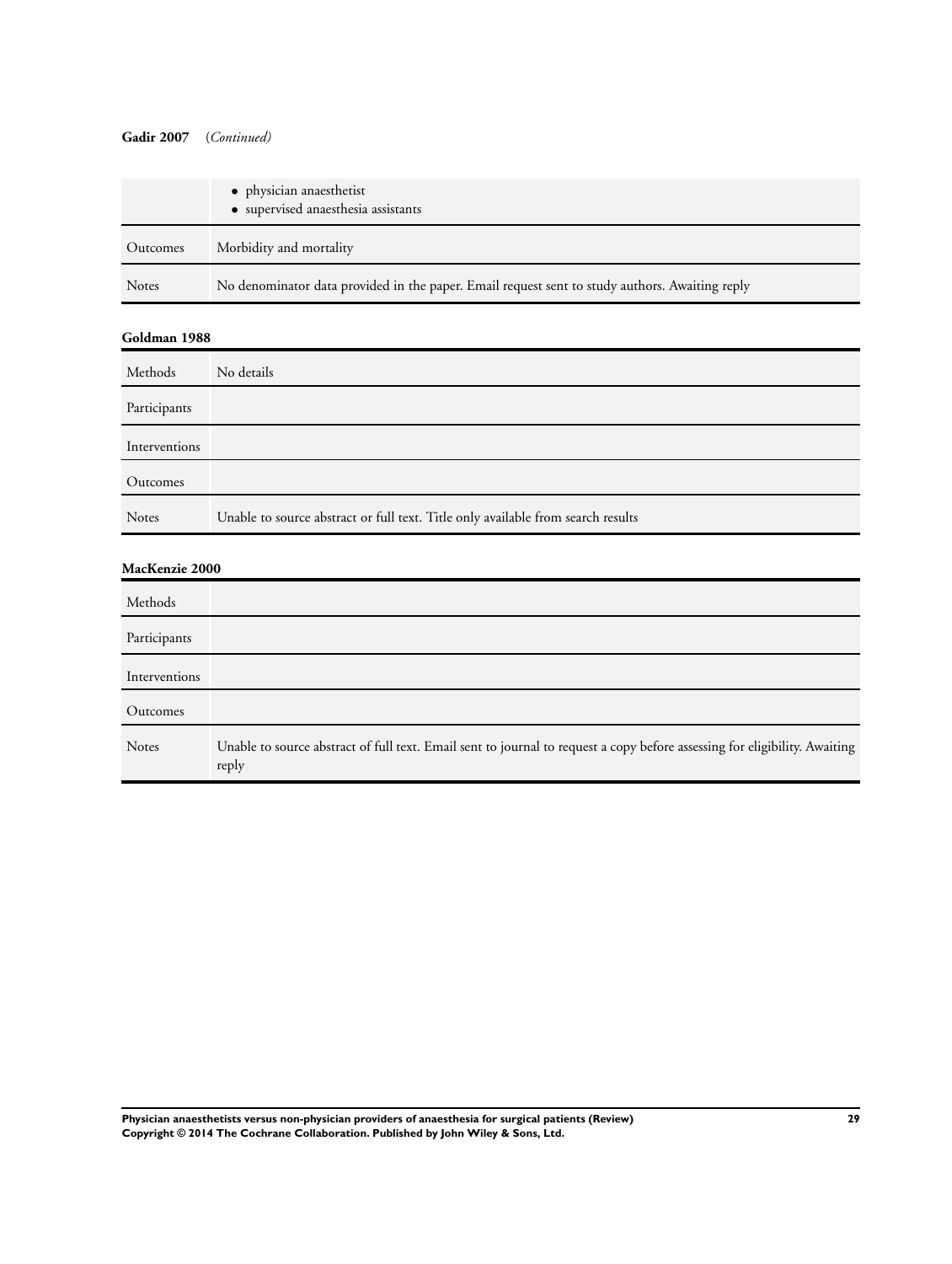# <span id="page-31-0"></span>**D A T A A N D A N A L Y S E S**

This review has no analyses.

# **A D D I T I O N A L T A B L E S**

# **Table 1. Analysis 1.1. Comparison 1: mortality**

| Study ID               | lation                                 | Study popu- Unadjusted results                                                                     |                    |                                        | Adjusted results                                                                                    |                             |                                        | Con-<br>founders in-<br>cluded                                        |
|------------------------|----------------------------------------|----------------------------------------------------------------------------------------------------|--------------------|----------------------------------------|-----------------------------------------------------------------------------------------------------|-----------------------------|----------------------------------------|-----------------------------------------------------------------------|
|                        |                                        | Effect mea- NPA alone<br>sure                                                                      |                    | Physi-<br>cian anaes-<br>thetist alone | Effect mea- NPA alone<br>sure                                                                       |                             | Physi-<br>cian anaes-<br>thetist alone |                                                                       |
| Needleman<br>2009      | Obstet-<br>ric patients,<br>caesareans | Risk differ- -1.45<br>ence (1/10,<br>000)<br>compared to<br>physi-<br>cian anaes-<br>thetist alone |                    | $\boldsymbol{0}$                       | Odds ratio 0.556<br>(reference =<br>physician<br>anaesthetist<br>alone)                             |                             | $\mathbf{1}$                           | Co-morbid-<br>ity and hos-<br>pital charac-<br>teristics              |
|                        |                                        |                                                                                                    |                    |                                        |                                                                                                     |                             |                                        |                                                                       |
| Simonson<br>2007       | Obstet-<br>ric patients,<br>caesareans | Events/total<br>(Risk)<br>/10,<br>000)                                                             | 4/33,236<br>(1.20) | 13/101,570<br>(1.28)                   | $\sqrt{ }$                                                                                          | $\sqrt{2}$                  | $\prime$                               | Co-morbid-<br>ity and hos-<br>pital charac-<br>teristics              |
|                        |                                        |                                                                                                    |                    |                                        |                                                                                                     |                             |                                        |                                                                       |
| <b>Dulisse</b><br>2010 | Surgical                               |                                                                                                    |                    |                                        | Odds ratio<br>$(reference =$<br>physi-<br>cian anaes-<br>thetist alone<br>in non opt<br>out states) |                             |                                        |                                                                       |
| Non opt out            |                                        | $\sqrt{ }$                                                                                         | $\sqrt{2}$         | $\sqrt{ }$                             |                                                                                                     | $0.899*$                    | $\mathbf{1}$                           | Case-                                                                 |
| Opt out -be-<br>fore   |                                        |                                                                                                    |                    |                                        |                                                                                                     |                             | $0.651*$                               | $0.797*$                                                              |
| Opt out-after          |                                        |                                                                                                    |                    |                                        |                                                                                                     | $0.689*$                    | $0.788*$                               |                                                                       |
|                        |                                        |                                                                                                    |                    |                                        |                                                                                                     |                             |                                        |                                                                       |
| Pine 2003              | Surgical                               | $\prime$                                                                                           | $\sqrt{2}$         | $\prime$                               | Events/total<br>(Risk/10,<br>000)<br>SMR - stan-<br>dardised to<br>whole study                      | 13/101,570<br>(46)<br>1.031 | 604/134,<br>335<br>(45)<br>1.039       | Case-mix,<br>co-morbid-<br>ity and hos-<br>pital charac-<br>teristics |

**Physician anaesthetists versus non-physician providers of anaesthesia for surgical patients (Review) 30 Copyright © 2014 The Cochrane Collaboration. Published by John Wiley & Sons, Ltd.**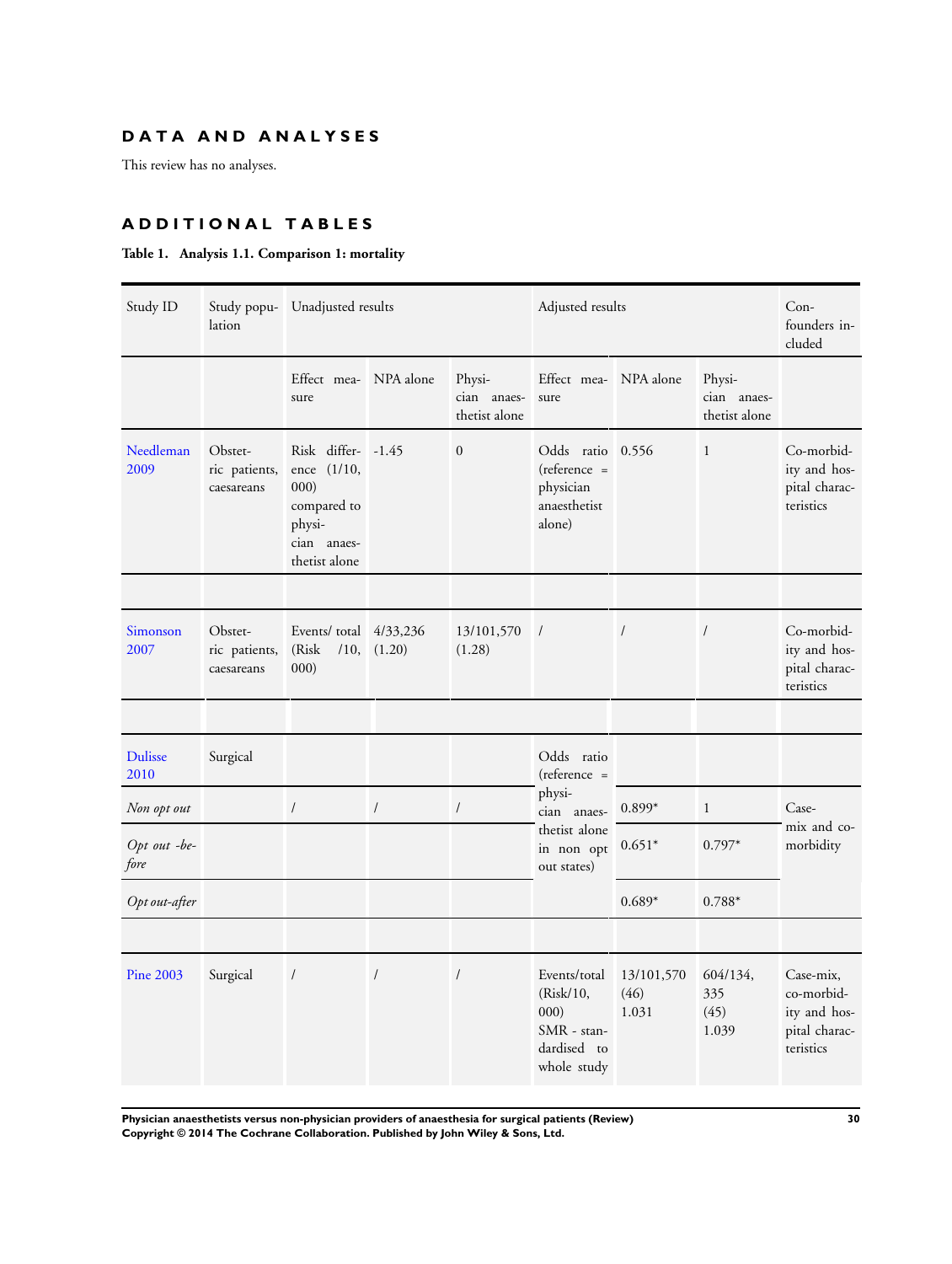# <span id="page-32-0"></span>**Table 1. Analysis 1.1. Comparison 1: mortality** (*Continued)*

|                                                               |  | population |  |
|---------------------------------------------------------------|--|------------|--|
| * significant difference reported by study authors $P = 0.05$ |  |            |  |

| Study ID               | lation                                 | Study popu- Unadjusted results                                                                      |                      |                                        | Adjusted results                                                          |                                                |                                        | $Con-$<br>founders in-<br>cluded                         |
|------------------------|----------------------------------------|-----------------------------------------------------------------------------------------------------|----------------------|----------------------------------------|---------------------------------------------------------------------------|------------------------------------------------|----------------------------------------|----------------------------------------------------------|
|                        |                                        | Effect mea- NPA alone<br>sure                                                                       |                      | Physi-<br>cian anaes-<br>thetist alone | Effect mea- NPA alone<br>sure                                             |                                                | Physi-<br>cian anaes-<br>thetist alone |                                                          |
| Needleman<br>2009      | Obstet-<br>ric patients,<br>caesareans | Rate differ- -6.0<br>ence $(1/10,$<br>000)<br>compared to<br>physi-<br>cian anaes-<br>thetist alone |                      | $\mathbf{0}$                           | Odds ratio 0.732<br>$(reference =$<br>physician<br>anaesthetist<br>alone) |                                                | $\mathbf{1}$                           | Co-morbid-<br>ity and hos-<br>pital charac-<br>teristics |
| Simonson<br>2007       | Obstet-<br>ric patients,<br>caesareans | Events/total<br>(Risk)<br>/10,<br>000)                                                              | 192/33,236<br>(57.8) | 773/101,<br>570<br>(76.1)              | Odds ratio<br>$(reference =$<br>physician<br>anaesthetist<br>alone)       | 1.046<br>$(95\% \text{ CI } 0.$<br>$649-1.685$ | $\overline{1}$                         | Co-morbid-<br>ity and hos-<br>pital charac-<br>teristics |
| <b>Dulisse</b><br>2010 | Surgical                               |                                                                                                     |                      |                                        |                                                                           |                                                |                                        |                                                          |
| Non-opt out            |                                        | $\sqrt{2}$                                                                                          | $\sqrt{2}$           | $\prime$                               | Odds ratio 0.992                                                          |                                                | $\mathbf{1}$                           | Case-                                                    |
| Opt out - be-<br>fore  |                                        |                                                                                                     |                      |                                        | $(reference =$<br>physi-<br>cian anaes-                                   | $0.798*$                                       | $0.824*$                               | mix and co-<br>morbidity                                 |
| Opt out - af-<br>ter   |                                        |                                                                                                     |                      |                                        | thetist alone<br>in non-opt $0.927$<br>out states)                        |                                                | $0.818*$                               |                                                          |

### **Table 2. Analysis 1.2. Comparison 1: complications**

\* significant difference reported by study authors  $P = 0.05$ CI (confidence interval)

**Physician anaesthetists versus non-physician providers of anaesthesia for surgical patients (Review) 31 Copyright © 2014 The Cochrane Collaboration. Published by John Wiley & Sons, Ltd.**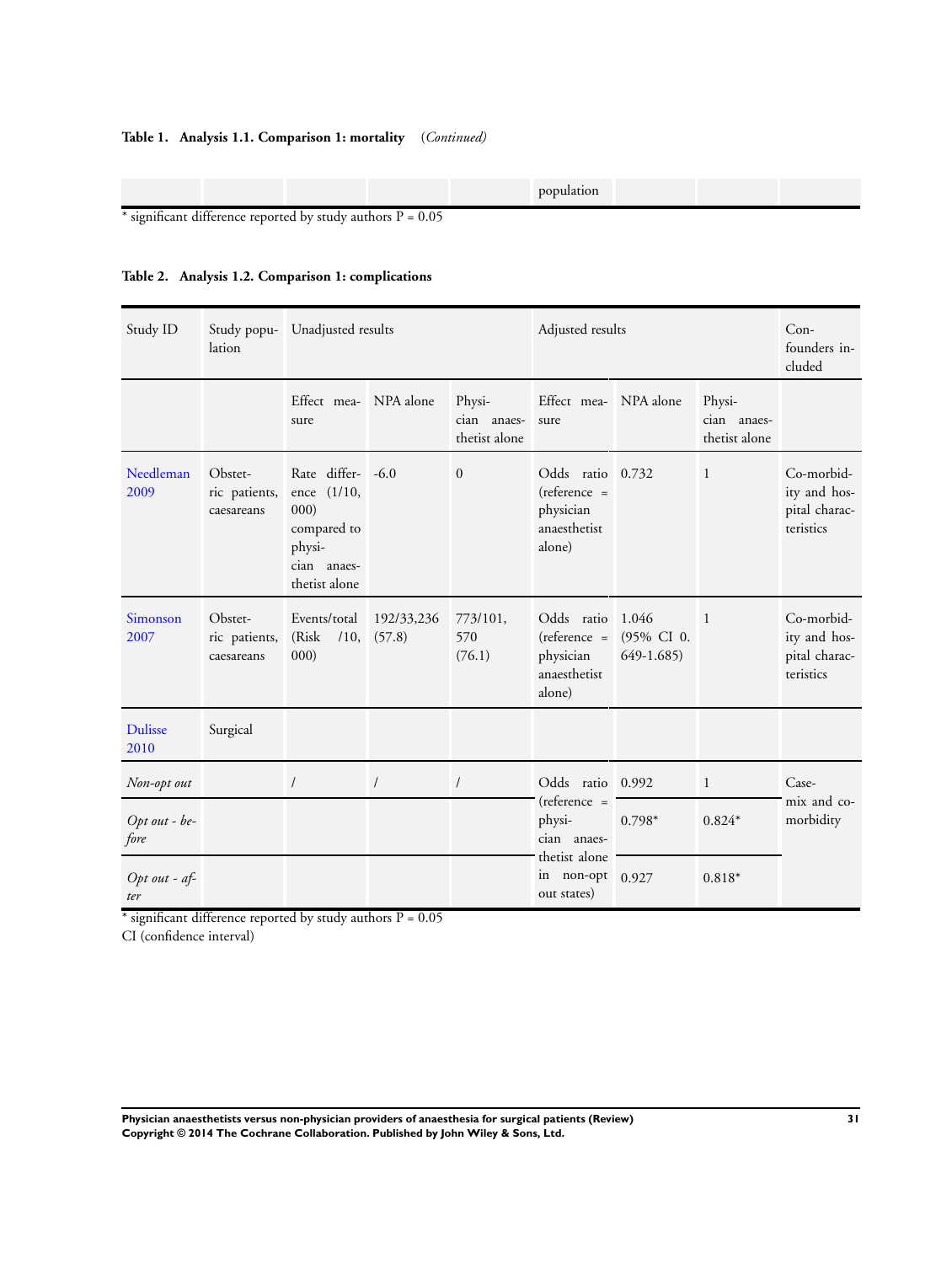| Study ID               | Study pop-<br>ulation                         | Compari-<br>son group                                                     | Unadjusted results                                                                       |            | Adjusted results         |                                                                                                                |                                 | Con-<br>founders<br>included     |                                                                           |
|------------------------|-----------------------------------------------|---------------------------------------------------------------------------|------------------------------------------------------------------------------------------|------------|--------------------------|----------------------------------------------------------------------------------------------------------------|---------------------------------|----------------------------------|---------------------------------------------------------------------------|
|                        |                                               |                                                                           | Effect<br>measure                                                                        | NPA alone  | <b>NPA</b><br>supervised | Effect<br>measure                                                                                              | NPA alone                       | <b>NPA</b><br>supervised         |                                                                           |
| Needle-<br>man<br>2009 | Ob-<br>stetric pa-<br>tients, cae-<br>sareans | Physi-<br>cian anaes-<br>thetist<br>present<br>at all c-sec-<br>tions     | dif-<br>Rate<br>ference (1/<br>10,000)<br>compared<br>Physi-<br>$\rm{to}$<br>cian anaes- | $-1.45$    | $-0.54$                  | Odds ratio<br>(reference<br>Physi-<br>$=$<br>cian anaes-<br>thetist<br>alone)                                  | 0.556                           | 0.708                            | $Co-$<br>morbidity<br>and hospi-<br>tal charac-<br>teristics              |
|                        |                                               | Physi-<br>cian anaes-<br>thetist<br>not present<br>at all c-sec-<br>tions | thetist only                                                                             | $-1.45$    | $-0.61$                  |                                                                                                                | 0.556                           | 0.716                            |                                                                           |
| <b>Dulisse</b><br>2010 | Surgical                                      |                                                                           |                                                                                          |            |                          |                                                                                                                |                                 |                                  |                                                                           |
| Non opt out            |                                               | Team                                                                      | $\prime$                                                                                 | $\sqrt{ }$ | $\overline{1}$           | Odds ratio<br>(reference                                                                                       | $0.899*$                        | $0.959*$                         | Case-mix<br>and<br>co-                                                    |
| Opt out -<br>before    |                                               | Team                                                                      |                                                                                          |            |                          | Physi-<br>$=$<br>cian anaes-<br>thetist                                                                        | $0.651*$                        | $0.708*$                         | morbidity                                                                 |
| Opt out -<br>after     |                                               | Team                                                                      |                                                                                          |            |                          | alone<br>in non opt<br>out states)                                                                             | $0.689*$                        | $0.565*$                         |                                                                           |
| Pine 2003              | Surgical                                      | Team                                                                      |                                                                                          |            |                          | Events/<br>total<br>(Risk /10,<br>000)<br><b>SMR</b><br>stan-<br>dardised to<br>whole<br>study pop-<br>ulation | 151/33,<br>151<br>(46)<br>1.031 | 796/236,<br>708<br>(34)<br>0.967 | Case-mix,<br>$CO-$<br>morbidity<br>and hospi-<br>tal charac-<br>teristics |
| Rosseel<br>2010        | Surgical                                      | Physi-<br>cian anaes-<br>thetist su-<br>pervision                         | Events/ to- 0/168<br>tal                                                                 |            | 1/162                    | $\sqrt{2}$                                                                                                     | $\sqrt{2}$                      | $\sqrt{ }$                       | $\sqrt{2}$                                                                |

# <span id="page-33-0"></span>**Table 3. Analysis 2.1. Comparison 2: mortality**

 $^\ast$  significant difference reported by study authors P = 0.05

**Physician anaesthetists versus non-physician providers of anaesthesia for surgical patients (Review) 32 Copyright © 2014 The Cochrane Collaboration. Published by John Wiley & Sons, Ltd.**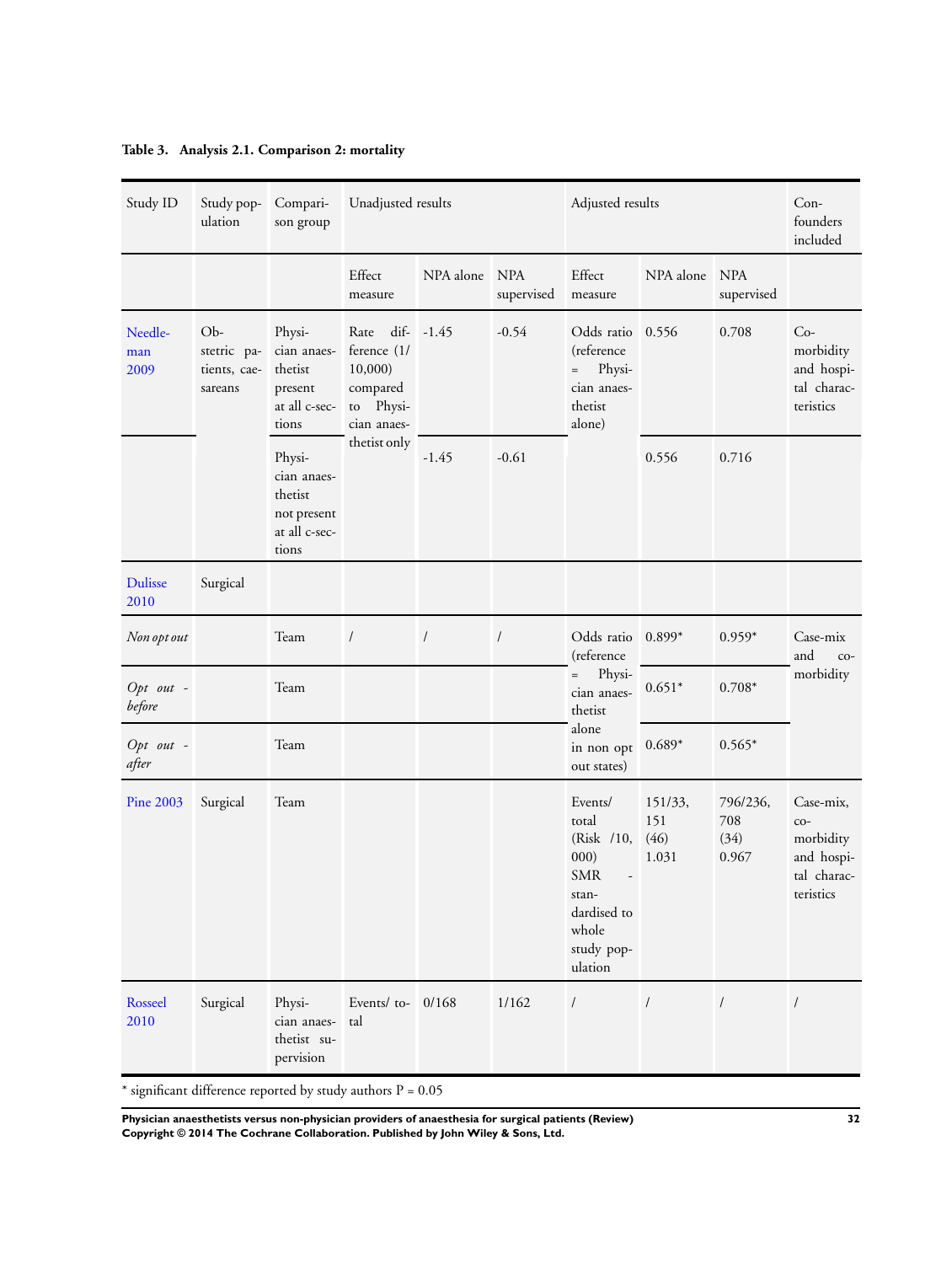| Study ID               | Study pop-<br>ulation                           | Compari-<br>son group                                                     | Unadjusted results                                                        |                         |                          | Adjusted results                                                                    |           |                          | $Con-$<br>founders<br>included                               |
|------------------------|-------------------------------------------------|---------------------------------------------------------------------------|---------------------------------------------------------------------------|-------------------------|--------------------------|-------------------------------------------------------------------------------------|-----------|--------------------------|--------------------------------------------------------------|
|                        |                                                 |                                                                           | Effect<br>measure                                                         | NPA alone               | <b>NPA</b><br>supervised | Effect<br>measure                                                                   | NPA alone | <b>NPA</b><br>supervised |                                                              |
| Needle-<br>man<br>2009 | $Ob-$<br>stetric pa-<br>tients, cae-<br>sareans | Physi-<br>cian anaes-<br>thetist<br>present at<br>all caesare-<br>ans     | Rate<br>ference (1/<br>10,000)<br>compared<br>Physi-<br>to<br>cian anaes- | $\text{dif-}\quad -6.0$ | $-11.0$                  | Odds ratio 0.732<br>(reference<br>Physi-<br>$=$<br>cian anaes-<br>thetist<br>alone) |           | 0.832                    | $Co-$<br>morbidity<br>and hospi-<br>tal charac-<br>teristics |
|                        |                                                 | Physi-<br>cian anaes-<br>thetist not<br>present at<br>all caesare-<br>ans | thetist only                                                              | $-6.0$                  | $-2.0$                   |                                                                                     | 0.732     | 0.922                    |                                                              |
| <b>Dulisse</b><br>2010 | Surgical                                        |                                                                           |                                                                           |                         |                          |                                                                                     |           |                          |                                                              |
| Non opt out            |                                                 | Team                                                                      | $\sqrt{2}$                                                                | $\sqrt{ }$              | $\prime$                 | Odds ratio<br>(reference                                                            | 0.992     | $1.67*$                  | Case-mix,<br>$CO-$                                           |
| Opt out -<br>before    |                                                 | Team                                                                      |                                                                           |                         |                          | Physi-<br>$=$<br>cian anaes-<br>thetist                                             | $0.798*$  | 0.927                    | morbidity<br>and hospi-<br>tal charac-                       |
| Opt out-af-<br>ter     |                                                 | Team                                                                      |                                                                           |                         |                          | alone<br>in non opt $0.927$<br>out states)                                          |           | 0.903                    | teristics                                                    |

# <span id="page-34-0"></span>**Table 4. Analysis 2.2. Comparison 2: complications**

\* significant difference reported by study authors  $P = 0.05$ 

# **Table 5. Analysis 3.1. Comparison 3: mortality**

| Study ID              | lation | Study popu- Unadjusted results                            |                                              |                        | Adjusted results                              | $Con-$<br>founders in-<br>cluded |                        |                                                          |
|-----------------------|--------|-----------------------------------------------------------|----------------------------------------------|------------------------|-----------------------------------------------|----------------------------------|------------------------|----------------------------------------------------------|
|                       |        | Effect mea- Undirected<br>sure                            | <b>NPA</b>                                   | Directed<br><b>NPA</b> | Effect mea- Undirected<br>sure                | <b>NPA</b>                       | Directed<br><b>NPA</b> |                                                          |
| Silber 2000a Surgical |        | Odds<br>ence - di- $26 \text{ to } 1.44$ )<br>rected NPA) | 1.35<br>ratio (refer- $(95\% \text{ CI } 1.$ |                        | Odds<br>ence - di- $00-1.15$ )<br>rected NPA) | 1.08<br>ratio (refer- (95% CI 1. | $\overline{1}$         | Case-mix,<br>co-morbid-<br>ity and hos-<br>pital charac- |

**Physician anaesthetists versus non-physician providers of anaesthesia for surgical patients (Review) 33 Copyright © 2014 The Cochrane Collaboration. Published by John Wiley & Sons, Ltd.**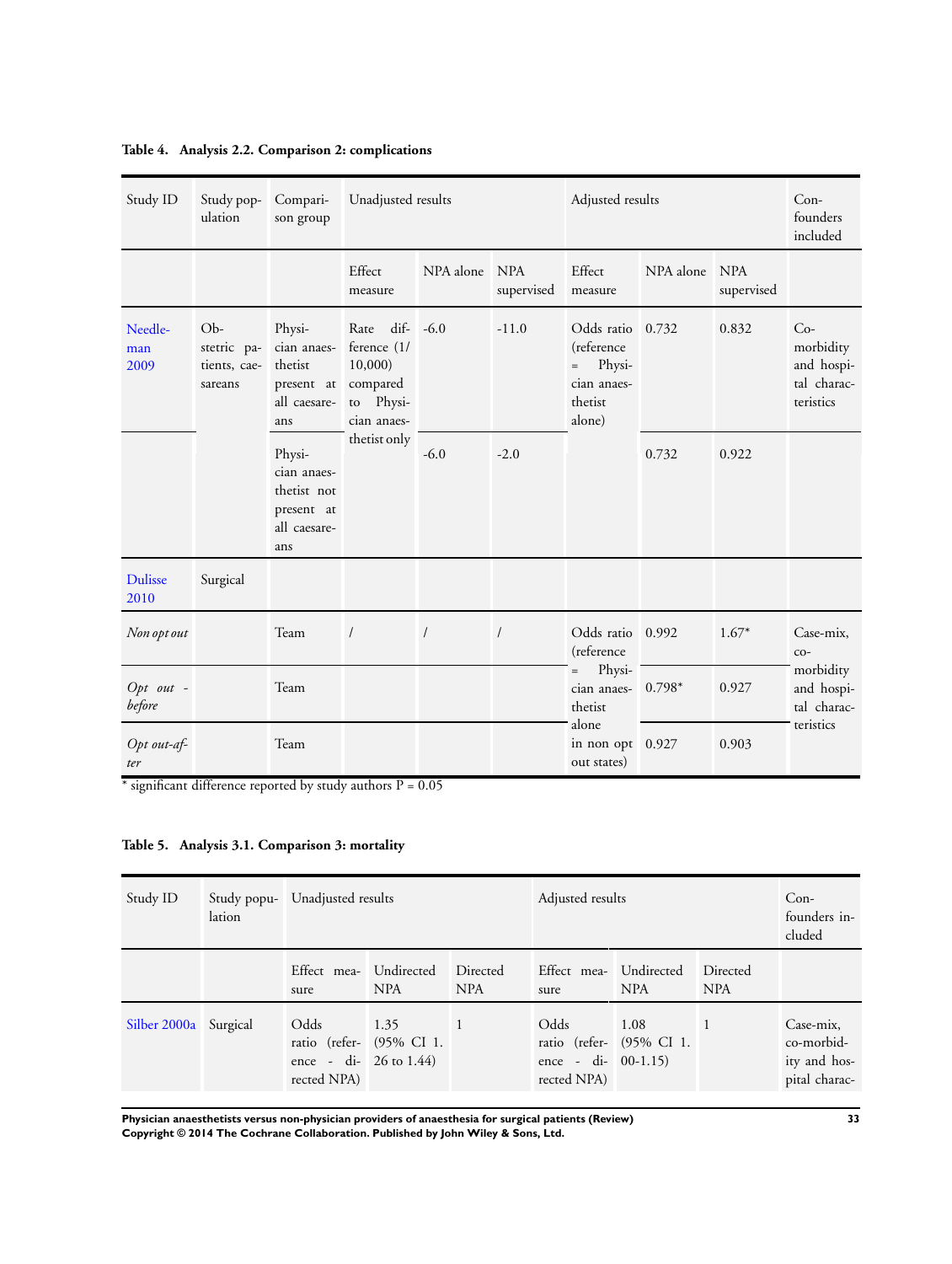<span id="page-35-0"></span>**Table 5. Analysis 3.1. Comparison 3: mortality** (*Continued)*

teristics *CI (Confidence Interval)*

# **A P P E N D I C E S**

# **Appendix 1. Physician anaesthetist versus non-physician providers of anaesthesia as defined in this study**

|                                                                                                                                                                                                                                                                                                     | Medically qualifi |
|-----------------------------------------------------------------------------------------------------------------------------------------------------------------------------------------------------------------------------------------------------------------------------------------------------|-------------------|
| Sometimes called anesthetist                                                                                                                                                                                                                                                                        |                   |
| Term used in, although not unique to, US. Also called anaesthe-<br>siologist                                                                                                                                                                                                                        |                   |
|                                                                                                                                                                                                                                                                                                     | Non-physician a   |
| Certified Registered Nurse Anesthetist. Specific to US. Specially<br>trained to administer all anaesthetics. In most US states will work<br>under supervision. CRNAs are allowed to work unsupervised in<br>16 states. Can be referred to as anesthetists in US literature                          |                   |
| Involved in some anaesthetic procedures. Provide supervised as-<br>sistance within a team<br>Involved in preparation of anaesthetic drugs. Provide supervised<br>assistance within a team                                                                                                           |                   |
| Physician assistants (anaesthesia). Previously called anaesthetic<br>physician assistants (APA). Involved in induction of anaesthetics<br>to ASA 1 & 11 patients. Supervised<br>Work in developing world. Responsibilities vary<br>May have training to assist specifically within anaesthetic team |                   |
|                                                                                                                                                                                                                                                                                                     |                   |

**Physician anaesthetists versus non-physician providers of anaesthesia for surgical patients (Review) 34 Copyright © 2014 The Cochrane Collaboration. Published by John Wiley & Sons, Ltd.**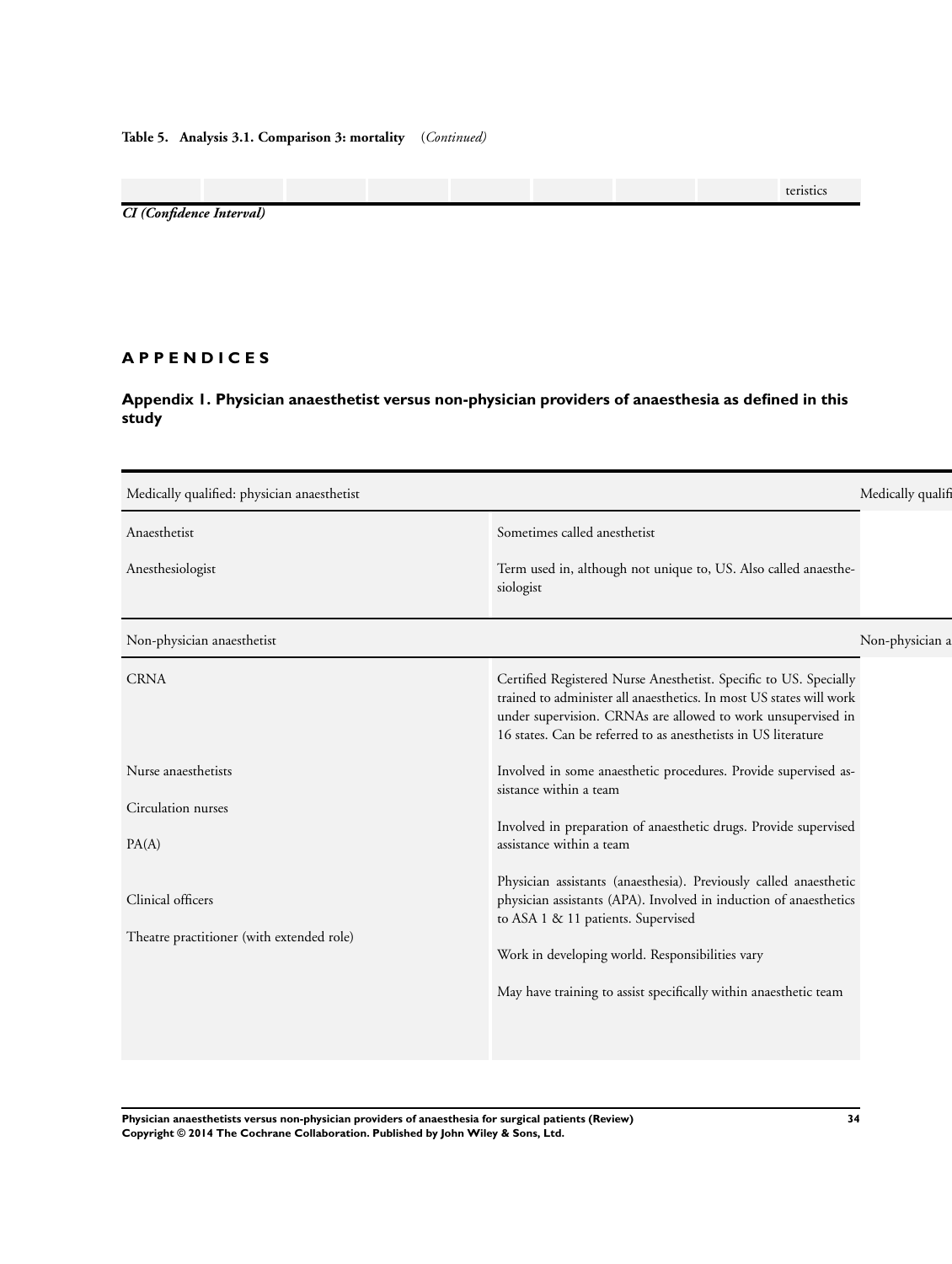| Personnel unlikely to administer anaesthetic<br>Personnel unlike |                                                                                                                             |  |  |  |  |
|------------------------------------------------------------------|-----------------------------------------------------------------------------------------------------------------------------|--|--|--|--|
| Anaesthesia technicians<br>Anesthesiology assistants             | Responsible for preparing operating theatre, checking machinery<br>etc<br>Provide supervised assistance to anesthesiologist |  |  |  |  |

#### **Appendix 2. Search strategies**

**MEDLINE (via Ovid)**

- 1 exp \*Anesthesia/ or exp \*Anesthesiology/ or an?esth\*.ti.
- 2 (CRNA\* or certified registered nurse an?esth\*).mp.
- 3 exp Nurse Anesthetists/
- 4 nurse an?esthetist\*.mp.
- 5 ((nurs\* or assistant\* or technician\* or officer\*) adj3 (anaesth\* or anesth\*)).mp
- 6 ((mid-level adj3 provider\*) or advanced registered nurse practitioner\* or clinical officer\*).mp
- 7 1 and 6
- 8 (physician adj3 (extender\* or assistant\*)).mp. or exp Physician Assistants/ or Physician Assistant\*.mp

#### 9 1 and 8

- 10 (non-physician an?esth\* or non physician an?esth\*).mp. [mp=title, abstract, original title, name of substance word, subject heading word, keyword heading word, protocol supplementary concept word, rare disease supplementary concept word, unique identifier]
- 11 ((non-physician adj3 an?esthetist\*) or (non physician adj3 an?esthetist)).mp. [mp=title, abstract, original title, name of substance word, subject heading word, keyword heading word, protocol supplementary concept word, rare disease supplementary concept word, unique identifier]

12 anesthesia nursing.mp.

13 exp perioperative nursing/

14 perioperative nursing.mp.

15 exp physician-nurse relations/

**Physician anaesthetists versus non-physician providers of anaesthesia for surgical patients (Review) 35 Copyright © 2014 The Cochrane Collaboration. Published by John Wiley & Sons, Ltd.**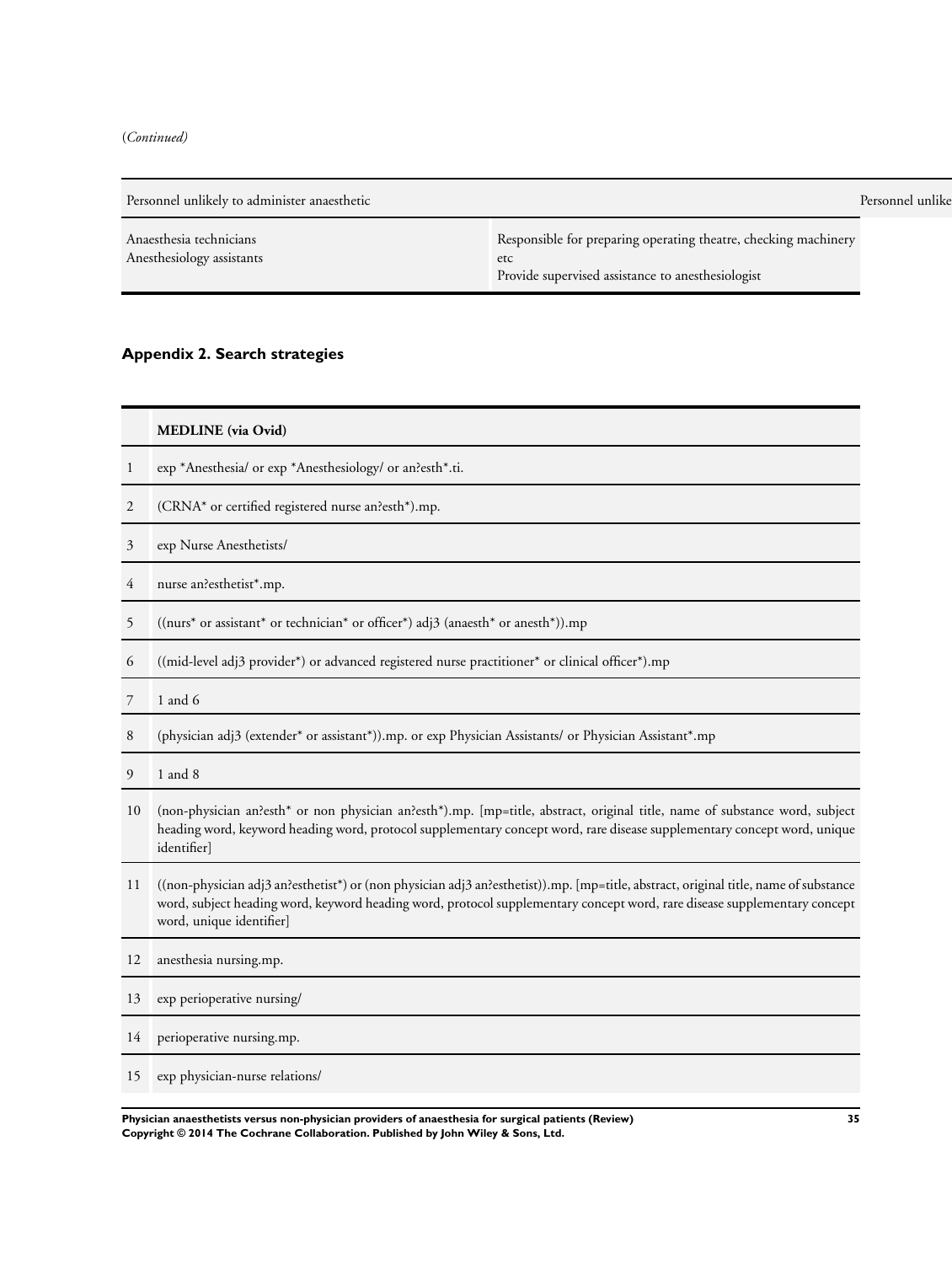| 16 | physician-nurse relations.mp.                |
|----|----------------------------------------------|
| 17 | operating department practitioner*.mp.       |
| 18 | patient care team.mp.                        |
| 19 | exp Patient Care Team/                       |
| 20 | exp Operating Room Technicians/              |
| 21 | operating room technicians.mp.               |
| 22 | exp Health Personnel/                        |
| 23 | health personnel.mp.                         |
| 24 | exp Health Manpower/                         |
| 25 | health manpower.mp.                          |
| 26 | exp Nursing/                                 |
| 27 | nursing.mp.                                  |
| 28 | 2 or 3 or 4 or 5 or 7 or 9 or 10 or 11 or 12 |
| 29 | or/13-27                                     |
| 30 | 1 or 29                                      |
| 31 | 28 and 30                                    |

|   | <b>EMBASE</b> (via Ovid)                                                                                                                                   |
|---|------------------------------------------------------------------------------------------------------------------------------------------------------------|
| 1 | exp *Anesthesia/ or exp *Anesthesiology/ or an?esth*.ti.                                                                                                   |
| 2 | (CRNA* or certified registered nurse an?esth*).mp.                                                                                                         |
| 3 | exp Nurse Anesthetists/                                                                                                                                    |
| 4 | nurse an?esthetist*.mp.                                                                                                                                    |
| 5 | ((nurs <sup>*</sup> or assistant <sup>*</sup> or technician <sup>*</sup> or officer <sup>*</sup> ) adj3 (anaesth <sup>*</sup> or anesth <sup>*</sup> )).mp |

**Physician anaesthetists versus non-physician providers of anaesthesia for surgical patients (Review) 36 Copyright © 2014 The Cochrane Collaboration. Published by John Wiley & Sons, Ltd.**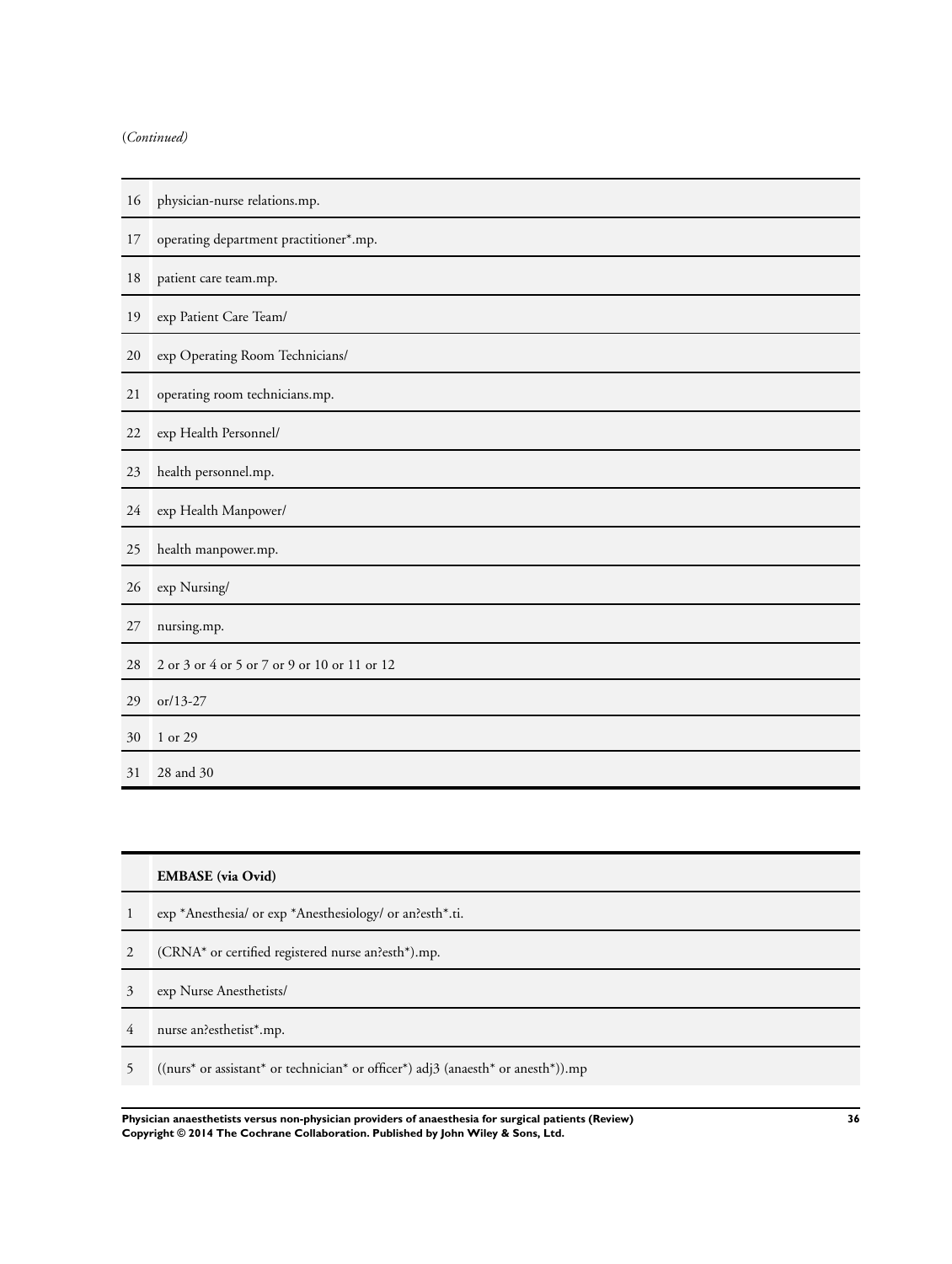| 6  | ((mid-level adj3 provider*) or advanced registered nurse practitioner* or clinical officer*).mp                                                                                                                     |
|----|---------------------------------------------------------------------------------------------------------------------------------------------------------------------------------------------------------------------|
| 7  | 1 and $6$                                                                                                                                                                                                           |
| 8  | (physician adj3 (extender* or assistant*)).mp. or exp Physician Assistants/ or Physician Assistant*.mp                                                                                                              |
| 9  | 1 and 8                                                                                                                                                                                                             |
| 10 | (non-physician an?esth* or non physician an?esth*).mp. [mp=title, abstract, subject headings, heading word, drug trade name,<br>original title, device manufacturer, drug manufacturer, device trade name, keyword] |
| 11 | ((non-physician or non physician) adj3 an?esthetist*).mp.                                                                                                                                                           |
| 12 | exp anesthesia nursing/                                                                                                                                                                                             |
| 13 | anesthesia nursing.mp.                                                                                                                                                                                              |
| 14 | exp nurse-doctor relations/                                                                                                                                                                                         |
| 15 | nurse-doctor relations.mp.                                                                                                                                                                                          |
| 16 | operating department practitioner*.mp.                                                                                                                                                                              |
| 17 | patient care.mp.                                                                                                                                                                                                    |
| 18 | exp Patient Care/                                                                                                                                                                                                   |
| 19 | exp Operating Room Personnel/                                                                                                                                                                                       |
| 20 | operating room personnel.mp.                                                                                                                                                                                        |
| 21 | exp Health Care Personnel/                                                                                                                                                                                          |
| 22 | health care personnel.mp.                                                                                                                                                                                           |
| 23 | exp Health Care Manpower/                                                                                                                                                                                           |
| 24 | health care manpower.mp.                                                                                                                                                                                            |
| 25 | exp Nursing/                                                                                                                                                                                                        |
| 26 | nursing.mp.                                                                                                                                                                                                         |
| 27 | 2 or 3 or 4 or 5 or 7 or 9 or 10 or 11 or 12 or 13                                                                                                                                                                  |
| 28 | $or/14-26$                                                                                                                                                                                                          |

**Physician anaesthetists versus non-physician providers of anaesthesia for surgical patients (Review) 37 Copyright © 2014 The Cochrane Collaboration. Published by John Wiley & Sons, Ltd.**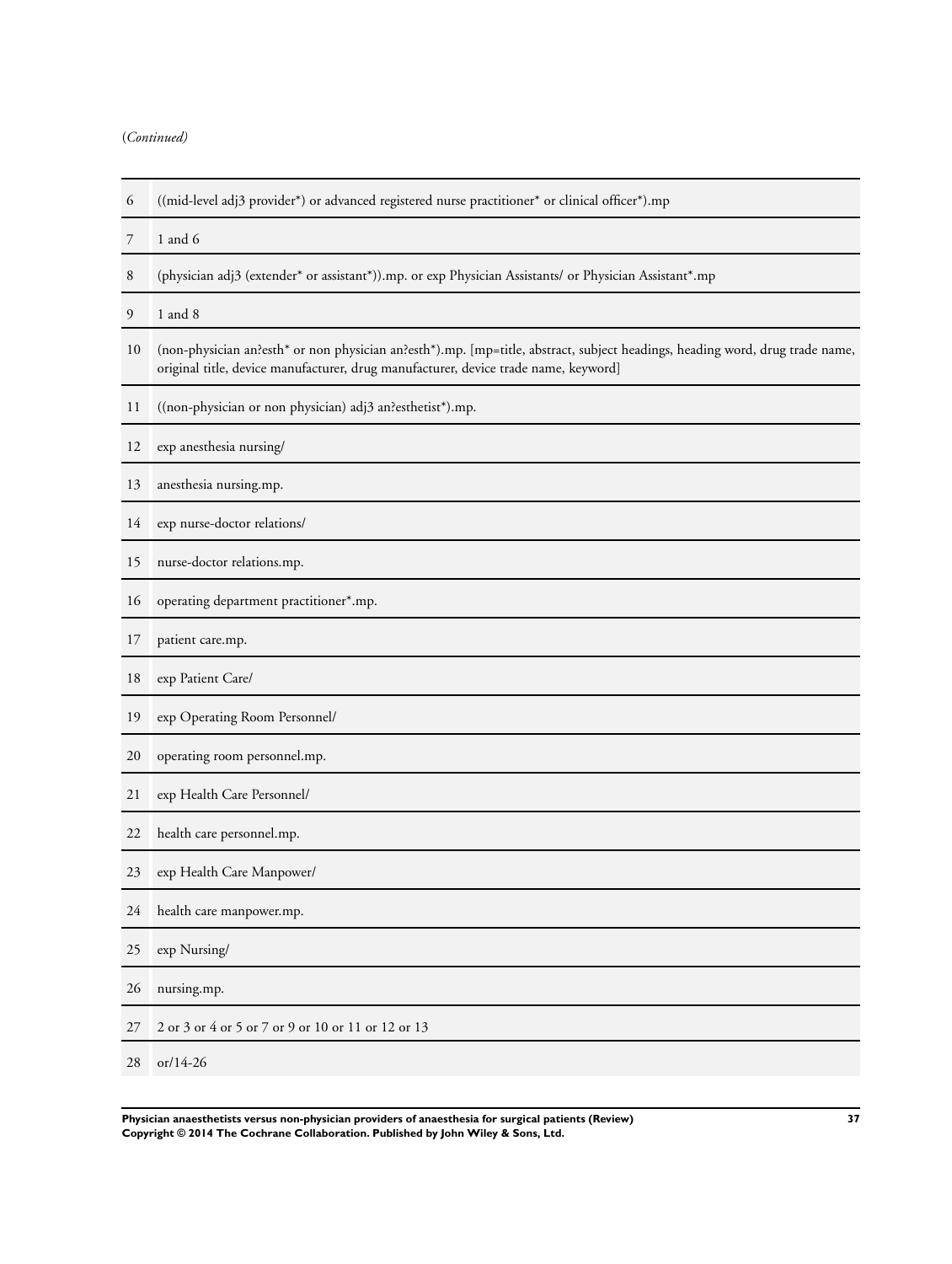| 29 1 or 28   |
|--------------|
| 30 27 and 29 |

| <b>CINAHL via EBSCO</b> |                                                                                                 | CINAHL via El |
|-------------------------|-------------------------------------------------------------------------------------------------|---------------|
| S <sub>1</sub>          | (MH "Anesthesia+") OR (MM "Anesthesiology") OR (TI anesth* OR anaesth*)                         |               |
| S <sub>2</sub>          | CRNA* OR (certified registered nurse an#esth*)                                                  |               |
| S <sub>3</sub>          | (MH "Nurse Anesthetists")                                                                       |               |
| S4                      | (nurse anesthetist*) OR (nurse anaesthetist*)                                                   |               |
| S5                      | (nurs* OR assistant* OR technician* OR officer*) N3 (anesth* OR anaesth*)                       |               |
| S6                      | ((mid-level N3 provider*) OR advanced registered nurse practitioner* OR clinical officer*)      |               |
| S7                      | S1 AND S6                                                                                       |               |
| S <sub>8</sub>          | (physician N3 (extender* OR assistant*)) OR physician assistant* OR (MM "Physician Assistants") |               |
| S <sub>9</sub>          | S1 AND S8                                                                                       |               |
| S <sub>10</sub>         | operating department practitioner                                                               |               |
| <b>S11</b>              | (MH "Multidisciplinary Care Team+")                                                             |               |
| S <sub>12</sub>         | multidisciplinary care team                                                                     |               |
| S <sub>13</sub>         | (MH "Operating Room Personnel+")                                                                |               |
| S <sub>14</sub>         | operating room personnel                                                                        |               |
| S <sub>15</sub>         | (MH "Health Personnel+")                                                                        |               |
| S <sub>16</sub>         | health personnel                                                                                |               |
| S <sub>17</sub>         | (MH "Health Manpower+")                                                                         |               |
| S <sub>18</sub>         | health manpower                                                                                 |               |
| S <sub>19</sub>         | (MH "Perioperative Nursing")                                                                    |               |
| S <sub>20</sub>         | perioperative nursing                                                                           |               |

**Physician anaesthetists versus non-physician providers of anaesthesia for surgical patients (Review) 38 Copyright © 2014 The Cochrane Collaboration. Published by John Wiley & Sons, Ltd.**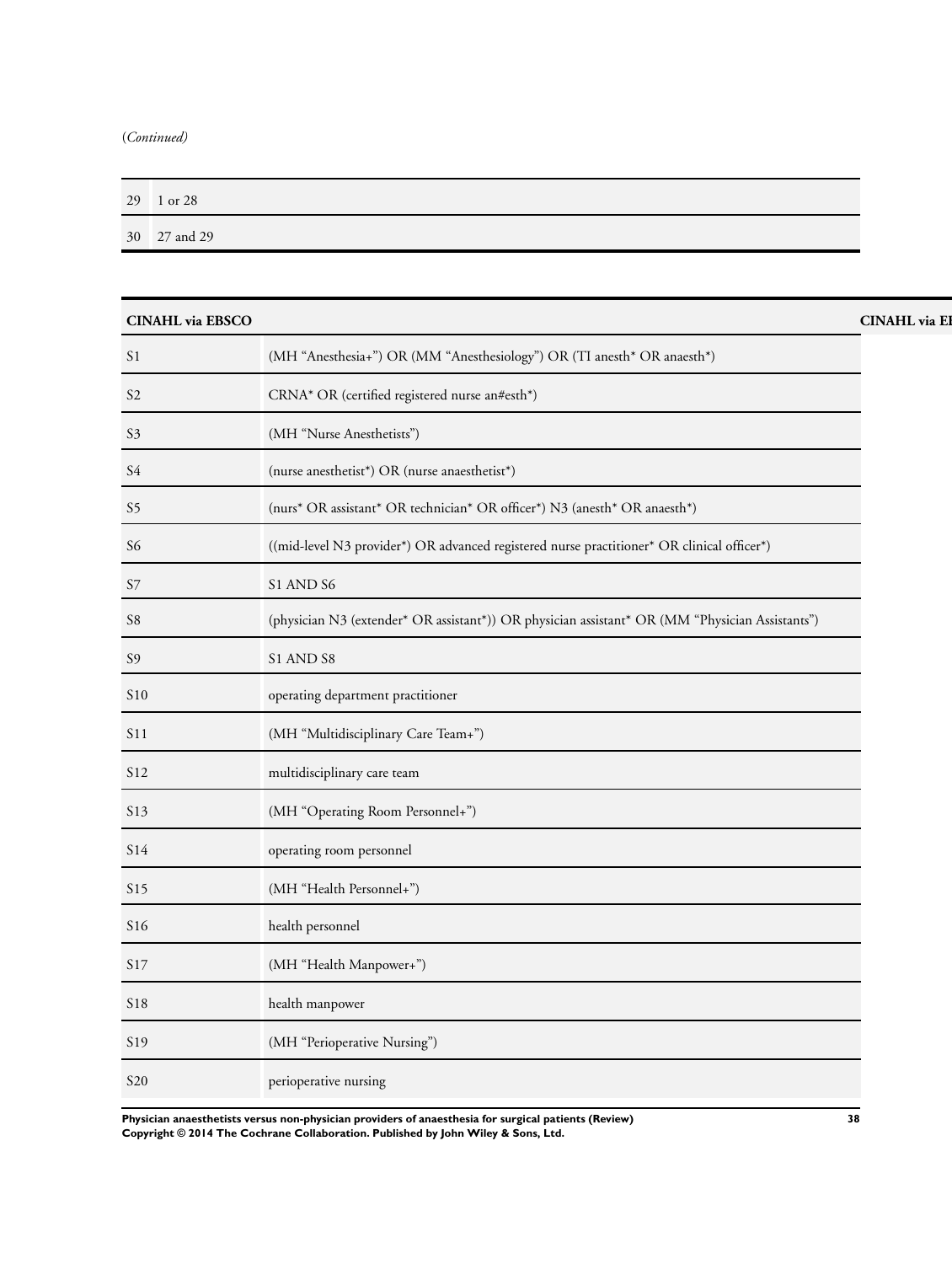| S <sub>21</sub> | (non-physician or non physician) N3 (anaesthetist* or anesthetist*)                                                           |
|-----------------|-------------------------------------------------------------------------------------------------------------------------------|
| S <sub>22</sub> | (non-physician anesthetist) OR (non-physician anaesthetist) OR (non physician anesthetist) OR (non<br>physician anaesthetist) |
| S <sub>23</sub> | (MH "Anesthesia Nursing")                                                                                                     |
| S <sub>24</sub> | anesthesia nursing                                                                                                            |
| S <sub>25</sub> | (MH "Nurse-Physician Relations")                                                                                              |
| S <sub>26</sub> | nurse-physician relations                                                                                                     |
| S <sub>27</sub> | S2 OR S3 OR S4 OR S5 OR S7 OR S9 OR S21 OR S22 OR S23 OR S24                                                                  |
| S <sub>28</sub> | \$10 OR \$11 OR \$12 OR \$13 OR \$14 OR \$15 OR \$16 OR \$17 OR \$18 OR \$19 OR \$20 OR \$25 OR<br>S <sub>26</sub>            |
| S <sub>29</sub> | <b>S1 OR S28</b>                                                                                                              |
| S <sub>30</sub> | <b>S27 AND S29</b>                                                                                                            |

| <b>CENTRAL</b> |                                                                                                  | <b>CENTRAL</b> |
|----------------|--------------------------------------------------------------------------------------------------|----------------|
| #1             | MeSH descriptor: [Anesthesia] explode all trees                                                  |                |
| #2             | MeSH descriptor: [Anesthesiology] explode all trees                                              |                |
| #3             | anesth <sup>*</sup> or anaesth <sup>*</sup> :ti (Word variations have been searched)             |                |
| #4             | #1 or #2 or #3                                                                                   |                |
| #5             | CRNA* or (certified registered nurse anesthetist*)                                               |                |
| #6             | MeSH descriptor: [Nurse Anesthetists] explode all trees                                          |                |
| #7             | (nurse anesthetist) or (nurse anaesthetist)                                                      |                |
| #8             | ((nurs* or assistant* or technician* or officer*) near/3 (anesth* or anaesth*))                  |                |
| #9             | (mid-level near/3 provider*) or (advanced registered nurse practitioner*) or (clinical officer*) |                |
| #10            | #4 and #9                                                                                        |                |

**Physician anaesthetists versus non-physician providers of anaesthesia for surgical patients (Review) 39 Copyright © 2014 The Cochrane Collaboration. Published by John Wiley & Sons, Ltd.**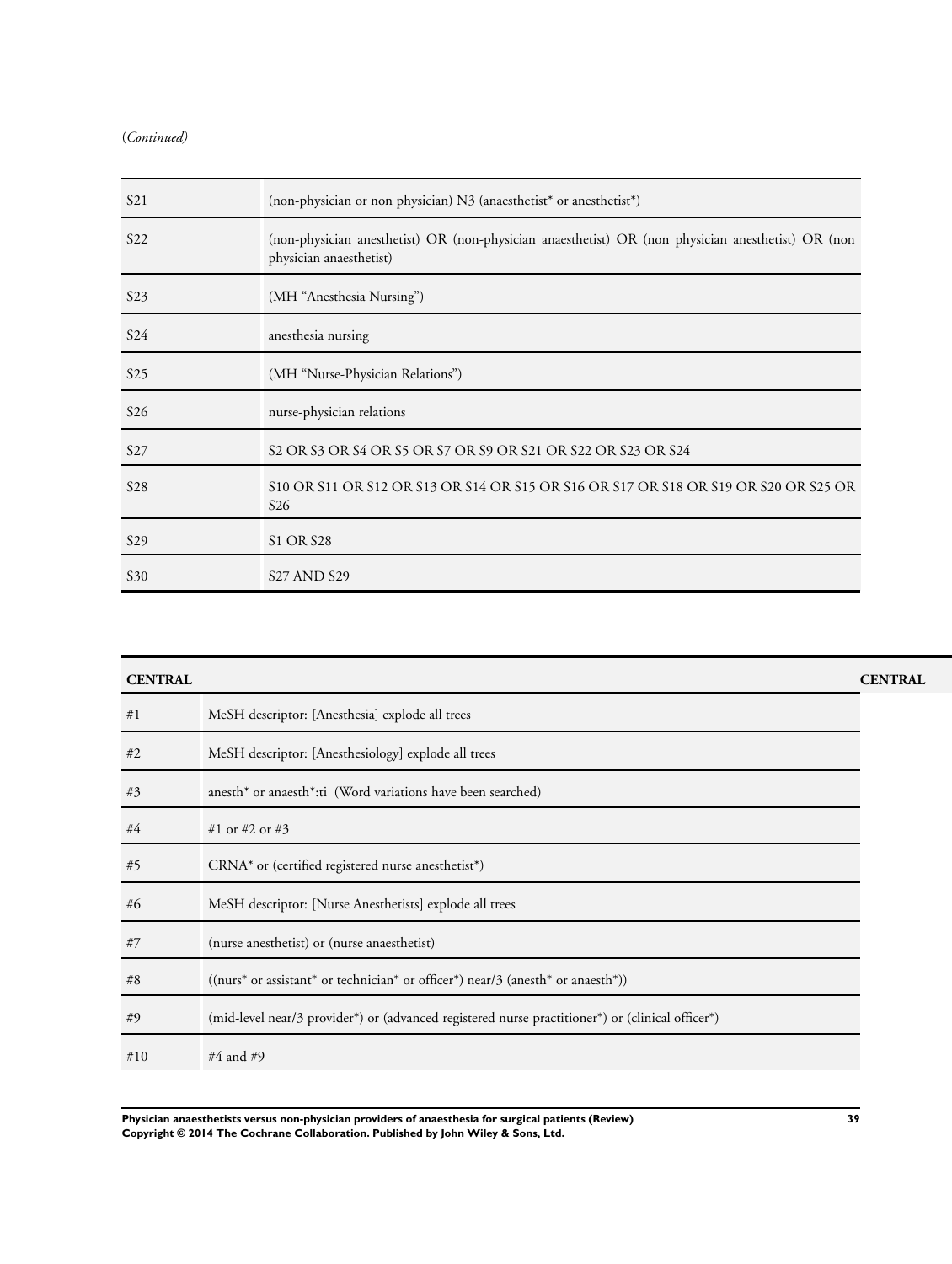| #11 | (physician near/3 (extender* or assistant*)) or (physician assistant)                                      |
|-----|------------------------------------------------------------------------------------------------------------|
| #12 | MeSH descriptor: [Physician Assistants] explode all trees                                                  |
| #13 | #11 or #12                                                                                                 |
| #14 | #4 and #13                                                                                                 |
| #15 | (non-physician anaesth*) or (non-physician anesth*) or (non physician anaesth*) or (non physician anesth*) |
| #16 | (non-physician near/3 (anaesth* or anesth*) or non physician near/3 (anaesth* or anesth*))                 |
| #17 | MeSH descriptor: [Physician-Nurse Relations] explode all trees                                             |
| #18 | nurse-physician relations                                                                                  |
| #19 | operating department practitioner                                                                          |
| #20 | MeSH descriptor: [Patient Care Team] explode all trees                                                     |
| #21 | patient care team                                                                                          |
| #22 | MeSH descriptor: [Operating Room Technicians] explode all trees                                            |
| #23 | operating room technicians                                                                                 |
| #24 | MeSH descriptor: [Health Personnel] explode all trees                                                      |
| #25 | health personnel                                                                                           |
| #26 | MeSH descriptor: [Health Manpower] explode all trees                                                       |
| #27 | health manpower                                                                                            |
| #28 | MeSH descriptor: [Nursing Staff] explode all trees                                                         |
| #29 | nursing staff                                                                                              |
| #30 | #5 or #6 or #7 or #8 or #10 or #14 or #15 or #16                                                           |
| #31 | #17 or #18 #19 or #20 or #21 or #22 or #23 or #24 or #25 or #26 or #27 or #28 or #29                       |
| #32 | #4 or #31                                                                                                  |
| #33 | #30 and #32 from 2013 to 2014                                                                              |

**Physician anaesthetists versus non-physician providers of anaesthesia for surgical patients (Review) 40 Copyright © 2014 The Cochrane Collaboration. Published by John Wiley & Sons, Ltd.**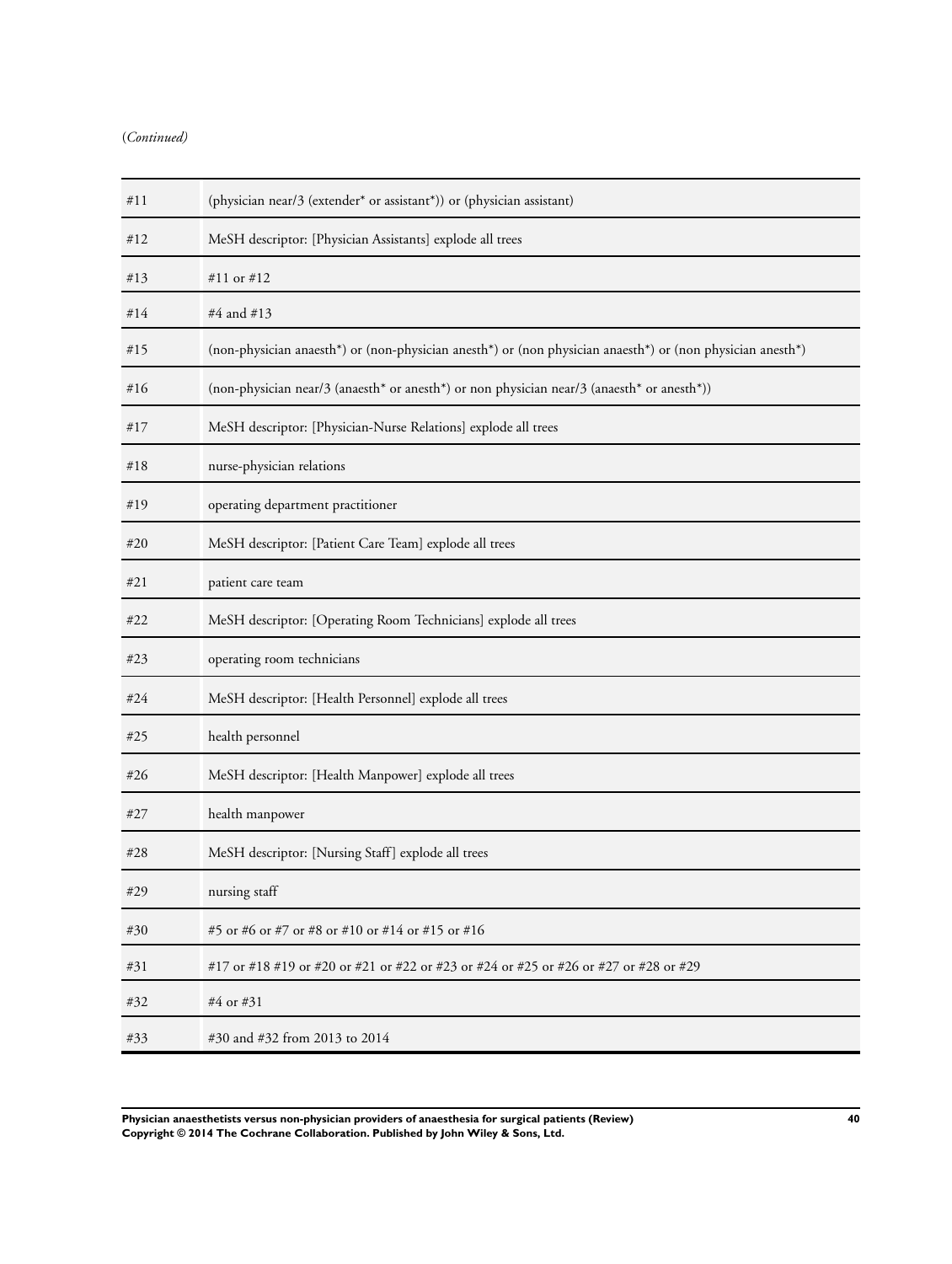**Appendix 3. Data extraction form - RCTs**

**Data Collection Form - RCTs**

**Review title or ID**

**Study ID** *(surname of first author and year first full report of study published e.g. Smith 2001)*

**Report IDs of other reports of this study** *(e.g. duplicate publications, follow-up studies)*

**Notes:**

1. General Information

**Date form completed** (dd/mm/yyyy)

**Name/ID of person extracting data**

#### **Report title**

(title of paper/ abstract/ report that data extracted from)

#### **Report ID**

(ID for this paper/ abstract/ report)

**Physician anaesthetists versus non-physician providers of anaesthesia for surgical patients (Review) 41 Copyright © 2014 The Cochrane Collaboration. Published by John Wiley & Sons, Ltd.**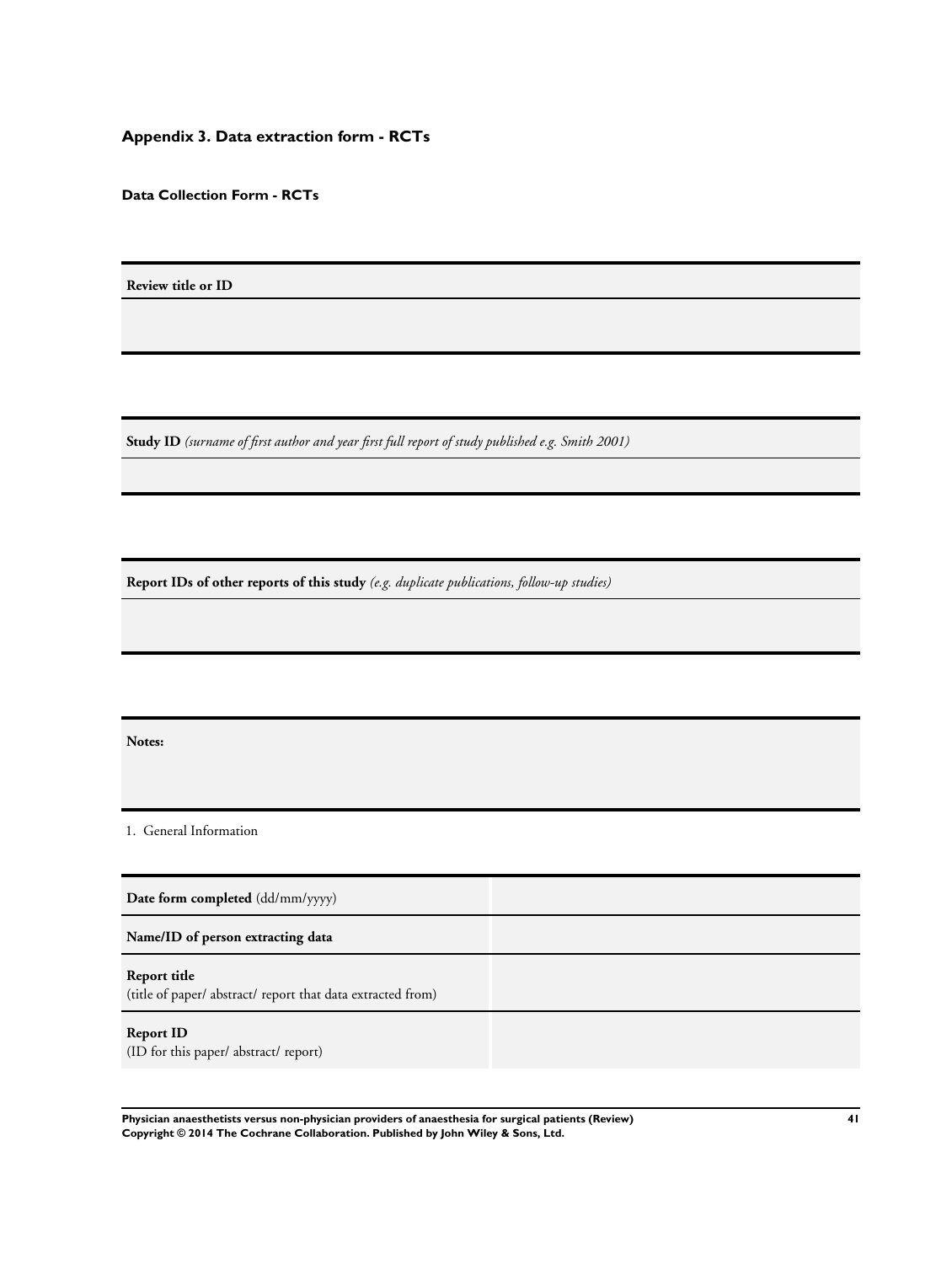| Reference details                                               |  |
|-----------------------------------------------------------------|--|
| Report author contact details                                   |  |
| <b>Publication type</b><br>(e.g. full report, abstract, letter) |  |
| <b>Study funding sources</b> (including role of funders)        |  |
| <b>Possible conflicts of interest</b> (for study authors)       |  |
| Notes:                                                          |  |

2. Study Eligibility

| <b>Study Characteristics</b> | Eligibility criteria                                                                                                                                                                           | Yes | No | Unclear | Location in text<br>(pg & ¶ /fig / table) |
|------------------------------|------------------------------------------------------------------------------------------------------------------------------------------------------------------------------------------------|-----|----|---------|-------------------------------------------|
| Type of study                | Randomized Controlled Trials                                                                                                                                                                   |     |    |         |                                           |
| Participants                 | General, spinal or epidural<br>anaesthetic.<br>Hospital setting                                                                                                                                |     |    |         |                                           |
| Types of intervention        | Anaesthetic given by NPA work-<br>ing independently.                                                                                                                                           |     |    |         |                                           |
| Types of comparisons         | Anaesthetic given by anaes-<br>thetist working independently.<br>Anaesthetic given by anaes-<br>thetist working as part of a team.<br>Anaesthetic given by NPA work-<br>ing as part of a team. |     |    |         |                                           |
| Types of outcome measures    | Mortality from GA within 30<br>days.<br>Complications from GA.                                                                                                                                 |     |    |         |                                           |

**Physician anaesthetists versus non-physician providers of anaesthesia for surgical patients (Review) 42 Copyright © 2014 The Cochrane Collaboration. Published by John Wiley & Sons, Ltd.**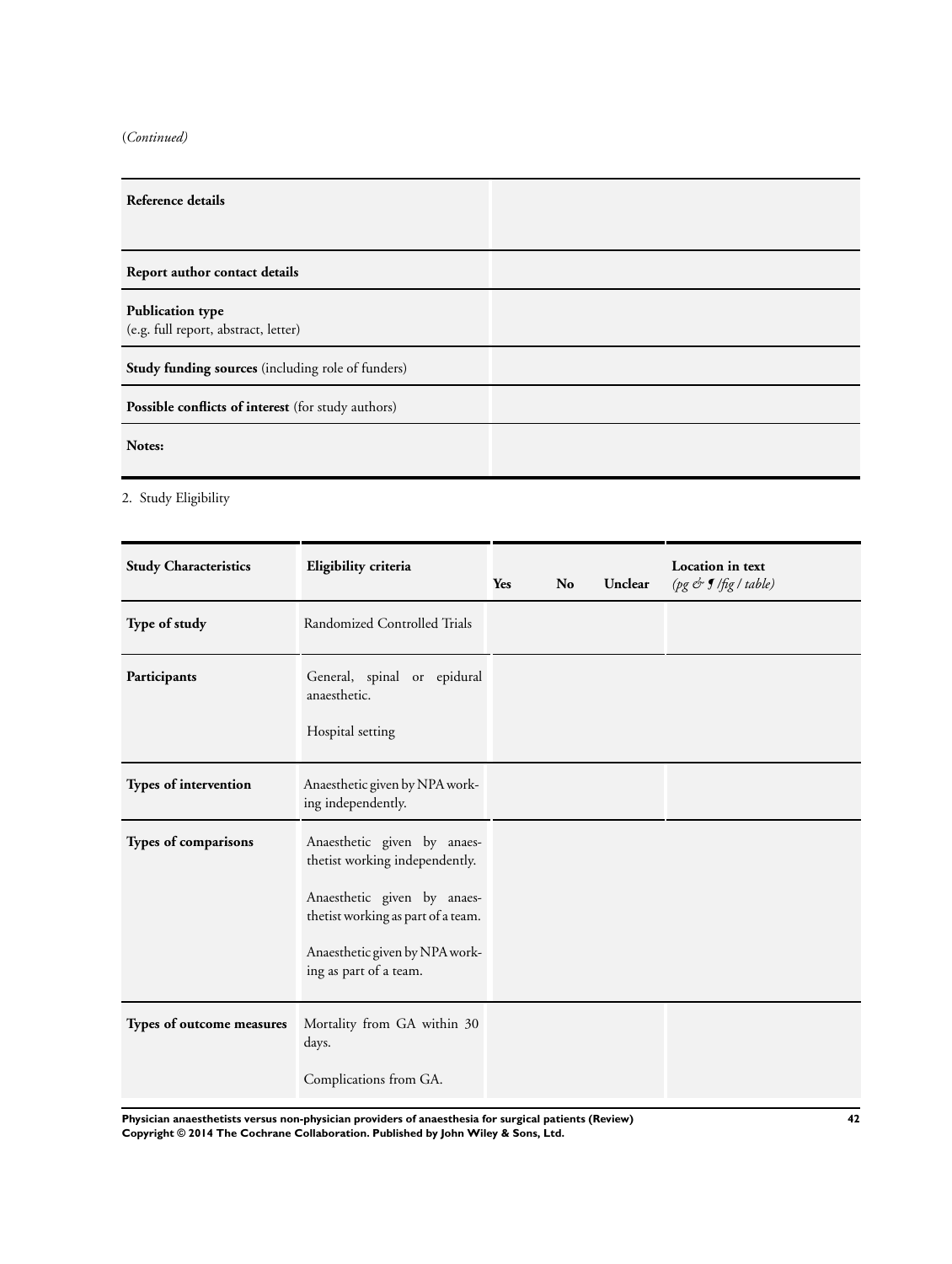|                                                                            | Patient reported satisfaction                                              |                                                            |                  |        |
|----------------------------------------------------------------------------|----------------------------------------------------------------------------|------------------------------------------------------------|------------------|--------|
| <b>INCLUDE</b>                                                             | <b>EXCLUDE</b>                                                             |                                                            |                  |        |
| Reason for exclusion                                                       |                                                                            |                                                            |                  |        |
| Notes:                                                                     |                                                                            |                                                            |                  | Notes: |
| DO NOT PROCEED IF EXCLUDED FROM REVIEW<br>3. Population and setting        |                                                                            |                                                            |                  |        |
|                                                                            | Description<br>each group (i.e.<br>intervention and controls) if available | (include comparative information for (pg & § /fig / table) | Location in text |        |
| Population and description<br>(from which study participants are<br>drawn) |                                                                            |                                                            |                  |        |
| Setting<br>(including country, rural/urban and<br>social context)          |                                                                            |                                                            |                  |        |
| Inclusion criteria                                                         |                                                                            |                                                            |                  |        |
| <b>Exclusion criteria</b>                                                  |                                                                            |                                                            |                  |        |
| Method/s of recruitment of<br>participants                                 |                                                                            |                                                            |                  |        |
| Informed consent obtained:<br>Yes No Unclear                               |                                                                            |                                                            |                  |        |
| Notes:                                                                     |                                                                            |                                                            |                  |        |

4. Methods

**Physician anaesthetists versus non-physician providers of anaesthesia for surgical patients (Review) 43 Copyright © 2014 The Cochrane Collaboration. Published by John Wiley & Sons, Ltd.**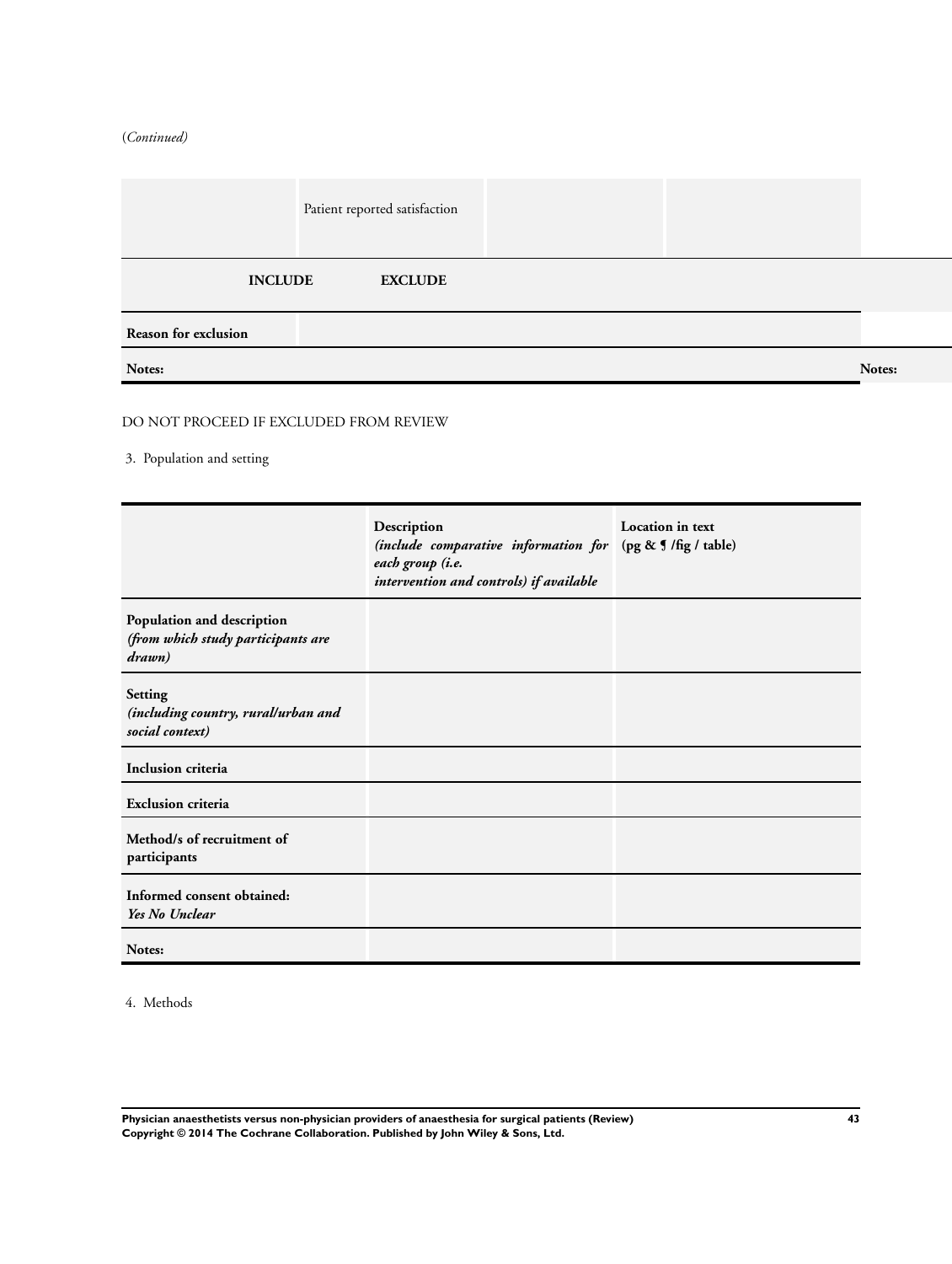|                                                                       | Descriptions as stated in report/paper | <b>Location</b> in text<br>(pg $\circ$ <b>f</b> /fig / table |
|-----------------------------------------------------------------------|----------------------------------------|--------------------------------------------------------------|
| Aim of study                                                          |                                        |                                                              |
| Unit of allocation<br>(by individuals, cluster /groups or body parts) |                                        |                                                              |
| <b>Start</b> date                                                     |                                        |                                                              |
| End date                                                              |                                        |                                                              |
| Total study duration                                                  |                                        |                                                              |
| Ethical approval needed/obtained for Yes No Unclear<br>study          |                                        |                                                              |

5. Risk of Bias assessment

| Domain                                                          | <b>Risk of bias</b> | Support for judgement                       | <b>Location</b> in text<br>(pg $\circ$ $\mathcal{I}$ /fig / table |
|-----------------------------------------------------------------|---------------------|---------------------------------------------|-------------------------------------------------------------------|
|                                                                 | High Low Unclear    |                                             |                                                                   |
| Random sequence generation<br>(selection bias)                  |                     |                                             |                                                                   |
| <b>Allocation concealment</b><br>(selection bias)               |                     |                                             |                                                                   |
| Blinding of participants and<br>personnel<br>(performance bias) |                     | Primary outcomes: mortality                 |                                                                   |
|                                                                 |                     | Primary outcome: complica-<br>tions from GA |                                                                   |
|                                                                 |                     | Patient reported satisfaction               |                                                                   |
| Blinding of outcome assess-<br>ment<br>(detection bias)         |                     | Primary outcome: mortality                  |                                                                   |
|                                                                 |                     | Primary outcome: complica-<br>tion from GA  |                                                                   |

**Physician anaesthetists versus non-physician providers of anaesthesia for surgical patients (Review) 44 Copyright © 2014 The Cochrane Collaboration. Published by John Wiley & Sons, Ltd.**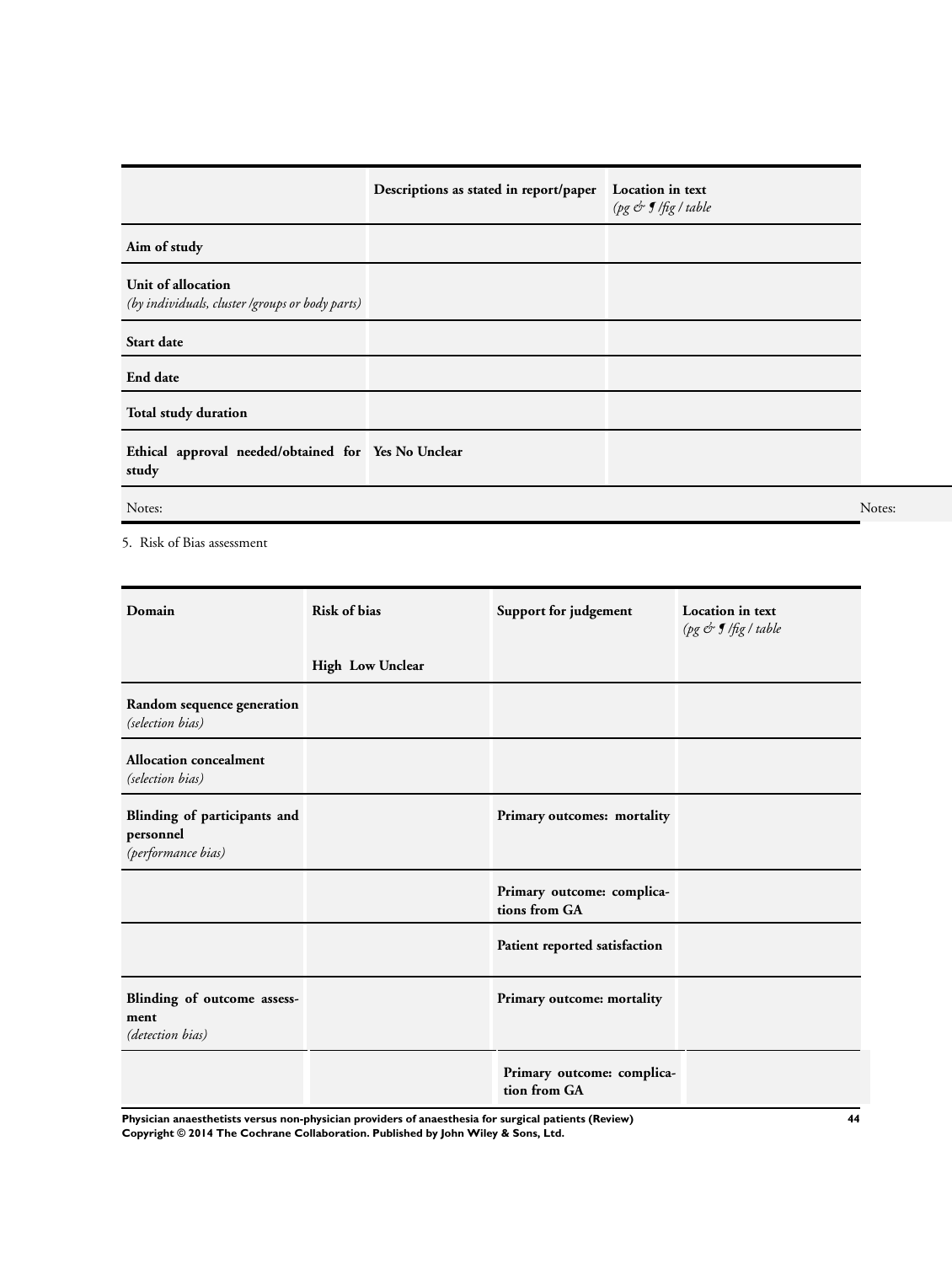|                                                 | Patient reported satisfaction |        |
|-------------------------------------------------|-------------------------------|--------|
| Incomplete outcome data<br>(attrition bias)     | Mortality                     |        |
|                                                 | <b>Complications from GA</b>  |        |
|                                                 | Patient reported satisfaction |        |
| Selective outcome reporting<br>(reporting bias) |                               |        |
| Other bias                                      |                               |        |
| Notes:                                          |                               | Notes: |

6. Participants

*Provide overall data and, if available, comparative data for each intervention or comparison group.*

|                                                                       | Description as stated in report/paper Location in text (pg $\phi$ $\int$ /fig / table |  |
|-----------------------------------------------------------------------|---------------------------------------------------------------------------------------|--|
| Total no. randomized                                                  |                                                                                       |  |
| <b>Clusters</b><br>(if applicable, no., type, no. people per cluster) |                                                                                       |  |
| <b>Baseline imbalances</b>                                            |                                                                                       |  |
| Withdrawals and exclusions<br>(if not provided below by outcome)      |                                                                                       |  |
| Age                                                                   |                                                                                       |  |
| <b>Sex</b>                                                            |                                                                                       |  |

**Physician anaesthetists versus non-physician providers of anaesthesia for surgical patients (Review) 45 Copyright © 2014 The Cochrane Collaboration. Published by John Wiley & Sons, Ltd.**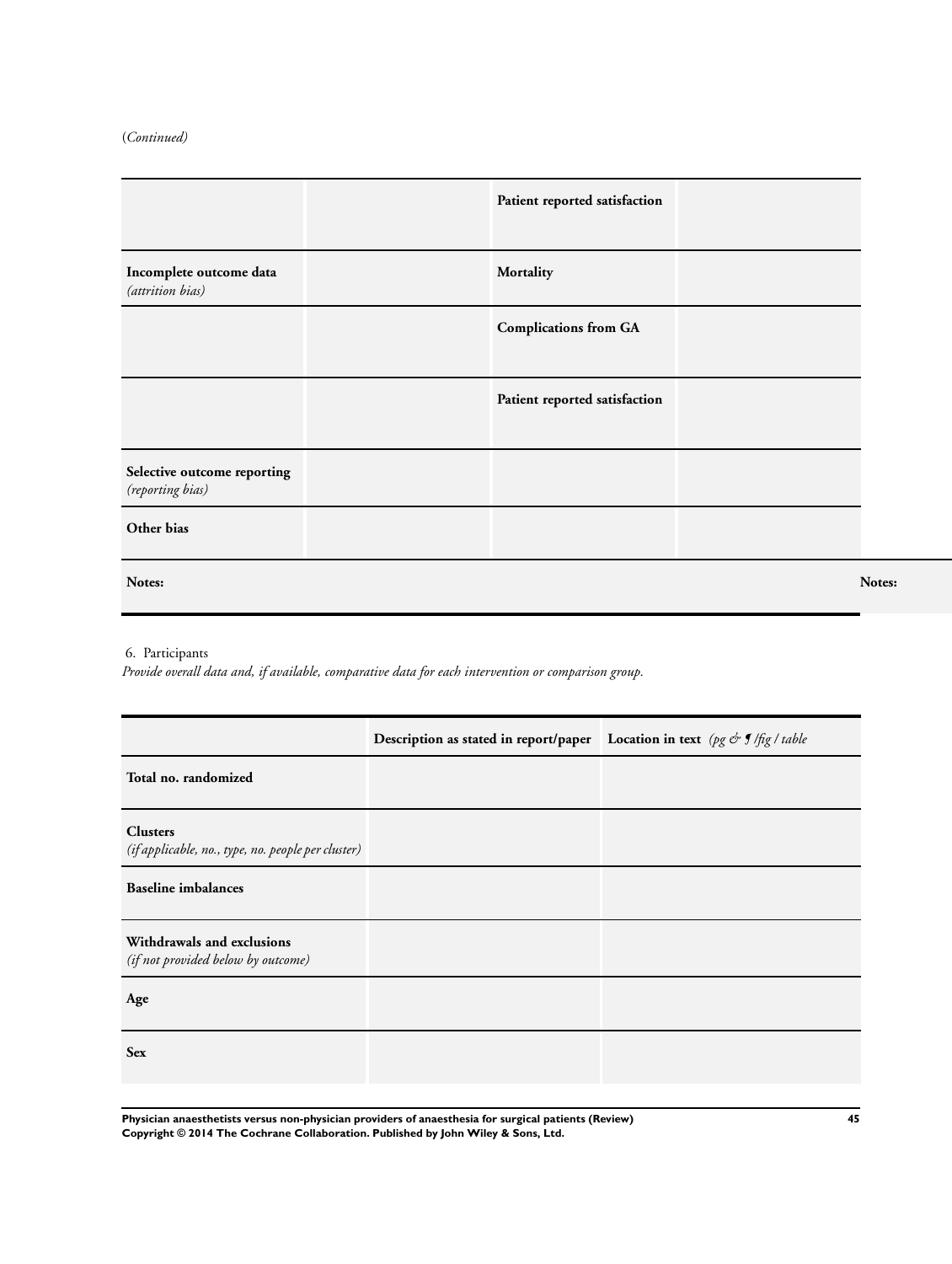| Race/Ethnicity                            |  |        |
|-------------------------------------------|--|--------|
| Severity of illness<br>(e.g. ASA I or II) |  |        |
| Co-morbidities                            |  |        |
| Other treatment received                  |  |        |
| Other relevant sociodemographics          |  |        |
| Subgroups measured                        |  |        |
| Subgroups reported                        |  |        |
| Notes:                                    |  | Notes: |

# 7.1 Intervention group *(repeat as necessary)*

|                                                                                    | Description as stated in report/paper | Location in text<br>(pg $\circ$ <b>f</b> /fig / table |
|------------------------------------------------------------------------------------|---------------------------------------|-------------------------------------------------------|
| Intervention<br>(e.g. anaesthetic given by NPA working inde-<br><i>pendently</i> ) |                                       |                                                       |
| Type of anaesthetic<br>(general, spinal, epidural or mix)                          |                                       |                                                       |
| Type of surgical procedure and method                                              |                                       |                                                       |
| No. randomized to group<br>(specify whether no. people or clusters)                |                                       |                                                       |
| Experience & training of NPA                                                       |                                       |                                                       |
| Role & specific responsibilities of NPA                                            |                                       |                                                       |

**Physician anaesthetists versus non-physician providers of anaesthesia for surgical patients (Review) 46 Copyright © 2014 The Cochrane Collaboration. Published by John Wiley & Sons, Ltd.**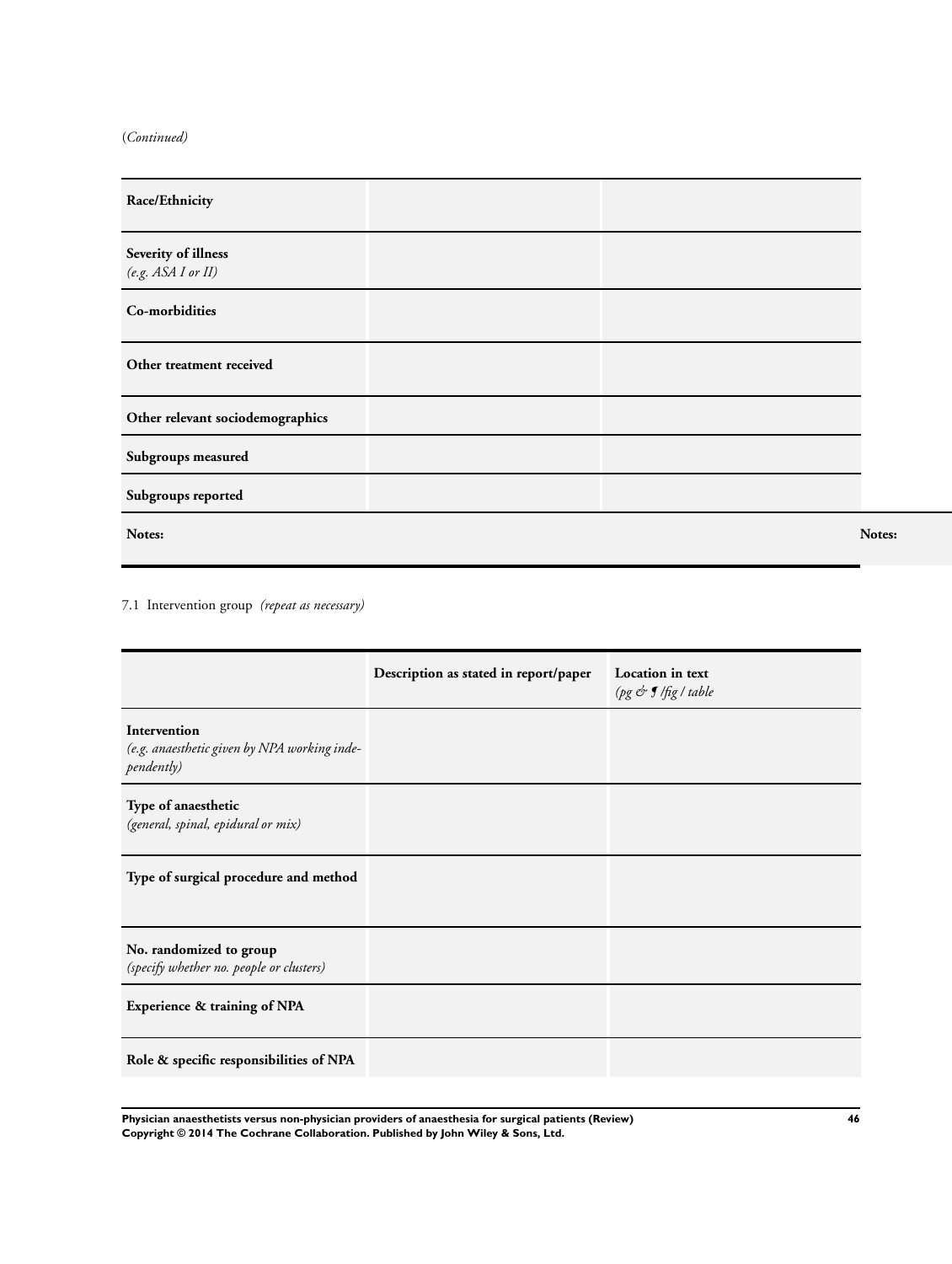| Notes:                                                            |  | Notes: |
|-------------------------------------------------------------------|--|--------|
| Co-interventions                                                  |  |        |
| Other providers in theatre<br>(e.g. surgeon, nurse practitioners) |  |        |
| Duration of treatment period                                      |  |        |

8.1 Outcomes *(repeat as necessary)*

|                                                                                | Description as stated in report/paper | Location in text<br>(pg & ¶ /fig / table |
|--------------------------------------------------------------------------------|---------------------------------------|------------------------------------------|
| Outcome name                                                                   |                                       |                                          |
| Time points measured                                                           |                                       |                                          |
| Time points reported                                                           |                                       |                                          |
| <b>Outcome</b> definition<br>(with diagnostic criteria if relevant)            |                                       |                                          |
| Person measuring/reporting                                                     |                                       |                                          |
| Unit of measurement                                                            |                                       |                                          |
| Scales: upper and lower limits<br>(indicate whether high or low score is good) |                                       |                                          |
| Is outcome tool validated?<br>Yes No Unclear                                   |                                       |                                          |
| Imputation of missing data<br>(e.g. assumptions made for ITT analysis)         |                                       |                                          |
| Imputation of missing data<br>(e.g. assumptions made for ITT analysis)         |                                       |                                          |

**Physician anaesthetists versus non-physician providers of anaesthesia for surgical patients (Review) 47 Copyright © 2014 The Cochrane Collaboration. Published by John Wiley & Sons, Ltd.**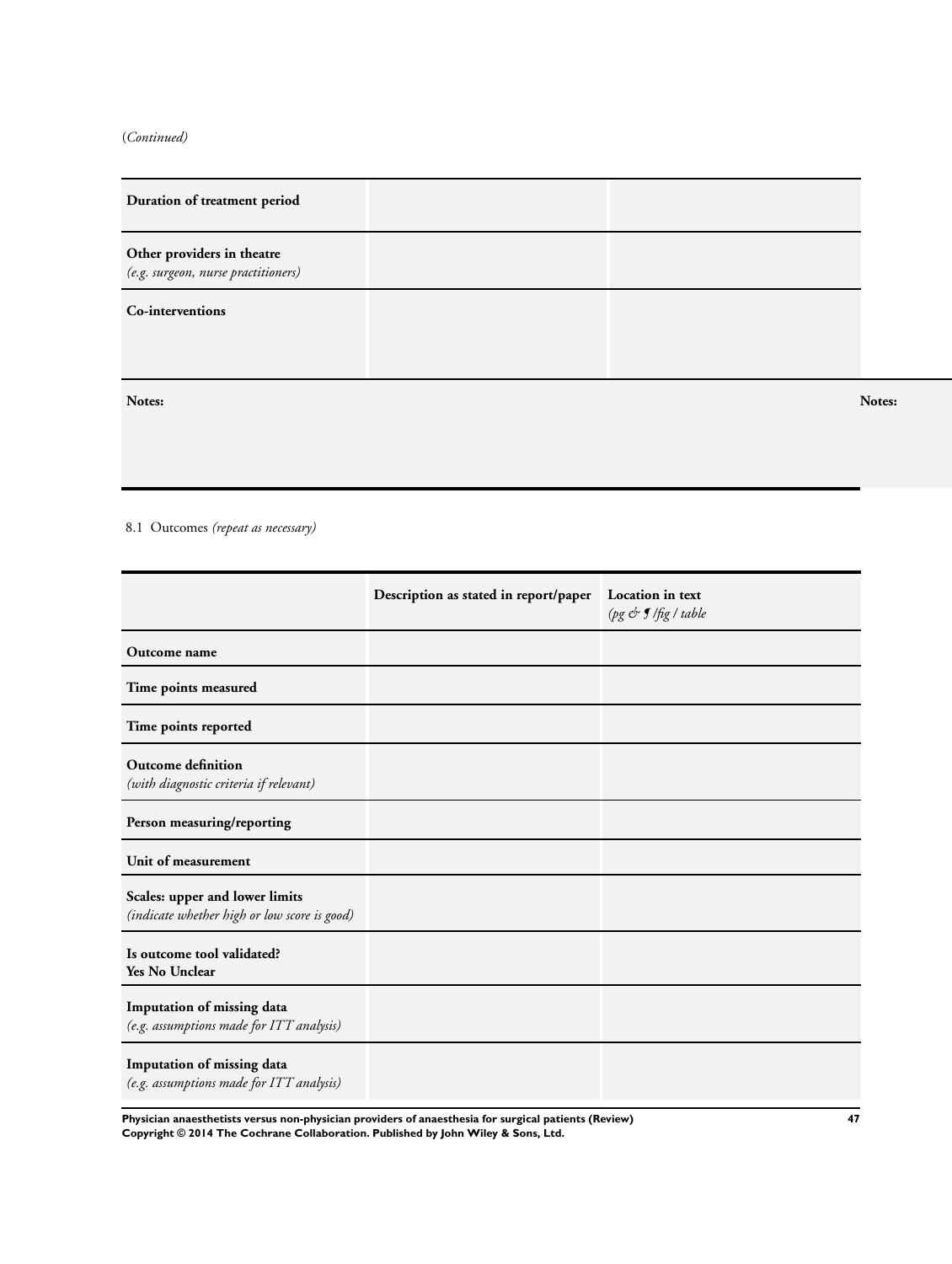| Assumed risk estimate<br>(e.g. baseline or population risk noted in<br>Background) |  |        |
|------------------------------------------------------------------------------------|--|--------|
| Power                                                                              |  |        |
| Notes:                                                                             |  | Notes: |

9.1 Results - dichotomous results *(repeat as necessary)*

|                                                                        | Description as stated in report/paper |                  |            | Location in text<br>(pg & ¶ /fig / table |                  |
|------------------------------------------------------------------------|---------------------------------------|------------------|------------|------------------------------------------|------------------|
| Comparison                                                             |                                       |                  |            |                                          |                  |
| Outcome                                                                |                                       |                  |            |                                          |                  |
| Subgroup                                                               |                                       |                  |            |                                          |                  |
| Timepoint<br>(specify whether<br>from start or end<br>of intervention) |                                       |                  |            |                                          |                  |
| <b>Results</b>                                                         | Intervention                          |                  | Comparison |                                          |                  |
|                                                                        | No. events                            | No. participants |            | No. events                               | No. participants |
| No.<br>miss-<br>ing participants<br>and reasons                        |                                       |                  |            |                                          |                  |
| No.<br>par-<br>ticipants moved<br>from<br>other group and<br>reasons   |                                       |                  |            |                                          |                  |
| Any other re-<br>sults reported                                        |                                       |                  |            |                                          |                  |

**Physician anaesthetists versus non-physician providers of anaesthesia for surgical patients (Review) 48 Copyright © 2014 The Cochrane Collaboration. Published by John Wiley & Sons, Ltd.**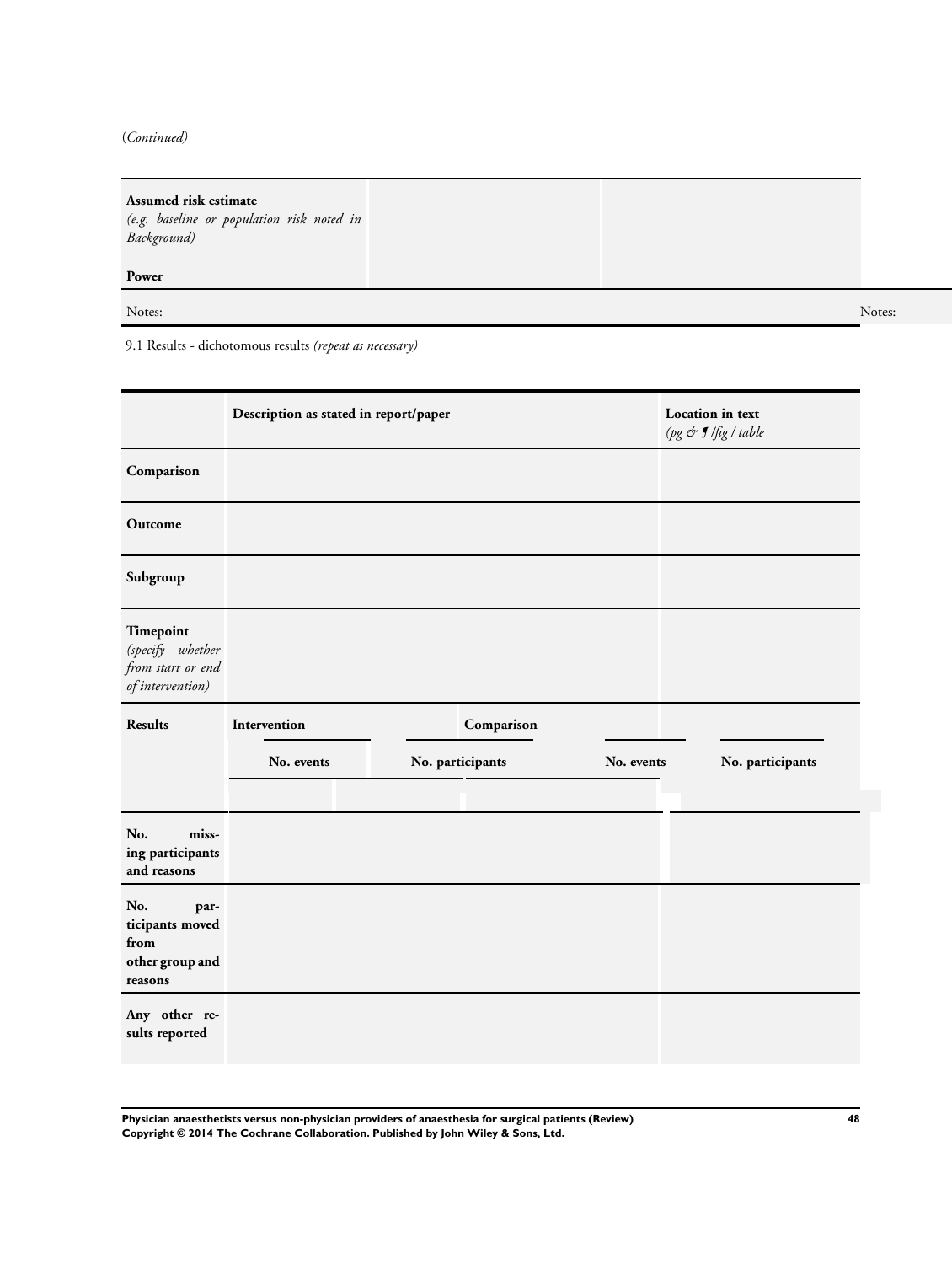| Unit of analysis<br>(by individuals,<br>cluster/ groups or<br>body parts)                                                    |           |         |  |        |
|------------------------------------------------------------------------------------------------------------------------------|-----------|---------|--|--------|
| Sta-<br>tistical methods<br>used & appro-<br>priateness<br>of these meth-<br>ods (e.g. adjust-<br>ment for correla-<br>tion) |           |         |  |        |
| Reanalysis<br>required?<br>(specify)                                                                                         | Yes<br>No | Unclear |  |        |
| Reanalysis pos- Yes<br>sible?                                                                                                | No        | Unclear |  |        |
| Reanalysed re-<br>sults                                                                                                      |           |         |  |        |
| Notes:                                                                                                                       |           |         |  | Notes: |

9.2. Results - continuous data *(repeat as necessary)*

|            | Description as stated in report/paper | Location in text<br>(pg & ¶ /fig / table |
|------------|---------------------------------------|------------------------------------------|
| Comparison |                                       |                                          |
| Outcome    |                                       |                                          |
| Subgroup   |                                       |                                          |

**Physician anaesthetists versus non-physician providers of anaesthesia for surgical patients (Review) 49 Copyright © 2014 The Cochrane Collaboration. Published by John Wiley & Sons, Ltd.**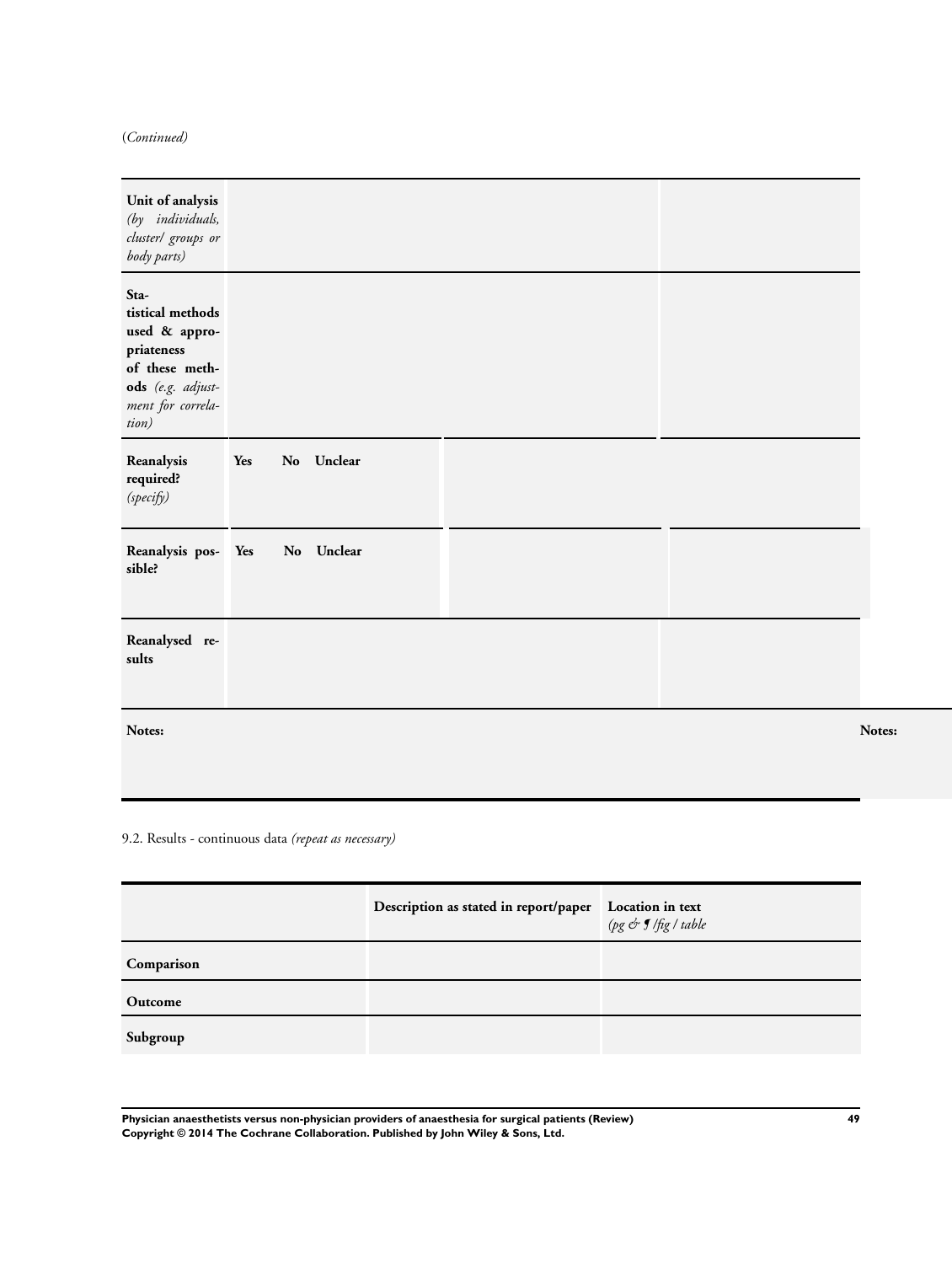| Timepoint<br>(specify whether from start or end of interven-<br>tion)                                 |        |
|-------------------------------------------------------------------------------------------------------|--------|
| Post-intervention or change from base-<br>line?                                                       |        |
| <b>Results</b><br>Intervention<br>Mean<br>SD (or other variance)<br>No. Participants                  |        |
| <b>Results</b><br>Comparison<br>Mean<br>SD (or other variance)<br>No. Participants                    |        |
| No. missing participants and reasons                                                                  |        |
| No. participants moved from other<br>group and reasons                                                |        |
| Any other results reported                                                                            |        |
| Unit of analysis<br>(by individuals, cluster/ groups or body parts)                                   |        |
| Statistical methods used & appropriate-<br>ness of these methods (e.g. adjustment for<br>correlation) |        |
| Reanalysis required?<br>(specify)<br>Yes No Unclear                                                   |        |
| Reanalysis possible?<br>Yes No Unclear                                                                |        |
| Reanalysed results                                                                                    |        |
| Notes:                                                                                                | Notes: |

10. Applicability

**Physician anaesthetists versus non-physician providers of anaesthesia for surgical patients (Review) 50 Copyright © 2014 The Cochrane Collaboration. Published by John Wiley & Sons, Ltd.**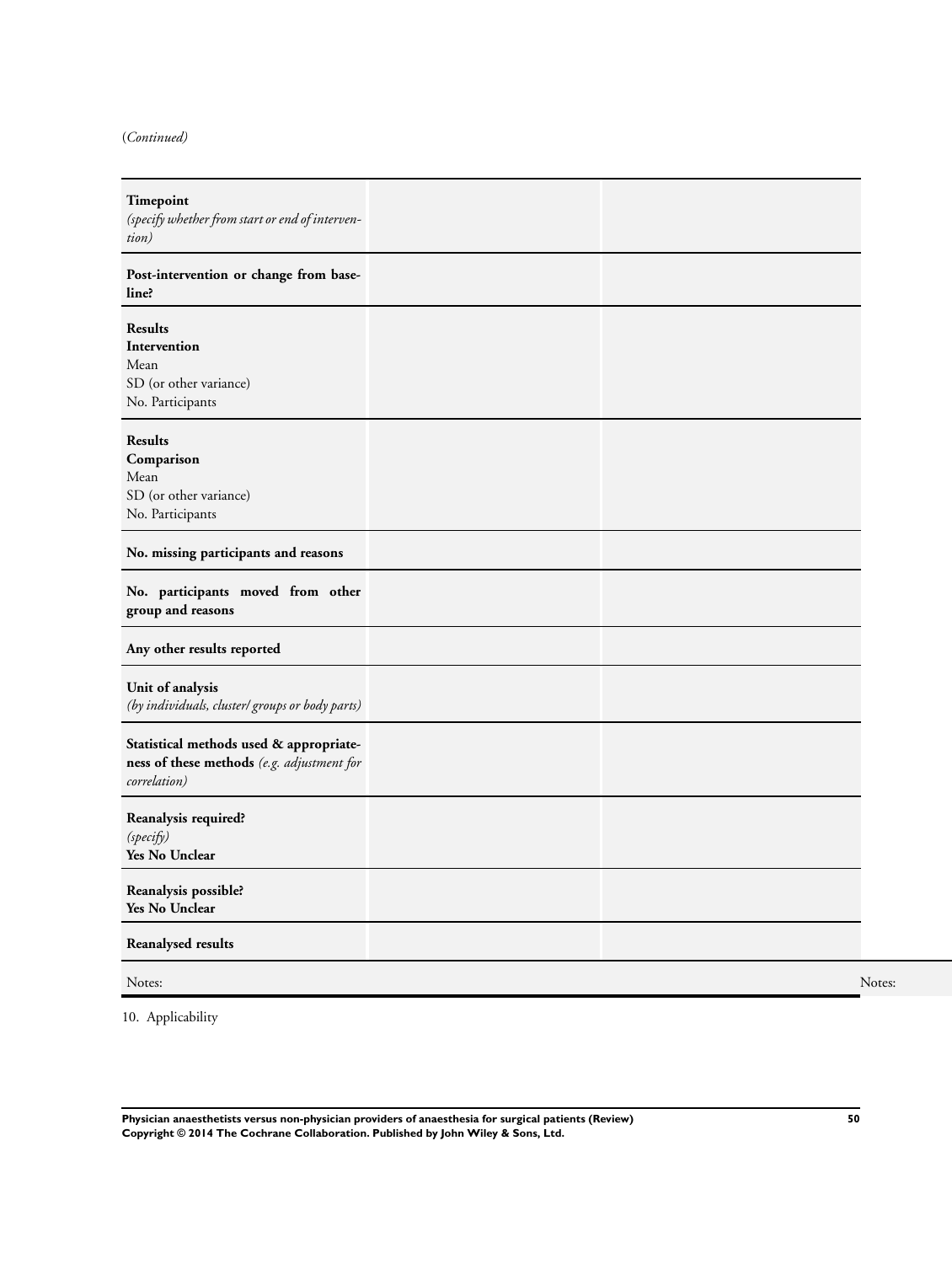| Have important population groups been excluded from the Yes No Unclear<br>study? (consider disadvantaged populations, and possible differences<br>in the intervention effect) |                       |        |
|-------------------------------------------------------------------------------------------------------------------------------------------------------------------------------|-----------------------|--------|
| Is the intervention likely to be aimed at disadvantaged groups? Yes No Unclear<br>(e.g. lower socioeconomic groups)                                                           |                       |        |
| Does the study directly address the review question?<br>(any issues of partial or indirect applicability)                                                                     | <b>Yes No Unclear</b> |        |
| Notes:                                                                                                                                                                        |                       | Notes: |

11. Other information

|                                                                                        | Description as stated in report/paper | Location in text<br>(pg $\circ$ <b>f</b> /fig / table |
|----------------------------------------------------------------------------------------|---------------------------------------|-------------------------------------------------------|
| Key conclusion of study authors                                                        |                                       |                                                       |
| References to other relevant studies                                                   |                                       |                                                       |
| Correspondence required for further<br>study information<br>(from whom, what and when) |                                       |                                                       |
|                                                                                        |                                       |                                                       |

**Notes: Notes:**

END

**Data Collection Form - NRS**

**Review title or ID**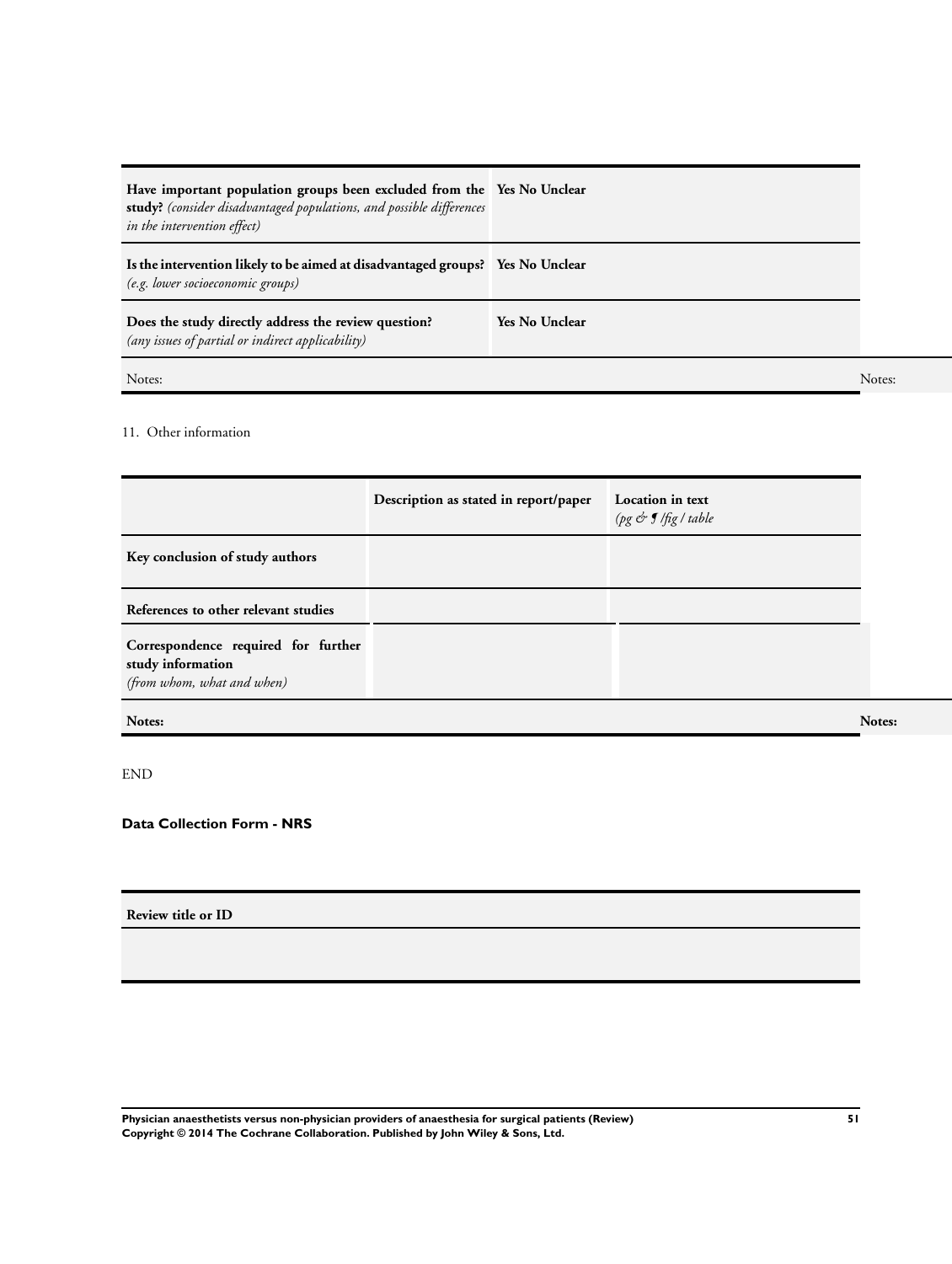**Study ID** *(surname of first author and year first full report of study published e.g. Smith 2001)*

**Report IDs of other reports of this study** *(e.g. duplicate publications, follow-up studies)*

**Notes:**

1. General Information

| Date form completed (dd/mm/yyyy)                                                   |  |
|------------------------------------------------------------------------------------|--|
| Name/ID of person extracting data                                                  |  |
| <b>Report title</b><br>(title of paper/ abstract/ report that data extracted from) |  |
| <b>Report ID</b><br>(ID for this paper/ abstract/ report)                          |  |
| Reference details                                                                  |  |
|                                                                                    |  |
| Report author contact details                                                      |  |
| <b>Publication type</b><br>(e.g. full report, abstract, letter)                    |  |
| <b>Study funding sources</b> (including role of funders)                           |  |
| <b>Possible conflicts of interest</b> (for study authors)                          |  |

**Physician anaesthetists versus non-physician providers of anaesthesia for surgical patients (Review) 52 Copyright © 2014 The Cochrane Collaboration. Published by John Wiley & Sons, Ltd.**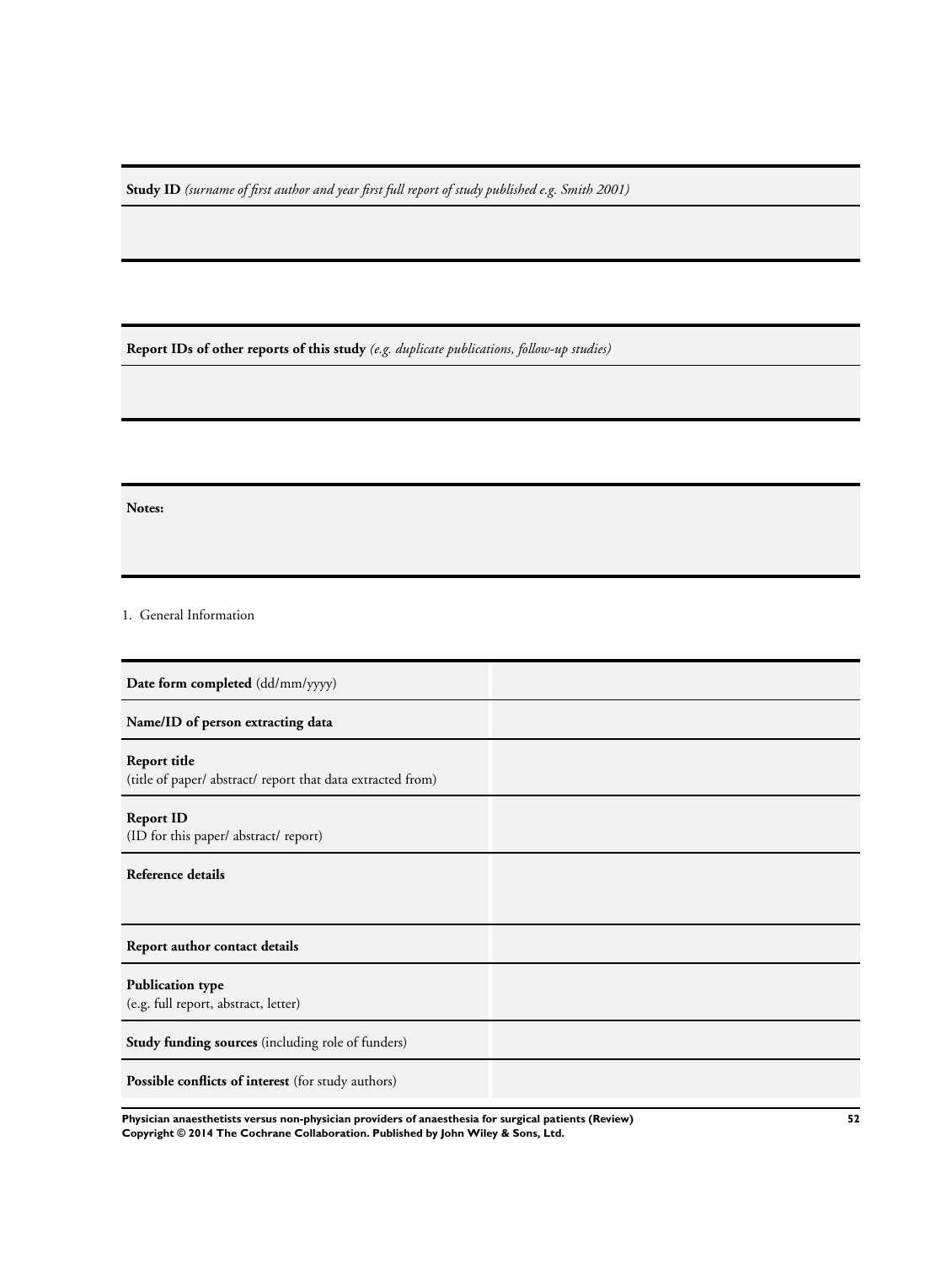# **Notes:**

#### 2.1 Study Eligibility

| <b>Study Characteristics</b> | Eligibility criteria                                                                                                                                                                           | Yes | <b>No</b> | Unclear | Location in text<br>(pg & ¶ /fig / table) |
|------------------------------|------------------------------------------------------------------------------------------------------------------------------------------------------------------------------------------------|-----|-----------|---------|-------------------------------------------|
| Participants                 | General, spinal or epidural<br>anaesthetic.                                                                                                                                                    |     |           |         |                                           |
|                              | Hospital setting                                                                                                                                                                               |     |           |         |                                           |
| Types of intervention        | Anaesthetic given by NPA work-<br>ing independently.                                                                                                                                           |     |           |         |                                           |
| Types of comparisons         | Anaesthetic given by anaes-<br>thetist working independently.<br>Anaesthetic given by anaes-<br>thetist working as part of a team.<br>Anaesthetic given by NPA work-<br>ing as part of a team. |     |           |         |                                           |
| Types of outcome measures    | Mortality from GA within 30<br>days.<br>Complications from GA.<br>Patient reported satisfaction                                                                                                |     |           |         |                                           |

2.2 Study design features - individual. (*Additional explanatory notes available on request from authors*)

**List of study design features (for studies formed by classifying participants according to whether they received the intervention or comparator): individual-level group formation**

**Physician anaesthetists versus non-physician providers of anaesthesia for surgical patients (Review) 53 Copyright © 2014 The Cochrane Collaboration. Published by John Wiley & Sons, Ltd.**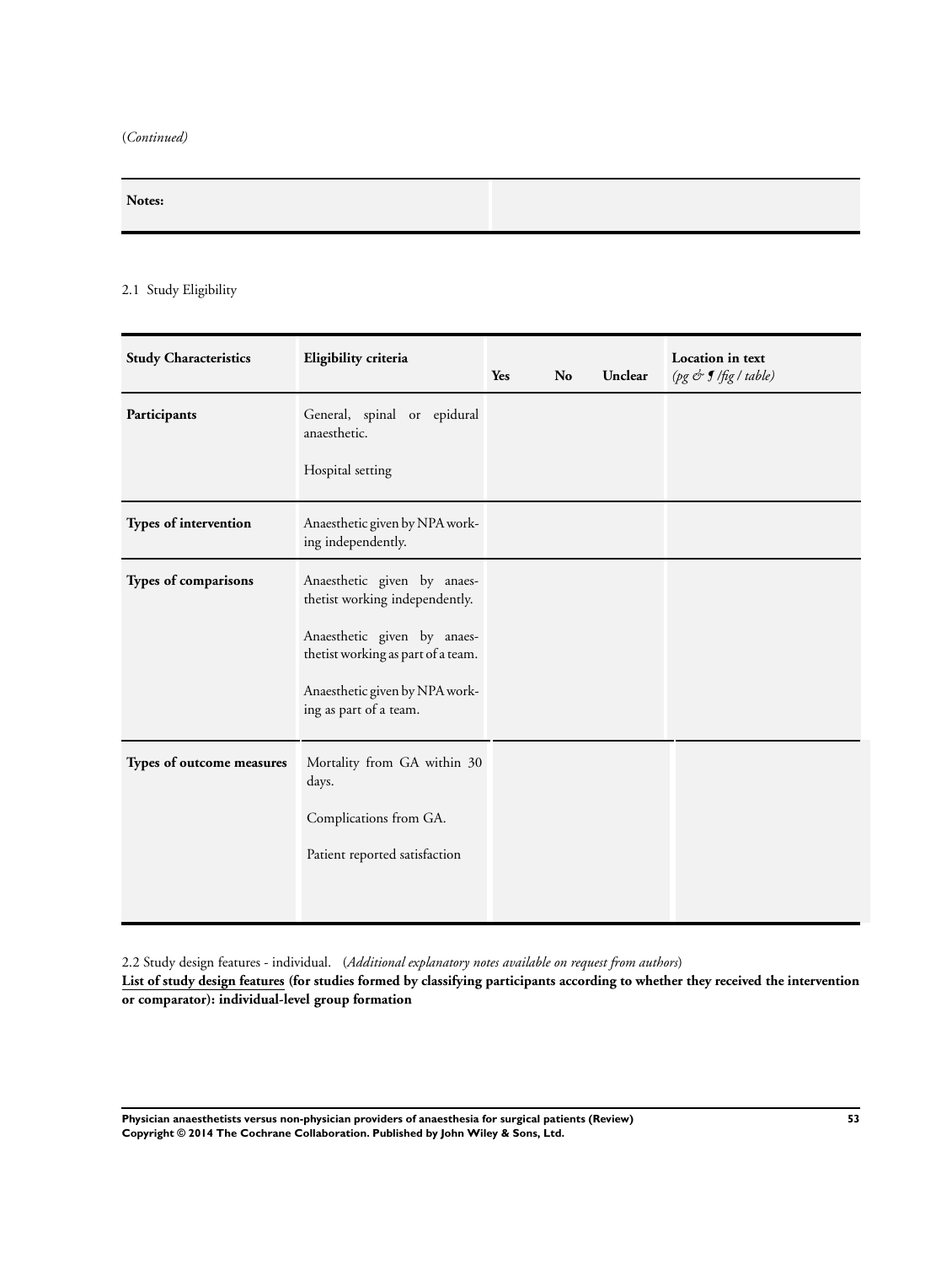|                                                                                                   | Yes | No | Can't tell N/A |  |
|---------------------------------------------------------------------------------------------------|-----|----|----------------|--|
| Was there a relevant<br>comparison:                                                               |     |    |                |  |
| Between two or more<br>groups of participants re-<br>ceiving different inter-<br>ventions?        |     |    |                |  |
| Within<br>the same group of partic-<br>ipants over time?                                          |     |    |                |  |
|                                                                                                   |     |    |                |  |
| Were groups formed by:                                                                            |     |    |                |  |
| Randomization?                                                                                    |     |    |                |  |
| Quasi-randomization?                                                                              |     |    |                |  |
| Other<br>of<br>action<br>researchers?                                                             |     |    |                |  |
| Time differences?                                                                                 |     |    |                |  |
| Location differences?                                                                             |     |    |                |  |
| Health<br>decision<br>care<br>makers?                                                             |     |    |                |  |
| Participants'<br>preferences?                                                                     |     |    |                |  |
| On the basis of outcome?                                                                          |     |    |                |  |
| Some other<br>process<br>$(specify)$ ?                                                            |     |    |                |  |
|                                                                                                   |     |    |                |  |
| Were the features of the<br>study described below<br>carried out after the<br>study was designed? |     |    |                |  |
| Identification of partici-<br>pants                                                               |     |    |                |  |

**Physician anaesthetists versus non-physician providers of anaesthesia for surgical patients (Review) 54 Copyright © 2014 The Cochrane Collaboration. Published by John Wiley & Sons, Ltd.**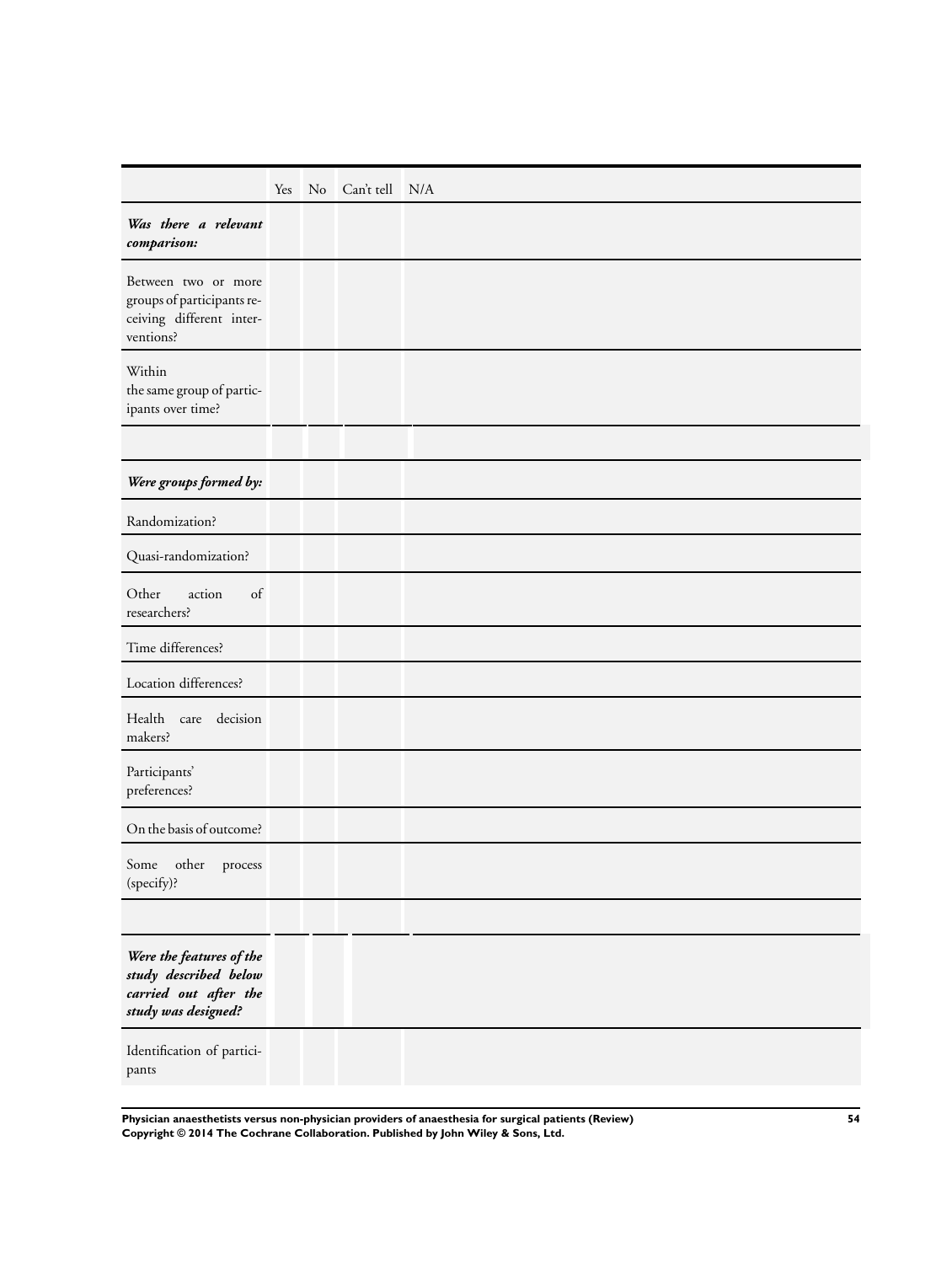| Assessment before inter-<br>vention                                           |  |
|-------------------------------------------------------------------------------|--|
| Actions/choices leading<br>to an individual becom-<br>ing a member of a group |  |
| Assessment of outcomes                                                        |  |
|                                                                               |  |
| On what variables was<br>comparability of groups<br>assessed?                 |  |
| Potential confounders                                                         |  |
| Assessment of outcomes<br>before intervention                                 |  |

Ideally, review authors should record the basis for their judgements (e.g. by quotations from the text of a paper), as they do when assessing the risk of bias.

2.3 Study design features - cluster (*Additional explanatory notes available on request from authors)*

**List of study design features (studies formed by classifying clusters by intervention and comparator): individual-level group formation**

|                                                                                            | Yes | No | Can't tell N/A |  |
|--------------------------------------------------------------------------------------------|-----|----|----------------|--|
| Was there a relevant<br>comparison:                                                        |     |    |                |  |
| Between two or more<br>groups of participants re-<br>ceiving different inter-<br>ventions? |     |    |                |  |
| Within<br>the same group of partic-<br>ipants over time?                                   |     |    |                |  |
|                                                                                            |     |    |                |  |
| Were groups formed by:                                                                     |     |    |                |  |
| Randomization?                                                                             |     |    |                |  |
| Quasi-randomization?                                                                       |     |    |                |  |

**Physician anaesthetists versus non-physician providers of anaesthesia for surgical patients (Review) 55 Copyright © 2014 The Cochrane Collaboration. Published by John Wiley & Sons, Ltd.**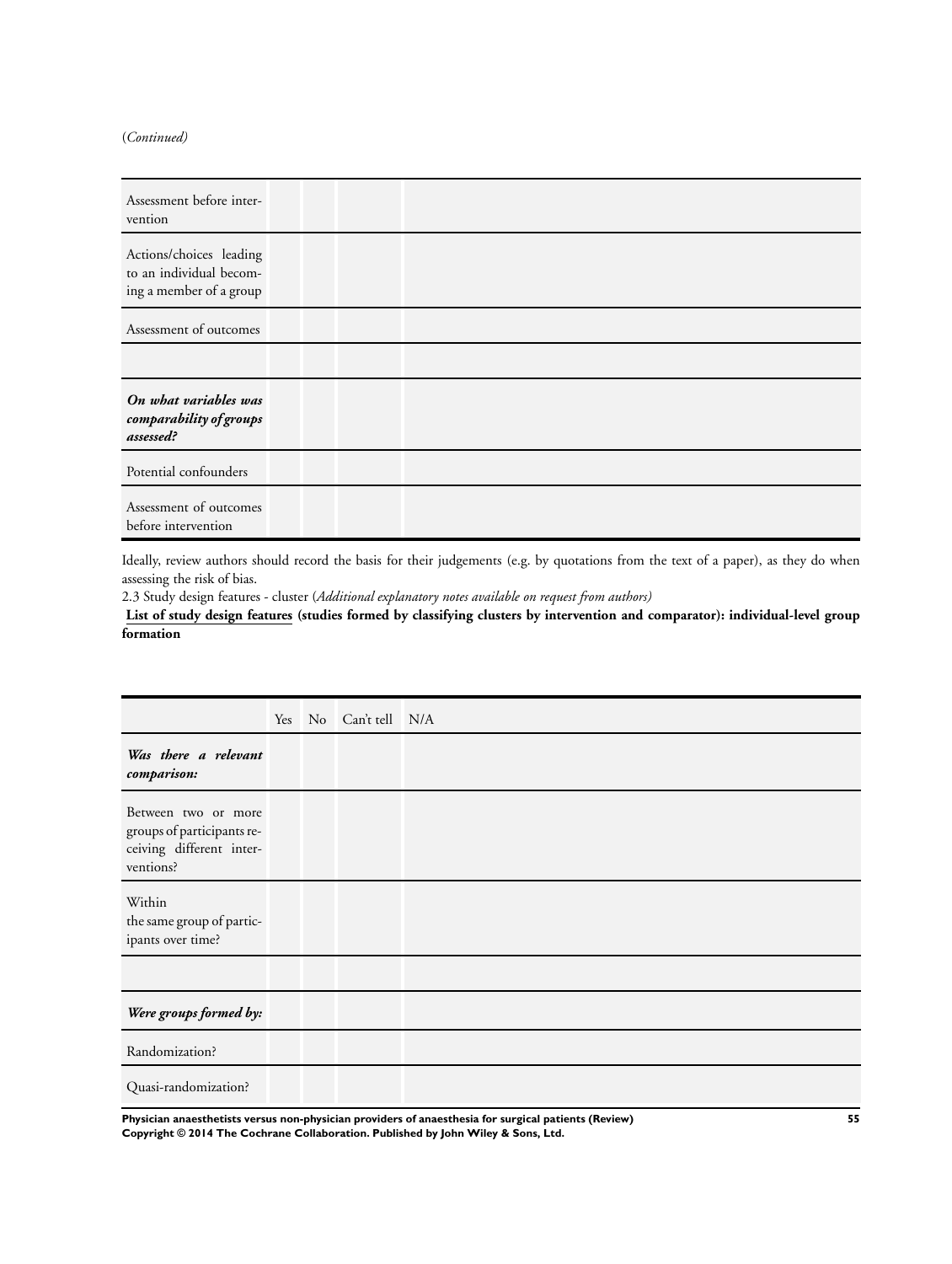| Other<br>action<br>of<br>researchers?                                                             |  |  |  |
|---------------------------------------------------------------------------------------------------|--|--|--|
| Time differences?                                                                                 |  |  |  |
| Location differences?                                                                             |  |  |  |
| Health<br>decision<br>care<br>makers?                                                             |  |  |  |
| Participants'<br>preferences?                                                                     |  |  |  |
| On the basis of outcome?                                                                          |  |  |  |
| other<br>Some<br>process<br>(specify)?                                                            |  |  |  |
|                                                                                                   |  |  |  |
| Were the features of the<br>study described below<br>carried out after the<br>study was designed? |  |  |  |
| Identification of partici-<br>pants                                                               |  |  |  |
| Assessment before inter-<br>vention                                                               |  |  |  |
| Actions/choices leading<br>to an individual becom-<br>ing a member of a group                     |  |  |  |
| Assessment of outcomes                                                                            |  |  |  |
|                                                                                                   |  |  |  |
| On what variables was<br>comparability of groups<br>assessed?                                     |  |  |  |
| Potential confounders                                                                             |  |  |  |
| Assessment of outcomes<br>before intervention                                                     |  |  |  |

Note that 'cluster' refers to an entity (e.g. an organization), not necessarily to a group of participants; 'group' in a cluster-allocated study refers to one or more clusters.

**Physician anaesthetists versus non-physician providers of anaesthesia for surgical patients (Review) 56 Copyright © 2014 The Cochrane Collaboration. Published by John Wiley & Sons, Ltd.**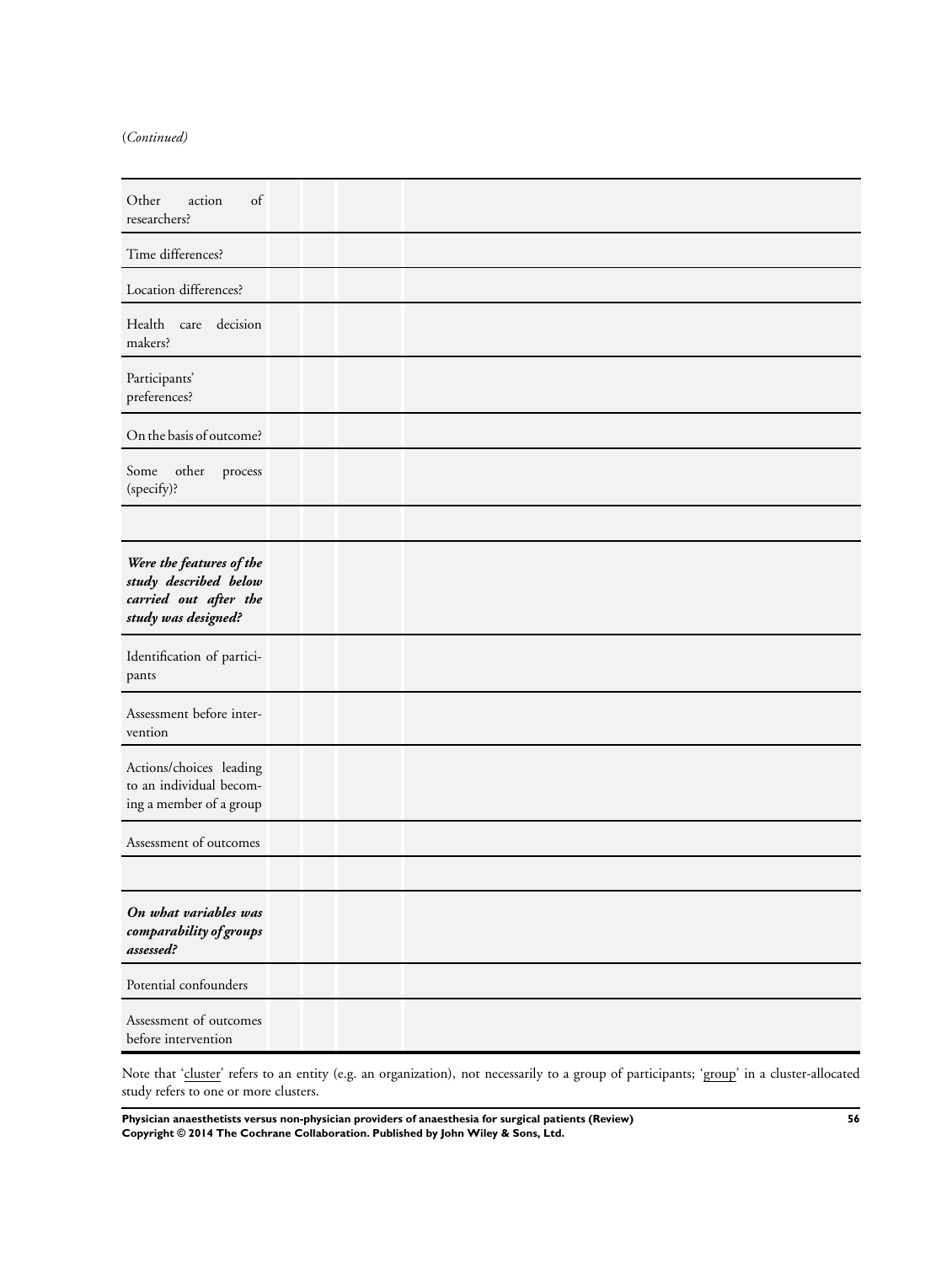Ideally, review authors should record the basis for their judgements (e.g. by quotations from the text of a paper), as they do when assessing the risk of bias.

2.4 Eligibility decision

Include /Exclude

Reason for exclusion

Notes:

#### DO NOT PROCEED IF EXCLUDED FROM REVIEW

#### 3. Population and setting

|                                                                                            | Description<br>(include comparative infor- (tick then add to section 8)<br>mation for each group (i.e.<br>intervention and controls) if<br>available | Potential source of bias? | Location in text<br>(pg & ¶ /fig / table) |        |
|--------------------------------------------------------------------------------------------|------------------------------------------------------------------------------------------------------------------------------------------------------|---------------------------|-------------------------------------------|--------|
| Population<br>and<br>description<br>(from which study partic-<br><i>ipants are drawn</i> ) |                                                                                                                                                      |                           |                                           |        |
| Setting<br>(including location and<br>social context)                                      |                                                                                                                                                      |                           |                                           |        |
| Inclusion criteria                                                                         |                                                                                                                                                      |                           |                                           |        |
| <b>Exclusion</b> criteria                                                                  |                                                                                                                                                      |                           |                                           |        |
| Method/s of recruit-<br>ment of participants                                               |                                                                                                                                                      |                           |                                           |        |
| Informed consent ob- Yes<br>tained                                                         | Unclear<br><b>No</b>                                                                                                                                 |                           |                                           |        |
| Notes:                                                                                     |                                                                                                                                                      |                           |                                           | Notes: |

**Physician anaesthetists versus non-physician providers of anaesthesia for surgical patients (Review) 57 Copyright © 2014 The Cochrane Collaboration. Published by John Wiley & Sons, Ltd.**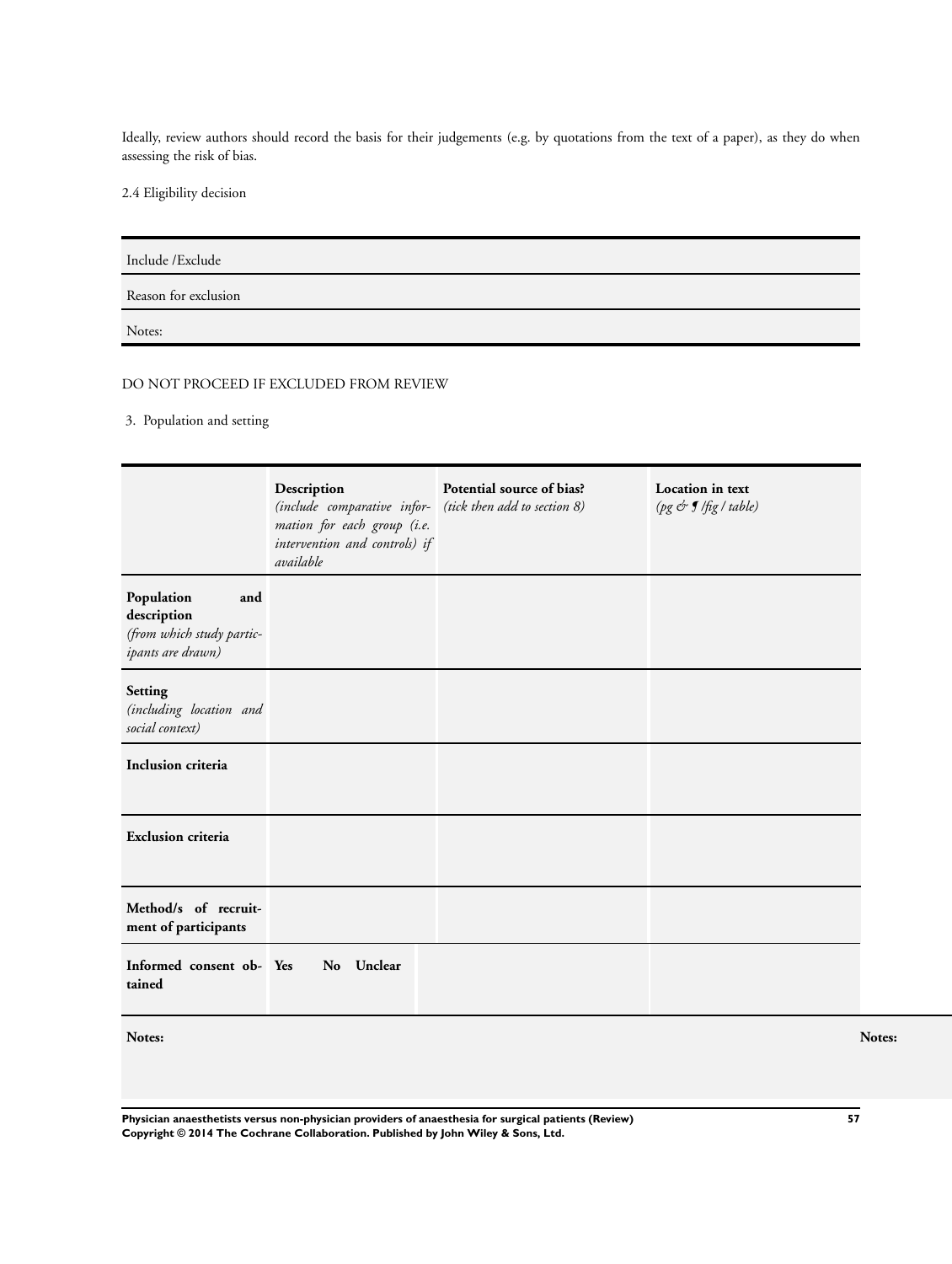# 4. Methods

|                                                                           | Descriptions as stated in Potential source of bias?<br>report/paper | (tick then add to section 8) | Location in text<br>(pg & ¶ /fig / table |        |
|---------------------------------------------------------------------------|---------------------------------------------------------------------|------------------------------|------------------------------------------|--------|
| Aim of study                                                              |                                                                     |                              |                                          |        |
| Design (e.g. parallel,<br>crossover, cluster)                             |                                                                     |                              |                                          |        |
| Unit of allocation<br>(by individuals, cluster /<br>groups or body parts) |                                                                     |                              |                                          |        |
| Start date                                                                |                                                                     |                              |                                          |        |
| End date                                                                  |                                                                     |                              |                                          |        |
| Total study duration                                                      |                                                                     |                              |                                          |        |
| Eth-<br>ical approval needed/<br>obtained for study                       | Unclear<br>Yes<br>N <sub>o</sub>                                    |                              |                                          |        |
| Notes:                                                                    |                                                                     |                              |                                          | Notes: |

5. Participants

*Provide overall data and, if available, comparative data for each intervention or comparison group.*

**Physician anaesthetists versus non-physician providers of anaesthesia for surgical patients (Review) 58 Copyright © 2014 The Cochrane Collaboration. Published by John Wiley & Sons, Ltd.**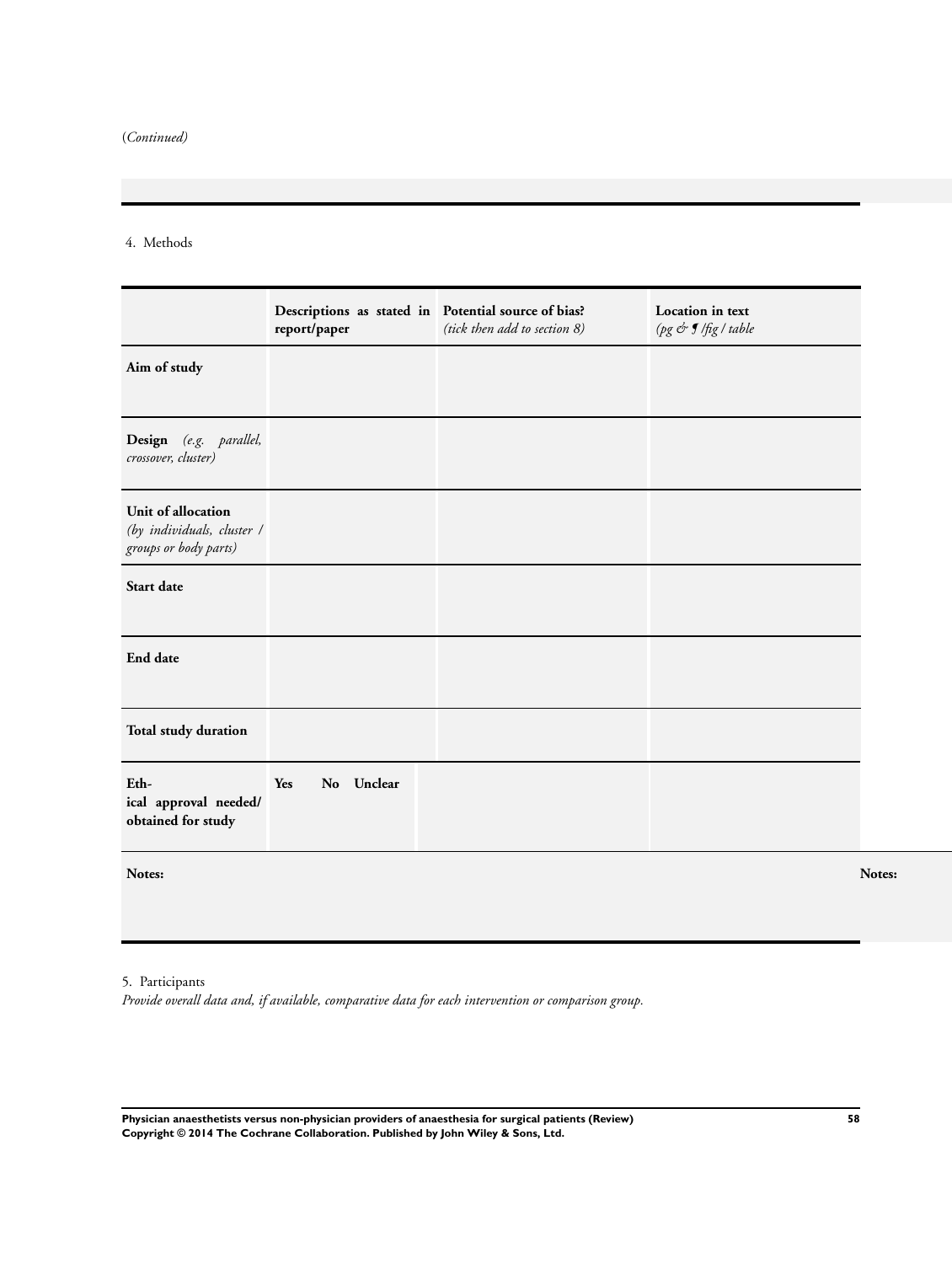|                                                                          | Description as stated in re- Potential source of bias?<br>port/paper | (tick then add to section 8) | Location in text (pg $\phi$ $\int$ /fig /<br>table |
|--------------------------------------------------------------------------|----------------------------------------------------------------------|------------------------------|----------------------------------------------------|
| Total no. participants                                                   |                                                                      |                              |                                                    |
| <b>Clusters</b><br>(if applicable, no., type, no. people<br>per cluster) |                                                                      |                              |                                                    |
| Withdrawals and exclusions<br>(if not provided below by out-<br>come)    |                                                                      |                              |                                                    |
| Age                                                                      |                                                                      |                              |                                                    |
| <b>Sex</b>                                                               |                                                                      |                              |                                                    |
| Race/Ethnicity                                                           |                                                                      |                              |                                                    |
| Severity of illness<br>(e.g. ASA I or II)                                |                                                                      |                              |                                                    |
| Co-morbidities                                                           |                                                                      |                              |                                                    |
| Other treatment received                                                 |                                                                      |                              |                                                    |
| Other relevant sociodemo-<br>graphics                                    |                                                                      |                              |                                                    |
| Subgroups measured                                                       |                                                                      |                              |                                                    |
|                                                                          |                                                                      |                              |                                                    |
| Subgroups reported                                                       |                                                                      |                              |                                                    |
| Notes:                                                                   |                                                                      |                              | Notes:                                             |

**Physician anaesthetists versus non-physician providers of anaesthesia for surgical patients (Review) 59 Copyright © 2014 The Cochrane Collaboration. Published by John Wiley & Sons, Ltd.**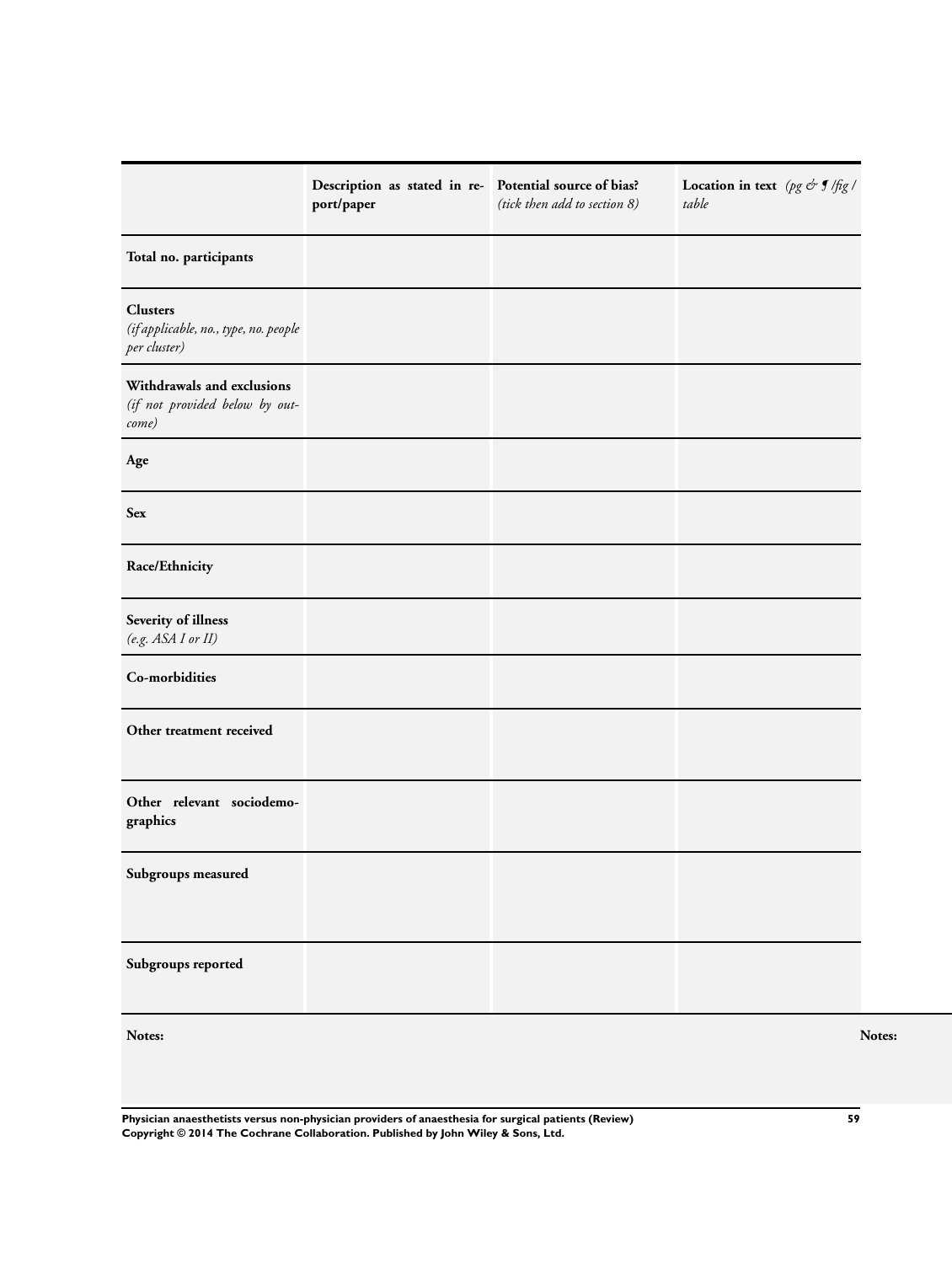# 6.1 Intervention group

|                                                                            | Description as stated in report/paper | Location in text<br>(pg & ¶ /fig / table |        |
|----------------------------------------------------------------------------|---------------------------------------|------------------------------------------|--------|
| Intervention<br>(e.g. Anaesthetic given by NPA working inde-<br>pendently) |                                       |                                          |        |
| Type of anaesthetic<br>(general, spinal, epidural)                         |                                       |                                          |        |
| Type of surgical procedure and method                                      |                                       |                                          |        |
| No. in group<br>(specify whether no. people or clusters)                   |                                       |                                          |        |
| Data source used to assign participants<br>to group                        |                                       |                                          |        |
| Training and experience of NPA                                             |                                       |                                          |        |
| Duration of treatment period                                               |                                       |                                          |        |
| Other providers in theatre<br>(e.g. surgeon, nurse practitioners)          |                                       |                                          |        |
| Co-interventions                                                           |                                       |                                          |        |
|                                                                            |                                       |                                          |        |
| Notes:                                                                     |                                       |                                          | Notes: |

7.1 Outcomes *(repeat as necessary)*

**Physician anaesthetists versus non-physician providers of anaesthesia for surgical patients (Review) 60 Copyright © 2014 The Cochrane Collaboration. Published by John Wiley & Sons, Ltd.**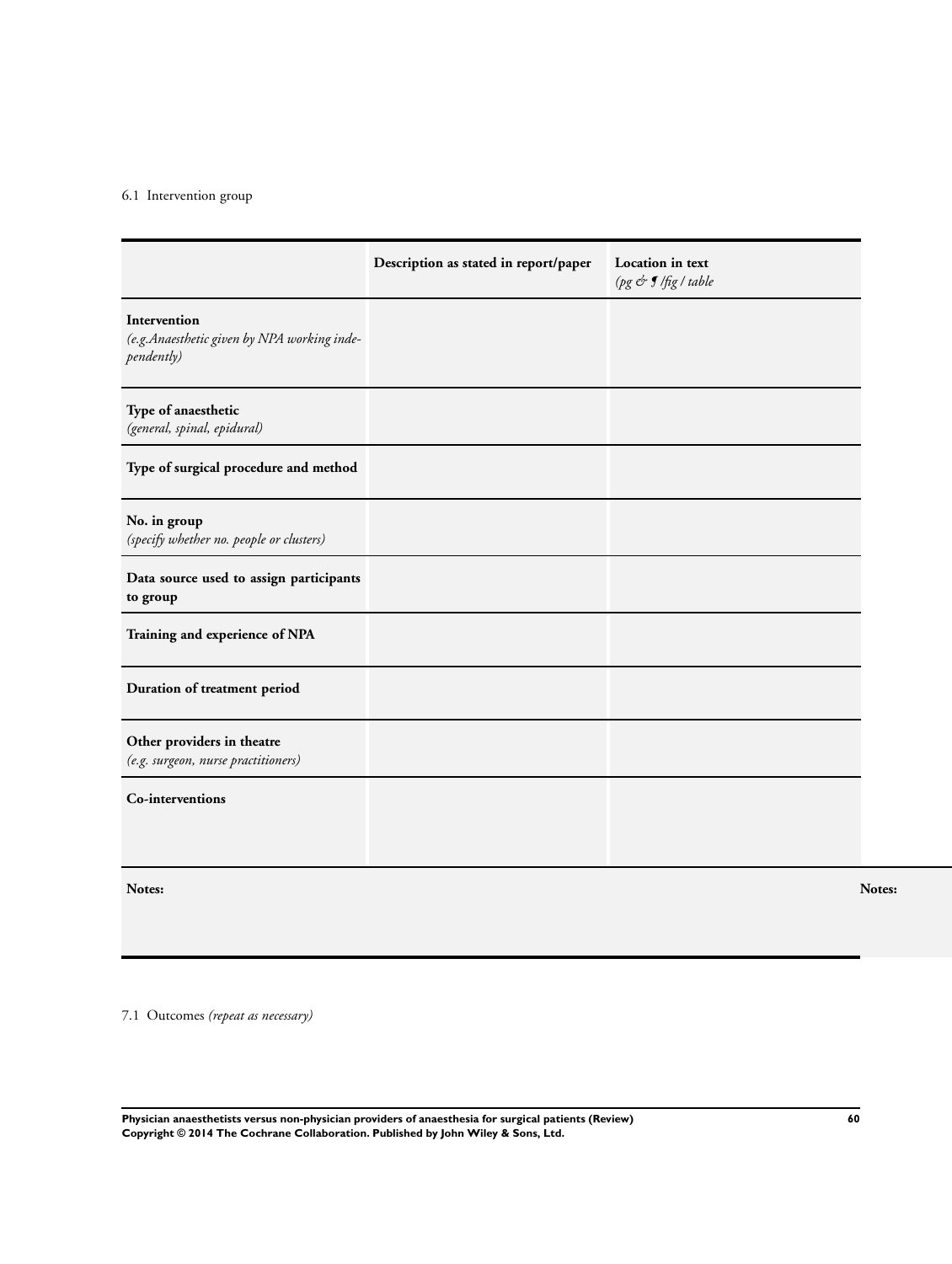|                                                                                    | Description as stated in report/ Location in text<br>paper | (pg & ¶ /fig / table |
|------------------------------------------------------------------------------------|------------------------------------------------------------|----------------------|
| Outcome name                                                                       |                                                            |                      |
| Time points measured                                                               |                                                            |                      |
| Time points reported                                                               |                                                            |                      |
| Outcome definition<br>(with diagnostic criteria if rele-<br>vant)                  |                                                            |                      |
| Data source used for outcome<br>ascertainment                                      |                                                            |                      |
| Unit of measurement                                                                |                                                            |                      |
| Scales: upper and lower limits<br>(indicate whether high or low<br>score is good)  |                                                            |                      |
| Is outcome tool validated?                                                         | Yes<br>No<br>Unclear                                       |                      |
| Imputation of missing data<br>(e.g. assumptions made for ITT<br>analysis)          |                                                            |                      |
| Assumed risk estimate<br>(e.g. baseline or population risk<br>noted in Background) |                                                            |                      |
| Power                                                                              |                                                            |                      |
| Notes:                                                                             |                                                            | Notes:               |

**Physician anaesthetists versus non-physician providers of anaesthesia for surgical patients (Review) 61 Copyright © 2014 The Cochrane Collaboration. Published by John Wiley & Sons, Ltd.**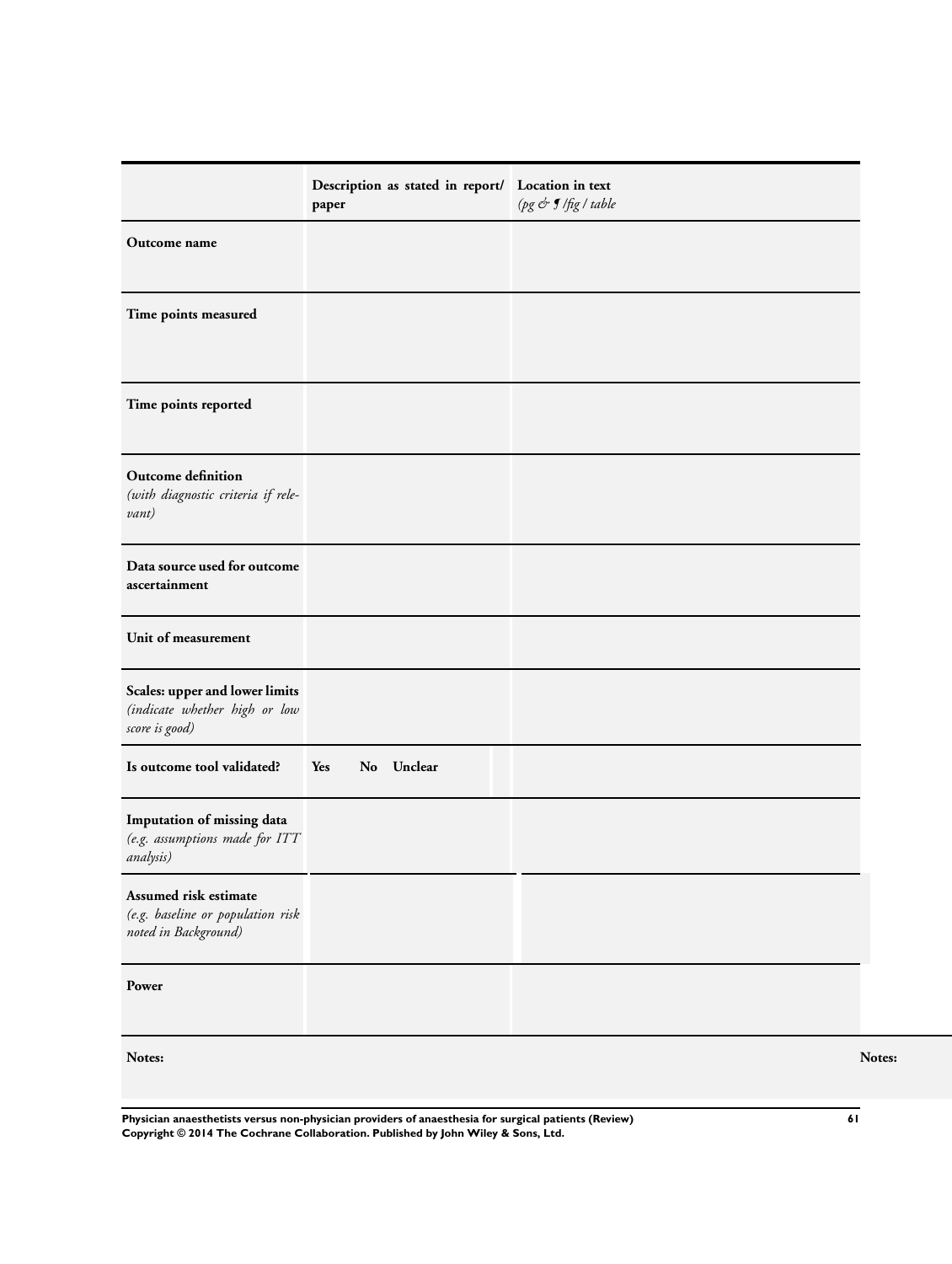# 8.1 Confounding

| Assessment of how researchers dealt with confounding                                                                                                                                                  |  |
|-------------------------------------------------------------------------------------------------------------------------------------------------------------------------------------------------------|--|
| Method for <i>identifying</i> relevant confounders described by re-<br>searchers:<br>Yes<br>N <sub>0</sub><br>If yes, describe the method used:                                                       |  |
| Relevant<br>confounders<br>described:<br>Yes<br>No<br>List confounders described below                                                                                                                |  |
| Method used for controlling for confounding<br>At design stage:<br>matching<br>by characteristics of subjects (see below for matching by<br>propensity score)<br>Variables on which subjects matched: |  |
|                                                                                                                                                                                                       |  |
| stratification<br>At analysis stage:<br>multivariable regression<br>propensity scores (matching)<br>propensity scores (multivariable<br>regression)                                                   |  |
| Describe confounders controlled for below                                                                                                                                                             |  |

# **Confounders described by researchers**

**Physician anaesthetists versus non-physician providers of anaesthesia for surgical patients (Review) 62 Copyright © 2014 The Cochrane Collaboration. Published by John Wiley & Sons, Ltd.**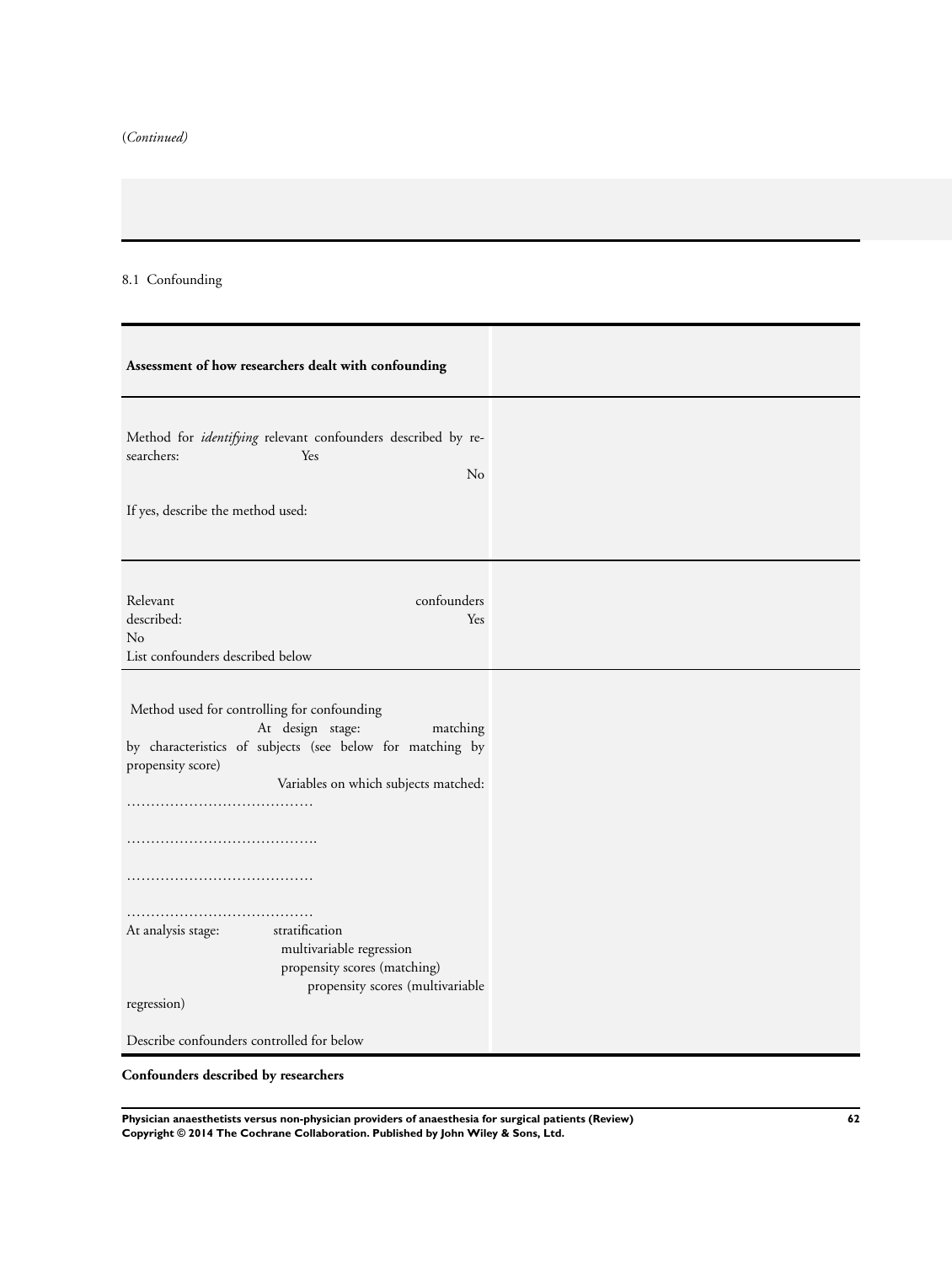Enter / preprint prespecified list of confounders (rank order in importance? Important in bold?)

Tick (yes/no judgement) if confounder considered by the researchers [Cons'd?]

Score (1 to 5) precision with which confounder measured

Score (1 to 5) imbalance between groups

Score (1 to 5) care with which adjustment for confounder was carried out.

| Confounder                          | Considered |    |    | Precision Imbalance Adjustment |
|-------------------------------------|------------|----|----|--------------------------------|
| Case-mix                            | Y/N        | /5 | 15 | /5                             |
| Co-morbidity                        | Y/N        | /5 | /5 | /5                             |
| Type of surgical proce- Y/N<br>dure |            | /5 | /5 | /5                             |
| Type of anaesthetic                 | Y/N        | /5 | /5 | 15                             |
| Hospital characteristics            | Y/N        | /5 | /5 | /5                             |
|                                     | Y/N        | /5 | /5 | /5                             |
|                                     | Y/N        | 15 | /5 | /5                             |

9.1 Results - dichotomous outcomes *(repeat as necessary)*

|                                                                       | Description as stated in report/paper Location in text | (pg $\circ$ <b>f</b> /fig / table |
|-----------------------------------------------------------------------|--------------------------------------------------------|-----------------------------------|
| Comparison                                                            |                                                        |                                   |
| Outcome                                                               |                                                        |                                   |
| Subgroup                                                              |                                                        |                                   |
| Timepoint<br>(specify whether from start or end of interven-<br>tion) |                                                        |                                   |
| No. missing participants and reasons                                  |                                                        |                                   |
| No. participants moved from other<br>group and reasons                |                                                        |                                   |

**Physician anaesthetists versus non-physician providers of anaesthesia for surgical patients (Review) 63 Copyright © 2014 The Cochrane Collaboration. Published by John Wiley & Sons, Ltd.**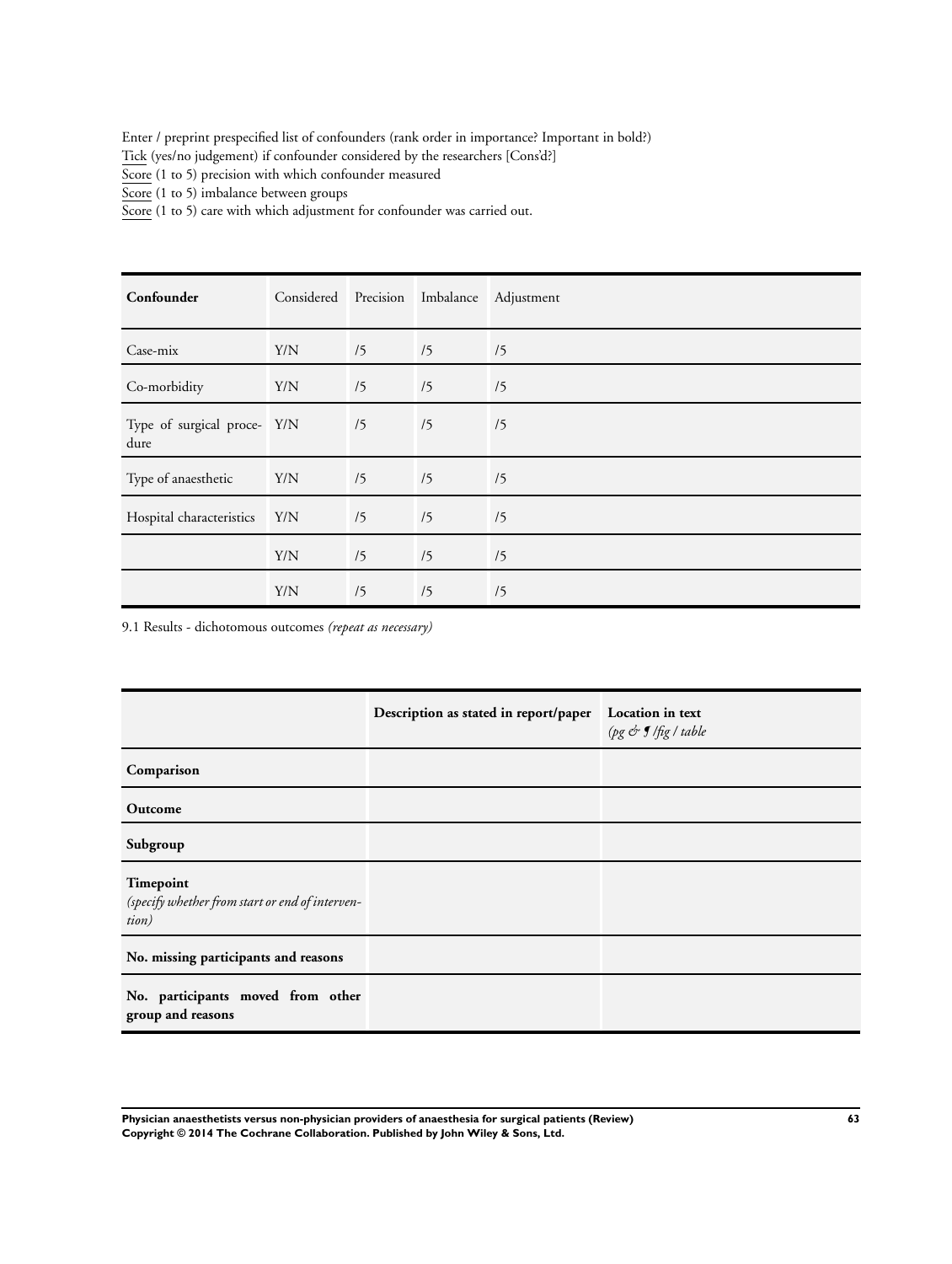| <b>Unadjusted results</b>                  | Intervention | Comparison     |                      |
|--------------------------------------------|--------------|----------------|----------------------|
| Number of events                           |              |                |                      |
| Number of participants                     |              |                |                      |
| Unadjusted summary results                 |              |                | Unadjusted sun       |
|                                            |              |                |                      |
| Adjusted results reported - 1 Intervention |              | Comparison     |                      |
| Number of events                           |              |                |                      |
| Number of participants                     |              |                |                      |
| Adjusted summary results                   |              |                | <b>Adjusted summ</b> |
| Confounders adjusted for                   |              |                | Confounders ad       |
|                                            |              |                |                      |
| Adjusted results reported - 2 Intervention |              | Comparison     |                      |
| Number of events                           |              |                |                      |
| Number of participants                     |              |                |                      |
| Adjusted summary results                   |              |                | Adjusted summ        |
| Confounders adjusted for                   |              |                | Confounders ad       |
|                                            |              |                |                      |
| Reanalysis required?<br>(specify)          |              | Yes No Unclear |                      |
| Reanalysis possible?<br>Reanalysed results |              | Yes No Unclear |                      |
| Notes:                                     |              |                | Notes:               |

9.2 Results - continuous outcomes

**Physician anaesthetists versus non-physician providers of anaesthesia for surgical patients (Review) 64 Copyright © 2014 The Cochrane Collaboration. Published by John Wiley & Sons, Ltd.**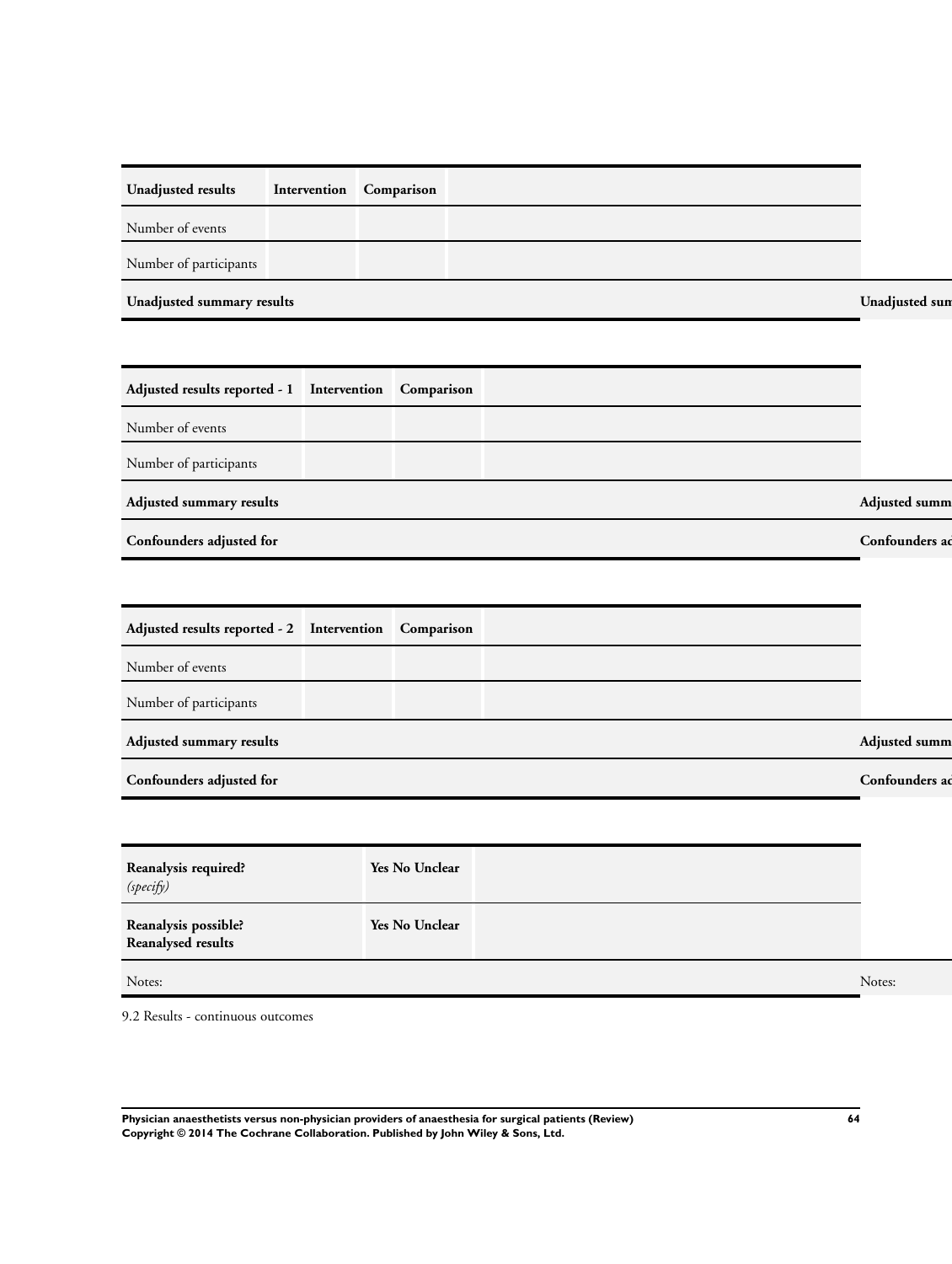|                                                                       | Description as stated in report/paper    | Location in text<br>(pg $\circ$ $\mathcal{I}$ /fig / table |
|-----------------------------------------------------------------------|------------------------------------------|------------------------------------------------------------|
| Comparison                                                            |                                          |                                                            |
| Outcome                                                               |                                          |                                                            |
| Subgroup                                                              |                                          |                                                            |
| Timepoint<br>(specify whether from start or end of interven-<br>tion) |                                          |                                                            |
| No. missing participants and reasons                                  |                                          |                                                            |
| No. participants moved from other<br>group and reasons                |                                          |                                                            |
| <b>Unadjusted results</b>                                             | Intervention<br>Mean<br><b>SD</b><br>No. | Comparison<br>Mean<br><b>SD</b><br>No.                     |
| Unadjusted summary results                                            |                                          |                                                            |
| Adjusted results reported - 1                                         | Intervention<br>Mean<br><b>SD</b><br>No. | Comparison<br>Mean<br><b>SD</b><br>No.                     |
| Adjusted summary results                                              |                                          |                                                            |
| Confounders adjusted for                                              |                                          |                                                            |
| Adjusted results reported - 2                                         | Intervention<br>Mean<br><b>SD</b><br>No. | Comparison<br>Mean<br><b>SD</b><br>No.                     |
| Adjusted summary results                                              |                                          |                                                            |
| Confounders adjusted for                                              |                                          |                                                            |
| Reanalysis required?<br>(specify)                                     | Yes No Unclear                           |                                                            |
| Reanalysis possible?                                                  | Yes No Unclear                           |                                                            |

**Physician anaesthetists versus non-physician providers of anaesthesia for surgical patients (Review) 65 Copyright © 2014 The Cochrane Collaboration. Published by John Wiley & Sons, Ltd.**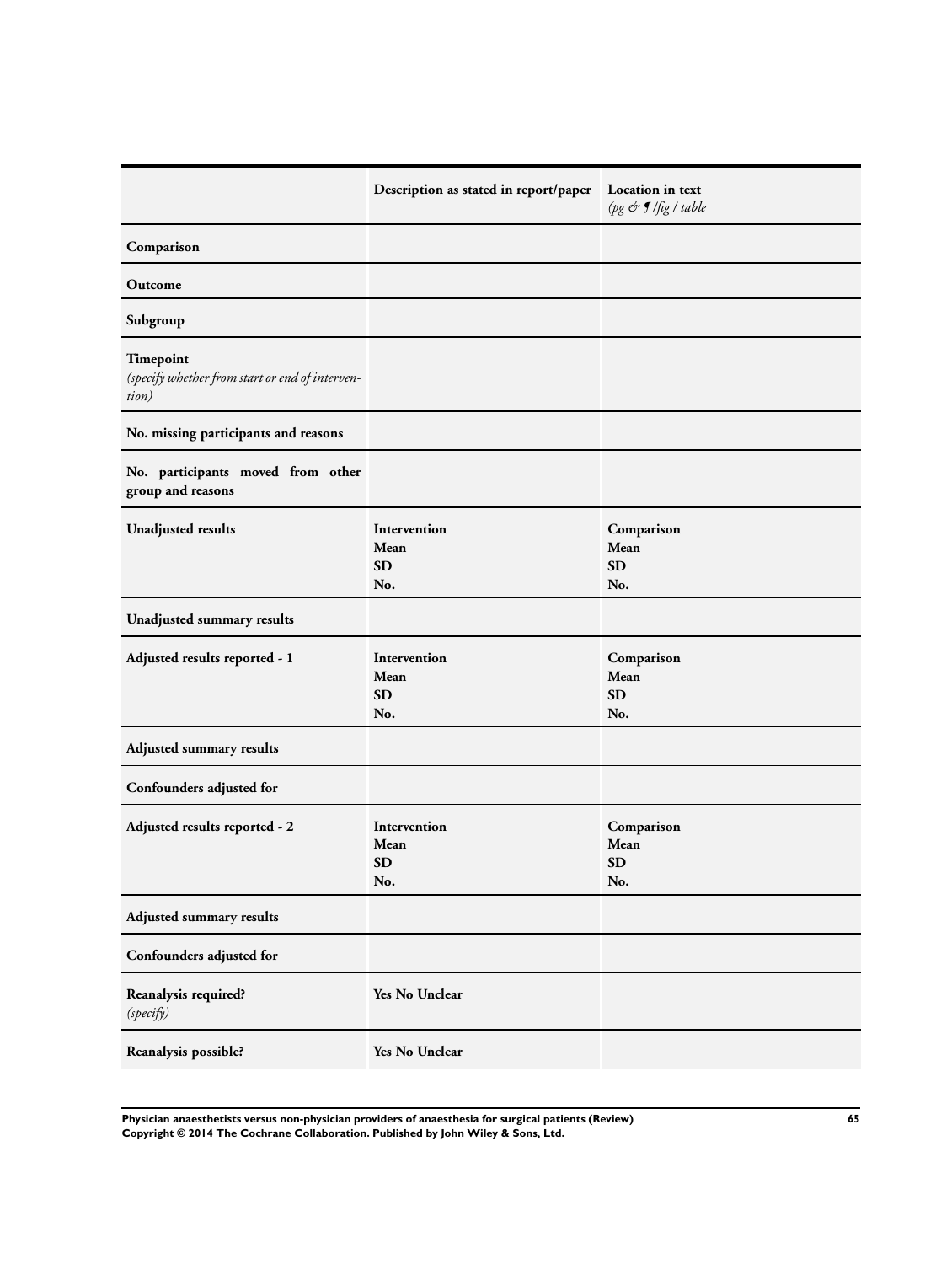| <b>Reanalysed results</b> |  |  |
|---------------------------|--|--|
|                           |  |  |

Notes: Notes:

10. Bias assessment *(additional explanatory notes available on request from authors)* **Risk of bias table (non-randomized studies)**

| Item                                               | Judgement <sup>a</sup> | Description (quote from paper, or describe key information) | Item |
|----------------------------------------------------|------------------------|-------------------------------------------------------------|------|
| 1. Sequence generation                             |                        |                                                             |      |
| 2. Allocation concealment                          |                        |                                                             |      |
| 3. Confounding <sup>b</sup> Mortality              |                        |                                                             |      |
| <b>Complication from GA</b>                        |                        |                                                             |      |
| Patient satisfaction                               |                        |                                                             |      |
| 4. Blinding?<br>Mortality                          |                        |                                                             |      |
| <b>Complication from GA</b>                        |                        |                                                             |      |
| Patient satisfaction                               |                        |                                                             |      |
| 5. Incomplete outcome data addressed?<br>Mortality |                        |                                                             |      |
| <b>Complication from GA</b>                        |                        |                                                             |      |

**Physician anaesthetists versus non-physician providers of anaesthesia for surgical patients (Review) 66 Copyright © 2014 The Cochrane Collaboration. Published by John Wiley & Sons, Ltd.**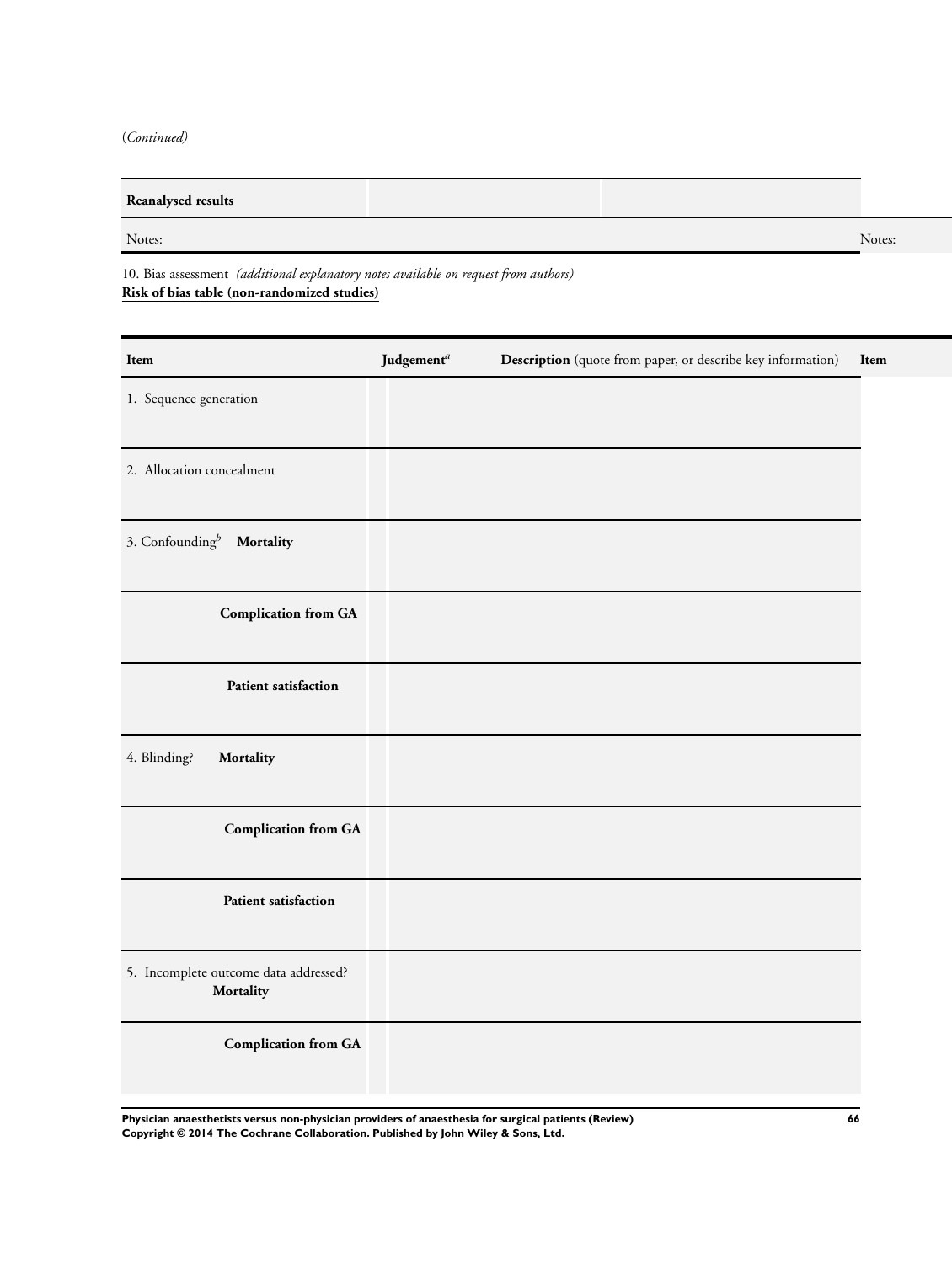| Patient satisfaction                         |  |
|----------------------------------------------|--|
| 6. Free of selective reporting?<br>Mortality |  |
| <b>Complication from GA</b>                  |  |
| Patient satisfaction                         |  |
| 7. Free of other bias?                       |  |
| 8. A priori protocol? <sup>c</sup>           |  |
| 9. A priori analysis plan? <sup>d</sup>      |  |

<sup>a</sup> Some items on low/high risk/unclear scale (double-line border), some on 5 point scale/unclear (single line border), some on yes/no/ unclear scale (dashed border). For all items, record "unclear" if inadequate reporting prevents a judgement being made.

 $\overline{b}$  Based on list of confounders considered important at the outset and defined in the protocol for the review

<sup>c</sup> Did the researchers write a protocol defining the study population, intervention and comparator, primary and other outcomes, data collection methods, etc. in advance of starting the study? N.B. May be outcome specific.

 $d$  Did the researchers have an analysis plan defining the primary and other outcomes, statistical methods, subgroup analyses, etc. in advance of starting the study?

11. Applicability

| Have important population groups been Yes No Unclear<br>excluded from the study? (consider disad-<br>vantaged populations, and possible differences<br>in the intervention effect) |  |  |
|------------------------------------------------------------------------------------------------------------------------------------------------------------------------------------|--|--|
| Is the intervention likely to be aimed at Yes No Unclear<br>disadvantaged groups?<br>(e.g. lower socioeconomic groups)                                                             |  |  |

**Physician anaesthetists versus non-physician providers of anaesthesia for surgical patients (Review) 67 Copyright © 2014 The Cochrane Collaboration. Published by John Wiley & Sons, Ltd.**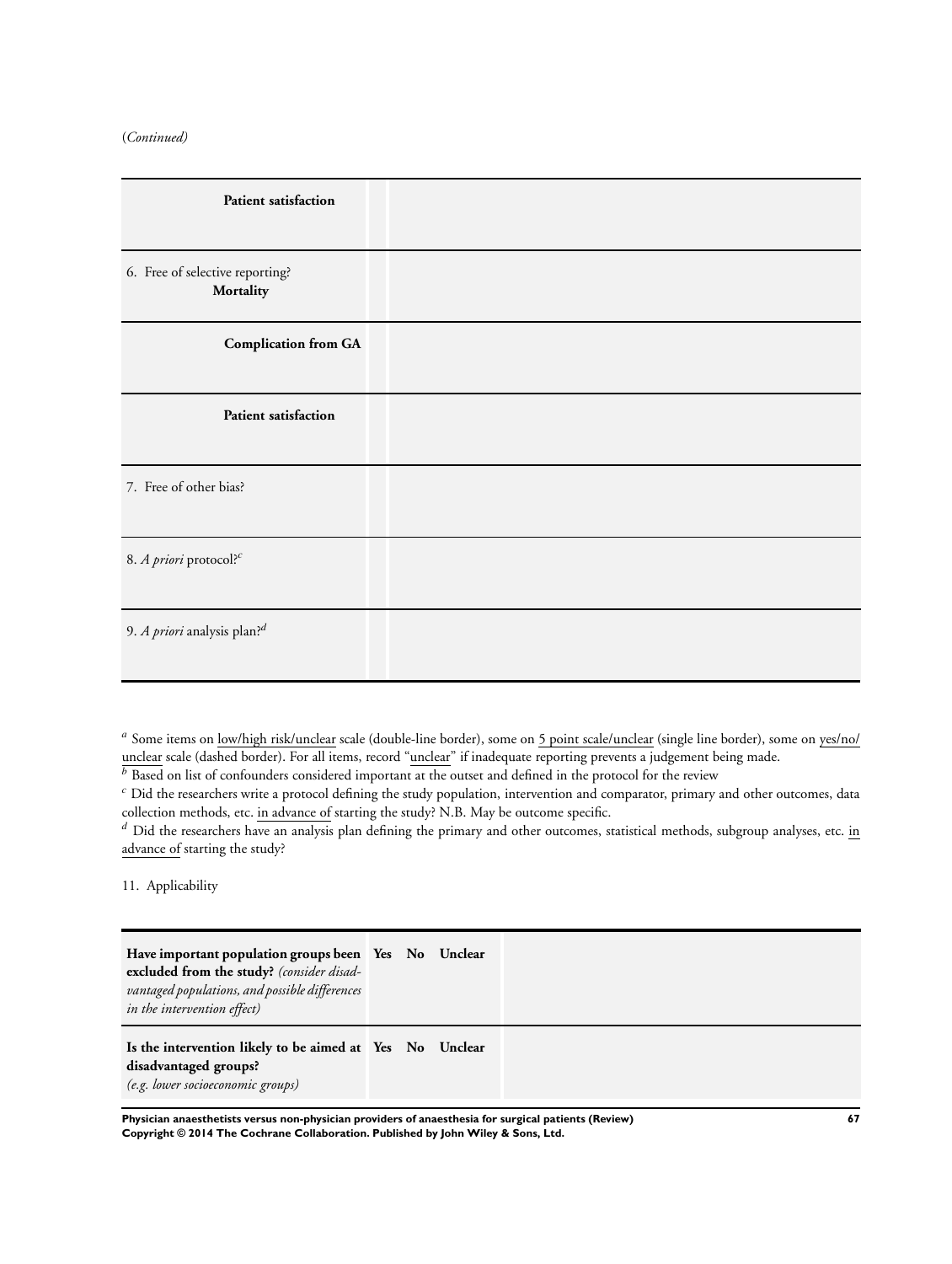# **Does the study directly address the re-Yes No Unclear view question?** *(any issues of partial or indirect applicability)*

**Notes: Notes:**

# 12. Other information

|                                                                                        | Description as stated in report/paper | Location in text<br>(pg & <b>f</b> /fig / table |        |
|----------------------------------------------------------------------------------------|---------------------------------------|-------------------------------------------------|--------|
| Key conclusion of study authors                                                        |                                       |                                                 |        |
| References to other relevant studies                                                   |                                       |                                                 |        |
| Correspondence required for further<br>study information<br>(from whom, what and when) |                                       |                                                 |        |
| Notes:                                                                                 |                                       |                                                 | Notes: |

**Physician anaesthetists versus non-physician providers of anaesthesia for surgical patients (Review) 68 Copyright © 2014 The Cochrane Collaboration. Published by John Wiley & Sons, Ltd.**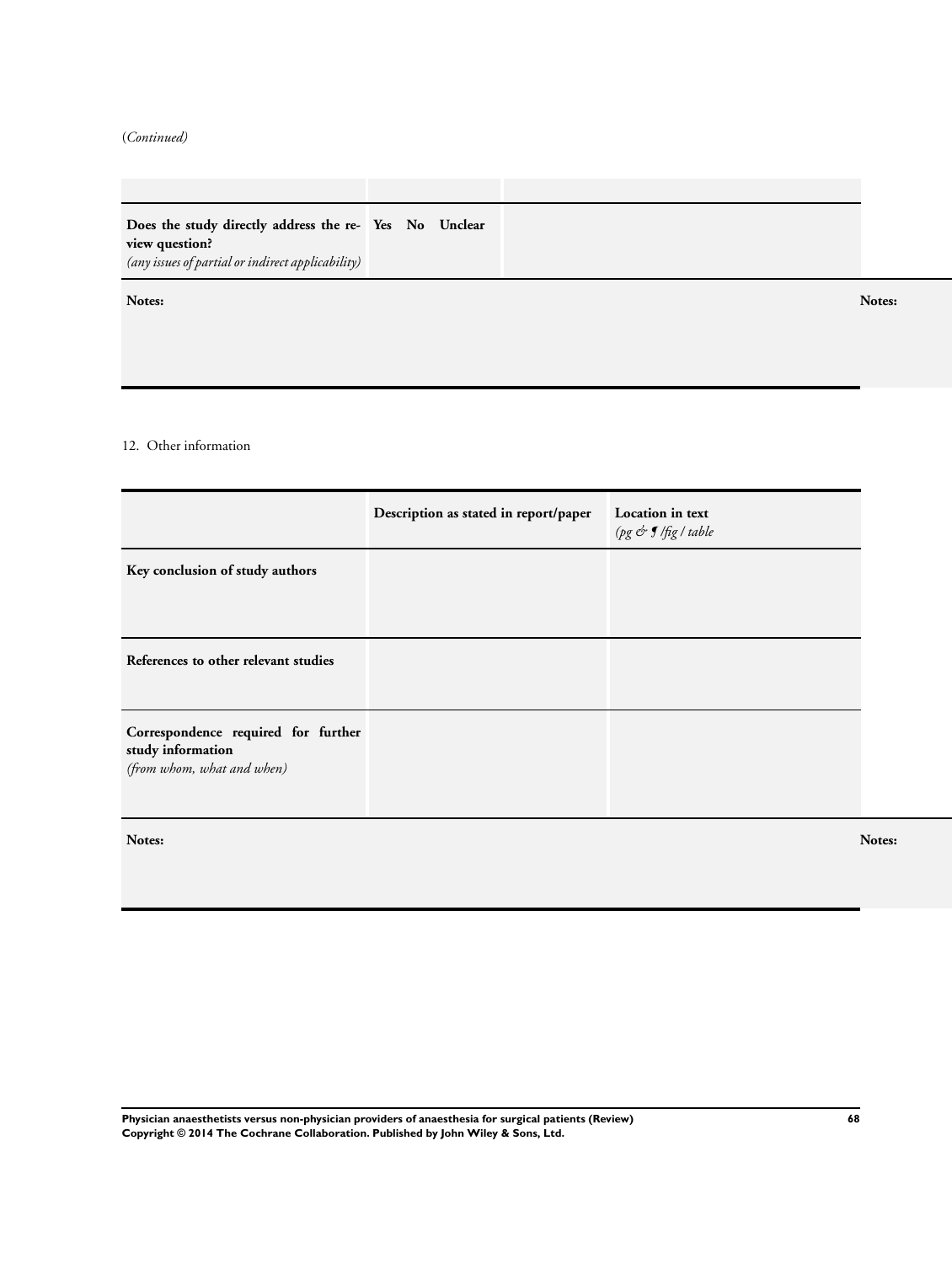# **Appendix 4. Table of confounders**

| Dulisse 2010                           | Case-mix                                                                                                                                                                                              | Co-morbidity                                                                     |          | Type of anaesthetic Hospital characteristics |
|----------------------------------------|-------------------------------------------------------------------------------------------------------------------------------------------------------------------------------------------------------|----------------------------------------------------------------------------------|----------|----------------------------------------------|
| Considered                             | Yes                                                                                                                                                                                                   | Yes                                                                              | $\rm No$ | N <sub>0</sub>                               |
| Data used                              | Medicare part A data                                                                                                                                                                                  | Medicare data                                                                    |          |                                              |
| Variable used                          | DRGs + base units* for<br>most complicated anaes-<br>thetic procedure for each<br>admission                                                                                                           | Age, sex and race                                                                |          |                                              |
| Risk of imprecision                    | Low                                                                                                                                                                                                   | High<br>No ASA or individual<br>data                                             |          |                                              |
| Risk of imbalance                      | High<br>Base units higher in PA Differences in percent-<br>cases                                                                                                                                      | Medium<br>age of African-American<br>patients only base-line<br>difference noted |          |                                              |
| Analysis method                        | Mortality rates standardised to NPA case mix for case-type which both physician anaesthetist and NPA<br>performed<br>Multivariate logistic regression - including DRGs, base-units, age, sex and race |                                                                                  |          |                                              |
| Risk of incomplete ad- Low<br>justment | Good adjustment with available data                                                                                                                                                                   |                                                                                  |          |                                              |

\* value for each anaesthesia code that reflects all activities other than anaesthesia time.

| Needleman 2009 | Case-mix                      | Co-morbidity                                                                                                                               | Type of anaesthetic | Hospital characteristics                                                                                                                                      |
|----------------|-------------------------------|--------------------------------------------------------------------------------------------------------------------------------------------|---------------------|---------------------------------------------------------------------------------------------------------------------------------------------------------------|
| Considered     | Yes<br>all caesarean sections | Yes                                                                                                                                        | N <sub>0</sub>      | Yes                                                                                                                                                           |
| Data used      |                               | Discharge data                                                                                                                             |                     | Authors 2004 hospital survey<br>& American Hospital Associ-<br>ation survey                                                                                   |
| Variables      |                               | Age, ethnicity, Charlson<br>score, 13 obstetrical co-<br>morbidities<br>(maternal)<br>infection, maternal dia-<br>betes, maternal obesity, |                     | anaesthetist<br>continuously<br>available, labor, delivery and<br>recovery all in same room, lo-<br>cation of nonemergency cae-<br>sareans, number of person- |

**Physician anaesthetists versus non-physician providers of anaesthesia for surgical patients (Review) 69 Copyright © 2014 The Cochrane Collaboration. Published by John Wiley & Sons, Ltd.**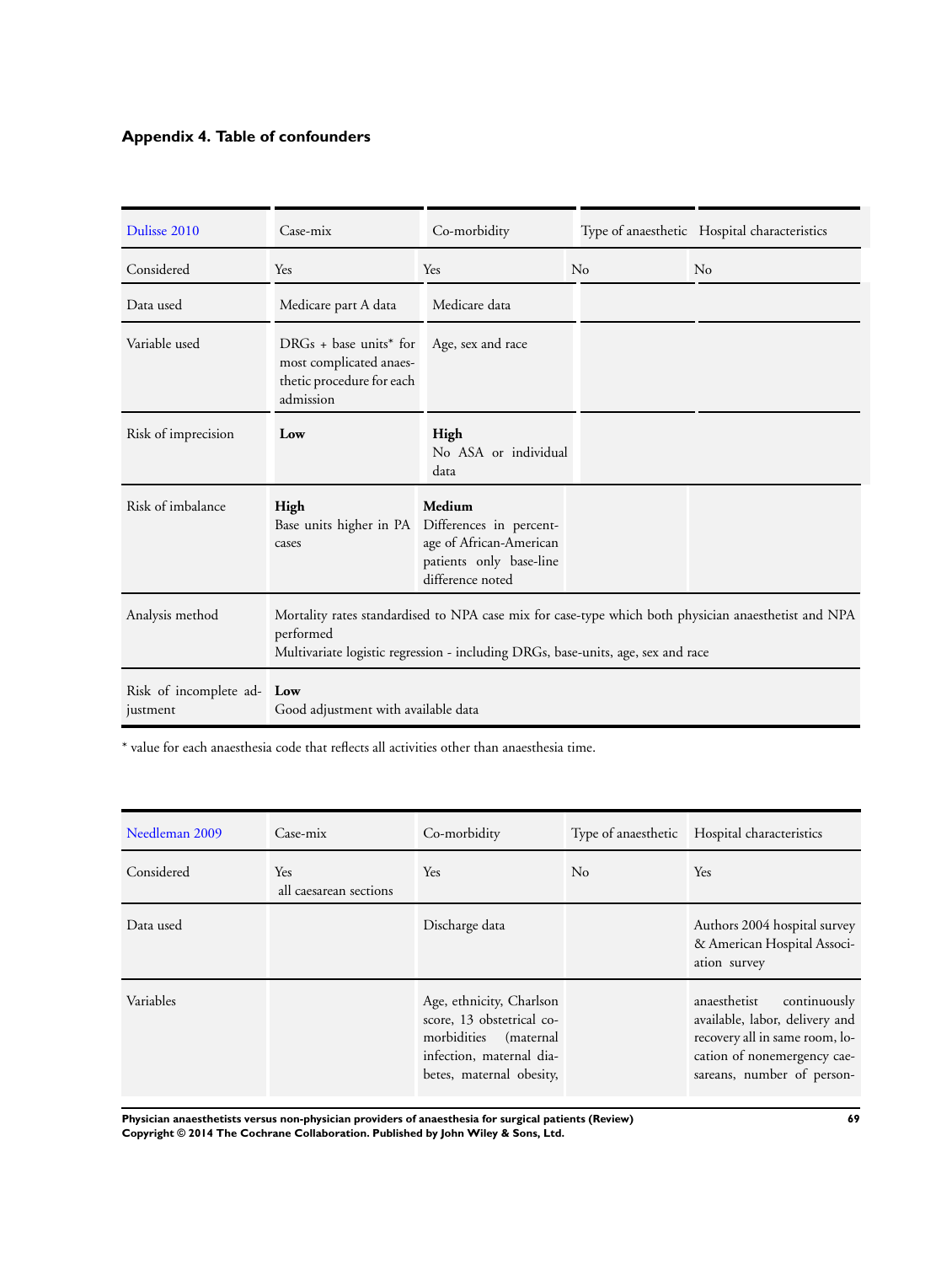|                                           |                                                                                                                                                                                                                                                   | fetal problems affecting<br>mother, grand multipar-<br>ity, elderly primagravida<br>or multigravida, abnor-<br>mal fetal HR, uterine<br>rupture, long labour, ob-<br>structed labour, umbil-<br>ical cord complication,<br>other maternal compli-<br>cations, insufficient pre-<br>natal care), early onset<br>labour |  | nel at caesareans, minutes to<br>transfer to emergency cae-<br>sarean delivery, births/ year,<br>metropolitan location, own-<br>ership, teaching status, ob-<br>stetric care level, no of neona-<br>tal intensive care beds/1000<br>births, state, year |
|-------------------------------------------|---------------------------------------------------------------------------------------------------------------------------------------------------------------------------------------------------------------------------------------------------|-----------------------------------------------------------------------------------------------------------------------------------------------------------------------------------------------------------------------------------------------------------------------------------------------------------------------|--|---------------------------------------------------------------------------------------------------------------------------------------------------------------------------------------------------------------------------------------------------------|
| Risk of imprecision                       | Low                                                                                                                                                                                                                                               | Medium<br>Very likely that coded<br>abstract does not include<br>all relevant information<br>- as many will be sec-<br>ondary diagnoses<br>Corrected in 2010 paper<br>to include more co-mor-<br>bidity codes which in-<br>creased prevalence of di-<br>abetes and obesity                                            |  | Medium                                                                                                                                                                                                                                                  |
| Risk of imbalance                         | Low                                                                                                                                                                                                                                               | Unclear<br>No details given of im-<br>balance in participants                                                                                                                                                                                                                                                         |  | High<br>No details given in main pa-<br>per but Minnick 2008 sug-<br>gests substantial differences                                                                                                                                                      |
| Analysis method                           | Multivariate log regression/propensity matching<br>Propensity score created from: patient age, payer, ethnicity, maternal Charlson score, categorical variable<br>for each component of Charlson score, early onset labour, metropolitan location |                                                                                                                                                                                                                                                                                                                       |  |                                                                                                                                                                                                                                                         |
| Risk of incomplete ad- Medium<br>justment | No unadjusted rates given<br>No numbers of events/denominators to assess model<br>No strategy for model building                                                                                                                                  |                                                                                                                                                                                                                                                                                                                       |  |                                                                                                                                                                                                                                                         |

| <b>Pine 2003</b> | Case-mix | Co-morbidity | Type of anaesthetic Hospital characteristics |
|------------------|----------|--------------|----------------------------------------------|
| Considered       | Yes      | Yes          | Yes                                          |

**Physician anaesthetists versus non-physician providers of anaesthesia for surgical patients (Review) 70 Copyright © 2014 The Cochrane Collaboration. Published by John Wiley & Sons, Ltd.**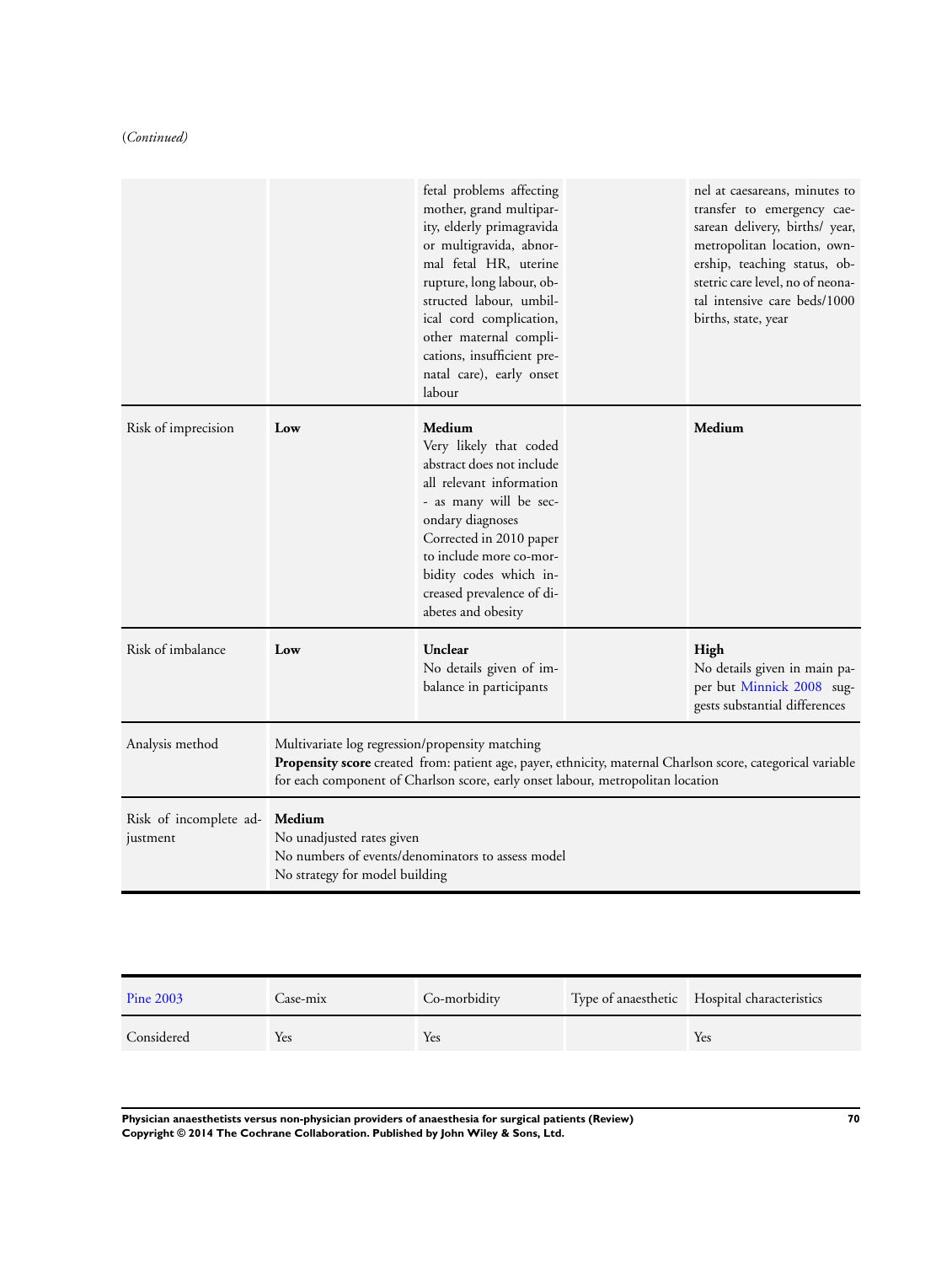| Data used                              | Medicare database                                                                                                                                                                                                                                          | Medicare database                                                                                                                                                 |  | 1997 American hospital an-<br>nual surveys                                                                                                                                                    |
|----------------------------------------|------------------------------------------------------------------------------------------------------------------------------------------------------------------------------------------------------------------------------------------------------------|-------------------------------------------------------------------------------------------------------------------------------------------------------------------|--|-----------------------------------------------------------------------------------------------------------------------------------------------------------------------------------------------|
| Variables used                         | 8 procedures only con- Age, sex, principal and<br>sidered.<br>Se-<br>lected information about<br>procedures, e.g. laparo-<br>scopic versus abdominal<br>surgery                                                                                            | secondary diagnoses.                                                                                                                                              |  | Hospital: number of beds, av-<br>erage daily census, total no<br>of inpatient operations, per-<br>centage of registered nurses,<br>teaching status, location,<br>technological sophistication |
| Risk of imprecision                    | Low<br>homogenous<br>populations                                                                                                                                                                                                                           | Medium<br>Authors excluded sec-<br>ondary diagnoses coded<br>more frequently as com-<br>plications than as co-<br>morbid conditions (us-<br>ing SPARCS database*) |  | Medium                                                                                                                                                                                        |
| Risk of imbalance                      | High<br>Large differences - per- No details give<br>centage performed by<br>NPA alone varies 2.6%<br>endarterectomy to 13%<br>for cholecystectomy                                                                                                          | Unclear                                                                                                                                                           |  | High<br>Not fully presented but large<br>differences in percentages of<br>NPAs by state and rural loca-<br>tion                                                                               |
| Analysis method                        | Mortality rates presented indirectly standardised to whole population. Expected mortality rates calculated<br>using stepwise logistic regression. Procedure-specific risk-adjustment models including patient risk factors<br>and hospital characteristics |                                                                                                                                                                   |  |                                                                                                                                                                                               |
| Risk of incomplete ad- Low<br>justment | Good adjustment with available data                                                                                                                                                                                                                        |                                                                                                                                                                   |  |                                                                                                                                                                                               |

\*used New York's Statewide Planning and Research Cooperative System - distinguishes comorbid conditions present at admission from complications.

| Rosseel 2010        | Case-mix       | Co-morbidity |          | Type of anaesthetic Hospital characteristics |
|---------------------|----------------|--------------|----------|----------------------------------------------|
| Considered          | N <sub>0</sub> | No           | $\rm No$ | All cases in one MSF surgical unit           |
| Data used           |                |              |          |                                              |
| Variables used      |                |              |          |                                              |
| Risk of imprecision |                |              |          |                                              |

**Physician anaesthetists versus non-physician providers of anaesthesia for surgical patients (Review) 71 Copyright © 2014 The Cochrane Collaboration. Published by John Wiley & Sons, Ltd.**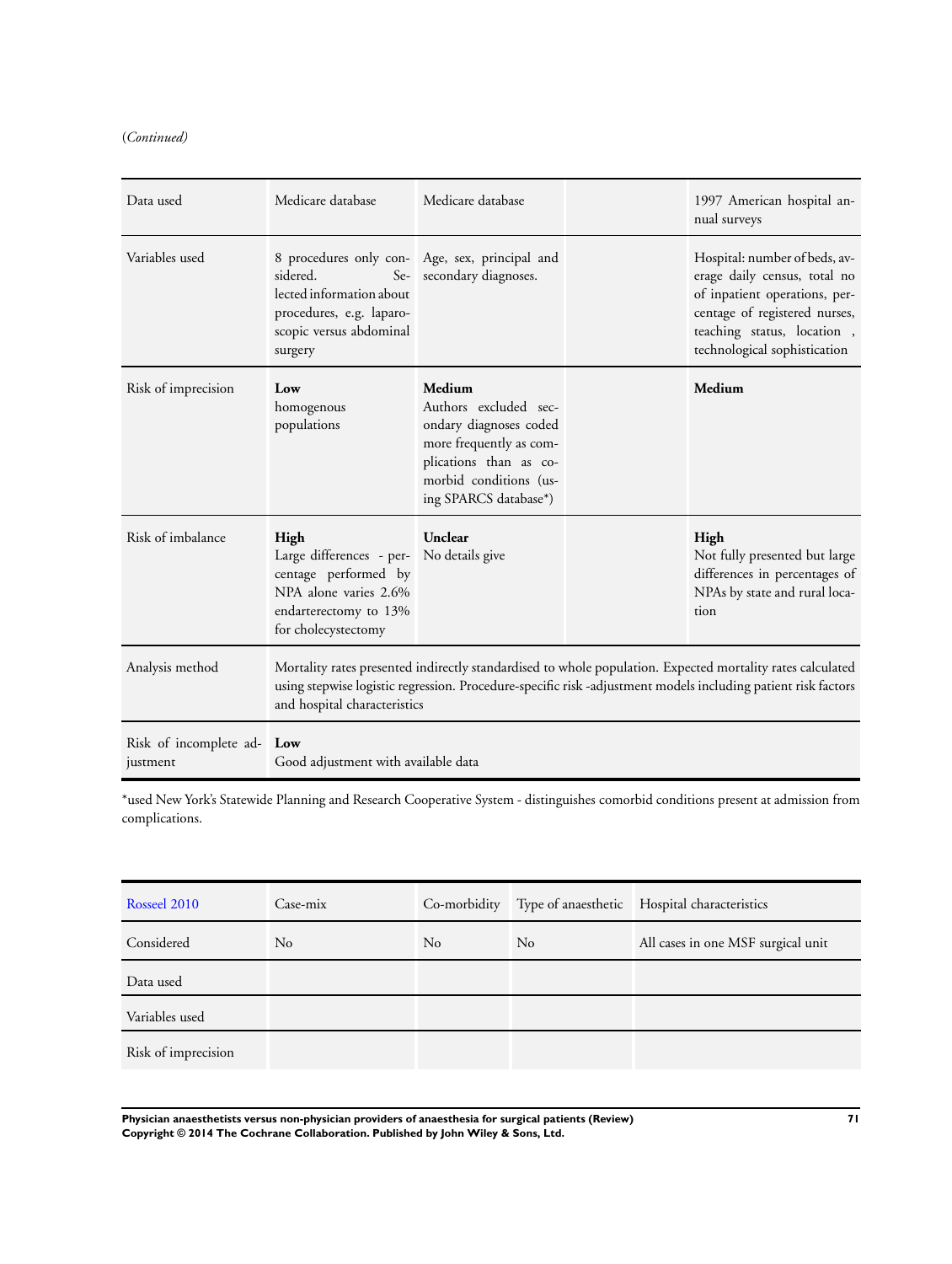| Risk of imbalance                       | High<br>certain major procedures<br>such as caesarean section<br>more likely to be super-<br>vised by PA than mi-<br>nor procedures such as<br>wound debridement | Unclear | Unclear | Low |
|-----------------------------------------|------------------------------------------------------------------------------------------------------------------------------------------------------------------|---------|---------|-----|
| Analysis method                         | Bivariate analysis only                                                                                                                                          |         |         |     |
| Risk of incomplete ad- High<br>justment |                                                                                                                                                                  |         |         |     |

| Silber 2000a        | Case-mix                                                                        | Co-morbidity                                                                                                                                                                                                  | Type of anaesthetic | Hospital characteristics                                                                                            |
|---------------------|---------------------------------------------------------------------------------|---------------------------------------------------------------------------------------------------------------------------------------------------------------------------------------------------------------|---------------------|---------------------------------------------------------------------------------------------------------------------|
| Considered          | Yes                                                                             | Yes                                                                                                                                                                                                           | $\rm No$            | Yes                                                                                                                 |
| Data used           | Medicare Part A form                                                            | <b>HCFA</b><br>(Health-<br>care Financing Adminis-<br>tration) database for stay<br>of interest - codes in<br>3 months before admis-<br>sion<br>Also MedisGroups sever-<br>ity scores on 73% of pa-<br>tients |                     | American hospital annual<br>surveys                                                                                 |
| Variable used       | 42 DRG (diagnosis-re-<br>lated group) procedure<br>codes                        | 27 patient characteristics                                                                                                                                                                                    |                     | 11 hospital characteristics<br>Or 245 hospitals entered as<br>separate strata in Mantel-<br>Haenszel models         |
| Risk of imprecision | Low                                                                             | High<br>Many conditions may<br>be uncoded, for example<br>smoking or obesity<br>No details given<br>on<br>MedisGroups score                                                                                   |                     | Medium                                                                                                              |
| Risk of imbalance   | High<br>Undirected cases more<br>likely to be emergency<br>department admission | High<br>Undirected more likely<br>to be older, male and car-<br>diac problems                                                                                                                                 |                     | High<br>Hospitals with undirected<br>cases smaller, less specialized<br>technology and facilities, less<br>teaching |

**Physician anaesthetists versus non-physician providers of anaesthesia for surgical patients (Review) 72 Copyright © 2014 The Cochrane Collaboration. Published by John Wiley & Sons, Ltd.**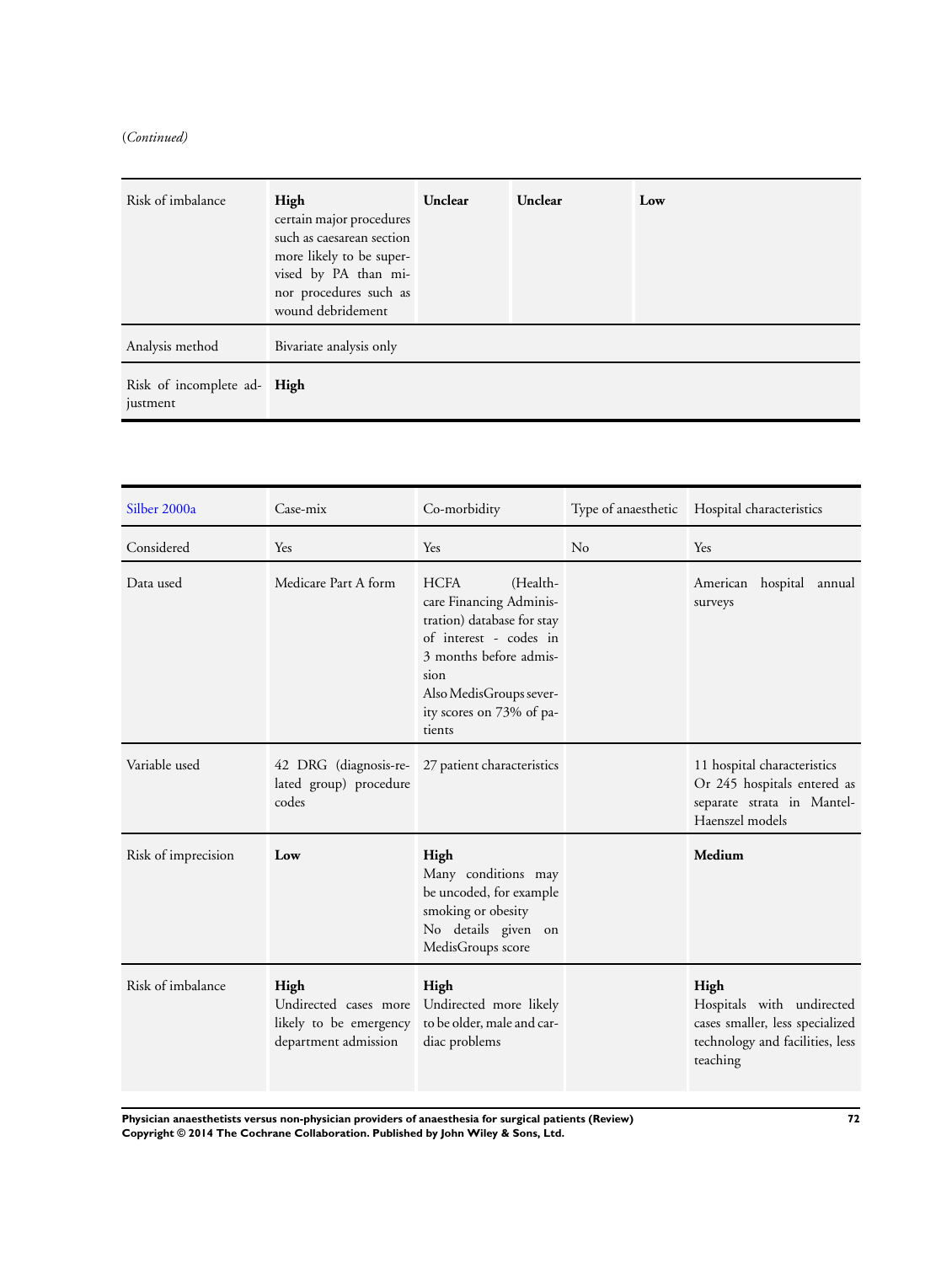| Analysis method                        | Multivariate regression for each outcome. Final model contained variables which were significant at <0.05<br>in univariate model for any outcome and included 42 DRGs, 27 patient characteristics and 37 interaction<br>terms<br>Additional analyses used: multivariate models with MedisGroups scores<br>245 hospitals entered as separate strata in Mantel-Haenszel models<br>Propensity scores for mortality risk |
|----------------------------------------|----------------------------------------------------------------------------------------------------------------------------------------------------------------------------------------------------------------------------------------------------------------------------------------------------------------------------------------------------------------------------------------------------------------------|
| Risk of incomplete ad- Low<br>justment | Thorough adjustment using the available data                                                                                                                                                                                                                                                                                                                                                                         |

| Simonson 2007       | Case-mix                                 | Co-morbidity                                                                                                                                                                                                                                                                                                      | Type of anaesthetic | Hospital characteristics                                                                |
|---------------------|------------------------------------------|-------------------------------------------------------------------------------------------------------------------------------------------------------------------------------------------------------------------------------------------------------------------------------------------------------------------|---------------------|-----------------------------------------------------------------------------------------|
| Considered          | Yes - all caesarean sec-<br>tions        | Yes                                                                                                                                                                                                                                                                                                               |                     | Yes                                                                                     |
| Data used           |                                          | CHARS (Comprehen-<br>sive Hospital Abstract<br>and Reporting System)<br>database                                                                                                                                                                                                                                  |                     | Authors' survey of participat-<br>ing hospitals                                         |
| Variables used      |                                          | Age, primary payer, type<br>of admission, source of<br>admission, 18 other co-<br>morbidity codes - mainly<br>complications of labour<br>or pregnancy plus obe-<br>hypertension<br>sity,<br>and diabetes. Also other<br>complications including<br>maternal distress, shock,<br>hypotension and cardiac<br>arrest |                     | Hospital bed size, teaching<br>status, urban location                                   |
| Risk of imprecision | Low                                      | Medium                                                                                                                                                                                                                                                                                                            |                     | High<br>Survey data - some retrospec-<br>tive                                           |
| Risk of imbalance   | Low                                      | High<br>CRNA cases younger<br>and more urgent ad-<br>missions. Variations be-<br>tween patient groups but<br>no consistent pattern                                                                                                                                                                                |                     | High<br>Large difference in urban/ru-<br>ral. Not reported for size/<br>teaching status |
| Analysis method     | Hierarchical multivariate logistic model |                                                                                                                                                                                                                                                                                                                   |                     |                                                                                         |

**Physician anaesthetists versus non-physician providers of anaesthesia for surgical patients (Review) 73 Copyright © 2014 The Cochrane Collaboration. Published by John Wiley & Sons, Ltd.**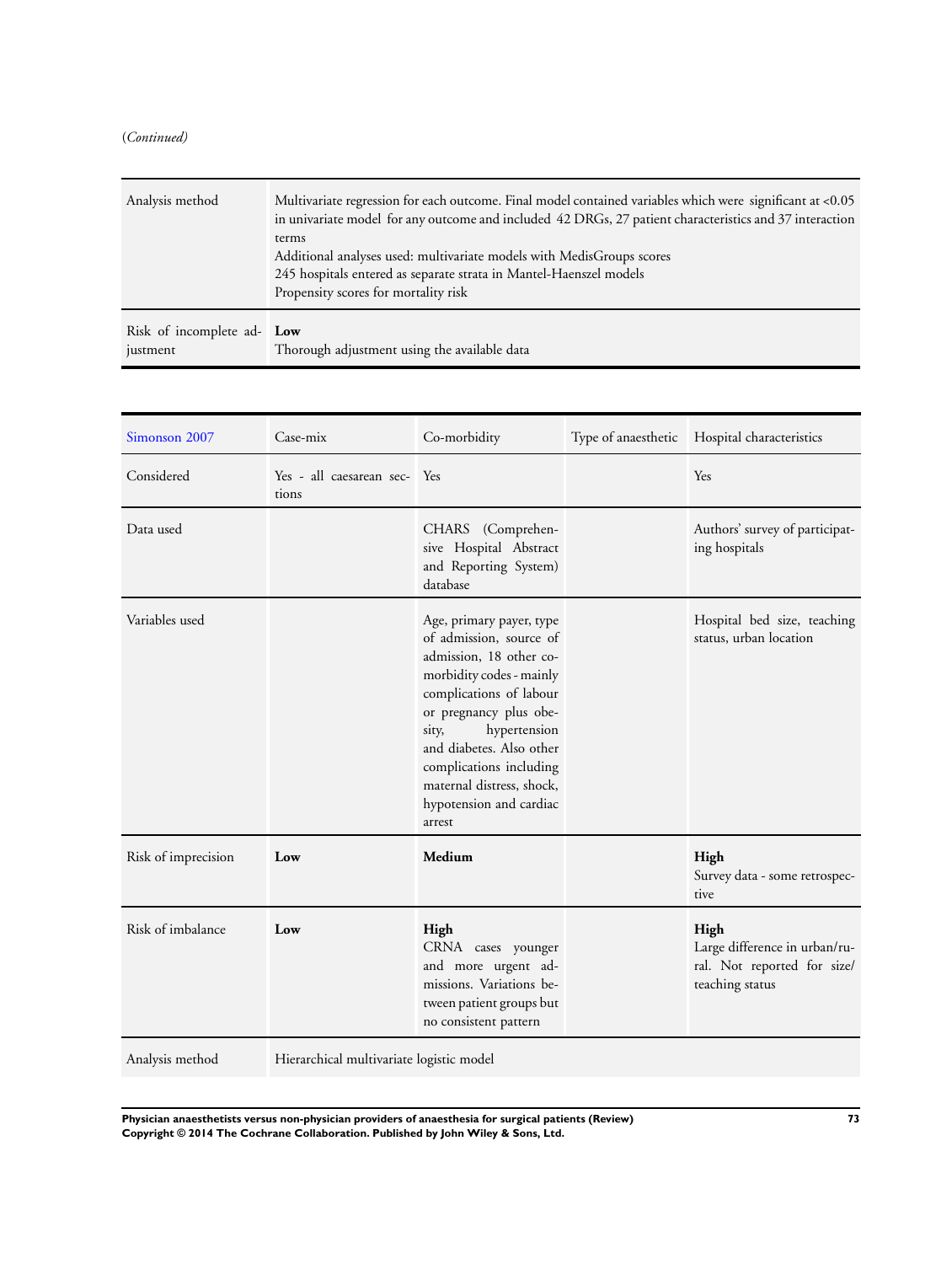| Risk of incomplete ad- <b>High</b> |                                                                                                                                                   |
|------------------------------------|---------------------------------------------------------------------------------------------------------------------------------------------------|
| <i>s</i> ustment                   | Not clear which variables, and whether only selected ones, were entered in analysis. Obesity/diabetes etc                                         |
|                                    | not included in final model. Other labour complications entered as covariate - these may be on causal<br>pathway. Possibility of over-adjustment? |

## **C O N T R I B U T I O N S O F A U T H O R S**

Conceiving the review: Andrew F Smith (AF) Co-ordinating the review: Sharon R Lewis (SRL), Amanda Nicholson (AN) Undertaking manual searches: SRL and AN Screening search results: SRL and AN Organizing retrieval of papers: SRL Screening retrieved papers against inclusion criteria: SRL and AN Appraising quality of papers: SRL and AN Abstracting data from papers: SRL, AN and Phil Alderson (PA) Writing to authors of papers for additional information: SRL Providing additional data about papers: SRL and AN Obtaining and screening data on unpublished studies: SRL and AN Data management for the review: SRL and AN Entering data into Review Manager [\(RevMan 5.1](#page-17-0)): n/a RevMan statistical data: n/a Other statistical analysis not using RevMan: AN, PA Interpretation of data: AN, PA, SRL and AS Statistical inferences: AN, PA, AS, SRL Writing the review: SRL, AN, AS Securing funding for the review: AS Performing previous work that was the foundation of the present study: AS Guarantor for the review (one author): AS Person responsible for reading and checking review before submission: SRL

**Physician anaesthetists versus non-physician providers of anaesthesia for surgical patients (Review) 74 Copyright © 2014 The Cochrane Collaboration. Published by John Wiley & Sons, Ltd.**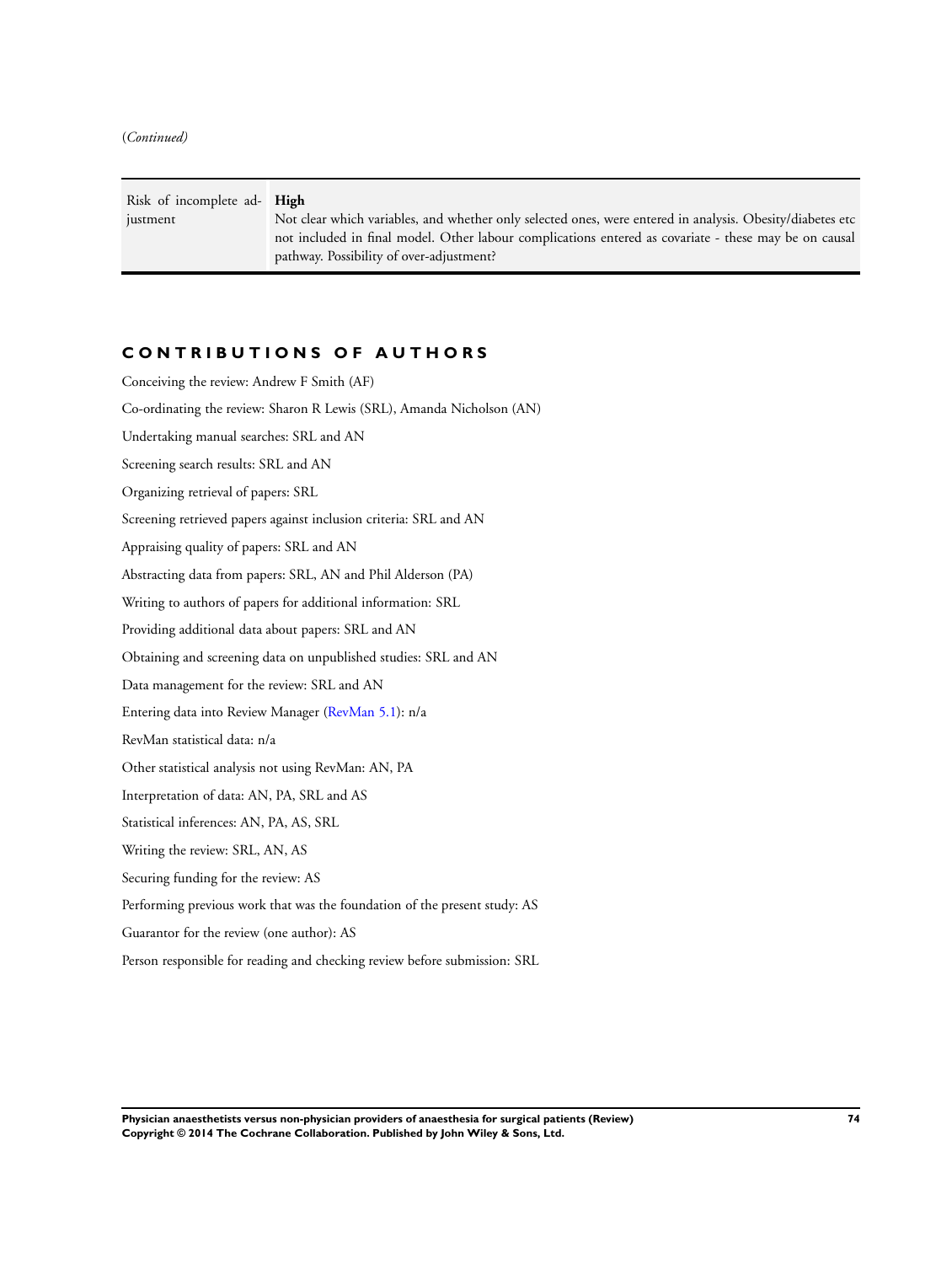# **D E C L A R A T I O N S O F I N T E R E S T**

Sharon R Lewis: none

Phil Alderson: none

From March to August 2011, Amanda Nicholson worked for the Cardiff Research Consortium, which provides research and consultancy services to the pharmaceutical industry. The Cardiff Research Consortium has no connection with Amanda Nicholson's work with The Cochrane Collaboration. Amanda Nicholson's husband has small direct holdings in several drug and biotechnology companies as part of a wider balanced share portfolio.

Andrew F Smith was lead author on a previous non-Cochrane version of the review [\(Smith 2004](#page-17-0)). He was also funded by the UK Department of Health to run a project exploring the potential of employing non-medical anaesthetists in the UK healthcare setting [\(Kane 2005](#page-17-0)).

# **S O U R C E S O F S U P P O R T**

#### **Internal sources**

• No sources of support supplied

### **External sources**

• National Institute for Health Research Cochrane Collaboration Programme Grant. Enhancing the safety, quality and productivity of perioperative care. *Project Ref:* 10/4001/04., UK. This grant funds the work of SL,AN & AS on this review

## **D I F F E R E N C E S B E T W E E N P R O T O C O L A N D R E V I E W**

We had excluded obstetric patients from the protocol ([Lewis 2013](#page-17-0)) but decided to include this important patient group within the review. Had their been sufficient and appropriate data to pool, we would have included the data for the obstetric patients separately.

#### **Intervention and comparison group**

We originally planned our second and third comparison groups to be:

2. an anaesthetic administered by a physician anaesthetist working as part of an anaesthetic team (e.g. team to include NPA, nurse anaesthetists, anaesthesia technicians etc.);

3. an anaesthetic administered by an NPA working as part of an anaesthetic team (e.g. team to include physician anaesthetist, nurse anaesthetists, anaesthesia technicians etc.).

We had planned to use the Medicare Advantage Medical Policy ([Medicare Policy 2005](#page-17-0)) to distinguish between directed or supervised team work as it was anticipated that the majority of eligible studies would be based on Medicare data. For the purpose of billing, physician anaesthetists are required to define their work as personally performed, medically directed (performed by an NPA whilst the physician anaesthetist oversees no more than four concurrent procedures) or medically supervised (performed by an NPA who is directed by a physician other than the physician anaesthetist). The physician anaesthetist in the latter case may be responsible for overseeing more than four concurrent procedures. We had anticipated that the extent to which an NPA is working independently, that is without the medical direction of an anaesthetist, may be difficult to ascertain. During data extraction it was clear that it was not possible to separate these different groups and we decided to use a single comparison of NPA working under supervision or in a team.

#### **Outcomes**

We have modified the primary outcome 'serious airway complications' to 'anaesthesia-related complications' as we could not extract data separately on serious airways complications. We have modified the secondary outcome of other anaesthetic complications to 'other minor anaesthetic complications'.

**Physician anaesthetists versus non-physician providers of anaesthesia for surgical patients (Review) 75 Copyright © 2014 The Cochrane Collaboration. Published by John Wiley & Sons, Ltd.**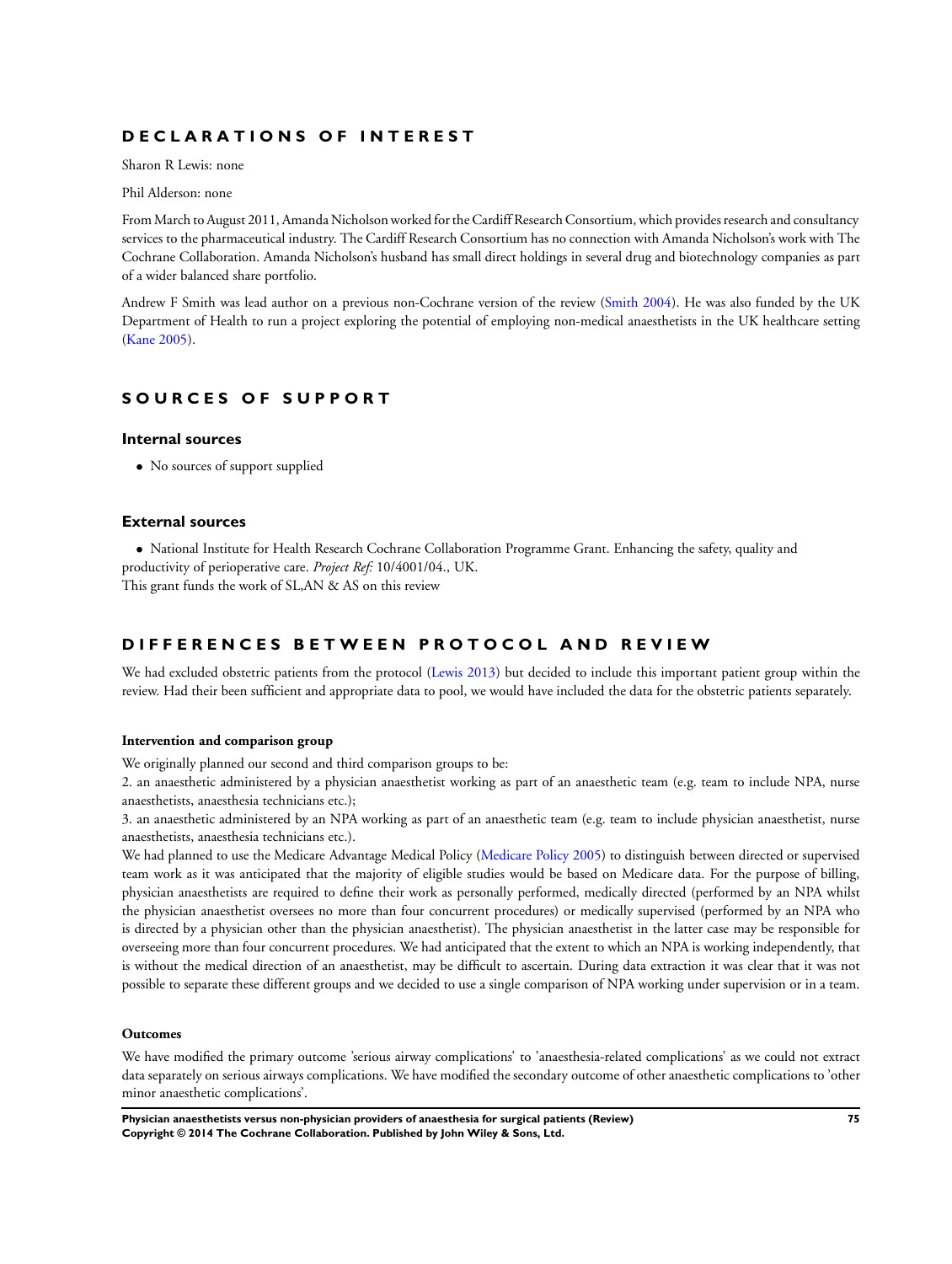We did not include any RCTs in the review as none were apparent during the search. We had specified methods for managing RCTs during the review process which are detailed below. If RCTs are carried out in the future, these following methods will be employed during an update.

#### *Data extraction and management*

The following items will be included in the RCT data extraction form.

- Methods: to include risk of bias assessments (see below).
- Patient group: to include age, sex, relevant sociodemographics, case-mix.
- Setting: e.g. rural or urban, country.
- Intervention: to include training, experience and the level of supervision, role and responsibilities of NPA.
- Comparison: to include training and experience of anaesthetist.
- Outcome: to include time points i. measured and ii. reported, unit of measurement.
- Results: to include missing participants, subgroup analyses.

#### *Assessment of risk of bias in included studies*

We will use the Cochrane risk of bias tool ([Higgins 2011\)](#page-17-0) for RCTs assessing the following.

- i. Selection bias:
	- sequence generation;
	- allocation concealment.

#### ii. Performance bias:

- blinding of participants and personnel;
- blinding of outcome assessors.

#### iii. Attrition bias:

- incomplete outcome data;
- blinding of participants;
- personnel and outcome assessors.

#### iv. Detection bias:

- blinding of participants, personnel and outcome assessors;
- other potential threats to validity.

#### v. Reporting bias:

• selective outcome reporting.

Blinding of all personnel is clearly not feasible for this research question and blinding of participants may be difficult. It will be important to assess the comparability of intervention and comparison groups at baseline, examining the types of operation undertaken and comorbidities and risk status of patients to exclude any selection bias.

We will record assessments as high risk, low risk or unclear and a risk of bias table will be completed for each eligible RCT. For each outcome, summary risk of bias assessments within domains will be presented in risk of bias graphs or figures and across domains in the 'summary of findings' table.

#### *Measures of treatment effects for RCTs*

For dichotomous outcomes, such as mortality, we will enter the total number of participants and number of events into RevMan [\(RevMan 5.1](#page-17-0)) to calculate risk ratios with 95% confidence intervals. For continuous data, such as length of hospital stay, we will calculate weighted mean differences. If data are presented in other forms and we are unable to source the original figures from the study authors, we may use the generic inverse variance option in RevMan. It is likely that patient reported satisfaction will be measured on different scales for each study. In this case we will use the standardized mean and mean differences when combining results. Cost of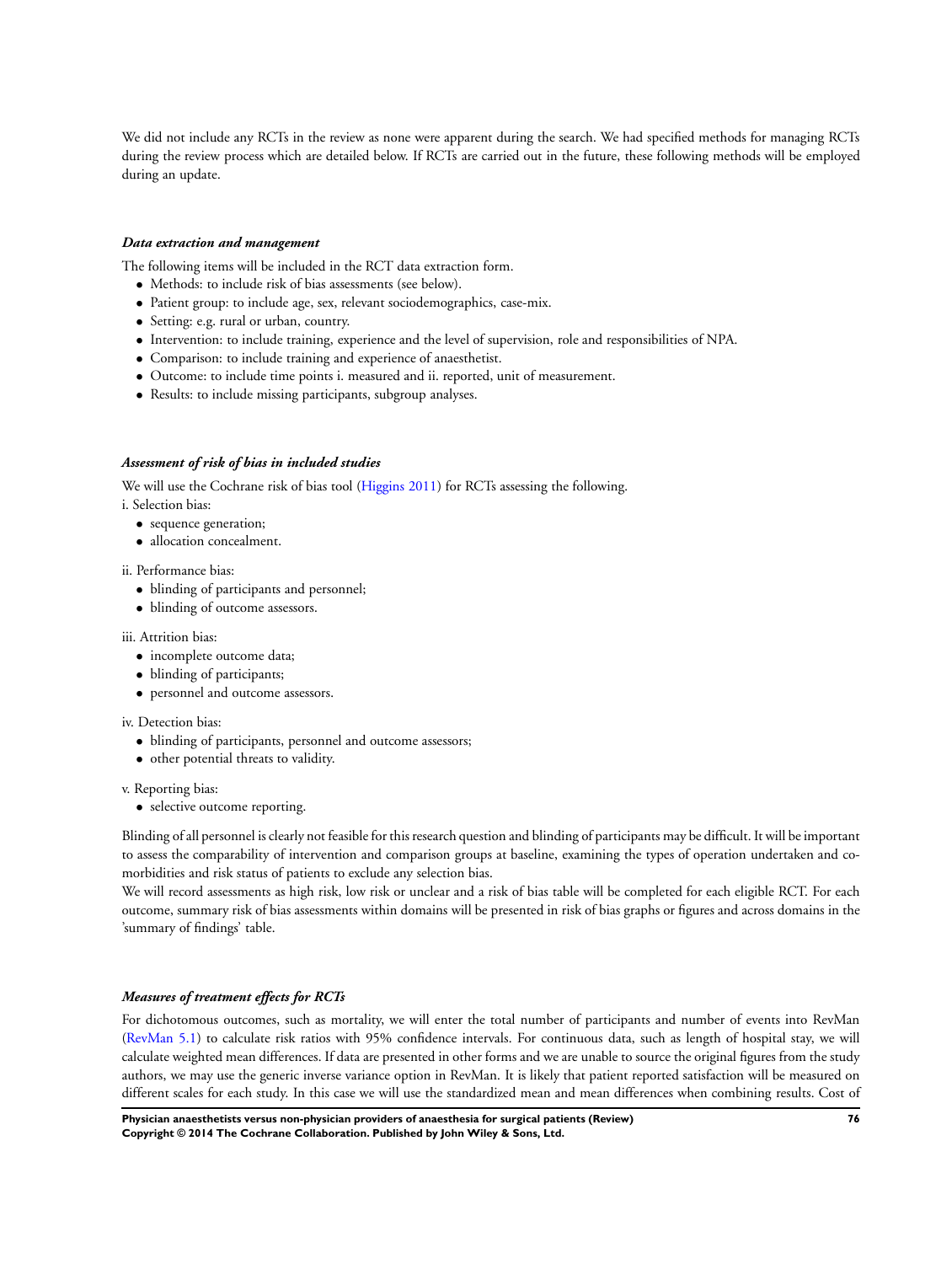different anaesthetic providers will be standardized to GBP in 2010 using the Cochrane CCEMG EPPI-Centre Cost Converter (v.1.2) and the standardized values used in the review [\(http://eppi.ioe.ac.uk/costconverstion/default.aspx](http://eppi.ioe.ac.uk/costconverstion/default.aspx)).

#### *Unit of analysis issues for RCTs*

Cluster-randomized trials may be included in the review, where hospitals or surgical units have been randomized. Some studies may have further levels of clustering, for example surgical units within hospitals. We will extract data from these studies directly only if the analysis properly accounts for the cluster design using methods such as multi-level modelling or generalised estimating equations. If these adjustments are not made within the report we will undertake additional analyses by recalculating standard errors based on the design effect (Section 16.3.6) [\(Higgins 2011](#page-17-0)). The resulting effect estimates and their standard errors will be analysed using generic inverse variance methods in RevMan.

#### *Assessment of heterogeneity for RCTs*

We expect there will be considerable heterogeneity with any RCTs due to differences in:

- countries (US, UK, other developed world, developing world);
- training and supervision of NPAs;
- patient groups including age and co-morbidity;
- types of surgery undertaken.

As discussed in the 'Background' section, differences between countries are likely to be the most important source of heterogeneity. If we find sufficient studies we will initially combine studies for each outcome within a region. Some variables, such as NPA salary and training, will only be investigated within a region as comparisons, as for example the salary of an NPA in US and Africa may be misleading. We will only combine studies across different regions in one meta-analysis if study design and type of intervention or comparison are equivalent. We will examine this heterogeneity visually using forest plots, initially across all studies and then grouped by the factors which might explain the variation. Heterogeneity will be assessed using the Chi<sup>2</sup> and I<sup>2</sup> statistics and explored using subgroup analyses and meta-regression. The presence of an  $I^2$  value of more than 80% would argue against presenting a pooled value.

#### *Assessment of reporting biases for RCTs*

We will aim to minimise reporting bias by identifying trials in progress or that are unreported from trial registers and contacting authors. If sufficient studies are included in the review we will review funnel plots to detect any publication bias and test for this statistically using Egger's test.

Reporting bias may also occur within studies, with certain outcomes not reported. By referring to the protocol, where available, we will identify outcomes which have been collected but not reported and contact authors to request data.

#### *Data synthesis*

We will attempt meta-analysis if we have two or more studies reporting comparable effect measures for a given outcome, and measures of heterogeneity are not excessive. An I<sup>2</sup> value of more than 80% would argue against presenting a pooled value. The choice of statistical model will depend on the studies that are included but we may need to use the inverse variance method for some outcomes.

#### *Subgroup analysis and investigation of heterogeneity*

We will analyse the subgroups described below for RCTs:

- countries US, UK, other developed countries and developing countries;
- training and supervision of NPAs;
- patient group including age and co-morbidity; and
- type of surgery undertaken.

**Physician anaesthetists versus non-physician providers of anaesthesia for surgical patients (Review) 77 Copyright © 2014 The Cochrane Collaboration. Published by John Wiley & Sons, Ltd.**